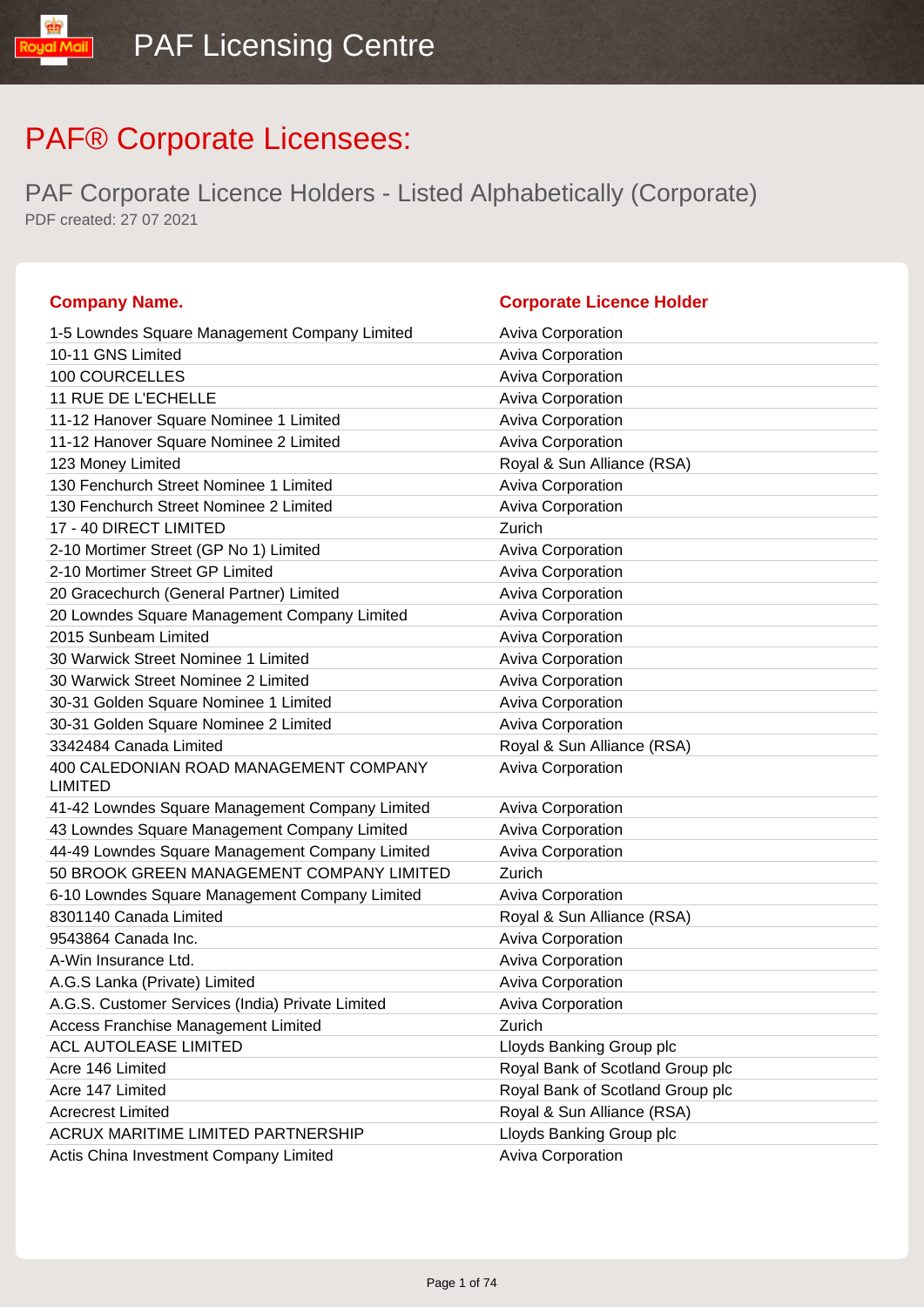PAF Corporate Licence Holders - Listed Alphabetically (Corporate) PDF created: 27 07 2021

| <b>Company Name.</b> |  |
|----------------------|--|
|----------------------|--|

### **Corporate Licence Holder**

| <b>AD06 PEP Limited</b>                        | <b>Aviva Corporation</b>         |
|------------------------------------------------|----------------------------------|
| Adam & Company Group PLC                       | Royal Bank of Scotland Group plc |
| Adam & Company Investment Management Limited   | Royal Bank of Scotland Group plc |
| Adam & Company PLC                             | Royal Bank of Scotland Group plc |
| ADARA MARITIME LIMITED PARTNERSHIP             | Lloyds Banking Group plc         |
| AdRate Sp. z o.o.                              | Aviva Corporation                |
| ADVANCE DEEP SEA INSTALLER LIMITED PARTNERSHIP | Lloyds Banking Group plc         |
| AFER - SFER                                    | <b>Aviva Corporation</b>         |
| AFER Immo                                      | Aviva Corporation                |
| AFER IMMO 2                                    | Aviva Corporation                |
| <b>AFRP Sarl</b>                               | Aviva Corporation                |
| Agencia Servicios Mensajeria, S.A.U.           | Royal Mail Group Ltd             |
| Agents 3A                                      | Aviva Corporation                |
| Agenzia Aviva Srl                              | Aviva Corporation                |
| <b>AGF Holdings UK Ltd</b>                     | Allianz Management Services Ltd  |
| Agone S.R.L                                    | Royal Mail Group Ltd             |
| Ahorro Andaluz, S.A                            | Aviva Corporation                |
| AI-RECAP Carry I, LP                           | <b>Aviva Corporation</b>         |
| AI-RECAP GP I, LLC                             | Aviva Corporation                |
| AI-RECC I GP, LLC                              | Aviva Corporation                |
| AIC SERVICES LIMITED                           | Lloyds Banking Group plc         |
| AIEREF Holding 1                               | Aviva Corporation                |
| AIEREF Holding 2                               | <b>Aviva Corporation</b>         |
| AIEREF Renewable Energy s.r.o.                 | Aviva Corporation                |
| AIRBLES CONSTRUCTION (NO.1) LIMITED            | Lloyds Banking Group plc         |
| AIRPORT INDUSTRIAL GP LIMITED                  | Lloyds Banking Group plc         |
| AIRPORT INDUSTRIAL LP                          | Lloyds Banking Group plc         |
| AIRPORT INDUSTRIAL NOMINEES B LIMITED          | Lloyds Banking Group plc         |
| AIRPORT INDUSTRIAL NOMINEES C LIMITED          | Lloyds Banking Group plc         |
| AIRPORT INDUSTRIAL NOMINEES D LIMITED          | Lloyds Banking Group plc         |
| AIRPORT INDUSTRIAL NOMINEES LIMITED            | Lloyds Banking Group plc         |
| Al Ahlia Insurance Company SAOC                | Royal & Sun Alliance (RSA)       |
| Al Alamiya for Cooperative Insurance Company   | Royal & Sun Alliance (RSA)       |
| ALAM PERMAI MARITIME LIMITED PARTNERSHIP       | Lloyds Banking Group plc         |
| ALAM PERSONA LIMITED PARTNERSHIP               | Lloyds Banking Group plc         |
| ALAM PINTAR MARITIME LIMITED PARTNERSHIP       | Lloyds Banking Group plc         |
| Albert Road 1 UK Limited                       | Zurich                           |
| Albert Road 2 UK Limited                       | Zurich                           |
| Albojo (1) Limited                             | Royal Bank of Scotland Group plc |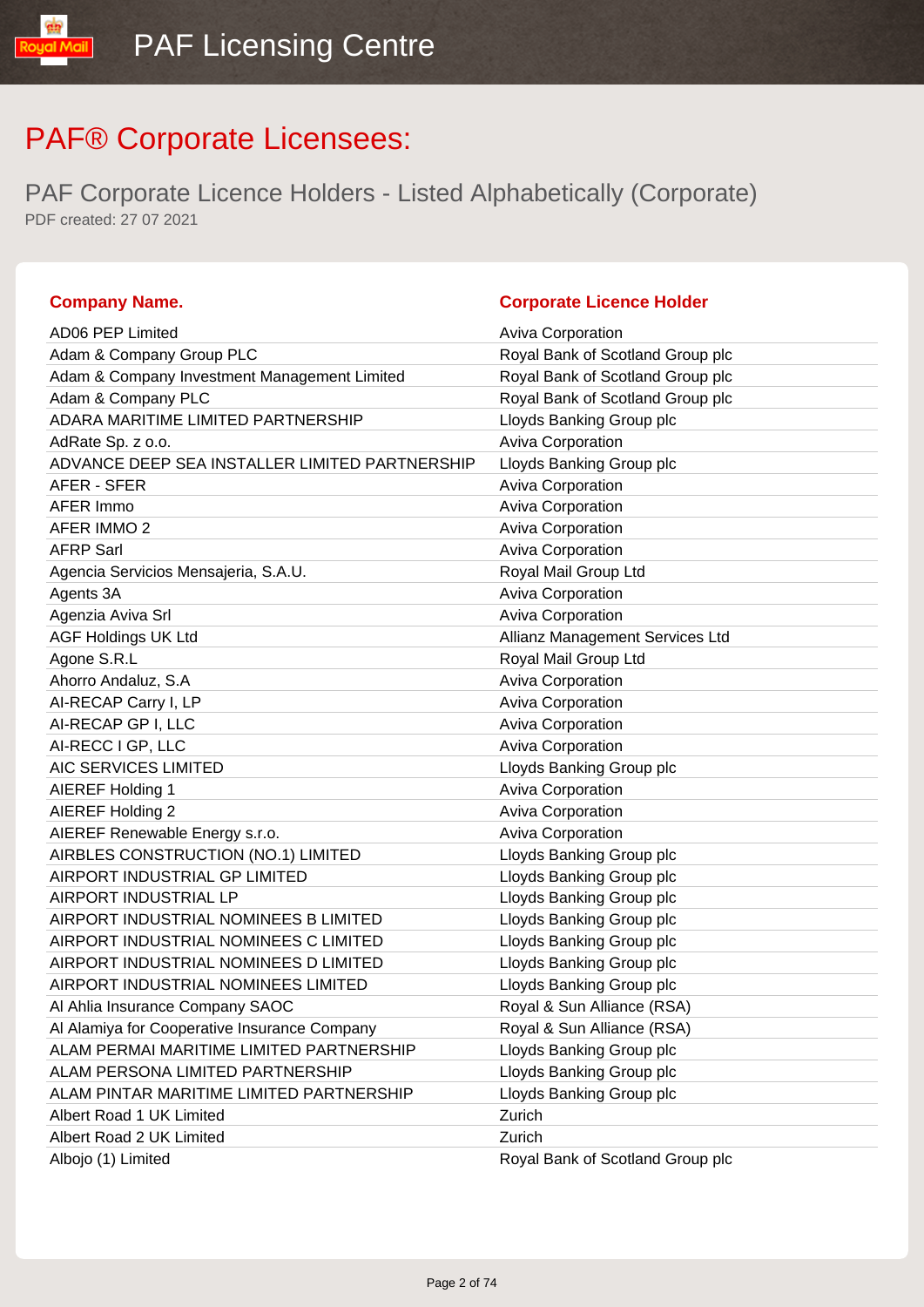PAF Corporate Licence Holders - Listed Alphabetically (Corporate) PDF created: 27 07 2021

### **Company Name. Company Name. Company Name. Company Name. Company Name. Company Name. Company Name. Company Name. Company Name. Company Name. Company Name. Company Name. Company Name. Company Name.**

ual Mail

| ALEX LAWRIE FACTORS LIMITED                                         | Lloyds Banking Group plc        |
|---------------------------------------------------------------------|---------------------------------|
| ALEX. LAWRIE RECEIVABLES FINANCING LIMITED                          | Lloyds Banking Group plc        |
| <b>ALKAID LIMITED PARTNERSHIP</b>                                   | Lloyds Banking Group plc        |
| Alliance Assurance Company Limited                                  | Royal & Sun Alliance (RSA)      |
| <b>Allianz Business Services</b>                                    | Allianz Management Services Ltd |
| Allianz Cornhill Engineering Inspection Services Limited            | Allianz Management Services Ltd |
| Allianz Cornhill Equity Investments Limited                         | Allianz Management Services Ltd |
| Allianz Cornhill Holdings Limited                                   | Allianz Management Services Ltd |
| Allianz Cornhill Insurance Company Pension Fund Trustees<br>Limited | Allianz Management Services Ltd |
| Allianz Cornhill Insurance Plc                                      | Allianz Management Services Ltd |
| Allianz Cornhill Management Services Limited                        | Allianz Management Services Ltd |
| Allianz Engineering Inspection Services Limited                     | Allianz Management Services Ltd |
| Allianz Equity Investments Ltd                                      | Allianz Management Services Ltd |
| <b>Allianz Holdings</b>                                             | Allianz Management Services Ltd |
| Allianz Insurance Plc                                               | Allianz Management Services Ltd |
| Allianz International Limited                                       | Allianz Management Services Ltd |
| <b>Allianz Pension Fund Trustees Limited</b>                        | Allianz Management Services Ltd |
| <b>Allianz Properties Limited</b>                                   | Allianz Management Services Ltd |
| Allianz UK Ltd                                                      | Allianz Management Services Ltd |
| Allied Dunbar Asset Management Limited                              | Zurich                          |
| Allied Dunbar Assurance plc                                         | Zurich                          |
| <b>Allied Dunbar Financial Services Limited</b>                     | Zurich                          |
| Allied Dunbar Healthcare Marketing Limited                          | Zurich                          |
| Allied Dunbar Property Services Limited                             | Zurich                          |
| Allied Dunbar Provident plc                                         | Zurich                          |
| <b>Allied Zurich Limited</b>                                        | Zurich                          |
| ALNATH MARITIME LIMITED PARTNERSHIP                                 | Lloyds Banking Group plc        |
| ALTAIR MARITIME LIMITED PARTNERSHIP                                 | Lloyds Banking Group plc        |
| <b>ALTIA</b>                                                        | Aviva Corporation               |
| ALUPACK HOLDINGS LIMITED                                            | Lloyds Banking Group plc        |
| ALUSRU LIMITED (IN VOLUNTARY LIQUIDATION)                           | Lloyds Banking Group plc        |
| AMAZONEBORG LIMITED PARTNERSHIP                                     | Lloyds Banking Group plc        |
| AMBASSADOR INSURANCE COMPANY LIMITED                                | Lloyds Banking Group plc        |
| AMBERDATE LIMITED                                                   | Lloyds Banking Group plc        |
| AMC (FARM FINANCE) LIMITED                                          | Lloyds Banking Group plc        |
| AMC BANK LIMITED                                                    | Lloyds Banking Group plc        |
| AMC HOLDINGS LIMITED                                                | Lloyds Banking Group plc        |
| América Inalámbrica S.A.                                            | <b>BT Group PLC</b>             |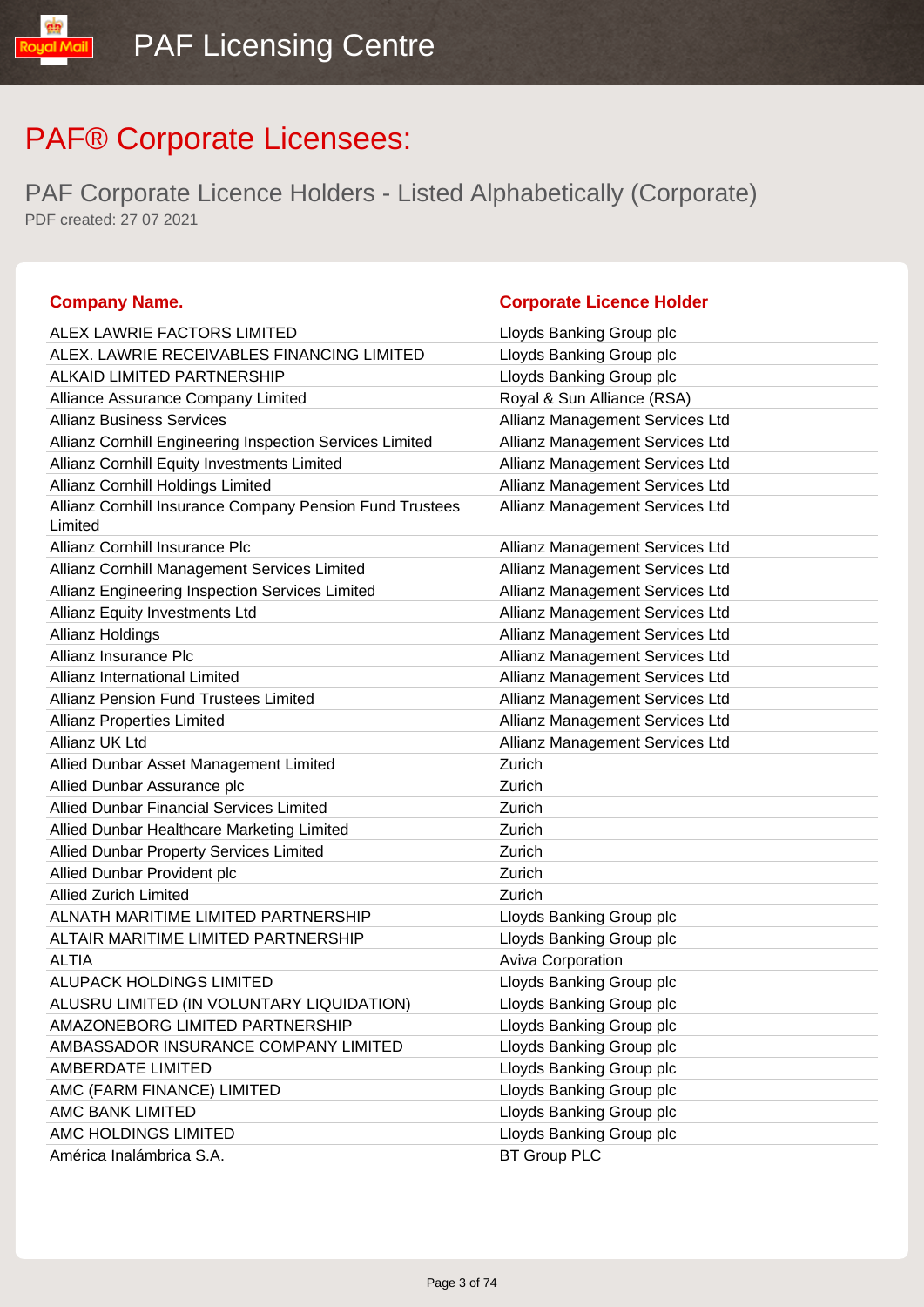PAF Corporate Licence Holders - Listed Alphabetically (Corporate) PDF created: 27 07 2021

### **Company Name. Company Name. Company Name. Company Name. Company Name. Company Name. Company Name. Company Name. Company Name. Company Name. Company Name. Company Name. Company Name. Company Name.**

| AMSTELBORG LIMITED PARTNERSHIP                            | Lloyds Banking Group plc         |
|-----------------------------------------------------------|----------------------------------|
| AN VEHICLE FINANCE LIMITED                                | Lloyds Banking Group plc         |
| ANESCO MID DEVON LIMITED                                  | Aviva Corporation                |
| ANESCO SOUTH WEST LIMITED                                 | Aviva Corporation                |
| <b>Angard Staffing Solutions Limited</b>                  | Royal Mail Group Ltd             |
| ANGLO SCOTTISH UTILITIES PARTNERSHIP 1                    | Lloyds Banking Group plc         |
| Anna Livia Properties Limited                             | <b>Aviva Corporation</b>         |
| ANTARES MARITIME LIMITED PARTNERSHIP                      | Lloyds Banking Group plc         |
| Apia Regional Office Fund (General Partner) Limited       | <b>Aviva Corporation</b>         |
| <b>AQUILUS LIMITED</b>                                    | Lloyds Banking Group plc         |
| Area Life International Assurance dac                     | Aviva Corporation                |
| ARNEBORG LIMITED PARTNERSHIP                              | Lloyds Banking Group plc         |
| <b>ARNOLD HOUSE LIMITED</b>                               | Lloyds Banking Group plc         |
| <b>ASCENT INVESTMENTS LIMITED</b>                         | Lloyds Banking Group plc         |
| Ascentus Insurance Ltd.                                   | Royal & Sun Alliance (RSA)       |
| Ascot Real Estate Investments GP LLP                      | Aviva Corporation                |
| Ashdale Land and Property Company Limited                 | Zurich                           |
| ASM Supply Chain Solutions, S.L.U.                        | Royal Mail Group Ltd             |
| ASM Transporte Urgente Andalucia, S.A.U.                  | Royal Mail Group Ltd             |
| ASM Transporte Urgente Portugal Unipessoal LDA            | Royal Mail Group Ltd             |
| Aspire Financial Management Limited                       | Aviva Corporation                |
| ATHENA MARITIME LIMITED PARTNERSHIP                       | Lloyds Banking Group plc         |
| <b>Atlanet SpA</b>                                        | <b>BT Group PLC</b>              |
| Atlas Park Management Company Limited                     | Aviva Corporation                |
| <b>AUTOCOVER LIMITED</b>                                  | Lloyds Banking Group plc         |
| <b>AUTOLEASE DIRECT LIMITED</b>                           | Lloyds Banking Group plc         |
| <b>AUTOLEASE FINANCE LIMITED</b>                          | Lloyds Banking Group plc         |
| <b>AUTOLEASE FLEETS LIMITED</b>                           | Lloyds Banking Group plc         |
| <b>AUTOLEASE HOLDINGS LIMITED</b>                         | Lloyds Banking Group plc         |
| AUTOMOBILE ASSOCIATION PERSONAL FINANCE<br><b>LIMITED</b> | Lloyds Banking Group plc         |
| Autumnwindow Limited                                      | <b>BT Group PLC</b>              |
| Autumnwindow No.2 Limited                                 | <b>BT Group PLC</b>              |
| Autumnwindow No.3 Limited                                 | <b>BT Group PLC</b>              |
| Aviemore Investments                                      | Royal Bank of Scotland Group plc |
| Avipop Assicurazioni SpA                                  | Aviva Corporation                |
| Avipop Vita SpA                                           | Aviva Corporation                |
| Aviva (Hayes Road) Limited                                | <b>Aviva Corporation</b>         |
| Aviva (Peak No.1) UK Limited                              | Aviva Corporation                |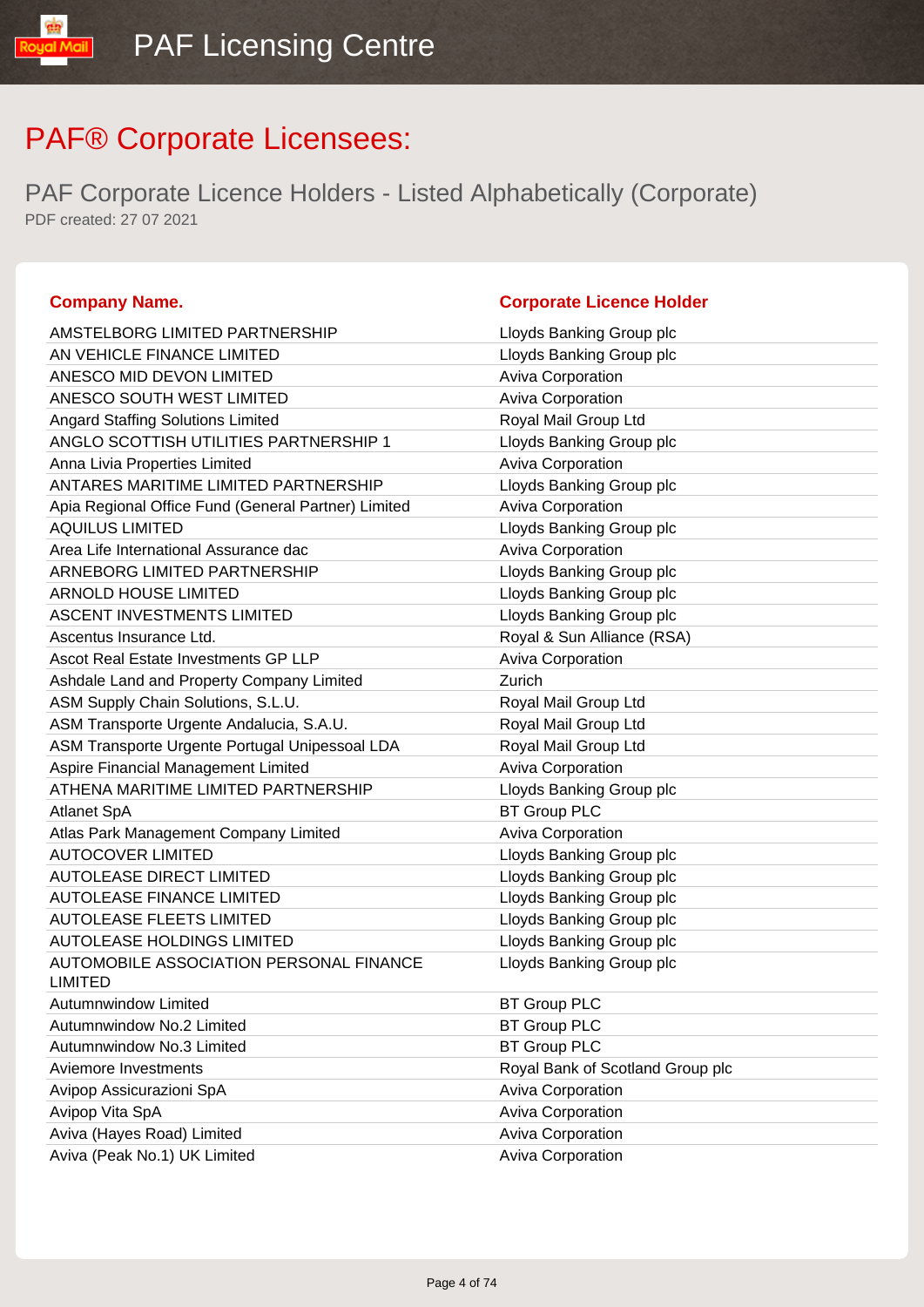| <b>Company Name.</b>                                                                    | <b>Corporate Licence Holder</b> |
|-----------------------------------------------------------------------------------------|---------------------------------|
| Aviva (Peak No.2) UK Limited                                                            | <b>Aviva Corporation</b>        |
| Aviva Administration Limited                                                            | <b>Aviva Corporation</b>        |
| Aviva Agency Services Inc.                                                              | Aviva Corporation               |
| Aviva Annuity UK Limited                                                                | Aviva Corporation               |
| Aviva Asia Digital Pte. Ltd.                                                            | Aviva Corporation               |
| Aviva Asia Pte Ltd                                                                      | Aviva Corporation               |
| AVIVA ASSURANCES, Société Anonyme d'Assurances<br>Incendie, Accidents et Risques Divers | Aviva Corporation               |
| <b>Aviva Brands Limited</b>                                                             | <b>Aviva Corporation</b>        |
| Aviva Canada Inc.                                                                       | Aviva Corporation               |
| <b>Aviva Central Services UK Limited</b>                                                | Aviva Corporation               |
| <b>Aviva Client Nominees UK Limited</b>                                                 | Aviva Corporation               |
| <b>AVIVA COMMERCE EUROPE</b>                                                            | Aviva Corporation               |
| <b>Aviva Commercial Finance Limited</b>                                                 | <b>Aviva Corporation</b>        |
| Aviva Company Secretarial Services Limited                                              | Aviva Corporation               |
| <b>Aviva Consumer Products UK Limited</b>                                               | Aviva Corporation               |
| <b>Aviva Convertibles</b>                                                               | Aviva Corporation               |
| <b>Aviva Credit Services UK Limited</b>                                                 | Aviva Corporation               |
| Aviva Developpement                                                                     | Aviva Corporation               |
| <b>Aviva Direct Ireland Limited</b>                                                     | <b>Aviva Corporation</b>        |
| Aviva Diversifie                                                                        | Aviva Corporation               |
| Aviva Driving School Ireland Limited                                                    | Aviva Corporation               |
| Aviva Employment Services Limited                                                       | <b>Aviva Corporation</b>        |
| Aviva Epargne Retraite                                                                  | Aviva Corporation               |
| Aviva Equity Release UK Limited                                                         | Aviva Corporation               |
| Aviva ERFA 15 UK Limited                                                                | <b>Aviva Corporation</b>        |
| Aviva Europe                                                                            | Aviva Corporation               |
| Aviva Europe SE                                                                         | Aviva Corporation               |
| Aviva Financial Advisers Pte. Ltd                                                       | Aviva Corporation               |
| <b>AVIVA FRANCE</b>                                                                     | Aviva Corporation               |
| AVIVA GENERAL INSURANCE COMPANY                                                         | <b>Aviva Corporation</b>        |
| Aviva Global Services (Management Services) Private Ltd.                                | <b>Aviva Corporation</b>        |
| Aviva Group Holdings Limited                                                            | Aviva Corporation               |
| Aviva Group Ireland Limited                                                             | <b>Aviva Corporation</b>        |
| Aviva Group Services Ireland Limited                                                    | <b>Aviva Corporation</b>        |
| Aviva Grupo Corporativo S.L.                                                            | <b>Aviva Corporation</b>        |
| Aviva Health UK Limited                                                                 | Aviva Corporation               |
| <b>AVIVA IMMO SELECTION</b>                                                             | <b>Aviva Corporation</b>        |
| Aviva Impact Investing France                                                           | <b>Aviva Corporation</b>        |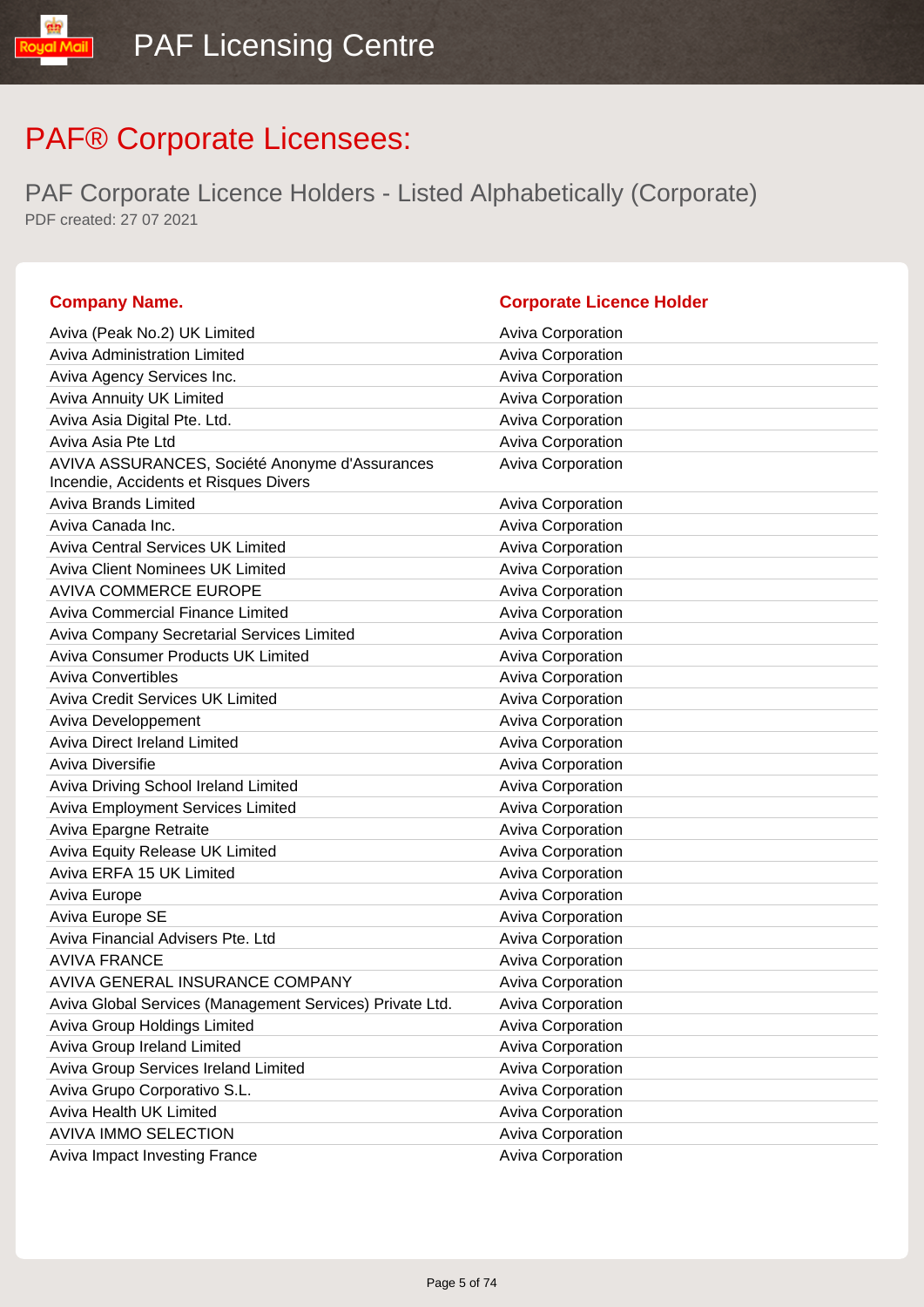| <b>Company Name.</b>                                                     | <b>Corporate Licence Holder</b> |
|--------------------------------------------------------------------------|---------------------------------|
| Aviva Insurance Company of Canada                                        | <b>Aviva Corporation</b>        |
| Aviva Insurance Limited                                                  | Aviva Corporation               |
| Aviva Insurance Services UK Limited                                      | Aviva Corporation               |
| Aviva Insurance UK Limited                                               | Aviva Corporation               |
| Aviva International Holdings Limited                                     | Aviva Corporation               |
| Aviva International Insurance Limited                                    | Aviva Corporation               |
| Aviva Investissements                                                    | Aviva Corporation               |
| Aviva Investment Solutions UK Limited                                    | Aviva Corporation               |
| Aviva Investors (FP) Limited                                             | Aviva Corporation               |
| Aviva Investors (GP) Scotland Limited                                    | Aviva Corporation               |
| Aviva Investors Alternative Income Solutions General Partner<br>S.à r.l. | Aviva Corporation               |
| Aviva Investors Americas LLC                                             | <b>Aviva Corporation</b>        |
| Aviva Investors Asia Pte. Limited                                        | Aviva Corporation               |
| Aviva Investors Canada Inc.                                              | Aviva Corporation               |
| Aviva Investors Cells (GP) S.à r.l.                                      | Aviva Corporation               |
| Aviva Investors Commercial Assets GP Limited                             | Aviva Corporation               |
| Aviva Investors EBC GP Limited                                           | Aviva Corporation               |
| Aviva Investors EBC S.à r.l.                                             | Aviva Corporation               |
| Aviva Investors Employment Services Limited                              | Aviva Corporation               |
| AVIVA INVESTORS ENERGY CENTRES NO.1 GP LIMITED                           | Aviva Corporation               |
| Aviva Investors European Renewable Energy S.A.                           | Aviva Corporation               |
| Aviva Investors France S.A                                               | Aviva Corporation               |
| <b>Aviva Investors Global Services Limited</b>                           | Aviva Corporation               |
| AVIVA INVESTORS GR SPV 10 LIMITED                                        | Aviva Corporation               |
| AVIVA INVESTORS GR SPV 11 LIMITED                                        | Aviva Corporation               |
| AVIVA INVESTORS GR SPV 12 LIMITED                                        | Aviva Corporation               |
| Aviva Investors GR SPV 13 Limited                                        | Aviva Corporation               |
| Aviva Investors GR SPV 14 Limited                                        | Aviva Corporation               |
| Aviva Investors GR SPV 15 Limited                                        | Aviva Corporation               |
| Aviva Investors GR SPV 4 Limited                                         | <b>Aviva Corporation</b>        |
| Aviva Investors GR SPV 5 Limited                                         | <b>Aviva Corporation</b>        |
| AVIVA INVESTORS GR SPV 6 LIMITED                                         | Aviva Corporation               |
| AVIVA INVESTORS GR SPV 7 LIMITED                                         | Aviva Corporation               |
| AVIVA INVESTORS GR SPV 8 LIMITED                                         | Aviva Corporation               |
| Aviva Investors GR SPV 9 Limited                                         | Aviva Corporation               |
| Aviva Investors GR SPV1 Limited                                          | Aviva Corporation               |
| Aviva Investors GR SPV16 Limited                                         | Aviva Corporation               |
| Aviva Investors GR SPV17 Limited                                         | Aviva Corporation               |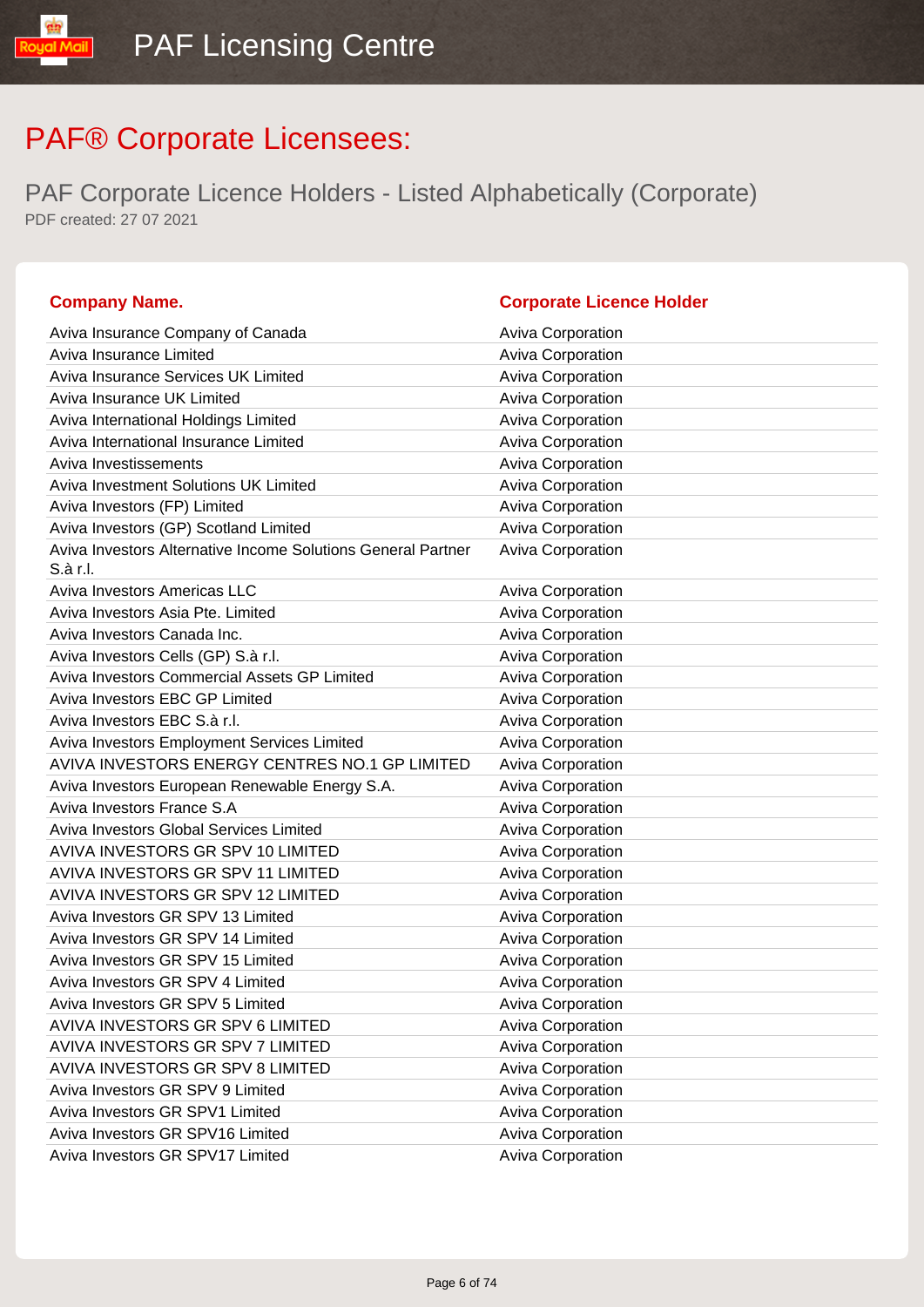| <b>Company Name.</b>                                        | <b>Corporate Licence Holder</b> |
|-------------------------------------------------------------|---------------------------------|
| Aviva Investors GR SPV2 Limited                             | <b>Aviva Corporation</b>        |
| Aviva Investors GR SPV3 Limited                             | Aviva Corporation               |
| Aviva Investors Ground Rent GP Limited                      | Aviva Corporation               |
| Aviva Investors Ground Rent Holdco Limited                  | Aviva Corporation               |
| Aviva Investors Holdings Limited                            | Aviva Corporation               |
| Aviva Investors Infrastructure GP Limited                   | Aviva Corporation               |
| AVIVA INVESTORS INFRASTRUCTURE INCOME NO.2B                 | Aviva Corporation               |
| <b>LIMITED</b><br>Aviva Investors Ireland Holdings Limited  | <b>Aviva Corporation</b>        |
| Aviva Investors Ireland Limited                             | Aviva Corporation               |
| Aviva Investors Jersey Unit Trusts Management Limited       | Aviva Corporation               |
| Aviva Investors London Limited                              | Aviva Corporation               |
| Aviva Investors Luxembourg                                  | Aviva Corporation               |
| Aviva Investors Luxembourg Services S.à r.l.                | Aviva Corporation               |
| Aviva Investors North America Holdings, Inc.                | Aviva Corporation               |
| Aviva Investors Pacific Pty Ltd                             | Aviva Corporation               |
| Aviva Investors Pensions Limited                            | Aviva Corporation               |
| AVIVA INVESTORS PIP SOLAR PV (GENERAL PARTNER)              | Aviva Corporation               |
| <b>LIMITED</b>                                              |                                 |
| AVIVA INVESTORS PIP SOLAR PV NO.1 LIMITED                   | <b>Aviva Corporation</b>        |
| Aviva Investors Poland Towarzystwo Funduszy                 | Aviva Corporation               |
| Inwestycyjnych S.A.                                         |                                 |
| AVIVA INVESTORS POLISH RETAIL GP LIMITED                    | <b>Aviva Corporation</b>        |
| Aviva Investors Polish Retail S.à r.l.                      | Aviva Corporation               |
| Aviva Investors Property Fund Management Limited            | Aviva Corporation               |
| Aviva Investors Real Estate Finance Limited                 | Aviva Corporation               |
| Aviva Investors Real Estate France S.A.                     | Aviva Corporation               |
| AVIVA INVESTORS REAL ESTATE FRANCE SGP                      | Aviva Corporation               |
| Aviva Investors Real Estate Limited                         | Aviva Corporation               |
| AVIVA INVESTORS REALM ENERGY CENTRES GP<br><b>LIMITED</b>   | <b>Aviva Corporation</b>        |
| AVIVA INVESTORS REALM INFRASTRUCTURE NO.1<br><b>LIMITED</b> | Aviva Corporation               |
| AVIVA INVESTORS REALM INFRASTRUCTURE NO.2<br><b>LIMITED</b> | <b>Aviva Corporation</b>        |
| AVIVA INVESTORS REALM INFRASTRUCTURE NO.3<br><b>LIMITED</b> | Aviva Corporation               |
| Aviva Investors Realm Infrastructure No.4A Limited          | Aviva Corporation               |
| Aviva Investors Realm Infrastructure No.4B Limited          | Aviva Corporation               |
| Aviva Investors REaLM Infrastructure No.5 Limited           | Aviva Corporation               |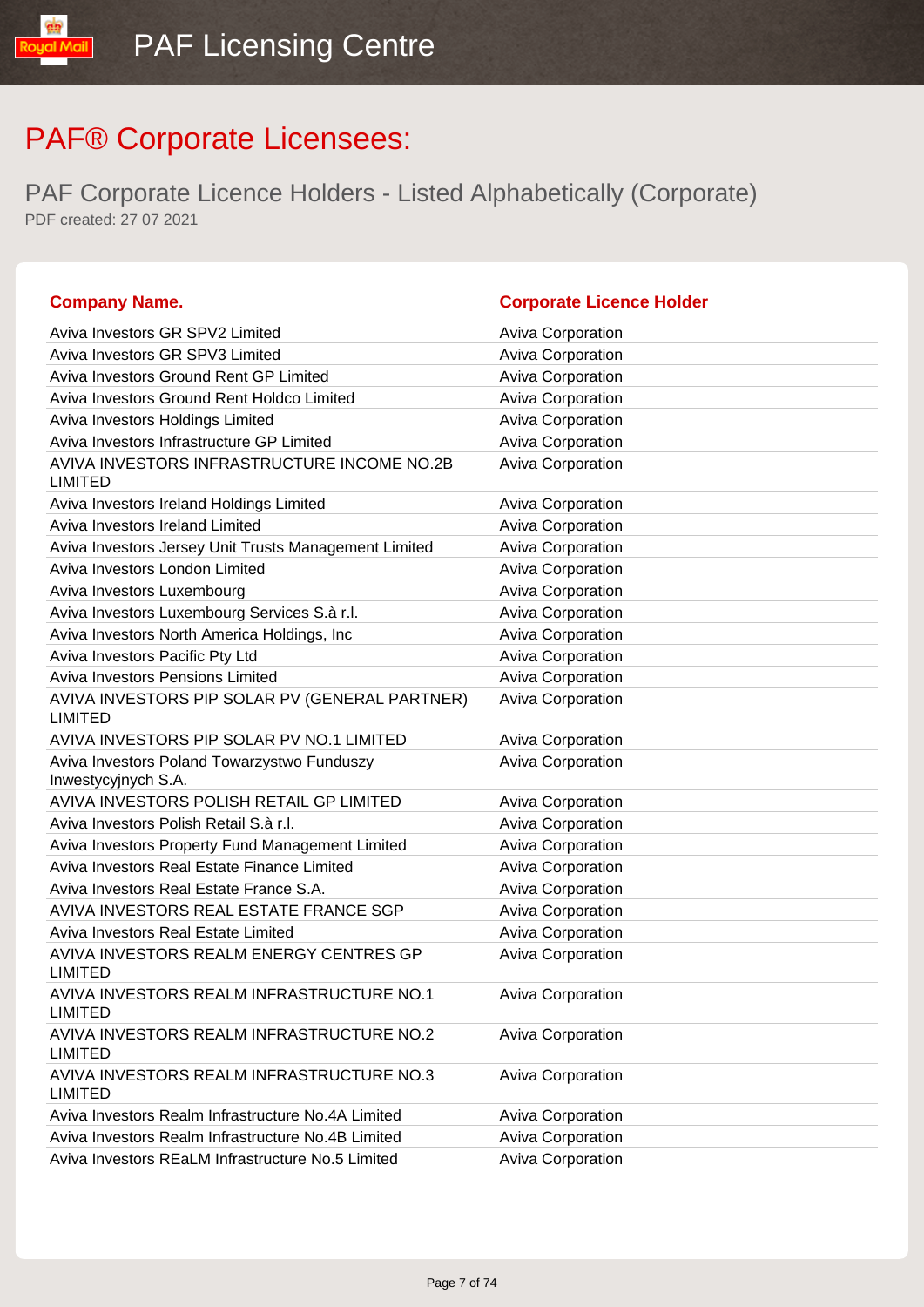| <b>Company Name.</b>                                                 | <b>Corporate Licence Holder</b> |
|----------------------------------------------------------------------|---------------------------------|
| Aviva Investors Schweiz GmbH                                         | <b>Aviva Corporation</b>        |
| Aviva Investors Secure Income REIT Plc                               | Aviva Corporation               |
| Aviva Investors Securities Investment Consulting Company<br>Limited  | Aviva Corporation               |
| Aviva Investors Social Housing GP Limited                            | <b>Aviva Corporation</b>        |
| Aviva Investors Social Housing Limited                               | Aviva Corporation               |
| AVIVA INVESTORS UK CRESD GP LIMITED                                  | Aviva Corporation               |
| Aviva Investors UK Fund Services Limited                             | Aviva Corporation               |
| Aviva Investors UK Funds Limited                                     | Aviva Corporation               |
| Aviva Investors UK Nominees Limited                                  | Aviva Corporation               |
| Aviva Investors UK Real Estate Recovery (General Partner)<br>Limited | <b>Aviva Corporation</b>        |
| Aviva Italia Holding S.p.A                                           | Aviva Corporation               |
| Aviva Italia S.p.A                                                   | Aviva Corporation               |
| Aviva Italia Servizi Scarl                                           | <b>Aviva Corporation</b>        |
| Aviva Life & Pensions UK Limited                                     | Aviva Corporation               |
| Aviva Life Holdings Ireland Limited                                  | Aviva Corporation               |
| Aviva Life Holdings UK Limited                                       | Aviva Corporation               |
| Aviva Life Insurance Company India Limited                           | Aviva Corporation               |
| Aviva Life Insurance Company Limited                                 | Aviva Corporation               |
| Aviva Life Services Ireland Limited                                  | <b>Aviva Corporation</b>        |
| <b>Aviva Life Services UK Limited</b>                                | Aviva Corporation               |
| Aviva Life SPA                                                       | Aviva Corporation               |
| Aviva Ltd                                                            | Aviva Corporation               |
| Aviva Management Services UK Limited                                 | Aviva Corporation               |
| Aviva Oblig International                                            | Aviva Corporation               |
| Aviva Oblirea                                                        | Aviva Corporation               |
| Aviva OPP One Designated Activity Company                            | Aviva Corporation               |
| Aviva Overseas Holdings Limited                                      | Aviva Corporation               |
| Aviva Patrimoine                                                     | Aviva Corporation               |
| <b>AVIVA PATRIMOINE IMMOBILIER</b>                                   | <b>Aviva Corporation</b>        |
| Aviva Pension Trustees UK Limited                                    | <b>Aviva Corporation</b>        |
| Aviva plc                                                            | Aviva Corporation               |
| Aviva Powszechne Towarzystwo Emerytalne Aviva BZ WBK<br>S.A.         | Aviva Corporation               |
| Aviva Public Private Finance Limited                                 | Aviva Corporation               |
| Aviva Re Limited                                                     | <b>Aviva Corporation</b>        |
| <b>Aviva Rendement Europe</b>                                        | Aviva Corporation               |
| Aviva Services Payment Limited                                       | Aviva Corporation               |
| Aviva Services Spó?ka z ograniczon? odpowiedzialno?ci?               | Aviva Corporation               |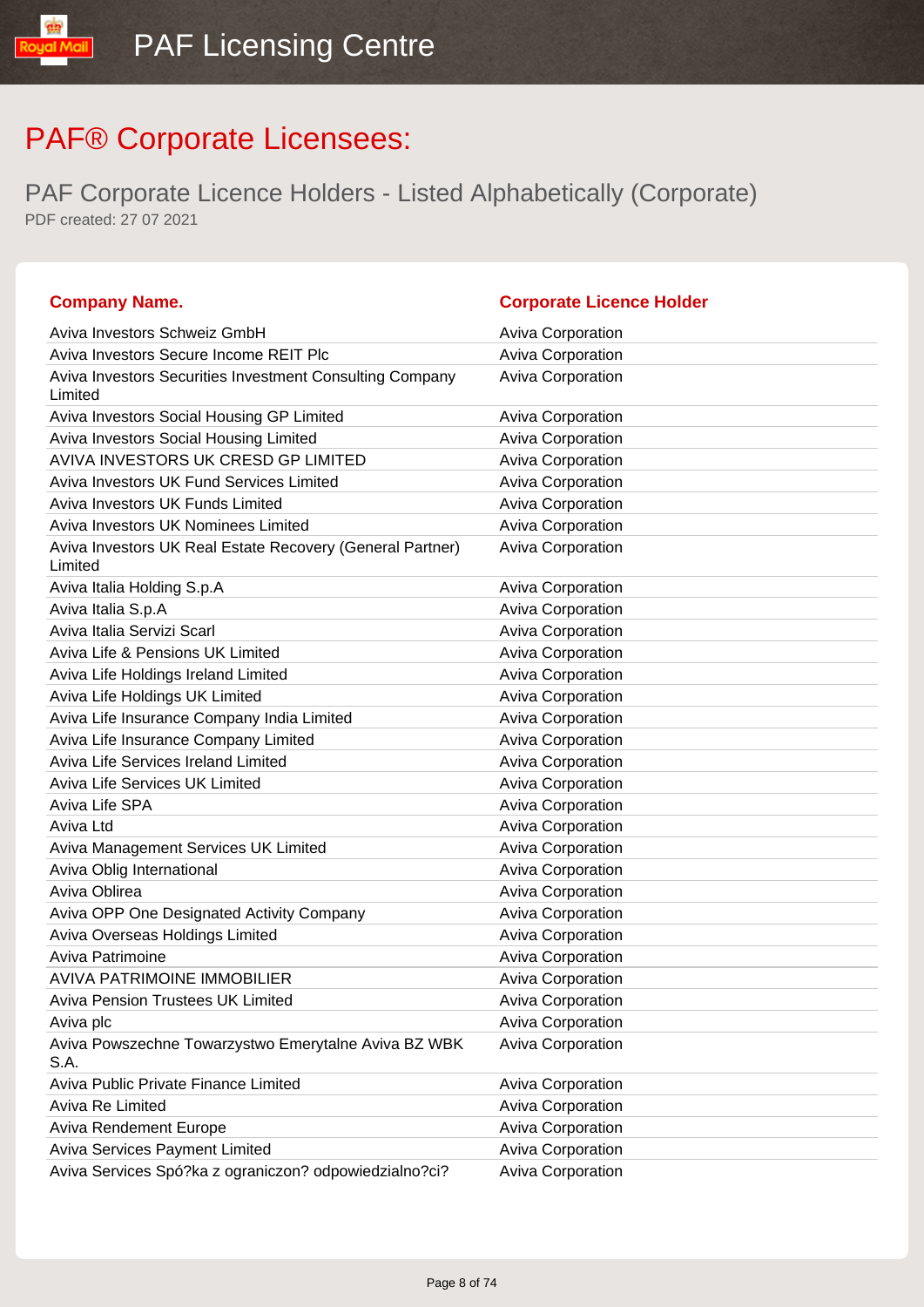| <b>Company Name.</b>                                      | <b>Corporate Licence Holder</b> |
|-----------------------------------------------------------|---------------------------------|
| <b>Aviva Solutions</b>                                    | <b>Aviva Corporation</b>        |
| Aviva SPA                                                 | <b>Aviva Corporation</b>        |
| Aviva Special PFI GP Limited                              | Aviva Corporation               |
| Aviva Spó?ka z ograniczon? odpowiedzialno?ci?             | <b>Aviva Corporation</b>        |
| Aviva Staff Pension Trustee Limited                       | Aviva Corporation               |
| Aviva Towarzystwo Ubezpieczen Na Zycie S.A.               | <b>Aviva Corporation</b>        |
| Aviva Towarzystwo Ubezpieczen Ogolnych S.A.               | Aviva Corporation               |
| Aviva Trustee Company Ireland Designated Activity Company | Aviva Corporation               |
| <b>Aviva Trustees UK Limited</b>                          | Aviva Corporation               |
| Aviva UK Digital Limited                                  | Aviva Corporation               |
| <b>Aviva UKGI Investments Limited</b>                     | Aviva Corporation               |
| Aviva UKLAP De-risking Limited                            | <b>Aviva Corporation</b>        |
| Aviva Undershaft Five Limited                             | Aviva Corporation               |
| Aviva Undershaft Four Limited                             | Aviva Corporation               |
| Aviva Undershaft One SE                                   | Aviva Corporation               |
| Aviva Undershaft Three SE                                 | <b>Aviva Corporation</b>        |
| <b>Aviva Valeurs Francaises</b>                           | <b>Aviva Corporation</b>        |
| Aviva Valeurs Immobilieres                                | Aviva Corporation               |
| AVIVA VIE, Société Anonyme d'Assurances Vie et de         | Aviva Corporation               |
| Capitalisation                                            |                                 |
| Aviva Vietnam Life Insurance Company Limited              | Aviva Corporation               |
| Aviva Vita S.p.A                                          | <b>Aviva Corporation</b>        |
| Aviva Warranty Services Inc.                              | Aviva Corporation               |
| Aviva Wrap UK Limited                                     | <b>Aviva Corporation</b>        |
| Aviva-Cofco Life Insurance Co. Ltd                        | <b>Aviva Corporation</b>        |
| Aviva-COFCO Yi Li Asset Management Co Ltd                 | <b>Aviva Corporation</b>        |
| AvivaSA Emeklilik ve Hayat                                | Aviva Corporation               |
| <b>AXA Property Trust Limited</b>                         | <b>Aviva Corporation</b>        |
| AXA UK Infrastructure Investment SAS                      | Aviva Corporation               |
| Axcess 10 Management Company Limited                      | <b>Aviva Corporation</b>        |
| <b>AZEDCREST LIMITED</b>                                  | Lloyds Banking Group plc        |
| <b>B. C. H. LEASING LIMITED</b>                           | Lloyds Banking Group plc        |
| <b>B. C. H. RENTALS LIMITED</b>                           | Lloyds Banking Group plc        |
| B. R. COTTRELL (WEMBLEY) LIMITED                          | Lloyds Banking Group plc        |
| <b>B.T. Communication Israel Ltd</b>                      | <b>BT Group PLC</b>             |
| <b>Ballard Investment Company Limited</b>                 | Aviva Corporation               |
| <b>BALTICBORG LIMITED PARTNERSHIP</b>                     | Lloyds Banking Group plc        |
| Banca Network Investimenti SPA                            | Aviva Corporation               |
| BANCO HALIFAX HISPANIA S.A.                               | Lloyds Banking Group plc        |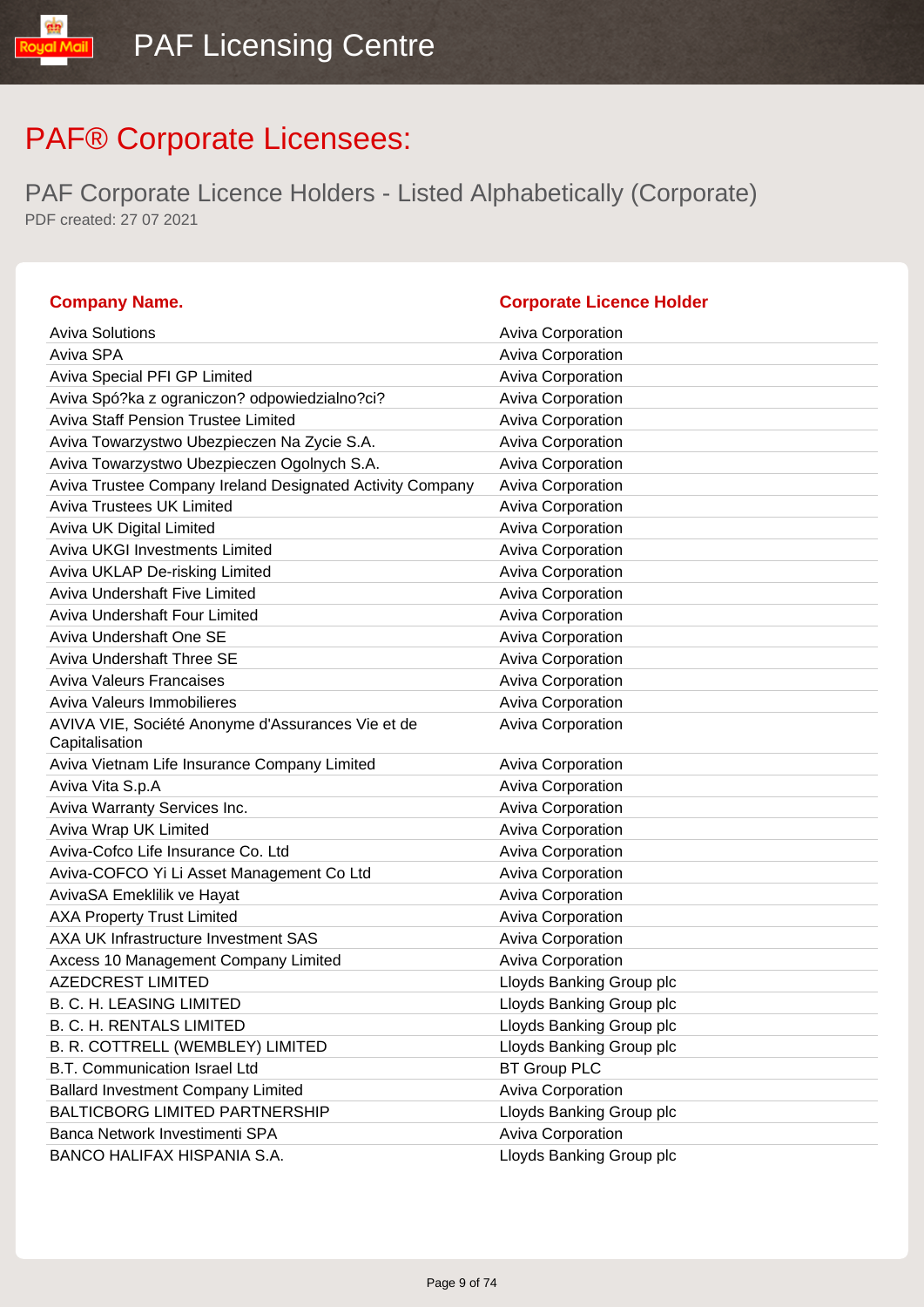| <b>Company Name.</b>                                              | <b>Corporate Licence Holder</b> |
|-------------------------------------------------------------------|---------------------------------|
| BANK OF SCOTLAND (B.G.S.) NOMINEES LIMITED                        | Lloyds Banking Group plc        |
| BANK OF SCOTLAND (IRELAND) COMMERCIAL FINANCE<br><b>LIMITED</b>   | Lloyds Banking Group plc        |
| BANK OF SCOTLAND (IRELAND) LIMITED                                | Lloyds Banking Group plc        |
| BANK OF SCOTLAND BRANCH NOMINEES LIMITED                          | Lloyds Banking Group plc        |
| BANK OF SCOTLAND CAPITAL FUNDING (JERSEY)<br><b>LIMITED</b>       | Lloyds Banking Group plc        |
| BANK OF SCOTLAND CENTRAL NOMINEES LIMITED                         | Lloyds Banking Group plc        |
| BANK OF SCOTLAND EQUIPMENT FINANCE LIMITED                        | Lloyds Banking Group plc        |
| BANK OF SCOTLAND INDEPENDENT FINANCIAL<br><b>ADVISERS LIMITED</b> | Lloyds Banking Group plc        |
| BANK OF SCOTLAND INSURANCE SERVICES LIMITED                       | Lloyds Banking Group plc        |
| BANK OF SCOTLAND INTERNATIONAL LIMITED                            | Lloyds Banking Group plc        |
| <b>BANK OF SCOTLAND LEASING LIMITED</b>                           | Lloyds Banking Group plc        |
| <b>BANK OF SCOTLAND PLC</b>                                       | Lloyds Banking Group plc        |
| BANK OF SCOTLAND TRANSPORT FINANCE 1 LIMITED                      | Lloyds Banking Group plc        |
| <b>BANK OF WALES LIMITED</b>                                      | Lloyds Banking Group plc        |
| Bankhall Investment Management Limited                            | Aviva Corporation               |
| <b>Bankhall Support Services Limited</b>                          | Aviva Corporation               |
| <b>Barratt House Nominee 1 Limited</b>                            | Aviva Corporation               |
| <b>Barratt House Nominee 2 Limited</b>                            | Aviva Corporation               |
| <b>Barwell Business Park Nominee Limited</b>                      | Aviva Corporation               |
| <b>Basictel SpA</b>                                               | <b>BT Group PLC</b>             |
| <b>BAVARIAN MORTGAGES NO.2 LIMITED</b>                            | Lloyds Banking Group plc        |
| <b>BAX' FINANCE B.V.</b>                                          | Lloyds Banking Group plc        |
| Bay-Mill Specialty Insurance Adjusters Inc.                       | Aviva Corporation               |
| BEDFONT LAKES BUSINESS PARK (GP1) LIMITED                         | Lloyds Banking Group plc        |
| BEDFONT LAKES BUSINESS PARK (GP2) LIMITED                         | Lloyds Banking Group plc        |
| BEDFONT LAKES BUSINESS PARK (NO1) LP                              | Lloyds Banking Group plc        |
| BEDFONT LAKES BUSINESS PARK (NO2) LP                              | Lloyds Banking Group plc        |
| <b>BEGONIA BULK LIMITED PARTNERSHIP</b>                           | Lloyds Banking Group plc        |
| <b>Belmullet Limited</b>                                          | <b>BT Group PLC</b>             |
| <b>Benchmark Underwriting Limited</b>                             | Royal & Sun Alliance (RSA)      |
| BERISFORD CONSUMER FINANCE (WESTERN) LIMITED                      | Lloyds Banking Group plc        |
| Berkley Investments S.A.                                          | Aviva Corporation               |
| Besigtelses Kontoret af 1914 A/S                                  | Royal & Sun Alliance (RSA)      |
| BIGG REGENERATION (GENERAL PARTNER) LIMITED                       | <b>Aviva Corporation</b>        |
| <b>BIOMASS UK NO. 3 LIMITED</b>                                   | Aviva Corporation               |
| <b>BIOMASS UK NO.1 LLP</b>                                        | <b>Aviva Corporation</b>        |
| Biomass UK No.2 Limited                                           | <b>Aviva Corporation</b>        |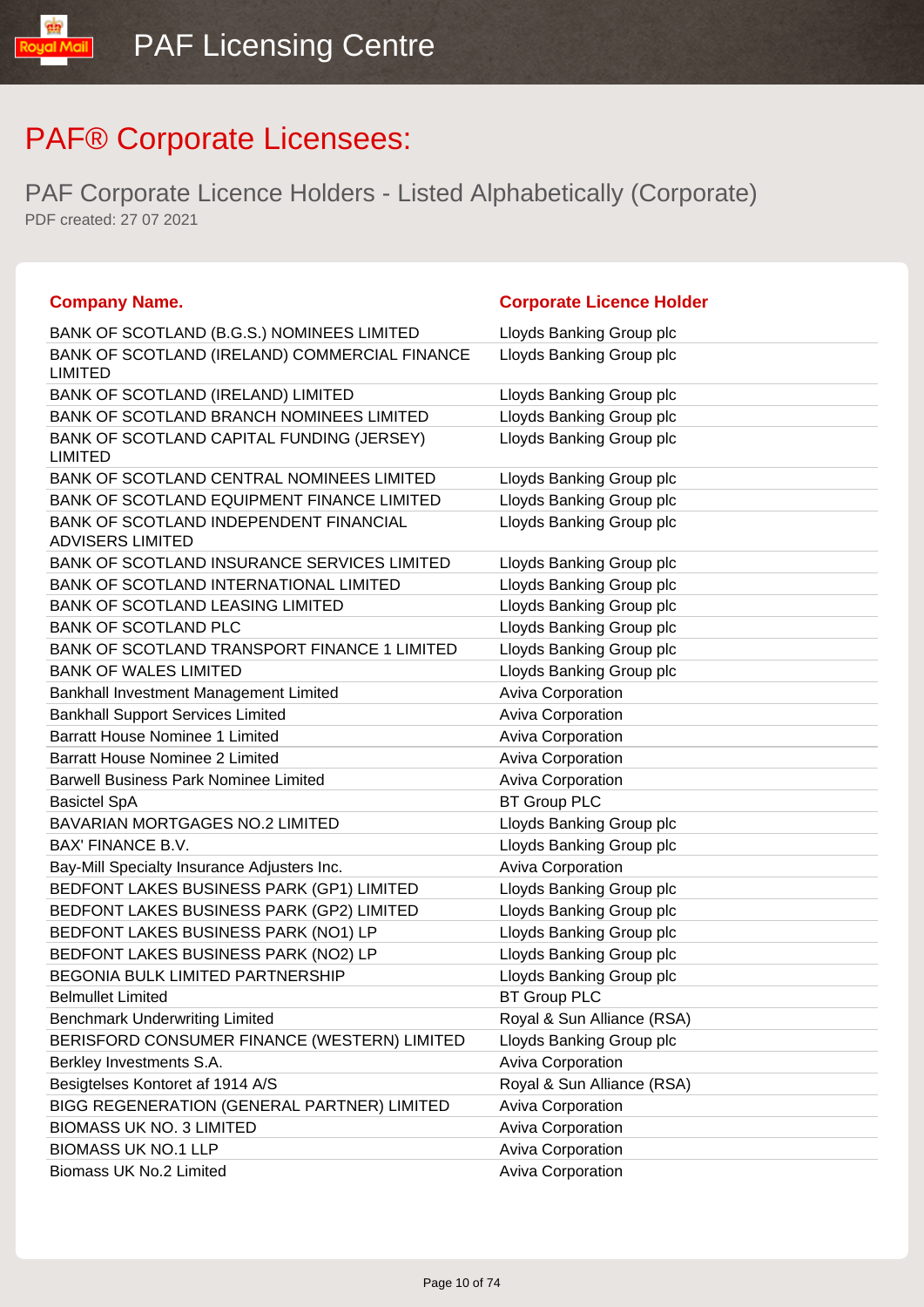PAF Corporate Licence Holders - Listed Alphabetically (Corporate) PDF created: 27 07 2021

### **Company Name. Company Name. Company Name. Company Name. Company Name. Company Name. Company Name. Company Name. Company Name. Company Name. Company Name. Company Name. Company Name. Company Name.**

| <b>BIRCHCROWN FINANCE LIMITED</b>                                | Lloyds Banking Group plc |
|------------------------------------------------------------------|--------------------------|
| <b>BISHOP'S QUAY PROPERTY LIMITED</b>                            | Lloyds Banking Group plc |
| <b>BLACK HORSE (TRF) LIMITED</b>                                 | Lloyds Banking Group plc |
| <b>BLACK HORSE CARAVAN FINANCE LIMITED</b>                       | Lloyds Banking Group plc |
| <b>BLACK HORSE COMMERCIAL LIMITED</b>                            | Lloyds Banking Group plc |
| <b>BLACK HORSE CREDIT LIMITED</b>                                | Lloyds Banking Group plc |
| BLACK HORSE EXECUTIVE MORTGAGES LIMITED                          | Lloyds Banking Group plc |
| <b>BLACK HORSE FINANCE HOLDINGS LIMITED</b>                      | Lloyds Banking Group plc |
| <b>BLACK HORSE FINANCE LIMITED</b>                               | Lloyds Banking Group plc |
| <b>BLACK HORSE FINANCE MANAGEMENT LIMITED</b>                    | Lloyds Banking Group plc |
| <b>BLACK HORSE FUNDING LIMITED</b>                               | Lloyds Banking Group plc |
| <b>BLACK HORSE GROUP LIMITED</b>                                 | Lloyds Banking Group plc |
| BLACK HORSE HOME LOANS LIMITED                                   | Lloyds Banking Group plc |
| <b>BLACK HORSE LIMITED</b>                                       | Lloyds Banking Group plc |
| <b>BLACK HORSE MOTOR FINANCE LIMITED</b>                         | Lloyds Banking Group plc |
| BLACK HORSE MOTORCYCLE FINANCE LIMITED                           | Lloyds Banking Group plc |
| <b>BLACK HORSE OFFSHORE LIMITED</b>                              | Lloyds Banking Group plc |
| <b>BLACK HORSE PERSONAL FINANCE LIMITED</b>                      | Lloyds Banking Group plc |
| BLACK HORSE PROPERTY SERVICES LIMITED                            | Lloyds Banking Group plc |
| <b>BLACK HORSE RETAIL FINANCE LIMITED</b>                        | Lloyds Banking Group plc |
| <b>BLACK HORSE VEHICLE MANAGEMENT SERVICES</b><br><b>LIMITED</b> | Lloyds Banking Group plc |
| <b>BLBP 1 LIMITED</b>                                            | Lloyds Banking Group plc |
| <b>BLBP 2 LIMITED</b>                                            | Lloyds Banking Group plc |
| <b>BLBP 3 LIMITED</b>                                            | Lloyds Banking Group plc |
| <b>BLBP 4 LIMITED</b>                                            | Lloyds Banking Group plc |
| <b>Blueprint (General Partner) Limited</b>                       | <b>Aviva Corporation</b> |
| <b>Blueprint (Nominees) Limited</b>                              | Aviva Corporation        |
| <b>BMG (Livingston) General Partner Limited</b>                  | <b>Aviva Corporation</b> |
| <b>BMG (York) General Partner Limited</b>                        | <b>Aviva Corporation</b> |
| <b>BOLLINWATER ESTATES LLP</b>                                   | Lloyds Banking Group plc |
| <b>BOLTRO NOMINEES LIMITED</b>                                   | Lloyds Banking Group plc |
| <b>BORDER INVESTMENTS LIMITED</b>                                | Lloyds Banking Group plc |
| <b>BOS (BOSTON) INC</b>                                          | Lloyds Banking Group plc |
| BOS (IRELAND) EUROFINANCE LIMITED                                | Lloyds Banking Group plc |
| <b>BOS (IRELAND) FINANCE LIMITED</b>                             | Lloyds Banking Group plc |
| BOS (IRELAND) FINANCIAL ENTERPRISES LIMITED                      | Lloyds Banking Group plc |
| BOS (IRELAND) FINANCIAL SERVICES LIMITED                         | Lloyds Banking Group plc |
| BOS (IRELAND) FUNDING PLC                                        | Lloyds Banking Group plc |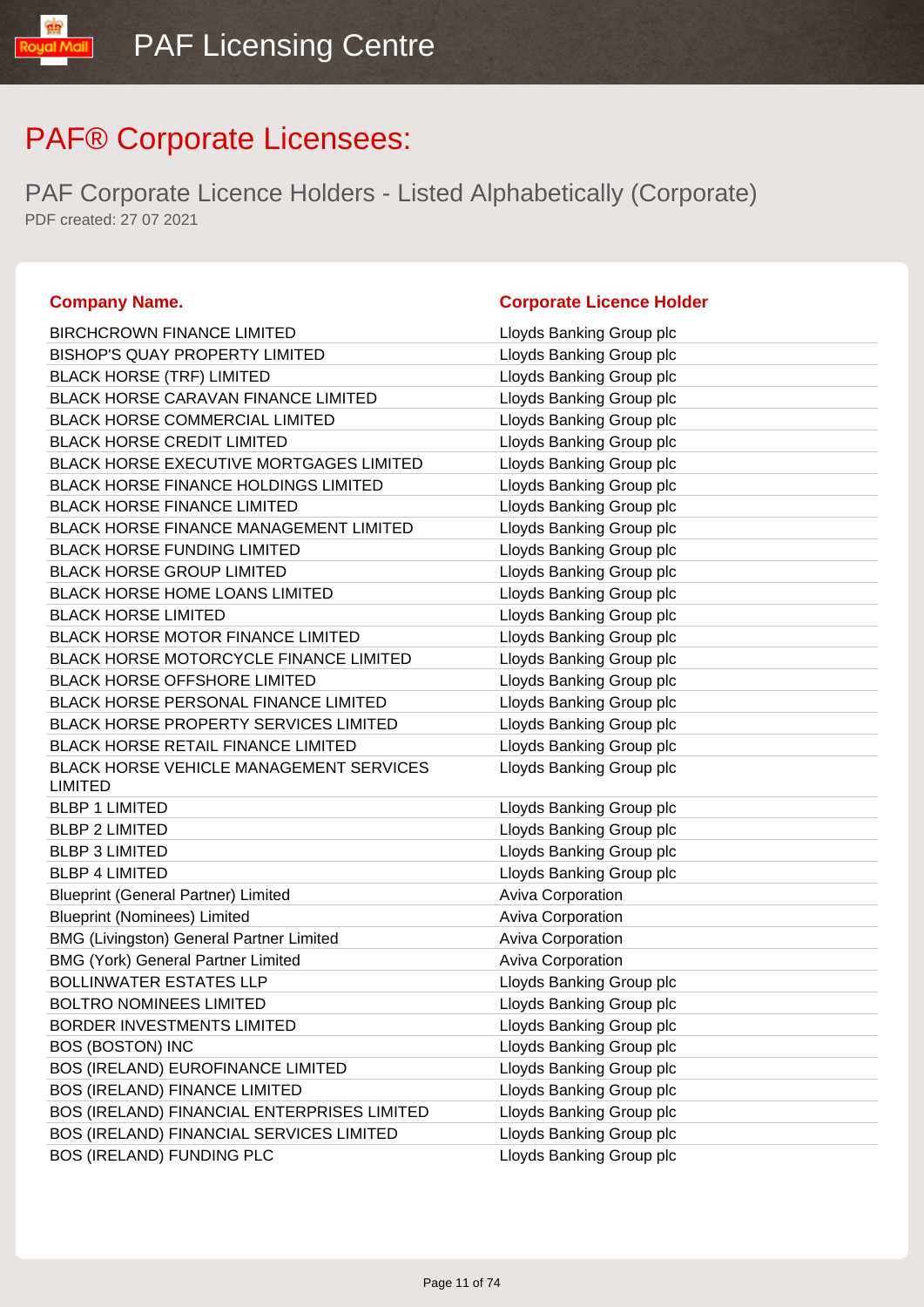| <b>Corporate Licence Holder</b> |
|---------------------------------|
| Lloyds Banking Group plc        |
| Lloyds Banking Group plc        |
| Lloyds Banking Group plc        |
| Lloyds Banking Group plc        |
| Lloyds Banking Group plc        |
| Lloyds Banking Group plc        |
| Lloyds Banking Group plc        |
| Lloyds Banking Group plc        |
| Lloyds Banking Group plc        |
| Lloyds Banking Group plc        |
| Lloyds Banking Group plc        |
| Lloyds Banking Group plc        |
| Lloyds Banking Group plc        |
| Lloyds Banking Group plc        |
| Lloyds Banking Group plc        |
| Lloyds Banking Group plc        |
| Lloyds Banking Group plc        |
| Lloyds Banking Group plc        |
| Lloyds Banking Group plc        |
| Lloyds Banking Group plc        |
| Lloyds Banking Group plc        |
| Lloyds Banking Group plc        |
| Lloyds Banking Group plc        |
| Lloyds Banking Group plc        |
| Lloyds Banking Group plc        |
| Aviva Corporation               |
| Aviva Corporation               |
| Lloyds Banking Group plc        |
| Lloyds Banking Group plc        |
| Lloyds Banking Group plc        |
| Lloyds Banking Group plc        |
| Royal & Sun Alliance (RSA)      |
| Direct Line Group               |
| Lloyds Banking Group plc        |
| Lloyds Banking Group plc        |
| <b>BT Group PLC</b>             |
|                                 |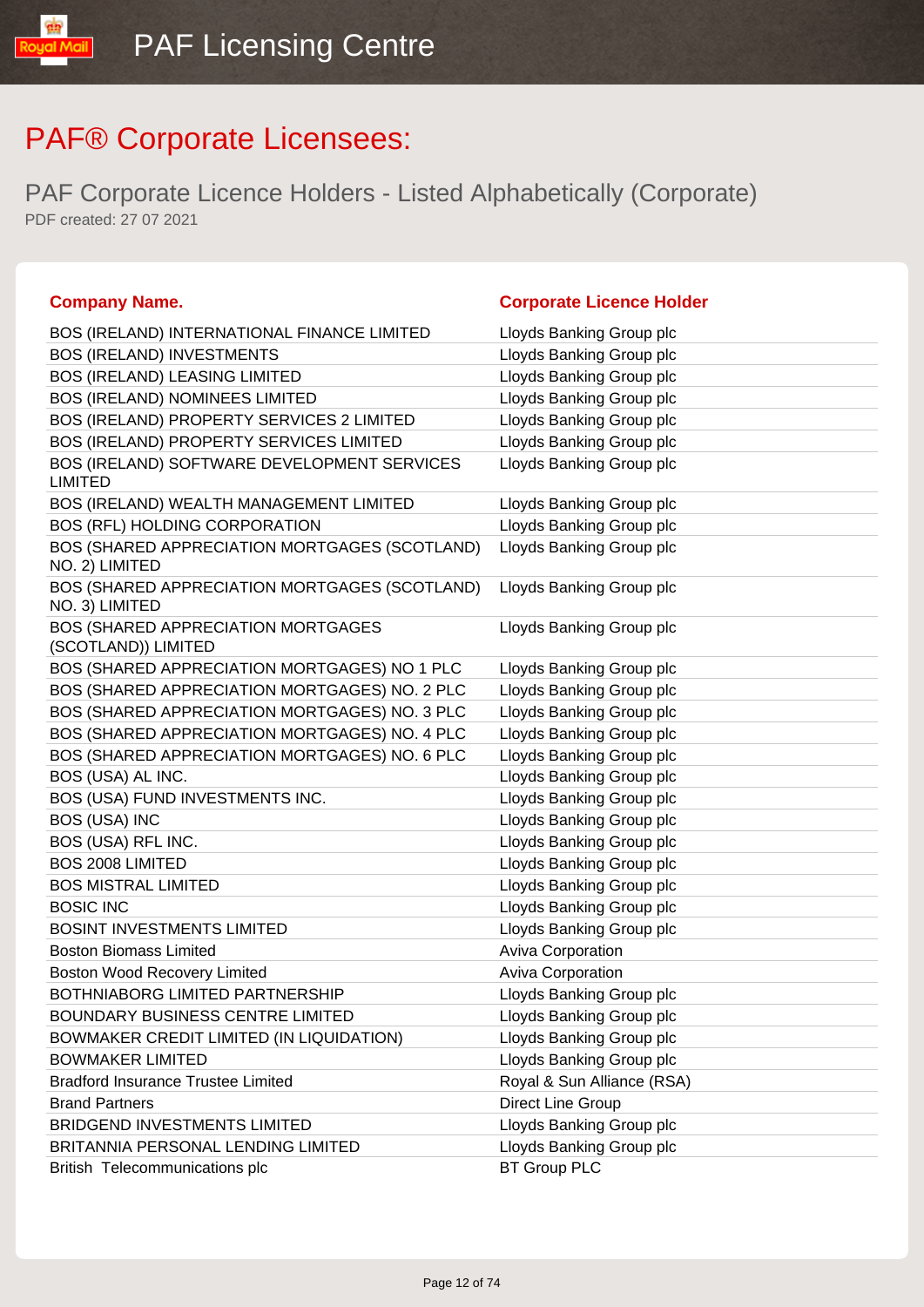PAF Corporate Licence Holders - Listed Alphabetically (Corporate) PDF created: 27 07 2021

### **Company Name. Company Name. Company Name. Company Name. Company Name. Company Name. Company Name. Company Name. Company Name. Company Name. Company Name. Company Name. Company Name. Company Name.**

| British and Foreign Marine Insurance Company Limited                      | Royal & Sun Alliance (RSA)       |
|---------------------------------------------------------------------------|----------------------------------|
| <b>British Aviation Insurance Company Limited</b>                         | Royal & Sun Alliance (RSA)       |
| BRITISH BANK OF LATIN AMERICA LIMITED                                     | Lloyds Banking Group plc         |
| <b>BRITISH LINEN CHARTER PLC</b>                                          | Lloyds Banking Group plc         |
| <b>BRITISH LINEN EQUITY LIMITED</b>                                       | Lloyds Banking Group plc         |
| BRITISH LINEN LEASING (LONDON) LIMITED                                    | Lloyds Banking Group plc         |
| <b>BRITISH LINEN LEASING LIMITED</b>                                      | Lloyds Banking Group plc         |
| <b>BRITISH LINEN SECURITIES LIMITED</b>                                   | Lloyds Banking Group plc         |
| <b>BRITISH LINEN SHIPPING LIMITED</b>                                     | Lloyds Banking Group plc         |
| British Reserve Insurance Company Limited                                 | Allianz Management Services Ltd  |
| Broadland Park Management Company Limited                                 | Royal Bank of Scotland Group plc |
| <b>BROOKLYN PROPERTIES LIMITED</b>                                        | Lloyds Banking Group plc         |
| <b>Bruning Limited</b>                                                    | <b>BT Group PLC</b>              |
| BT (Barbados) Limited                                                     | <b>BT Group PLC</b>              |
| BT (Gibraltar) Limited                                                    | <b>BT Group PLC</b>              |
|                                                                           | <b>BT Group PLC</b>              |
| BT (India) Private Limited<br>BT (India) Private Limited Singapore Branch | <b>BT Group PLC</b>              |
|                                                                           |                                  |
| BT (International) Holdings Limited                                       | <b>BT Group PLC</b>              |
| BT (International) Holdings Limited (Jordan)                              | <b>BT Group PLC</b>              |
| (Netherlands) Holdings B.V.<br>BT                                         | <b>BT Group PLC</b>              |
| BT (Nigeria) Limited                                                      | <b>BT Group PLC</b>              |
| <b>BT</b> Algeria Communications SARL                                     | <b>BT Group PLC</b>              |
| BT Americas Holdings Inc.                                                 | <b>BT Group PLC</b>              |
| BT Americas Inc.                                                          | <b>BT Group PLC</b>              |
| BT Argentina S.R.L.                                                       | <b>BT Group PLC</b>              |
| <b>BT</b> Australasia Pty Limited                                         | <b>BT Group PLC</b>              |
| <b>BT</b> Austria GmbH                                                    | <b>BT Group PLC</b>              |
| BT Azerbaijan Limited, Limited Liability Company                          | <b>BT Group PLC</b>              |
| Belgrade d.o.o<br>BT                                                      | <b>BT Group PLC</b>              |
| BT BELRUS Foreign Limited Liability Company                               | <b>BT Group PLC</b>              |
| BT Brasil Serviços de Telecomunicações Ltda                               | <b>BT Group PLC</b>              |
| BT Broadband Luxembourg Sàrl                                              | <b>BT Group PLC</b>              |
| BT Bulgaria EOOD                                                          | <b>BT Group PLC</b>              |
| <b>BT</b> Business Direct Limited                                         | <b>BT Group PLC</b>              |
| <b>BT</b> Cables Limited                                                  | <b>BT Group PLC</b>              |
| BT Canada Inc.                                                            | <b>BT Group PLC</b>              |
| <b>BT</b> China Communications Limited                                    | <b>BT Group PLC</b>              |
| BT China Limited- Shanghai Branch Office                                  | <b>BT Group PLC</b>              |
| BT Colombia Limitada                                                      | <b>BT Group PLC</b>              |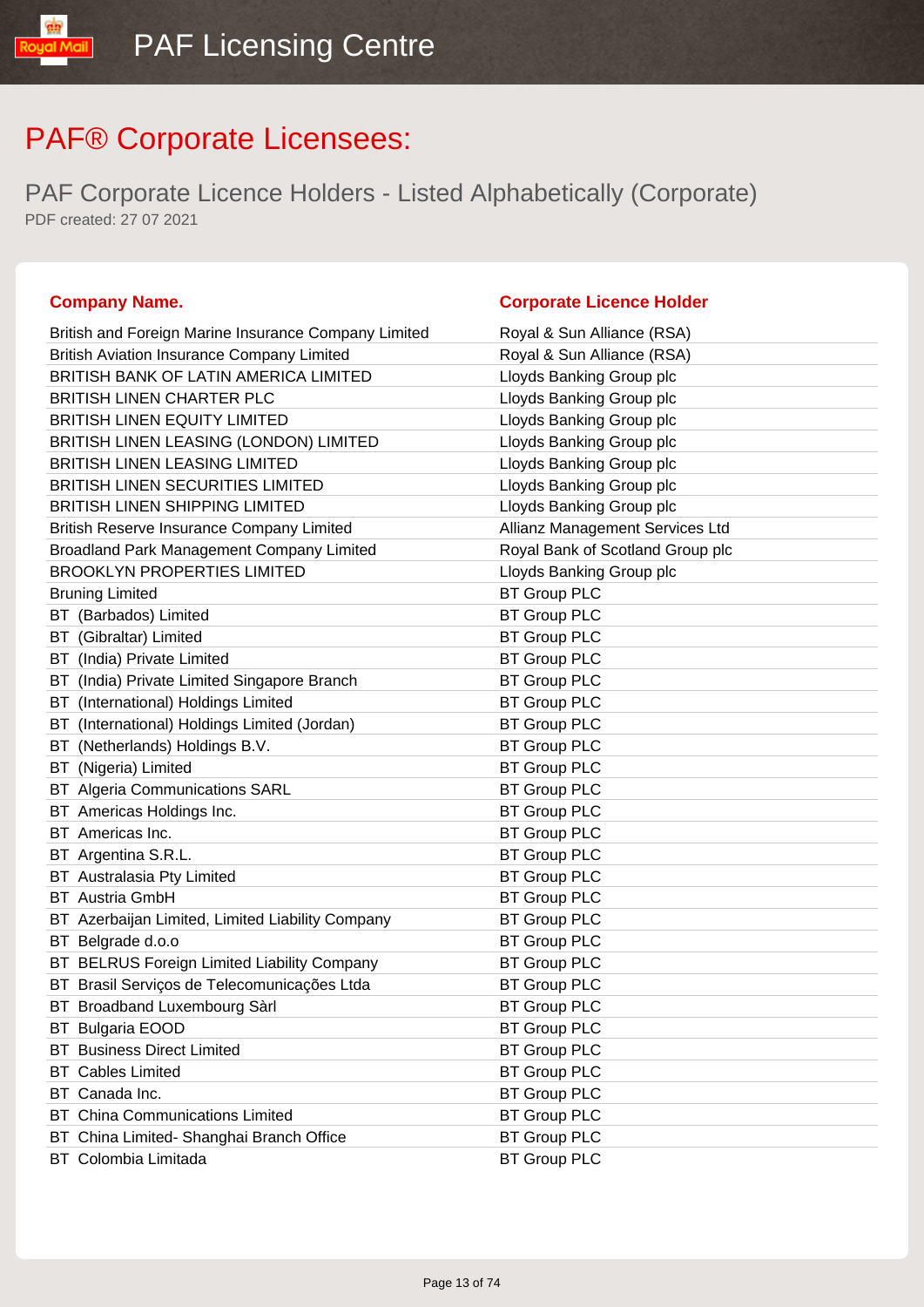| <b>Company Name.</b>                                                     | <b>Corporate Licence Holder</b> |
|--------------------------------------------------------------------------|---------------------------------|
| BT Commerce L.L.C.                                                       | <b>BT Group PLC</b>             |
| BT Communications Bangladesh Limited                                     | <b>BT Group PLC</b>             |
| Communications do Brasil Limitada<br>BT.                                 | <b>BT Group PLC</b>             |
| BT Communications Ireland Group Limited                                  | <b>BT Group PLC</b>             |
| BT Communications Ireland Group Limited - UK Branch                      | <b>BT Group PLC</b>             |
| <b>Communications Ireland Holdings Limited</b><br>ВT                     | <b>BT Group PLC</b>             |
| <b>BT</b> Communications Ireland Limited                                 | <b>BT Group PLC</b>             |
| BT Communications Kenya Limited                                          | <b>BT Group PLC</b>             |
| Communications Lanka (Private) Limited<br>BT.                            | <b>BT Group PLC</b>             |
| BT Communications Philippines Incorporated                               | <b>BT Group PLC</b>             |
| <b>BT</b> Communications Sales LLC                                       | <b>BT Group PLC</b>             |
| Communications Sales of Virginia LLC<br>ВT                               | <b>BT Group PLC</b>             |
| BT Communications Sales, LLC Puerto Rico branch                          | <b>BT Group PLC</b>             |
| BT Communications Services South Africa (Pty) Limited                    | <b>BT Group PLC</b>             |
| BT Conferencing Video Inc.                                               | <b>BT Group PLC</b>             |
| <b>BT</b> Corporate Trustee Limited                                      | <b>BT Group PLC</b>             |
| <b>BT</b> Cote D'Ivoire                                                  | <b>BT Group PLC</b>             |
| Denmark ApS<br>ВT                                                        | <b>BT Group PLC</b>             |
| <b>BT</b> Deutschland GmbH                                               | <b>BT Group PLC</b>             |
| BT e-Serv (India) Private Limited                                        | <b>BT Group PLC</b>             |
| BT Enìa Telecomunicazioni S.P.A.                                         | <b>BT Group PLC</b>             |
| BT ESPAÑA, Compañia de Servicios Globales de<br>Telecommunicaciones, S.A | <b>BT Group PLC</b>             |
| BT European Investments Limited                                          | <b>BT Group PLC</b>             |
| <b>Facilities Services Limited</b>                                       | <b>BT Group PLC</b>             |
| BT Federal Inc.                                                          | <b>BT Group PLC</b>             |
| <b>BT</b> Fifty-Three Limited                                            | <b>BT Group PLC</b>             |
| <b>BT</b> Fleet Limited                                                  | <b>BT Group PLC</b>             |
| BT France S.A.S.                                                         | <b>BT Group PLC</b>             |
| <b>BT</b> Gabon Limited                                                  | <b>BT Group PLC</b>             |
| <b>BT</b> Garrick GmbH                                                   | <b>BT Group PLC</b>             |
| <b>BT</b> Georgia Limited LLC                                            | <b>BT Group PLC</b>             |
| <b>BT</b> Ghana Limited                                                  | <b>BT Group PLC</b>             |
| Global (Venezuela) S.A.<br>ВT                                            | <b>BT Group PLC</b>             |
| <b>Global Business Services Private Limited</b><br>BT                    | <b>BT Group PLC</b>             |
| BT Global Communications (Ireland) Limited                               | <b>BT Group PLC</b>             |
| <b>Global Communications (Mauritius) Limited</b><br>ВT                   | <b>BT Group PLC</b>             |
| BT Global Communications do Brasil Limitada                              | <b>BT Group PLC</b>             |
| BT Global Communications India Private Limited                           | <b>BT Group PLC</b>             |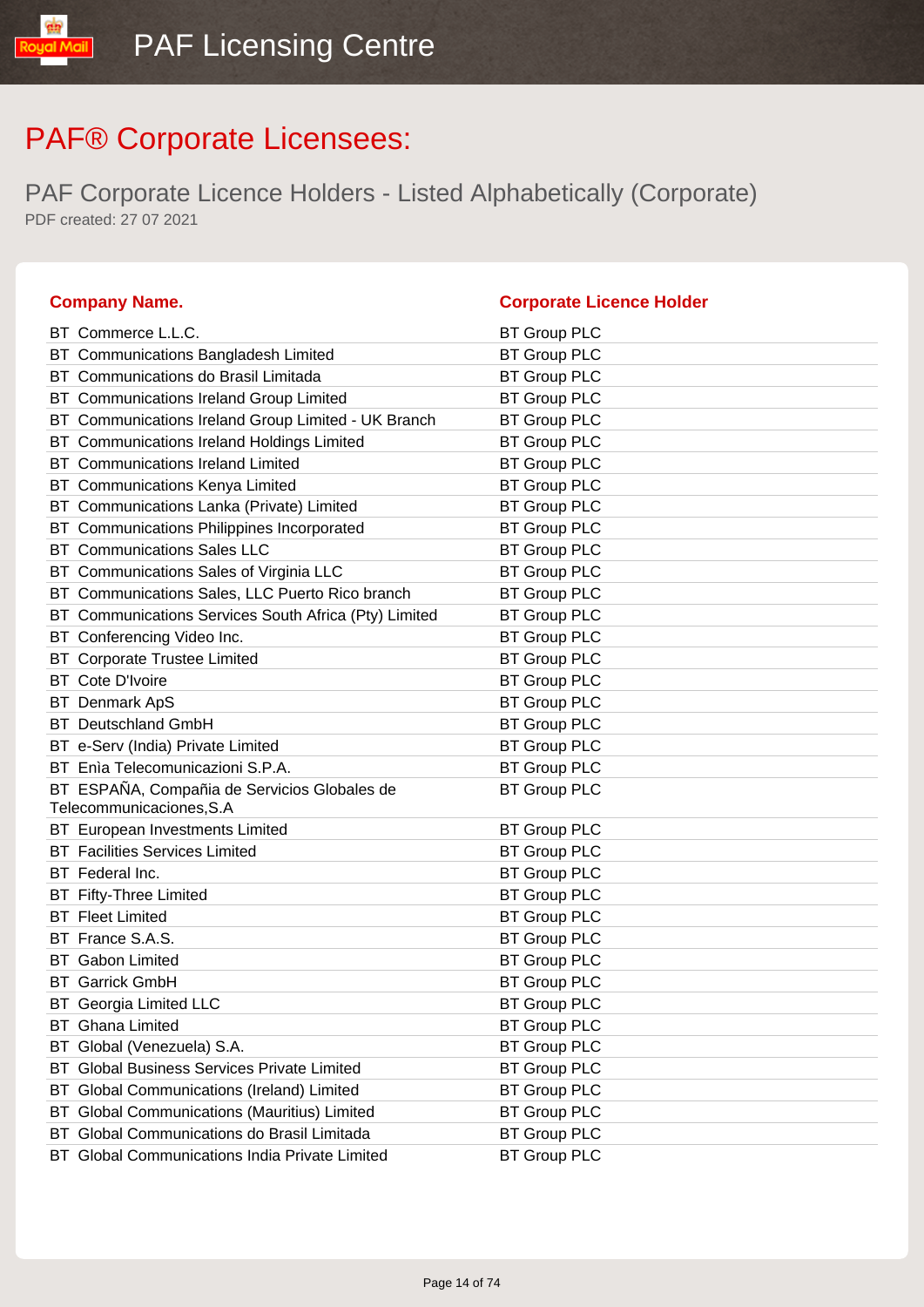| <b>Company Name.</b>                                  | <b>Corporate Licence Holder</b> |
|-------------------------------------------------------|---------------------------------|
| BT Global Japan Corporation                           | <b>BT Group PLC</b>             |
| BT Global Services Botswana (Proprietary) Limited     | <b>BT Group PLC</b>             |
| BT Global Services Korea Limited.                     | <b>BT Group PLC</b>             |
| <b>BT</b> Global Services Limited                     | <b>BT Group PLC</b>             |
| BT Global Services Limited Londra Sucursala Bucuresti | <b>BT Group PLC</b>             |
| BT Global Services Luxembourg SARL                    | <b>BT Group PLC</b>             |
| Global Services Technologies Pte. Ltd.<br>BТ          | <b>BT Group PLC</b>             |
| BT Global Technology (M) Sdn. Bhd.                    | <b>BT Group PLC</b>             |
| <b>BT</b> Group Investments Limited                   | <b>BT Group PLC</b>             |
| <b>Group Nominees Limited</b><br>BT.                  | <b>BT Group PLC</b>             |
| BT Guatemala S.A.                                     | <b>BT Group PLC</b>             |
| <b>BT</b> Holdings Limited                            | <b>BT Group PLC</b>             |
| Jamaica Limited<br>BТ                                 | <b>BT Group PLC</b>             |
| <b>BT</b> Japan Corporation                           | <b>BT Group PLC</b>             |
| <b>BT</b> Jersey Limited                              | <b>BT Group PLC</b>             |
| <b>BT</b> Kazakhstan LLP                              | <b>BT Group PLC</b>             |
| <b>BT</b> Lancashire Services Limited                 | <b>BT Group PLC</b>             |
| BT LatAm (BVI) Corporation                            | <b>BT Group PLC</b>             |
| LatAm (Nevada) Corp.<br>BT                            | <b>BT Group PLC</b>             |
| BT Latam Argentina S.A                                | <b>BT Group PLC</b>             |
| BT LatAm Dominicana, S.A.                             | <b>BT Group PLC</b>             |
| BT LatAm Guatemala, S.A.                              | <b>BT Group PLC</b>             |
| BT LatAm Holdings (Colombia) S.A.                     | <b>BT Group PLC</b>             |
| BT LatAm Holdings Three, Inc.                         | <b>BT Group PLC</b>             |
| LatAm Honduras, S.A.<br>BТ                            | <b>BT Group PLC</b>             |
| BT LatAm Nicaragua, S.A.                              | <b>BT Group PLC</b>             |
| BT LatAm Panama, Inc.                                 | <b>BT Group PLC</b>             |
| BT LatAm Services, Inc.                               | <b>BT Group PLC</b>             |
| BT LatAm Venezuela, S.A.                              | <b>BT Group PLC</b>             |
| BT Latvia Limited, Sabiedriba ar ierobezotu atbildibu | <b>BT Group PLC</b>             |
| <b>BT</b> Lease Holdings Limited                      | <b>BT Group PLC</b>             |
| <b>BT</b> Leasing Limited                             | <b>BT Group PLC</b>             |
| BT Lebanon S.A.L.                                     | <b>BT Group PLC</b>             |
| Limited Magyarorszagi Fioktelepe<br>BT                | <b>BT Group PLC</b>             |
| BT Limited, organizacni slozka                        | <b>BT Group PLC</b>             |
| BT Luxembourg Investment Holdings Sarl                | <b>BT Group PLC</b>             |
| Managed Services (No.2) Limited<br>ВT                 | <b>BT Group PLC</b>             |
| <b>BT</b> Managed Services Limited                    | <b>BT Group PLC</b>             |
| BT MEA FZ-LLC                                         | <b>BT Group PLC</b>             |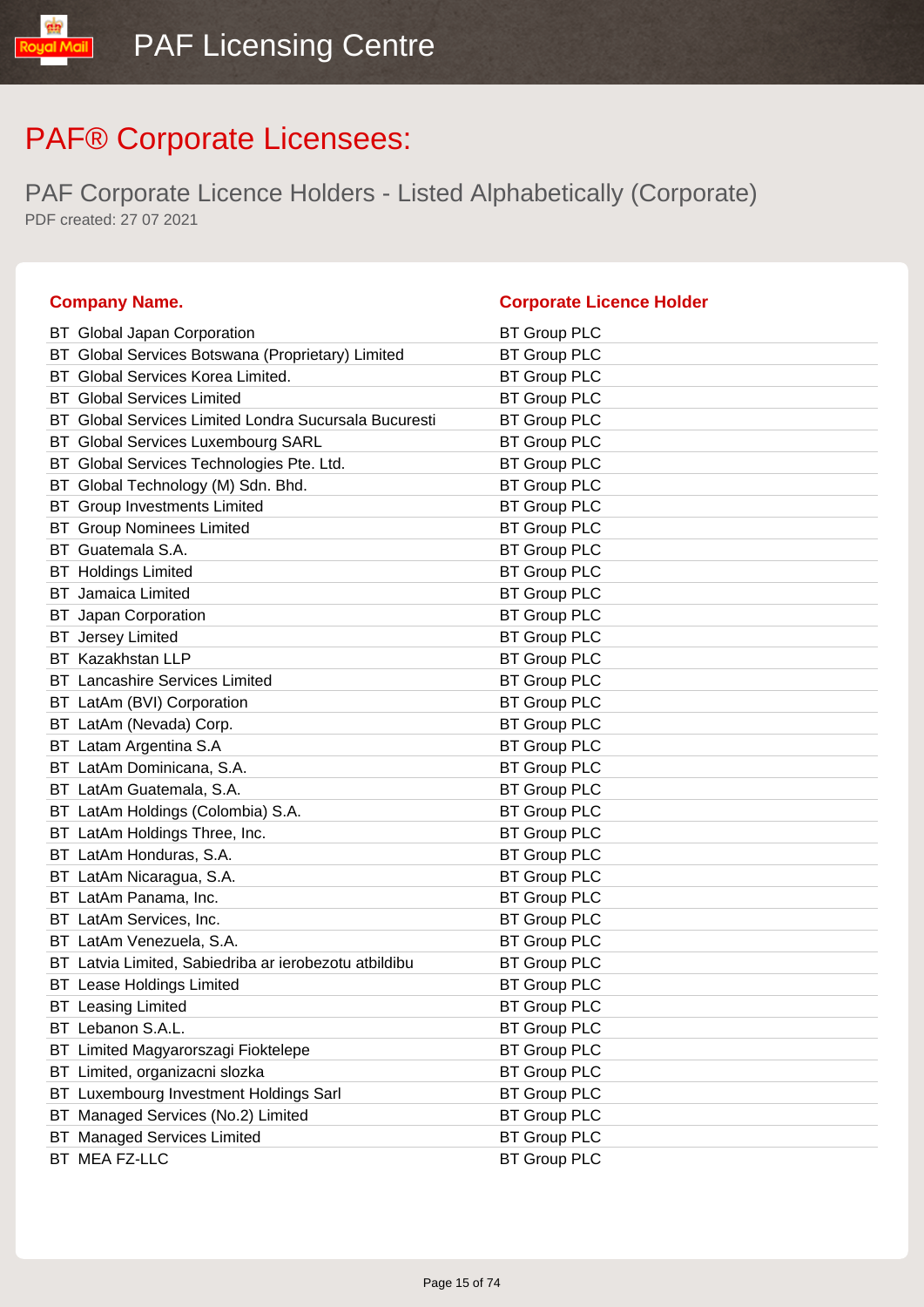| <b>Company Name.</b>                              | <b>Corporate Licence Holder</b> |
|---------------------------------------------------|---------------------------------|
| BT Montenegro DOO                                 | <b>BT Group PLC</b>             |
| BT Moorgate LLC                                   | <b>BT Group PLC</b>             |
| BT Moorgate One Limited                           | <b>BT Group PLC</b>             |
| BT Moorgate Two Limited                           | <b>BT Group PLC</b>             |
| BT Mozambique, Limitada                           | <b>BT Group PLC</b>             |
| BT Nederland N.V.                                 | <b>BT Group PLC</b>             |
| BT Nicaragua S.A.                                 | <b>BT Group PLC</b>             |
| <b>BT</b> Nominees Limited                        | <b>BT Group PLC</b>             |
| <b>BT</b> OnePhone Limited                        | <b>BT Group PLC</b>             |
| BT Pakistan (Private) Limited                     | <b>BT Group PLC</b>             |
| BT Paraguay S.R.L.                                | <b>BT Group PLC</b>             |
| BT Poland Spó?ka Z Ograniczon? Odpowiedzialno?ci? | <b>BT Group PLC</b>             |
| BT Portugal - Telecomunicações, Unipessoal Lda    | <b>BT Group PLC</b>             |
| BT Professional Services (Germany) GmbH           | <b>BT Group PLC</b>             |
| BT Professional Services (Holdings) N.V.          | <b>BT Group PLC</b>             |
| BT Professional Services (Luxembourg) S.A.        | <b>BT Group PLC</b>             |
| BT Professional Services Nederland B.V.           | <b>BT Group PLC</b>             |
| BT Property Holdings (Aberdeen) Limited           | <b>BT Group PLC</b>             |
| BT Property Holdings (Oxford) Limited             | <b>BT Group PLC</b>             |
| <b>BT</b> Property Limited                        | <b>BT Group PLC</b>             |
| BT Services S.A.S                                 | <b>BT Group PLC</b>             |
| BT Siam Communications Co. Ltd.                   | <b>BT Group PLC</b>             |
| <b>BT</b> Sixty-Four Limited                      | <b>BT Group PLC</b>             |
| BT Slovakia s.r.o.                                | <b>BT Group PLC</b>             |
| BT Sociedad De Responsabilidad Limitada           | <b>BT Group PLC</b>             |
| <b>BT</b> Solutions Limited                       | <b>BT Group PLC</b>             |
| BT Solutions Limited - Tanzania Branch            | <b>BT Group PLC</b>             |
| BT Solutions Limited (Bahrain Branch)             | <b>BT Group PLC</b>             |
| Solutions Limited (Sucursal Ecuador)<br>BT        | <b>BT Group PLC</b>             |
| BT Solutions Limited Liability Company            | <b>BT Group PLC</b>             |
| BT Solutions Limited Podruznica Hrvatska          | <b>BT Group PLC</b>             |
| <b>BT</b> Solutions Limited Sucursal Bolivia      | <b>BT Group PLC</b>             |
| <b>BT</b> Solutions Limited Sucursal Uruguay      | <b>BT Group PLC</b>             |
| <b>BT</b> Solutions Limited-Greek Branch          | <b>BT Group PLC</b>             |
| BT South Tyneside Limited                         | <b>BT Group PLC</b>             |
| BT Technology (Dalian) Company Limited.           | <b>BT Group PLC</b>             |
| BT Telecom Egypt LLC                              | <b>BT Group PLC</b>             |
| BT Telecom India Private Limited                  | <b>BT Group PLC</b>             |
| BT Telekom Hizmetleri Anonim ?irketi              | <b>BT Group PLC</b>             |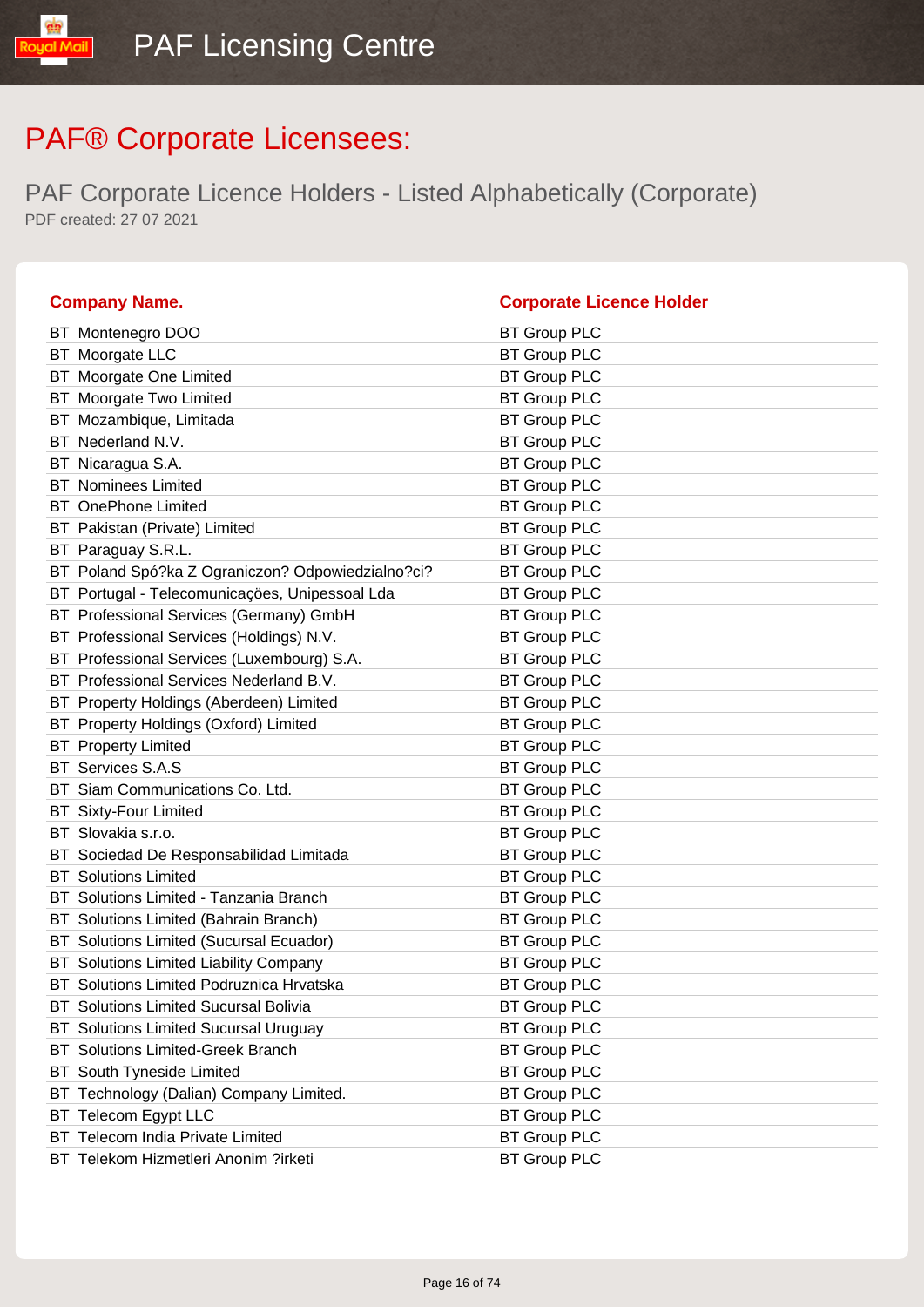| <b>Company Name.</b>                                                                             | <b>Corporate Licence Holder</b> |
|--------------------------------------------------------------------------------------------------|---------------------------------|
| BT Tunisia S.A.R.L                                                                               | <b>BT Group PLC</b>             |
| BT U.S. Government Services L.L.C.                                                               | <b>BT Group PLC</b>             |
| BT Ukraine Limited Liability Company                                                             | <b>BT Group PLC</b>             |
| <b>BT</b> US Investments Limited                                                                 | <b>BT Group PLC</b>             |
| BT (Germany) GmbH & Co. oHG                                                                      | <b>BT Group PLC</b>             |
| BT (RRS LP) Limited                                                                              | <b>BT Group PLC</b>             |
| BT (SL) Limited                                                                                  | <b>BT Group PLC</b>             |
| BT (Vietnam) Co. Ltd.                                                                            | <b>BT Group PLC</b>             |
| BT Albania Limited SH.P.K                                                                        | <b>BT Group PLC</b>             |
| BT Australasia Pty Limited - New Zealand Branch                                                  | <b>BT Group PLC</b>             |
| BT Bilisim Hizmetleri Anonim ?irketi                                                             | <b>BT Group PLC</b>             |
| <b>BT Cables MEA FZE</b>                                                                         | <b>BT Group PLC</b>             |
| <b>BT Centre Nominee 2 Limited</b>                                                               | <b>BT Group PLC</b>             |
| <b>BT China Limited</b>                                                                          | <b>BT Group PLC</b>             |
| <b>BT Cornwall Limited</b>                                                                       | <b>BT Group PLC</b>             |
| BT de Panama, S.R.L.                                                                             | <b>BT Group PLC</b>             |
| BT Dominican Republic, S. A.                                                                     | <b>BT Group PLC</b>             |
| BT El Salvador, Limitada de Capital Variable                                                     | <b>BT Group PLC</b>             |
| <b>BT Fifty</b>                                                                                  | <b>BT Group PLC</b>             |
| <b>BT Fifty-One</b>                                                                              | <b>BT Group PLC</b>             |
| <b>BT Forty-Nine</b>                                                                             | <b>BT Group PLC</b>             |
| <b>BT Global Costa Rica SRL</b>                                                                  | <b>BT Group PLC</b>             |
| BT Global Services (Dalian) Co. Ltd.                                                             | <b>BT Group PLC</b>             |
| BT Global Services (M) Sdn Bhd                                                                   | <b>BT Group PLC</b>             |
| BT Global Services Solutions Sdn Bhd                                                             | <b>BT Group PLC</b>             |
| BT Global Solutions Pte. Ltd.                                                                    | <b>BT Group PLC</b>             |
| BT GLOBALNE STORITVE, telekomunikacijske storitve,<br>obdelava podatkov, podatkovnih baz; d.o.o. | <b>BT Group PLC</b>             |
| <b>BT</b> Group plc                                                                              | <b>BT Group PLC</b>             |
| <b>BT Hong Kong Limited</b>                                                                      | <b>BT Group PLC</b>             |
| BT Hong Kong Ltd. - Macau Branch                                                                 | <b>BT Group PLC</b>             |
| BT International Holdings Limited & Co. LLC                                                      | <b>BT Group PLC</b>             |
| BT Italia S.p.A.                                                                                 | <b>BT Group PLC</b>             |
| BT LatAm Brasil Ltda.                                                                            | <b>BT Group PLC</b>             |
| BT LatAm Colombia S.A.                                                                           | <b>BT Group PLC</b>             |
| BT LatAm Costa Rica, S.A.                                                                        | <b>BT Group PLC</b>             |
| BT LatAm El Salvador, S.A. de CV                                                                 | <b>BT Group PLC</b>             |
| BT LatAm Holdings Brasil Ltda                                                                    | <b>BT Group PLC</b>             |
| BT LatAm Holdings One, Inc.                                                                      | <b>BT Group PLC</b>             |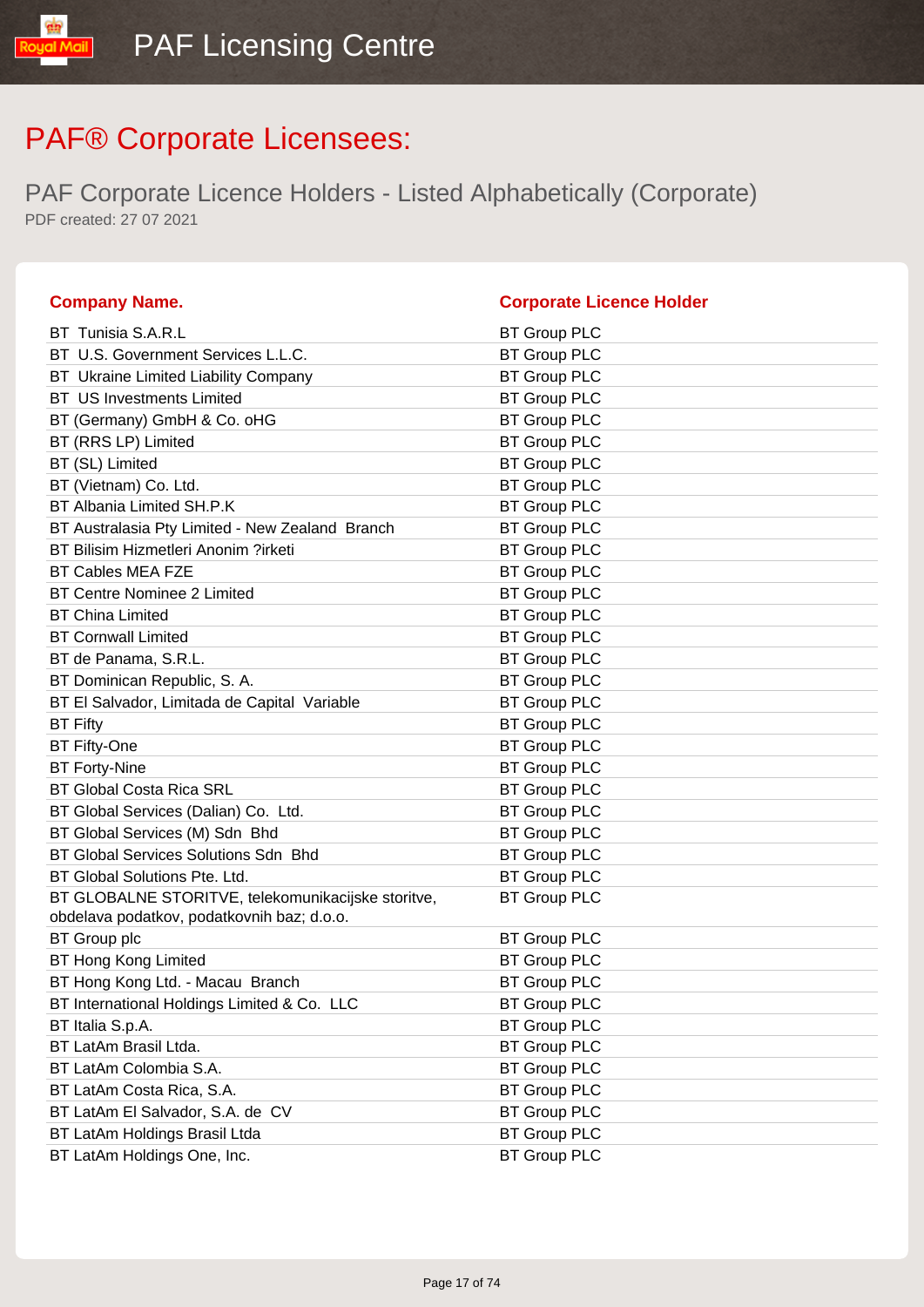| <b>Company Name.</b>                         | <b>Corporate Licence Holder</b> |
|----------------------------------------------|---------------------------------|
| BT LatAm Holdings Two, Inc.                  | <b>BT Group PLC</b>             |
| BT LatAm México, S.A. de C.V.                | <b>BT Group PLC</b>             |
| BT LatAm Peru S.A.C.                         | <b>BT Group PLC</b>             |
| BT LatAm, Inc.                               | <b>BT Group PLC</b>             |
| <b>BT Law Limited</b>                        | <b>BT Group PLC</b>             |
| <b>BT LGS Limited</b>                        | <b>BT Group PLC</b>             |
| <b>BT Limited</b>                            | <b>BT Group PLC</b>             |
| <b>BT Limited Taiwan Branch</b>              | <b>BT Group PLC</b>             |
| BT Limited, Beijing Office                   | <b>BT Group PLC</b>             |
| <b>BT Malawi Limited</b>                     | <b>BT Group PLC</b>             |
| <b>BT MDV Limited</b>                        | <b>BT Group PLC</b>             |
| BT Moorgate LLC - UK Branch                  | <b>BT Group PLC</b>             |
| <b>BT Newgate LLC</b>                        | <b>BT Group PLC</b>             |
| BT Newgate LLC - UK Branch                   | <b>BT Group PLC</b>             |
| <b>BT Niger</b>                              | <b>BT Group PLC</b>             |
| <b>BT Nordics Finland Oy</b>                 | <b>BT Group PLC</b>             |
| <b>BT Nordics Sweden AB</b>                  | <b>BT Group PLC</b>             |
| BT Peru S.R.L.                               | <b>BT Group PLC</b>             |
| <b>BT ROC Kft</b>                            | <b>BT Group PLC</b>             |
| <b>BT Seventy-Three</b>                      | <b>BT Group PLC</b>             |
| <b>BT Siam Limited</b>                       | <b>BT Group PLC</b>             |
| BT Singapore Pte. Ltd.                       | <b>BT Group PLC</b>             |
| <b>BT SLE Euro Limited</b>                   | <b>BT Group PLC</b>             |
| <b>BT SLE USD Limited</b>                    | <b>BT Group PLC</b>             |
| BT Solutions Limited - Kuwait Branch         | <b>BT Group PLC</b>             |
| BT Solutions Limited - Morocco Branch        | <b>BT Group PLC</b>             |
| BT Solutions Limited Branch Office in Skopje | <b>BT Group PLC</b>             |
| <b>BT Solutions Limited Eesti Filiaal</b>    | <b>BT Group PLC</b>             |
| BT Solutions Limited Útibú á Íslandi         | <b>BT Group PLC</b>             |
| <b>BT Solutions Norway AS</b>                | <b>BT Group PLC</b>             |
| <b>BT Switzerland AG</b>                     | <b>BT Group PLC</b>             |
| BT Systems (Malaysia) Sdn Bhd                | <b>BT Group PLC</b>             |
| <b>BT UAE Limited</b>                        | <b>BT Group PLC</b>             |
| BT UAE Limited - Abu Dhabi Branch            | <b>BT Group PLC</b>             |
| BT UAE Limited - Dubai Branch (1)            | <b>BT Group PLC</b>             |
| BT UAE Limited - Dubai Branch (2)            | <b>BT Group PLC</b>             |
| BT United States L.L.C.                      | <b>BT Group PLC</b>             |
| BT US Investments Limited - UK Branch        | <b>BT Group PLC</b>             |
| <b>BTexact Technologies Limited</b>          | <b>BT Group PLC</b>             |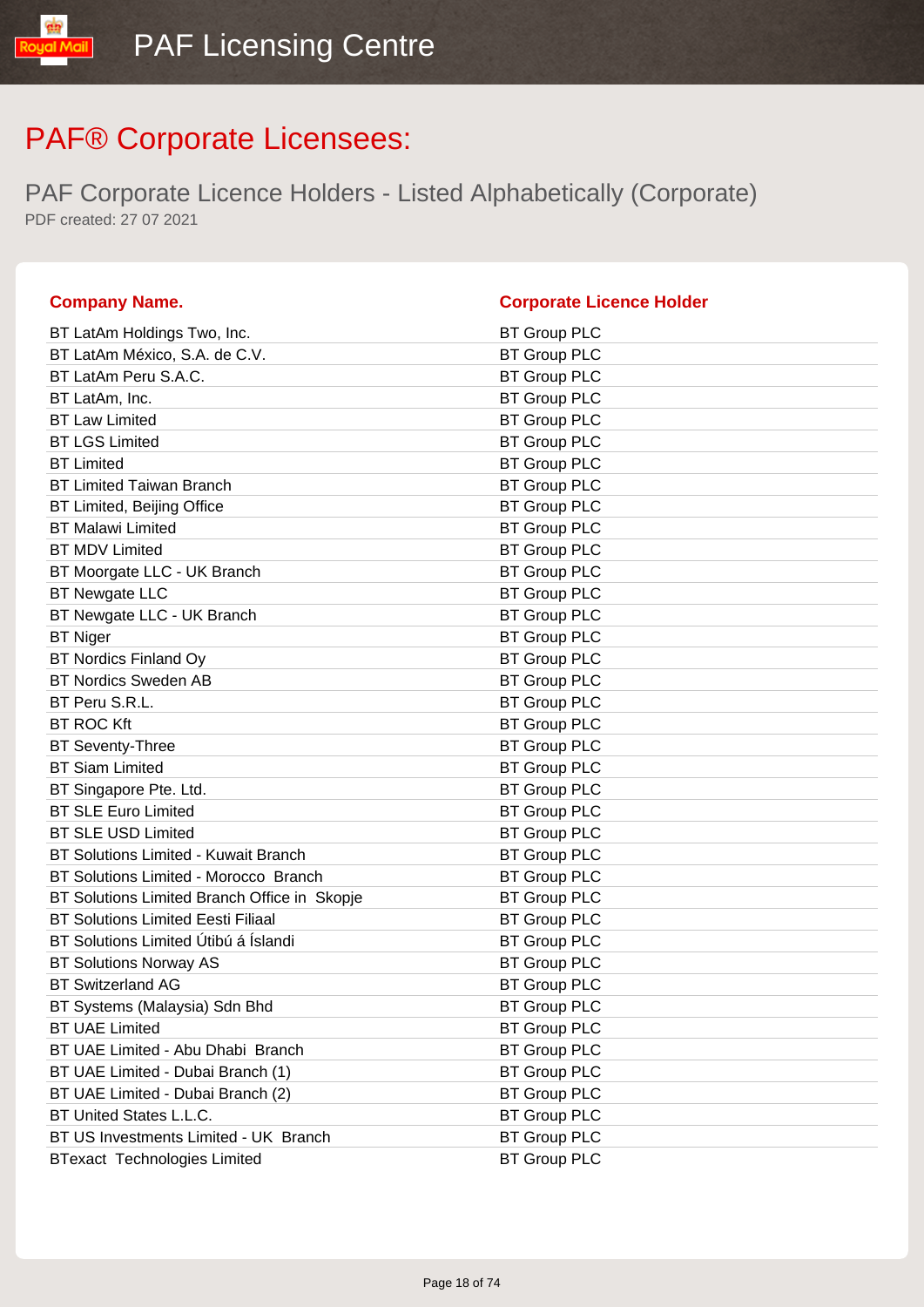| <b>Company Name.</b>                                                                                 | <b>Corporate Licence Holder</b>  |
|------------------------------------------------------------------------------------------------------|----------------------------------|
| <b>BTexact Venturing Limited</b>                                                                     | <b>BT Group PLC</b>              |
| BTGS Mexico S.A. de C.V.                                                                             | <b>BT Group PLC</b>              |
| BTIH Teleconsult Drustvo sa organicenom odgovornoscu za<br>posredovanje i zastupanje d.o.o. Sarajevo | <b>BT Group PLC</b>              |
| <b>BUCHAN MARITIME LIMITED PARTNERSHIP</b>                                                           | Lloyds Banking Group plc         |
| <b>Buchanan Holdings Limited</b>                                                                     | Royal Bank of Scotland Group plc |
| <b>Buddies Enterprises Limited</b>                                                                   | Allianz Management Services Ltd  |
| Building a Future (Newham Schools) Limited                                                           | <b>Aviva Corporation</b>         |
| BZ WBK - Aviva Towarzystwo Ubezpieczen Ogolnych S.A.                                                 | Aviva Corporation                |
| BZ WBK-Aviva Towarzystwo Ubezpiecze? na ?ycie Spó?ka<br>Akcyjna                                      | <b>Aviva Corporation</b>         |
| C & G CHANNEL ISLANDS LIMITED                                                                        | Lloyds Banking Group plc         |
| C & G FINANCIAL SERVICES LIMITED                                                                     | Lloyds Banking Group plc         |
| <b>C &amp; G HOMES LIMITED</b>                                                                       | Lloyds Banking Group plc         |
| C. WINTHER & CO., LIMITED (IN MEMBERS' VOLUNTARY<br>LIQUIDATION)                                     | Lloyds Banking Group plc         |
| <b>C.T.S.B. LEASING LIMITED</b>                                                                      | Lloyds Banking Group plc         |
| <b>C&amp;G ESTATE AGENTS LIMITED</b>                                                                 | Lloyds Banking Group plc         |
| <b>C&amp;G PROPERTY HOLDINGS LIMITED</b>                                                             | Lloyds Banking Group plc         |
| CAB Group AB                                                                                         | Royal & Sun Alliance (RSA)       |
| Caja Granada Vida, Compañía de Seguros y Reaseguros<br>Sociedad Anonima                              | Aviva Corporation                |
| CajaMurcia Vida y Pensiones de Seguros y Reaseguros SA                                               | Aviva Corporation                |
| CALEDONIAN EQUIPMENT RENTALS LIMITED (IN<br>LIQUIDATION)                                             | Lloyds Banking Group plc         |
| <b>Caledonian Tours Limited</b>                                                                      | Royal Bank of Scotland Group plc |
| CAMBRIDGE RESEARCH PARK MANAGEMENT COMPANY<br><b>LIMITED</b>                                         | Zurich                           |
| Canadian Northern Shield Insurance Company                                                           | Royal & Sun Alliance (RSA)       |
| Canal Capital Investment Limited                                                                     | <b>BT Group PLC</b>              |
| <b>CANMORE INVESTMENTS LIMITED</b>                                                                   | Lloyds Banking Group plc         |
| <b>Cannock Consortium LLP</b>                                                                        | <b>Aviva Corporation</b>         |
| Cannock Designer Outlet (GP Holdings) Limited                                                        | <b>Aviva Corporation</b>         |
| Cannock Designer Outlet (GP) Limited                                                                 | <b>Aviva Corporation</b>         |
| Cannock Designer Outlet (Nominee 1) Limited                                                          | Aviva Corporation                |
| Cannock Designer Outlet (Nominee 2) Limited                                                          | Aviva Corporation                |
| CAPITAL 1945 LIMITED                                                                                 | Lloyds Banking Group plc         |
| CAPITAL BANK ASSET FINANCE (2) LIMITED                                                               | Lloyds Banking Group plc         |
| CAPITAL BANK ASSET FINANCE LIMITED                                                                   | Lloyds Banking Group plc         |
| CAPITAL BANK CASHFLOW FINANCE LIMITED                                                                | Lloyds Banking Group plc         |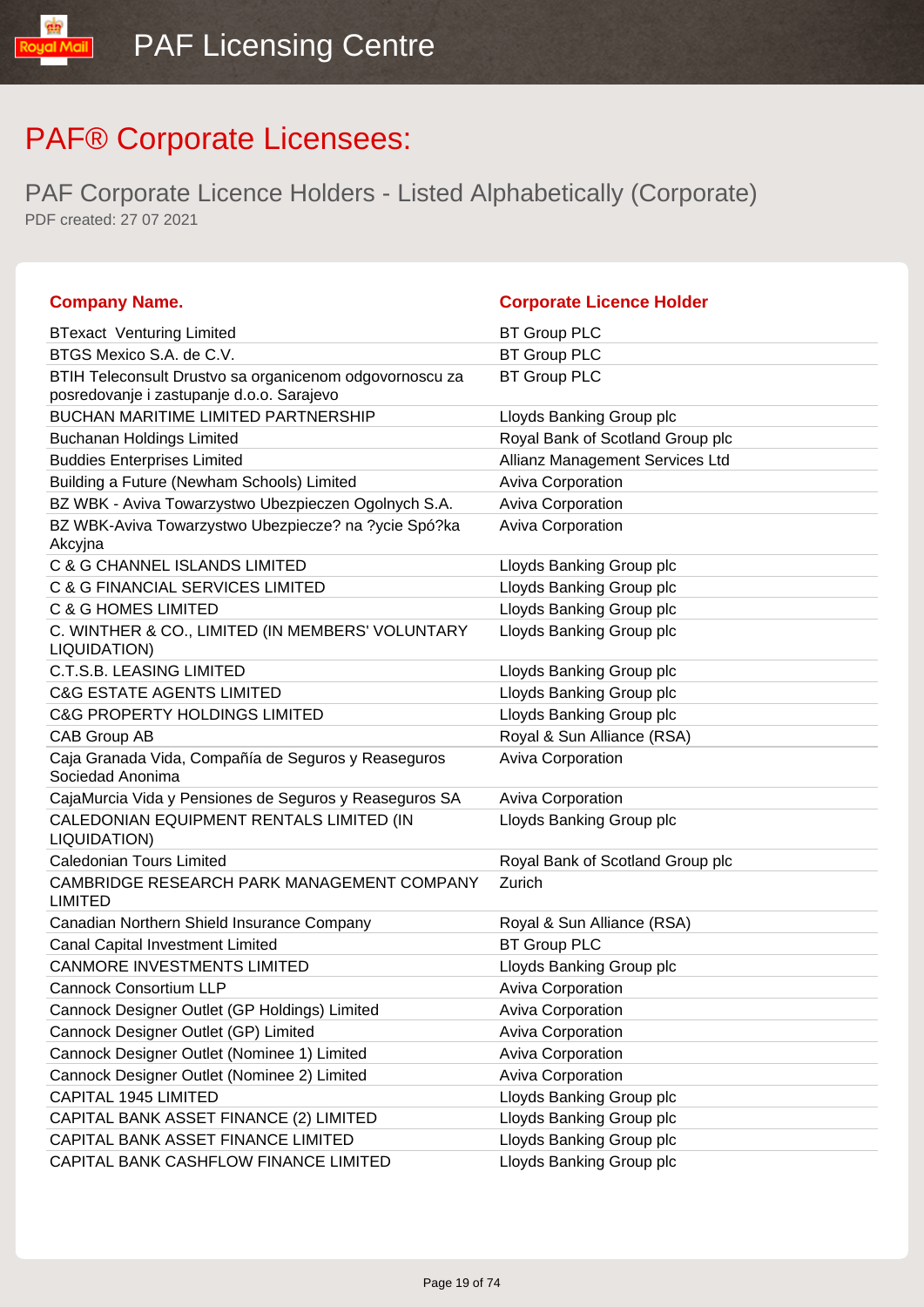PAF Corporate Licence Holders - Listed Alphabetically (Corporate) PDF created: 27 07 2021

### **Company Name. Corporate Licence Holder**

### CAPITAL BANK INSURANCE SERVICES LIMITED Lloyds Banking Group plc CAPITAL BANK LEASING 1 LIMITED Lloyds Banking Group plc CAPITAL BANK LEASING 10 LIMITED LIMITED Lloyds Banking Group plc CAPITAL BANK LEASING 11 LIMITED Lloyds Banking Group plc CAPITAL BANK LEASING 12 LIMITED Lloyds Banking Group plc CAPITAL BANK LEASING 2 LIMITED Lloyds Banking Group plc CAPITAL BANK LEASING 3 LIMITED LIGHT Lloyds Banking Group plc CAPITAL BANK LEASING 4 LIMITED Lloyds Banking Group plc CAPITAL BANK LEASING 5 LIMITED Loyds Banking Group plc CAPITAL BANK LEASING 6 LIMITED Lloyds Banking Group plc CAPITAL BANK LEASING 7 LIMITED Lloyds Banking Group plc CAPITAL BANK LEASING 8 LIMITED Lloyds Banking Group plc CAPITAL BANK LEASING 9 LIMITED LIMITED Lloyds Banking Group plc CAPITAL BANK PROPERTY INVESTMENTS (3) LIMITED Lloyds Banking Group plc CAPITAL BANK PROPERTY INVESTMENTS (6) LIMITED Lloyds Banking Group plc CAPITAL BANK VEHICLE MANAGEMENT LIMITED Lloyds Banking Group plc CAPITAL COMMERCIAL FINANCE LIMITED Loyds Banking Group plc CAPITAL CONSUMER FINANCE LTD Lloyds Banking Group plc CAPITAL CORPORATE FINANCE LIMITED Lloyds Banking Group plc CAPITAL FINANCE AUSTRALIA LIMITED Lloyds Banking Group plc CAPITAL FINANCE COMPANY LIMITED Lloyds Banking Group plc CAPITAL FINANCE DIRECT LIMITED Loyds Banking Group plc CAPITAL FINANCE NEW ZEALAND LIMITED LIDYDS Banking Group plc CAPITAL FINANCE SUPERANNUATION PTY LIMITED Lloyds Banking Group plc CAPITAL FLEETLEASE LIMITED LIGHT LIGYDS Banking Group plc CAPITAL LEASING (EDINBURGH) LIMITED Lloyds Banking Group plc CAPITAL LEASING LIMITED **Little State State CAPITAL LEASING LIMITED** CAPITAL PERSONAL FINANCE LIMITED LIMITED Lloyds Banking Group plc CAPITAL WHOLESALE LIMITED Loyds Banking Group plc CAR OWNERSHIP FINANCE LIMITED LIDYD Lloyds Banking Group plc CARDIFF AUTOMOBILE RECEIVABLES SECURITISATION (UK) NO. 2 LIMITED Lloyds Banking Group plc CARDIFF AUTOMOBILE RECEIVABLES SECURITISATION (UK) NO. 3 LIMITED Lloyds Banking Group plc CARDIFF AUTOMOBILE RECEIVABLES SECURITISATION (UK) NO.4 LIMITED Lloyds Banking Group plc CARDIFF BAY GP LIMITED Aviva Corporation Care Homes 1 Limited **Care Homes 1 Limited** Royal Bank of Scotland Group plc Care Homes 2 Limited **Care Homes 2 Limited** Royal Bank of Scotland Group plc Care Homes 3 Limited Royal Bank of Scotland Group plc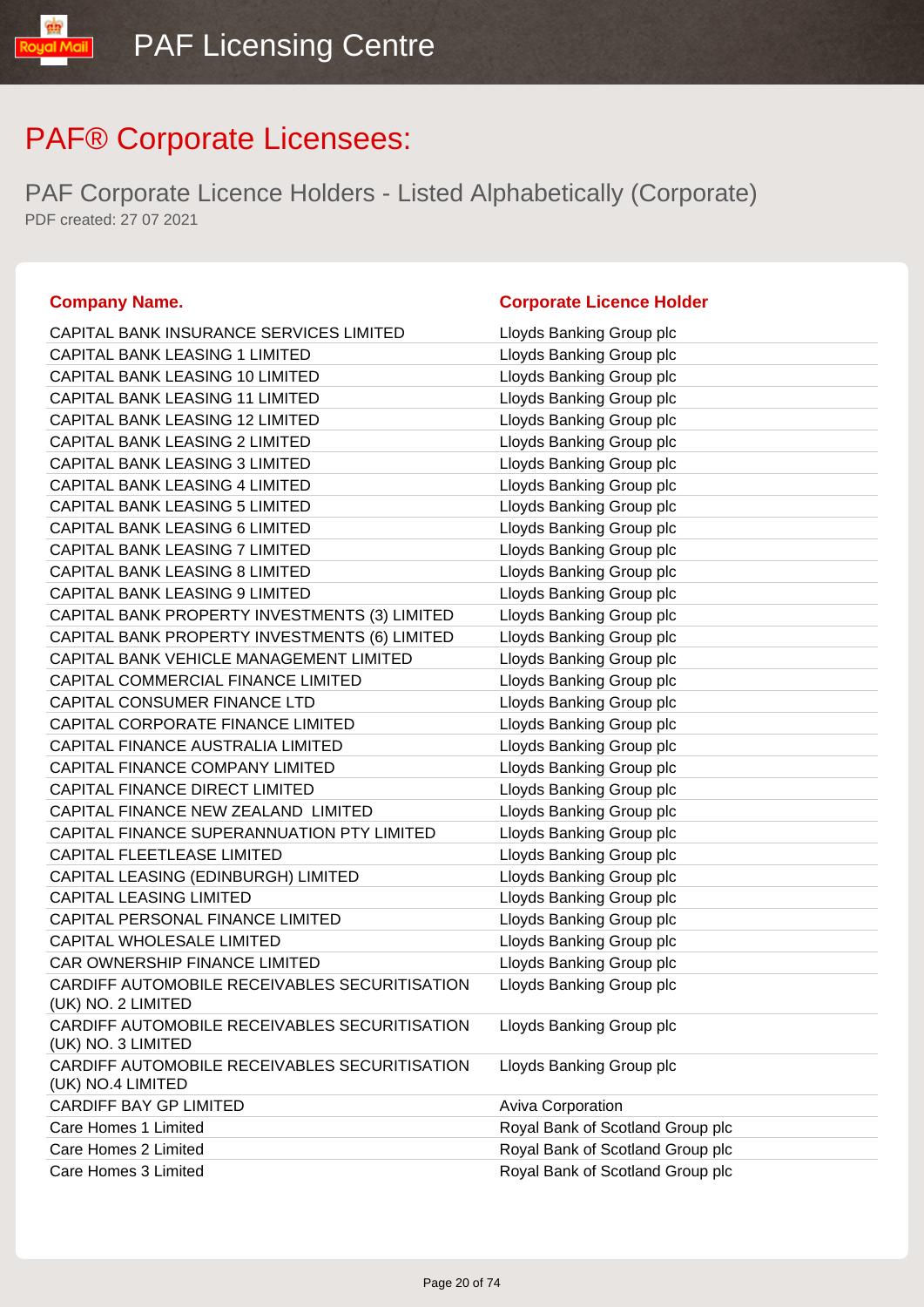PAF Corporate Licence Holders - Listed Alphabetically (Corporate) PDF created: 27 07 2021

### **Company Name. Company Name. Company Name. Company Name. Company Name. Company Name. Company Name. Company Name. Company Name. Company Name. Company Name. Company Name. Company Name. Company Name.**

ual Mail

| Care Homes Holdings Limited                      | Royal Bank of Scotland Group plc |
|--------------------------------------------------|----------------------------------|
| CARILLION-IGLOO LIMITED                          | <b>Aviva Corporation</b>         |
| Carillion-Igloo Nominees Limited                 | Aviva Corporation                |
| <b>CARLEASE LIMITED</b>                          | Lloyds Banking Group plc         |
| Carron UK SPV Holdco Limited                     | Royal Bank of Scotland Group plc |
| Carron UK SPV Limited                            | Royal Bank of Scotland Group plc |
| CARS TRUSTEE (UK) NO.4 LIMITED                   | Lloyds Banking Group plc         |
| <b>CARSELECT LIMITED</b>                         | Lloyds Banking Group plc         |
| <b>CASHFRIDAY LIMITED</b>                        | Lloyds Banking Group plc         |
| <b>CASHPOINT LIMITED</b>                         | Lloyds Banking Group plc         |
| CASTLE BAYNARD FUNDING LIMITED                   | Lloyds Banking Group plc         |
| CASTLEMILL INVESTMENTS LIMITED                   | Lloyds Banking Group plc         |
| Caunce O'Hara & Company Limited                  | Royal & Sun Alliance (RSA)       |
| <b>CAVEMINSTER LIMITED</b>                       | Lloyds Banking Group plc         |
| Ce01 Pep Limited                                 | Aviva Corporation                |
| CE07 PEP Limited                                 | Aviva Corporation                |
| <b>CEDAR HOLDINGS LIMITED</b>                    | Lloyds Banking Group plc         |
| Centaurus CER (Aviva Investors) Sarl             | Aviva Corporation                |
| CENTRAL COLLECTIONS LIMITED                      | Lloyds Banking Group plc         |
| CENTRAL CROWN INVESTMENTS LIMITED                | Lloyds Banking Group plc         |
| CENTRAL MORTGAGE FINANCE LIMITED                 | Lloyds Banking Group plc         |
| CENTRE FOR LIFE SCIENCE LLC                      | Lloyds Banking Group plc         |
| Centrium Management Company Limited              | Royal & Sun Alliance (RSA)       |
| Century Insurance Company Limited                | Royal & Sun Alliance (RSA)       |
| CF ASSET FINANCE LIMITED                         | Lloyds Banking Group plc         |
| <b>CGNU Life Assurance Limited</b>               | Aviva Corporation                |
| <b>CGP Entrepreneurs</b>                         | Aviva Corporation                |
| <b>CGU International Holdings BV</b>             | Aviva Corporation                |
| <b>CGU Project Services Private Limited</b>      | Aviva Corporation                |
| <b>CHAMBERS &amp; REMINGTON NOMINEES LIMITED</b> | Lloyds Banking Group plc         |
| <b>CHANCERY FACTORS LIMITED</b>                  | Lloyds Banking Group plc         |
| Chancery House London Nominee 1 Limited          | <b>Aviva Corporation</b>         |
| Chancery House London Nominee 2 Limited          | <b>Aviva Corporation</b>         |
| <b>CHARTERCARD LIMITED</b>                       | Lloyds Banking Group plc         |
| CHARTERCREDIT LIMITED (IN LIQUIDATION)           | Lloyds Banking Group plc         |
| <b>CHARTERED FINANCE LIMITED</b>                 | Lloyds Banking Group plc         |
| CHARTERED LEASING LIMITED                        | Lloyds Banking Group plc         |
| CHARTERED TRUST (NOMINEES) LIMITED               | Lloyds Banking Group plc         |
| CHARTERED TRUST GROUP LIMITED                    | Lloyds Banking Group plc         |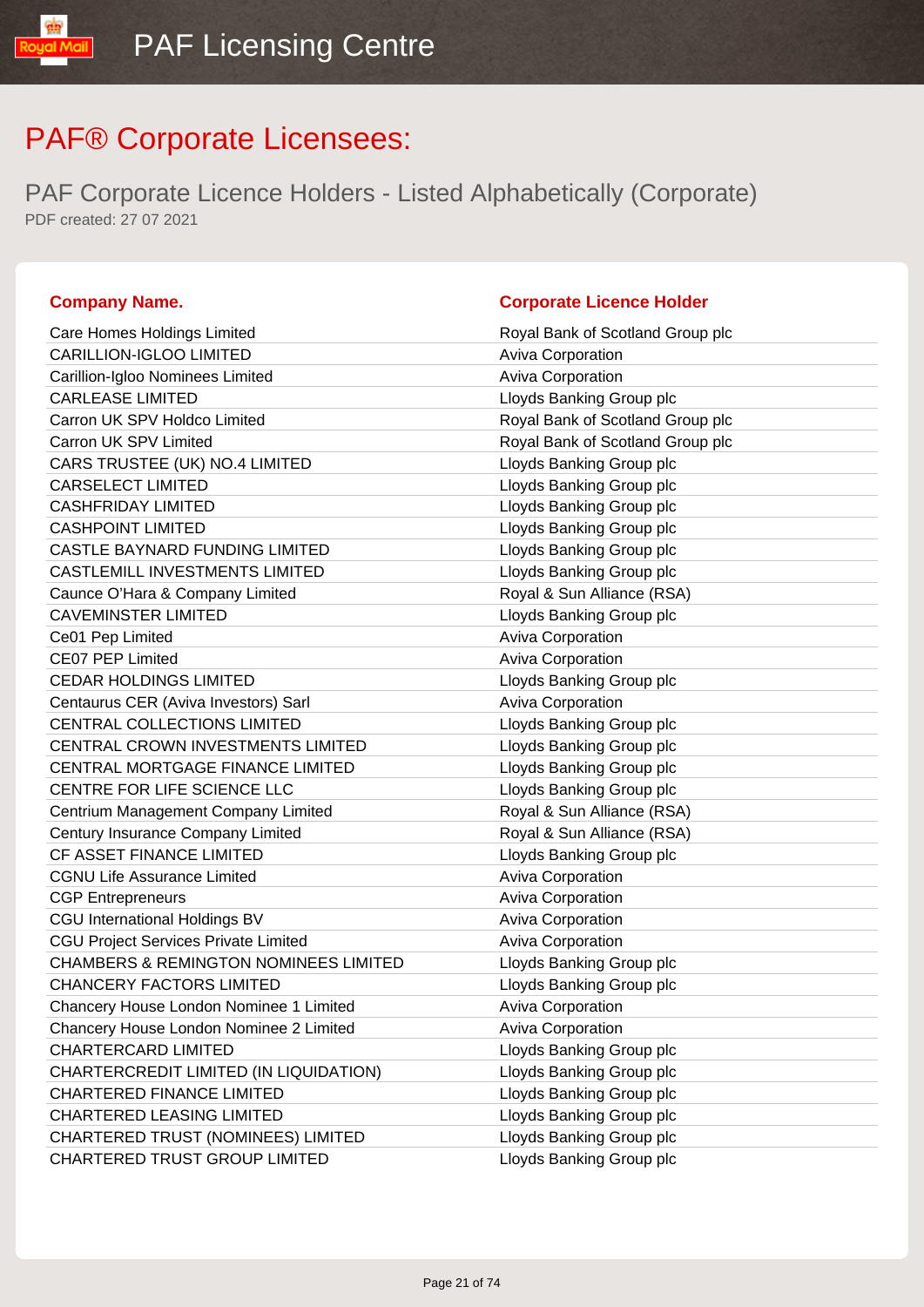PAF Corporate Licence Holders - Listed Alphabetically (Corporate) PDF created: 27 07 2021

| <b>CHARTERED TRUST LIMITED</b>                            | Lloyds Banking Group plc         |
|-----------------------------------------------------------|----------------------------------|
| CHARTERED TRUST MARINE LIMITED                            | Lloyds Banking Group plc         |
| CHARTERHALL MARKETING LIMITED                             | Lloyds Banking Group plc         |
| Charterhouse Japhet Finance Limited                       | Royal Bank of Scotland Group plc |
| CHASE COURT (CI) LIMITED                                  | Lloyds Banking Group plc         |
| CHELTENHAM & GLOUCESTER plc                               | Lloyds Banking Group plc         |
| CHEMICAL TANKER SHIPPING LIMITED PARTNERSHIP              | Lloyds Banking Group plc         |
| CHESHIRE EUROPE LIMITED                                   | Lloyds Banking Group plc         |
| CHESHIRE FUNDING LLC                                      | Lloyds Banking Group plc         |
| CHESHIRE FUNDING MANAGEMENT LLC                           | Lloyds Banking Group plc         |
| CHESHIRE HOLDINGS (AMERICA) LLC                           | Lloyds Banking Group plc         |
| Chesterford Park (General Partner) Limited                | Aviva Corporation                |
| Chesterford Park (Nominee) Limited                        | Aviva Corporation                |
| Churchill Insurance Company Ltd                           | Direct Line Group                |
| CHURCHILL MANAGEMENT LIMITED                              | Royal Bank of Scotland Group plc |
| CLERICAL MEDICAL (DARTFORD NUMBER 2) LIMITED              | Lloyds Banking Group plc         |
| CLERICAL MEDICAL (DARTFORD NUMBER 3) LIMITED              | Lloyds Banking Group plc         |
| CLERICAL MEDICAL (DARTFORD NUMBER 4) LIMITED              | Lloyds Banking Group plc         |
| CLERICAL MEDICAL (HAYMARKET TOWERS) LIMITED               | Lloyds Banking Group plc         |
| CLERICAL MEDICAL (HAYMARKET TOWERS) ONE<br><b>LIMITED</b> | Lloyds Banking Group plc         |
| CLERICAL MEDICAL (INDUSTRIAL) GP LIMITED                  | Lloyds Banking Group plc         |
| CLERICAL MEDICAL (PRINCES QUAY, HULL) LIMITED             | Lloyds Banking Group plc         |
| CLERICAL MEDICAL (RETAIL) GP LIMITED                      | Lloyds Banking Group plc         |
| CLERICAL MEDICAL (THEALE) LIMITED                         | Lloyds Banking Group plc         |
| CLERICAL MEDICAL (THEALE) NOMINEES LIMITED                | Lloyds Banking Group plc         |
| CLERICAL MEDICAL (WATERLOOVILLE FIVE) LIMITED             | Lloyds Banking Group plc         |
| CLERICAL MEDICAL (WATERLOOVILLE FOUR) LIMITED             | Lloyds Banking Group plc         |
| CLERICAL MEDICAL (WATERLOOVILLE THREE) LIMITED            | Lloyds Banking Group plc         |
| CLERICAL MEDICAL CLEVEDON LIMITED                         | Lloyds Banking Group plc         |
| CLERICAL MEDICAL FINANCIAL SERVICES LIMITED               | Lloyds Banking Group plc         |
| CLERICAL MEDICAL FORESTRY LIMITED                         | Lloyds Banking Group plc         |
| CLERICAL MEDICAL INTERNATIONAL HOLDINGS B.V.              | Lloyds Banking Group plc         |
| CLERICAL MEDICAL INVESTMENT GROUP LIMITED                 | Lloyds Banking Group plc         |
| CLERICAL MEDICAL LONDON LIMITED                           | Lloyds Banking Group plc         |
| CLERICAL MEDICAL LONDON ONE LIMITED                       | Lloyds Banking Group plc         |
| CLERICAL MEDICAL MANAGED FUNDS LIMITED                    | Lloyds Banking Group plc         |
| CLERICAL MEDICAL NARROW PLAIN LIMITED                     | Lloyds Banking Group plc         |
| CLERICAL MEDICAL PEP MANAGERS LIMITED                     | Lloyds Banking Group plc         |

### **Company Name. Company Name. Company Name. Company Name. Company Name. Company Name. Company Name. Company Name. Company Name. Company Name. Company Name. Company Name. Company Name. Company Name.**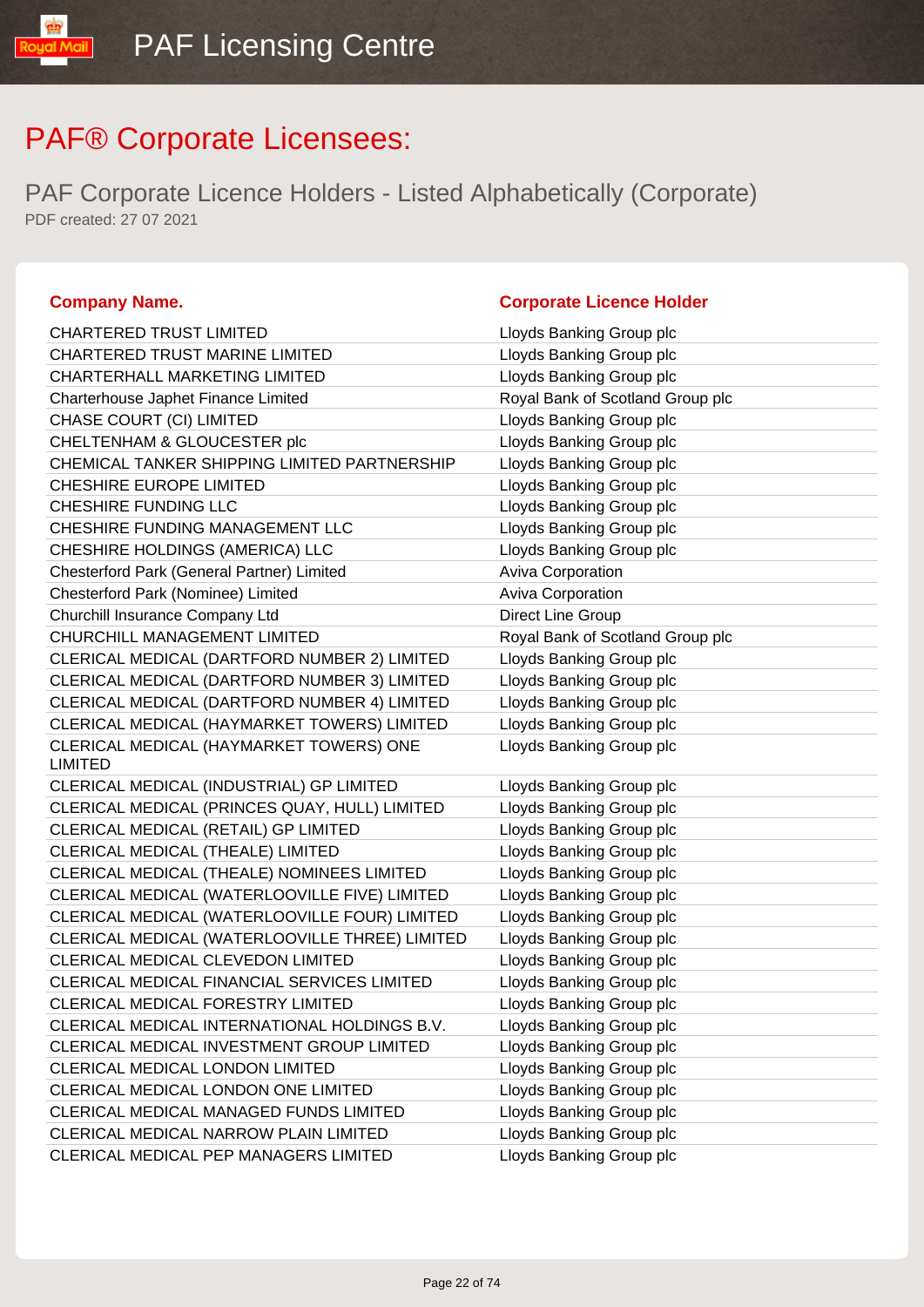PAF Corporate Licence Holders - Listed Alphabetically (Corporate) PDF created: 27 07 2021

### **Company Name. Corporate Licence Holder**

### CLERICAL MEDICAL PROPERTIES LIMITED Lloyds Banking Group plc CLERICAL MEDICAL SERVICES LIMITED LIGY Lloyds Banking Group plc CLIPPER SHIPPING LIMITED PARTNERSHIP Lloyds Banking Group plc CLOAK LANE FINANCE (CAYMAN) LIMITED Lloyds Banking Group plc CLOAK LANE INVESTMENTS (CAYMAN) LIMITED Lloyds Banking Group plc CM VENTURE INVESTMENTS LIMITED Law Lloyds Banking Group plc CMI ASSET MANAGEMENT (LUXEMBOURG) S.A. Lloyds Banking Group plc CMI FINANCIAL MANAGEMENT SERVICES LIMITED Lloyds Banking Group plc CMI FUND MANAGERS (IOM) LIMITED Line Lloyds Banking Group plc CMI INSURANCE (LUXEMBOURG) S.A. Lloyds Banking Group plc CMI INSURANCE COMPANY LIMITED Lloyds Banking Group plc CMI TRUST COMPANY (IOM) LIMITED Lattitude the Lloyds Banking Group plc CNW Group Limited Royal Bank of Scotland Group plc CNW Securities Japan (Holdings) Limited Royal Bank of Scotland Group plc Coast Underwriters Limited Coast Underwriters Limited Royal & Sun Alliance (RSA) COATE HOMES LIMITED LIQUE COATE HOMES LIMITED Codan A/S **Royal & Sun Alliance (RSA)** Codan Ejendomme II A/S **Royal & Sun Alliance (RSA)** Codan Finance Limited **Royal & Sun Alliance (RSA)** Codan Forsikring A/S **Royal & Sun Alliance (RSA)** Royal & Sun Alliance (RSA) COLEMAN STAFFORDSHIRE FUNDING LIMITED Lloyds Banking Group plc COLEMAN STAFFORDSHIRE INVESTMENTS LIMITED Lloyds Banking Group plc COLEMAN STAFFORDSHIRE OFFSHORE FUNDING NO.1 LIMITED Lloyds Banking Group plc COLEMAN STAFFORDSHIRE OFFSHORE INVESTMENTS NO.1 LIMITED Lloyds Banking Group plc Commercial Union Corporate Member Limited Aviva Corporation Commercial Union Life Assurance Company Limited Aviva Corporation Commercial Union Trustees Limited **Aviva Corporation** Aviva Corporation Communications Global Network Services Limited BT Group PLC Communications Global Network Services Limited - UK **Branch** BT Group PLC Communications Networking Services (UK) BT Group PLC Communicator (IOM) Limited - UK Branch BT Group PLC Communicator Insurance Company Limited BT Group PLC **Communicator Limited Communicator Limited Communicator Limited Communicator Communicator Limited Communicator** Community Couriers Ltd **Royal Mail Group Ltd** Royal Mail Group Ltd Community Trust Services Limited Zurich Comsat de Guatemala S.A. BT Group PLC Concourse Skelmersdale Limited **Concourse Skelmersdale Limited** Zurich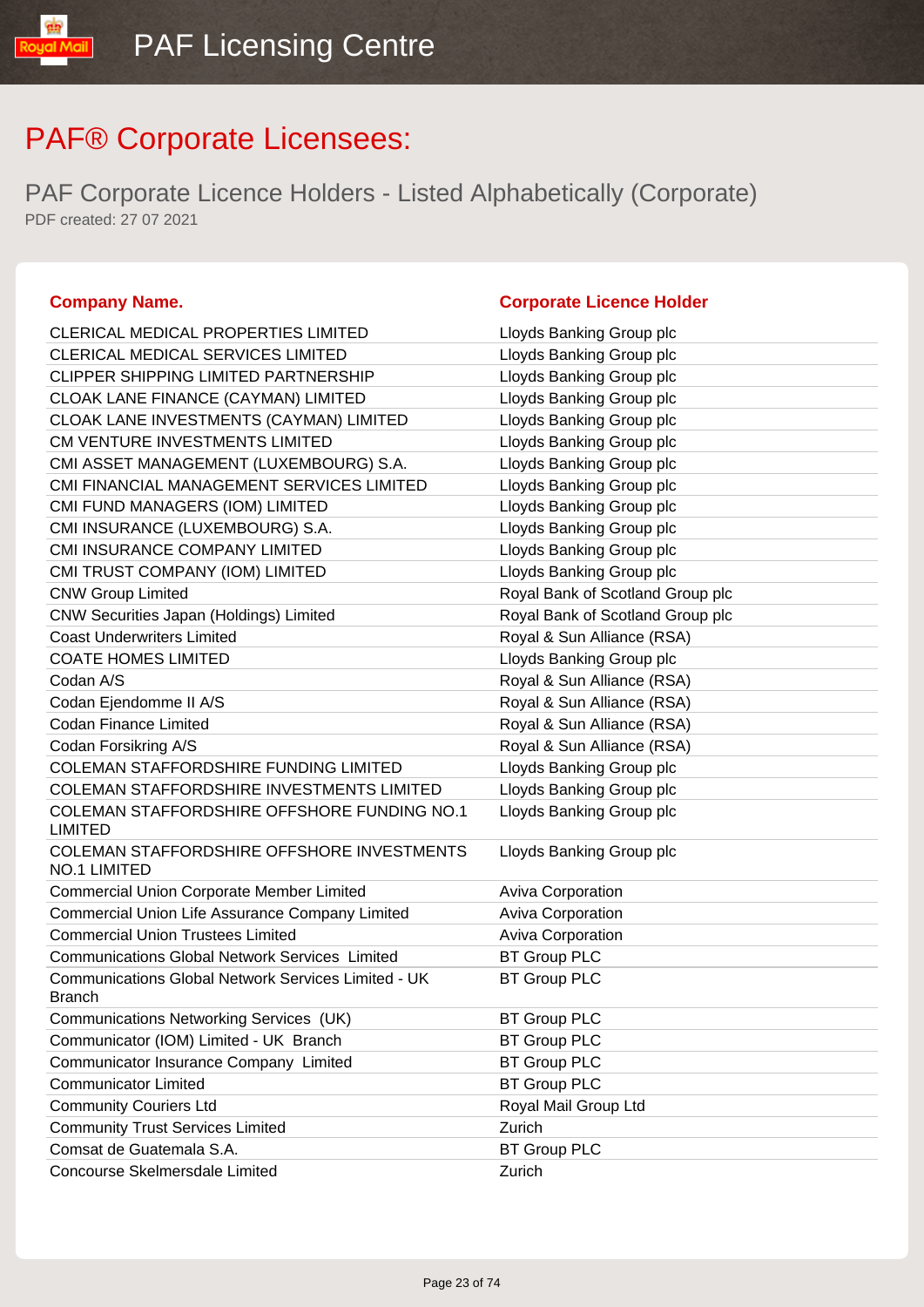PAF Corporate Licence Holders - Listed Alphabetically (Corporate) PDF created: 27 07 2021

### **Company Name. Company Name. Company Name. Company Name. Company Name. Company Name. Company Name. Company Name. Company Name. Company Name. Company Name. Company Name. Company Name. Company Name.**

ual Mail

| <b>CONQUEST SECURITIES LIMITED</b>                           | Lloyds Banking Group plc         |
|--------------------------------------------------------------|----------------------------------|
| Consignia (Customer Management) Limited                      | Royal Mail Group Ltd             |
| Consignia Limited                                            | Royal Mail Group Ltd             |
| <b>CONTEST LIMITED PARTNERSHIP</b>                           | Lloyds Banking Group plc         |
| <b>Cornerford Limited</b>                                    | Aviva Corporation                |
| <b>CORPORATE AUDIT SERVICES LIMITED</b>                      | Lloyds Banking Group plc         |
| <b>COSBRIGHT LIMITED PARTNERSHIP</b>                         | Lloyds Banking Group plc         |
| <b>COSFORCE LIMITED PARTNERSHIP</b>                          | Lloyds Banking Group plc         |
| <b>COSWIN LIMITED PARTNERSHIP</b>                            | Lloyds Banking Group plc         |
| COUTTS & CO INVESTMENT MANAGEMENT LIMITED                    | Royal Bank of Scotland Group plc |
| Coutts & Company                                             | Royal Bank of Scotland Group plc |
| COUTTS FINANCE CO.                                           | Royal Bank of Scotland Group plc |
| <b>Coverselect Limited</b>                                   | Royal & Sun Alliance (RSA)       |
| <b>COW Real Estate Investment General Partner Limited</b>    | Aviva Corporation                |
| <b>COW Real Estate Investment Nominee Limited</b>            | Aviva Corporation                |
| COX & CO.                                                    | Lloyds Banking Group plc         |
| COX'S & KING'S FINANCIAL SERVICES LIMITED                    | Lloyds Banking Group plc         |
| <b>CREATE SERVICES LIMITED</b>                               | Lloyds Banking Group plc         |
| Croissance Pierre II                                         | Aviva Corporation                |
| <b>CTL LIMITED</b>                                           | Lloyds Banking Group plc         |
| <b>Cumberland Place Management Company Limited</b>           | Aviva Corporation                |
| <b>CUSTOM HOUSE INSURANCES LIMITED</b>                       | Lloyds Banking Group plc         |
| <b>CUTTER SHIPPING LIMITED PARTNERSHIP</b>                   | Lloyds Banking Group plc         |
| dabs.com plc                                                 | <b>BT Group PLC</b>              |
| DALKEITH CORPORATION LLC                                     | Lloyds Banking Group plc         |
| DALROAD 1 plc                                                | Lloyds Banking Group plc         |
| <b>DBS Financial Management Limited</b>                      | Aviva Corporation                |
| <b>DBS Management Limited</b>                                | Aviva Corporation                |
| DEALER EMPLOYEE CAR SCHEME LIMITED                           | Lloyds Banking Group plc         |
| <b>Defined Returns Limited</b>                               | Aviva Corporation                |
| Den Brook Energy Limited                                     | Aviva Corporation                |
| <b>DENHAM FUNDING LIMITED</b>                                | Lloyds Banking Group plc         |
| Der Kurier GmbH & Co. KG                                     | Royal Mail Group Ltd             |
| <b>DERBY LODGE LIMITED</b>                                   | Lloyds Banking Group plc         |
| <b>Desertlands Entertainment Limited</b>                     | Royal Bank of Scotland Group plc |
| Designer Retail Outlet Centres (General Partner) Limited/The | Aviva Corporation                |
| <b>DEVA LEASE 2 LIMITED</b>                                  | Lloyds Banking Group plc         |
| DEVA LEASE 3 LIMITED                                         | Lloyds Banking Group plc         |
| DEVA LEASE 4 LIMITED                                         | Lloyds Banking Group plc         |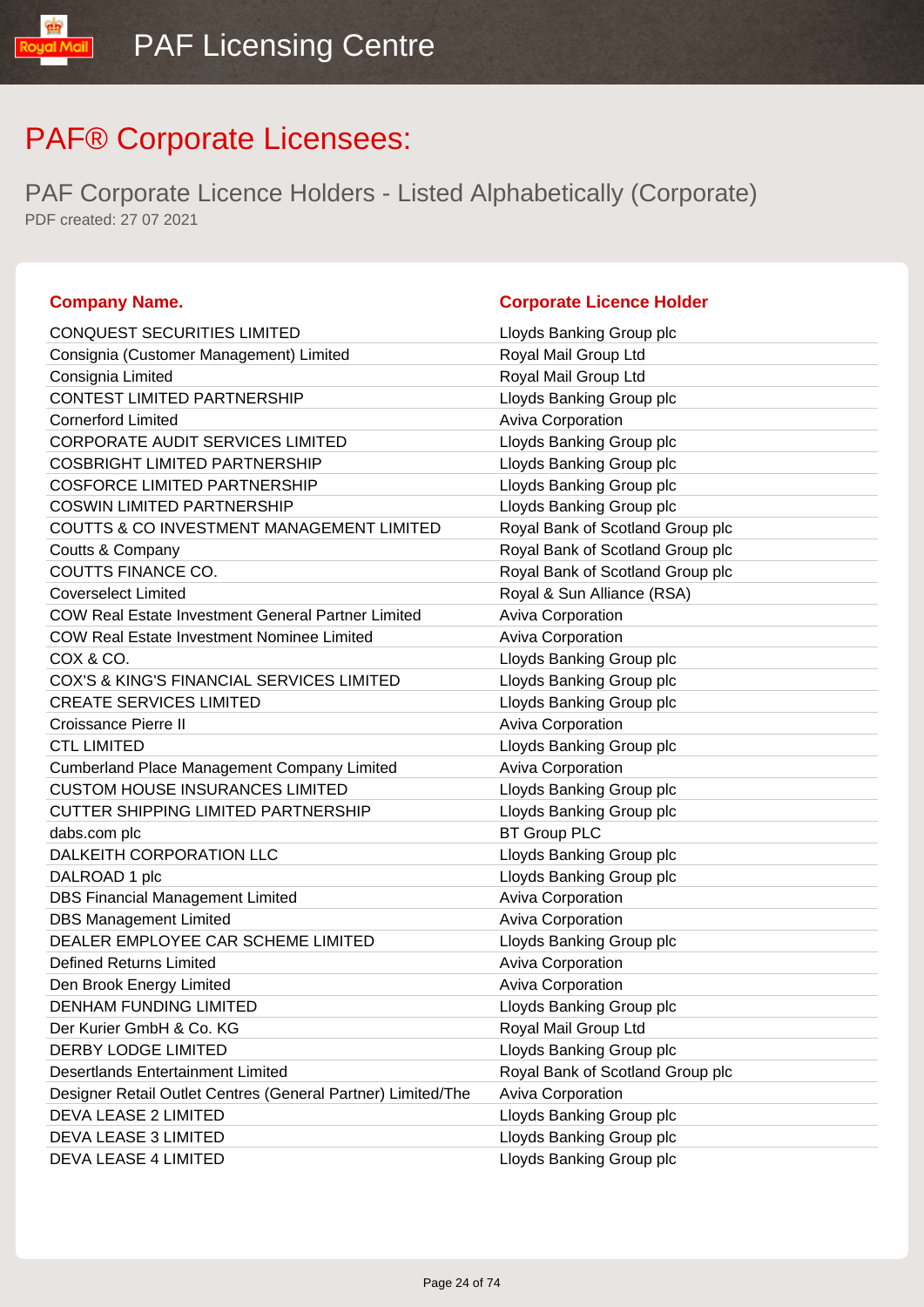PAF Corporate Licence Holders - Listed Alphabetically (Corporate) PDF created: 27 07 2021

### **Company Name. Company Name. Company Name. Company Name. Company Name. Company Name. Company Name. Company Name. Company Name. Company Name. Company Name. Company Name. Company Name. Company Name.**

| <b>DEVA LEASE 5 LIMITED</b>                                | Lloyds Banking Group plc         |
|------------------------------------------------------------|----------------------------------|
| DEVA LEASE 6 LIMITED                                       | Lloyds Banking Group plc         |
| <b>DGMH Clayton Limited</b>                                | Royal Mail Group Ltd             |
| Direct Line Insurance Ltd                                  | Direct Line Group                |
| <b>Distant Planet Productions Limited</b>                  | Royal Bank of Scotland Group plc |
| Dixon (Thorne Land) No.2 Limited                           | Royal Bank of Scotland Group plc |
| Dixon Motorcycle Holdings Limited                          | Royal Bank of Scotland Group plc |
| Dixon Motors Developments Limited                          | Royal Bank of Scotland Group plc |
| Dixon Mount Pleasant Developments Limited                  | Royal Bank of Scotland Group plc |
| <b>DJS Contracts Limited</b>                               | Royal Bank of Scotland Group plc |
| DOF (NO.1) VOF                                             | Lloyds Banking Group plc         |
| DOF (NO.2) VOF                                             | Lloyds Banking Group plc         |
| DOF (NO.3) VOF                                             | Lloyds Banking Group plc         |
| <b>Domestic Insurance Services Limited</b>                 | Allianz Management Services Ltd  |
| DRUMSHEUGH PROPERTY COMPANY LIMITED                        | Lloyds Banking Group plc         |
| Dublin London Network Limited                              | <b>BT Group PLC</b>              |
| DUKES GREEN PROPERTY MANAGEMENT SERVICES<br><b>LIMITED</b> | Zurich                           |
| Dunbar Assets plc                                          | Zurich                           |
| <b>Dunbar Nominees Limited</b>                             | Zurich                           |
| Dunbar Sports and Social Club Limited                      | Zurich                           |
| DUNSTAN INVESTMENTS (UK) LIMITED                           | Lloyds Banking Group plc         |
| DURBAN MARITIME LIMITED PARTNERSHIP                        | Lloyds Banking Group plc         |
| E.H.L.B. RENTALS LIMITED                                   | Lloyds Banking Group plc         |
| Eagle Fairfield & Dingwall Limited                         | Royal Bank of Scotland Group plc |
| Eagle Star (Leasing) Limited                               | Zurich                           |
| Eagle Star Computer Services Limited                       | Zurich                           |
| Eagle Star Direct (Camberley) Limited                      | Zurich                           |
| Eagle Star Direct Services Limited                         | Zurich                           |
| Eagle Star Estates Limited                                 | Zurich                           |
| Eagle Star Executives' Pension Trustee Limited             | Zurich                           |
| Eagle Star Farms Limited                                   | Zurich                           |
| Eagle Star Forests Limited                                 | Zurich                           |
| Eagle Star Group Holdings Limited                          | Zurich                           |
| Eagle Star Group Services Limited                          | Zurich                           |
| Eagle Star Holdings Limited                                | Zurich                           |
| Eagle Star Loans Limited                                   | Zurich                           |
| Eagle Star Mortgages Limited                               | Zurich                           |
| <b>Eagle Star Securities Limited</b>                       | Zurich                           |
|                                                            |                                  |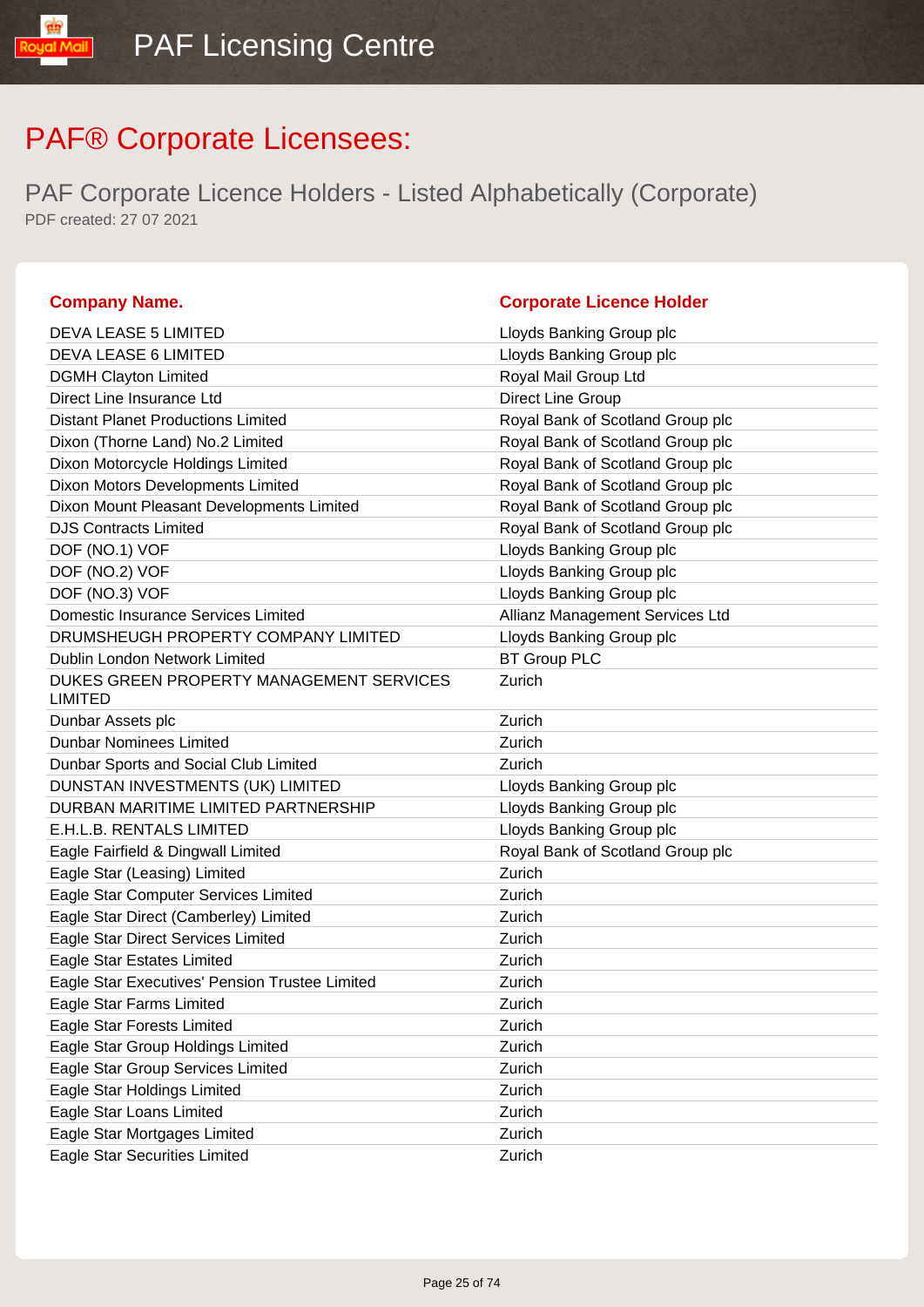| <b>Company Name.</b>                                                            | <b>Corporate Licence Holder</b>  |
|---------------------------------------------------------------------------------|----------------------------------|
| <b>EASTCHEAP FUNDING LIMITED</b>                                                | Lloyds Banking Group plc         |
| <b>EBISU INVESTMENTS LIMITED</b>                                                | <b>Aviva Corporation</b>         |
| EBP Consultancy (Beijing) Co. Ltd                                               | Royal Mail Group Ltd             |
| <b>EBPF HOLDINGS 1BV</b>                                                        | Lloyds Banking Group plc         |
| EBPF HOLDINGS 2 BV                                                              | Lloyds Banking Group plc         |
| EBPF HOLDINGS 3BV                                                               | Lloyds Banking Group plc         |
| EBPF OBJEKTGESELLSCHAFT BRAUNSCHWEIG GmbH                                       | Lloyds Banking Group plc         |
| EBPF OBJEKTGESELLSCHAFT NEU-ISENBURGH B-EINS<br>GmbH                            | Lloyds Banking Group plc         |
| EBPF OBJEKTGESELLSCHAFT NEU-ISENBURGH S-EINS<br>GmbH                            | Lloyds Banking Group plc         |
| EBPF OBJEKTGESELLSCHAFT NEU-ISENBURGH S-ZWEI<br>GmbH                            | Lloyds Banking Group plc         |
| EBPF OBJEKTGESELLSCHAFT TSMJE GmbH                                              | Lloyds Banking Group plc         |
| <b>Ecosse Regeneration Limited</b>                                              | Royal Bank of Scotland Group plc |
| <b>Edenfield Investments</b>                                                    | Royal Bank of Scotland Group plc |
| EE (Group) Limited                                                              | <b>BT Group PLC</b>              |
| EE Communications (South Africa) Proprietary Limited                            | <b>BT Group PLC</b>              |
| EE Finance plc                                                                  | <b>BT Group PLC</b>              |
| <b>EE Limited</b>                                                               | <b>BT Group PLC</b>              |
| <b>EE Pension Trustee Limited</b>                                               | <b>BT Group PLC</b>              |
| <b>EE Services Limited</b>                                                      | <b>BT Group PLC</b>              |
| <b>EES OPERATIONS 1 LIMITED</b>                                                 | Aviva Corporation                |
| <b>EGI Holdings Limited</b>                                                     | Royal & Sun Alliance (RSA)       |
| EIFFEL LIMITED PARTNERSHIP                                                      | Lloyds Banking Group plc         |
| <b>Electric Avenue Ltd</b>                                                      | Aviva Corporation                |
| Elite Insurance Company                                                         | Aviva Corporation                |
| <b>Employee Services Limited</b>                                                | Zurich                           |
| ENDEAVOUR GROUP LIMITED (IN MEMBERS'<br><b>VOLUNTARY LIQUIDATION)</b>           | Lloyds Banking Group plc         |
| ENDEAVOUR MARINE SERVICES LIMITED (IN MEMBERS'<br><b>VOLUNTARY LIQUIDATION)</b> | Lloyds Banking Group plc         |
| <b>Endsleigh Corporate Secretary Limited</b>                                    | Zurich                           |
| <b>ENDSLEIGH DEVELOPMENTS LIMITED</b>                                           | Zurich                           |
| <b>ENDSLEIGH FINANCIAL SERVICES LIMITED</b>                                     | Zurich                           |
| <b>ENDSLEIGH INSURANCE SERVICES LIMITED</b>                                     | Zurich                           |
| <b>ENDSLEIGH INSURANCES (BROKERS) LIMITED</b>                                   | Zurich                           |
| <b>ENDSLEIGH LAW LIMITED</b>                                                    | Zurich                           |
| <b>ENDSLEIGH LEASING LIMITED</b>                                                | Zurich                           |
| <b>ENDSLEIGH LIFE AND PENSIONS LIMITED</b>                                      | Zurich                           |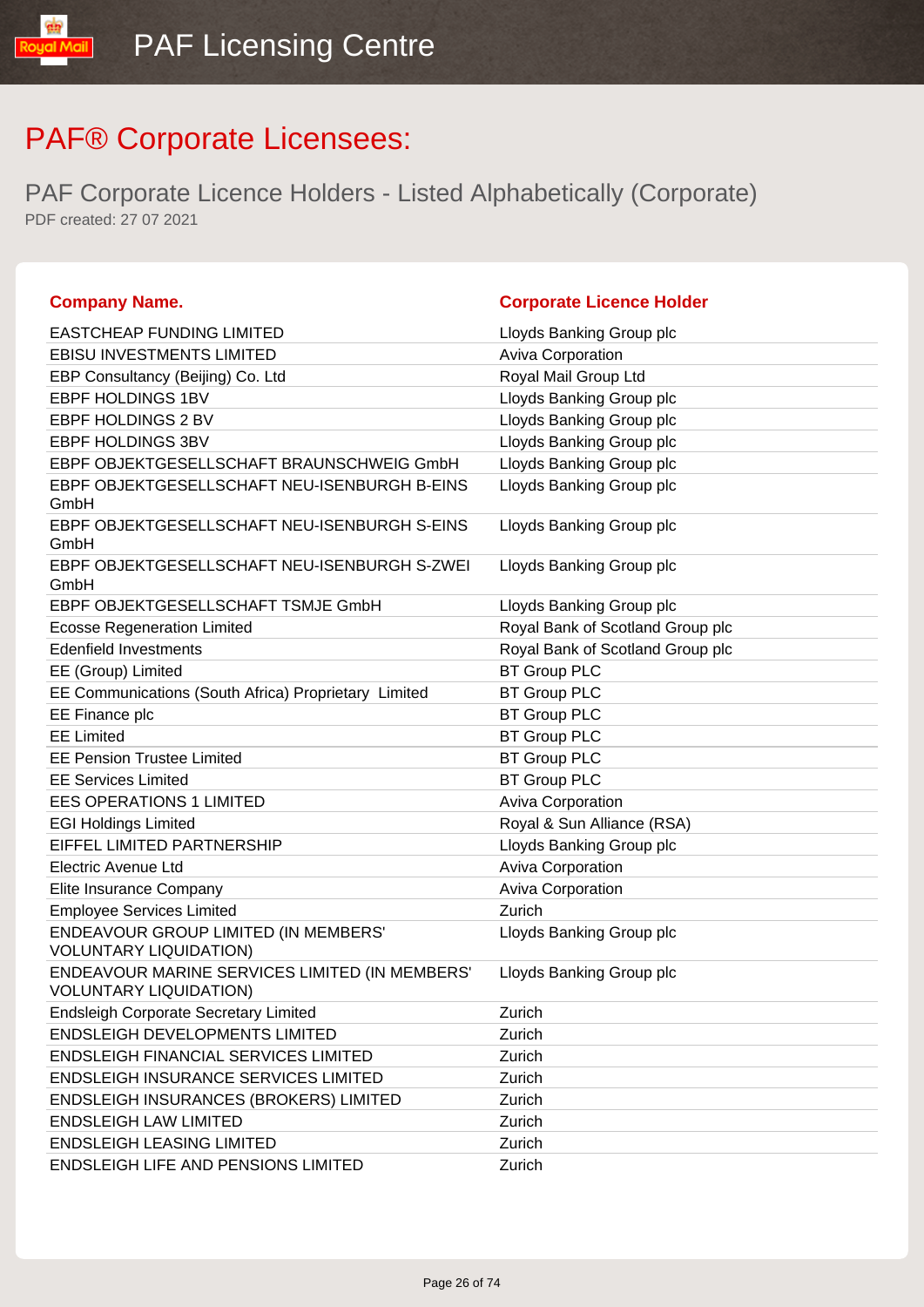| <b>Company Name.</b>                                   | <b>Corporate Licence Holder</b>  |
|--------------------------------------------------------|----------------------------------|
| <b>ENDSLEIGH LIMITED</b>                               | Zurich                           |
| <b>ENDSLEIGH PENSION TRUSTEE LIMITED</b>               | Zurich                           |
| <b>ENDSLEIGH PROMOTIONS LIMITED</b>                    | Zurich                           |
| <b>ENDSLEIGH SHOPFITTING LIMITED</b>                   | Zurich                           |
| <b>ENDSLEIGH TRUSTEE SERVICES LIMITED</b>              | Zurich                           |
| <b>ENGLISH ISLAND LIMITED</b>                          | Lloyds Banking Group plc         |
| <b>ENTELLUS LIMITED</b>                                | Lloyds Banking Group plc         |
| <b>Envision Licensing Limited</b>                      | Royal Mail Group Ltd             |
| Eólica Almatret S.L.                                   | Aviva Corporation                |
| Epargne Actuelle                                       | Aviva Corporation                |
| EPI NU société à responsabilité limitée                | Aviva Corporation                |
| EQUITABLE INVESTMENT MANAGERS LIMITED                  | Lloyds Banking Group plc         |
| EQUITABLE SERVICES AND CONSULTANCY LIMITED             | Lloyds Banking Group plc         |
| EQUUS LIMITED (IN LIQUIDATION)                         | Lloyds Banking Group plc         |
| ERPTech S.p.A.                                         | <b>BT Group PLC</b>              |
| ERRADEN LIMITED (IN MEMBERS' VOLUNTARY<br>LIQUIDATION) | Lloyds Banking Group plc         |
| ES (Leeds) Nominee Limited                             | Zurich                           |
| ES (Walsall) Nominee Limited                           | Zurich                           |
| ES Camberley Nominee 1 Limited                         | Zurich                           |
| ES Camberley Nominee 2 Limited                         | Zurich                           |
| <b>ES Cannock Nominee 1 Limited</b>                    | Zurich                           |
| <b>ES Cannock Nominee 2 Limited</b>                    | Zurich                           |
| <b>ES Coventry Nominee 1 Limited</b>                   | Zurich                           |
| <b>ES Coventry Nominee 2 Limited</b>                   | Zurich                           |
| ES Dudley Nominee 1 Limited                            | Zurich                           |
| <b>ES Dudley Nominee 2 Limited</b>                     | Zurich                           |
| ES Hoddesdon Nominee 1 Limited                         | Zurich                           |
| ES Hoddesdon Nominee 2 Limited                         | Zurich                           |
| ES Plympton Nominee 1 Limited                          | Zurich                           |
| ES Plympton Nominee 2 Limited                          | Zurich                           |
| ES Ramsgate Nominee 1 Limited                          | Zurich                           |
| ES Ramsgate Nominee 2 Limited                          | Zurich                           |
| ESAT Telecommunications (UK) Limited                   | <b>BT Group PLC</b>              |
| <b>ESI Financing Limited</b>                           | Zurich                           |
| ETABLISSEMENT PRO FIDE                                 | Lloyds Banking Group plc         |
| Etive                                                  | Royal Bank of Scotland Group plc |
| EURL FRENCH INDUSTRIAL PREMISES HOLDING CO             | Lloyds Banking Group plc         |
| EURL LISSES HOLDING CO                                 | Lloyds Banking Group plc         |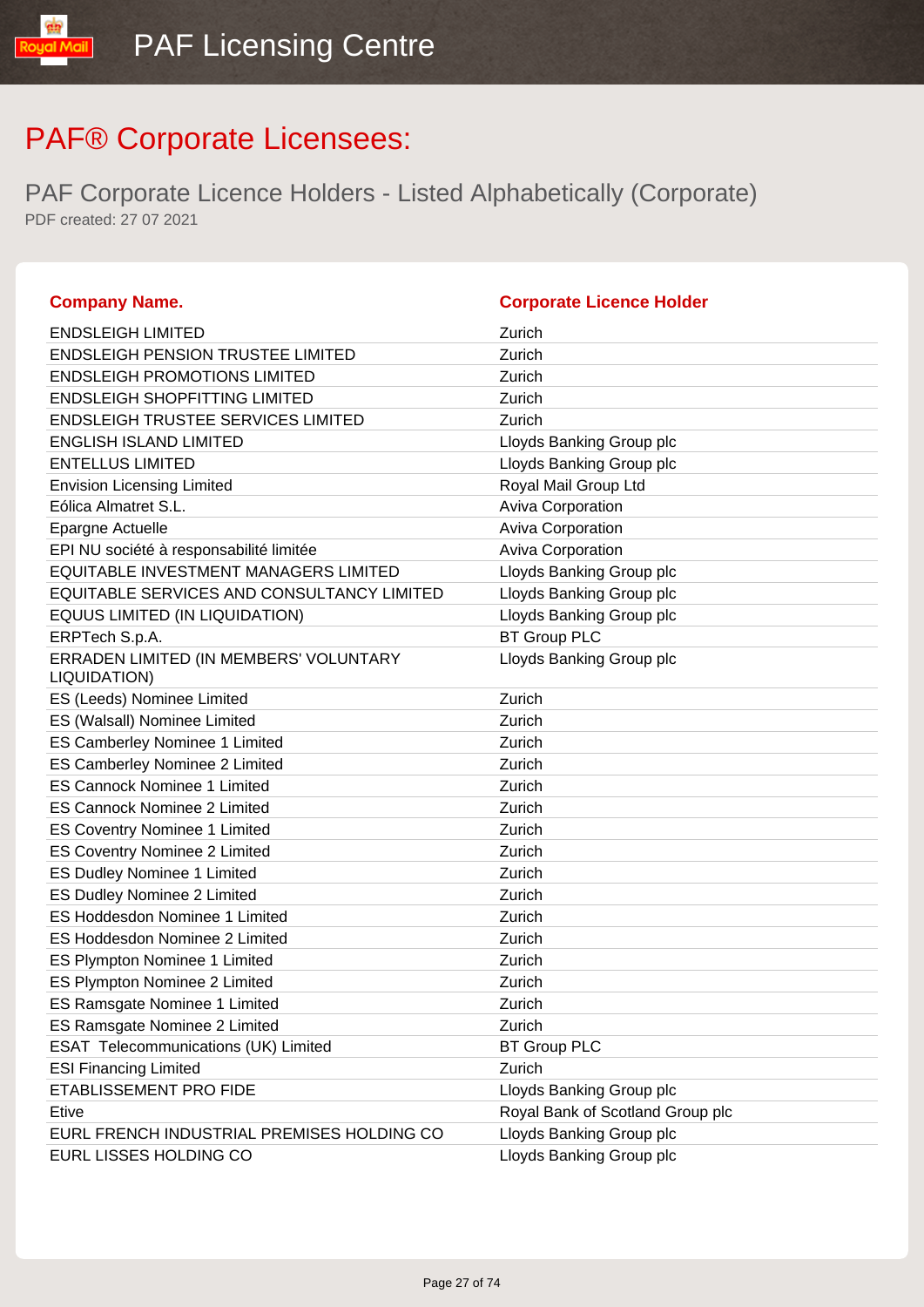| <b>Company Name.</b>                               | <b>Corporate Licence Holder</b>  |
|----------------------------------------------------|----------------------------------|
| EURL LYON CHASSIEU HOLDING CO                      | Lloyds Banking Group plc         |
| EURL MITRY II HOLDING CO                           | Lloyds Banking Group plc         |
| EURL ORLY HOLDING CO                               | Lloyds Banking Group plc         |
| EURL ST THIBAULT HOLDING CO                        | Lloyds Banking Group plc         |
| EURL ST WITZ HOLDING CO                            | Lloyds Banking Group plc         |
| EURL SWNEWCO 11 HOLDING CO - ST MICHEL SUR<br>ORGE | Lloyds Banking Group plc         |
| EURL SWNEWCO 12 HOLDING CO                         | Lloyds Banking Group plc         |
| EURL SWNEWCO 13 HOLDING CO                         | Lloyds Banking Group plc         |
| EURL SWNEWCO 14 HOLDING CO                         | Lloyds Banking Group plc         |
| EURL SWNEWCO 15 HOLDING CO                         | Lloyds Banking Group plc         |
| <b>EURO LEASING LIMITED</b>                        | Lloyds Banking Group plc         |
| Euro Sales Finance Plc                             | Royal Bank of Scotland Group plc |
| EUROLEAD SERVICES HOLDINGS LIMITED                 | Lloyds Banking Group plc         |
| Europa General Underwriters Limited                | Royal & Sun Alliance (RSA)       |
| <b>Eurotempest Limited</b>                         | Royal & Sun Alliance (RSA)       |
| <b>EVANSVILLE LIMITED</b>                          | Lloyds Banking Group plc         |
| Everything Everywhere Limited                      | <b>BT Group PLC</b>              |
| <b>EXCLUSIVE FINANCE NO. 1 LIMITED</b>             | Lloyds Banking Group plc         |
| Exeter Properties Inc.                             | Aviva Corporation                |
| Expander Advisors Sp. z o.o.                       | Aviva Corporation                |
| <b>Extraclick Limited</b>                          | <b>BT Group PLC</b>              |
| <b>F&amp;C Commercial Property Trust Limited</b>   | Aviva Corporation                |
| <b>FAIRBURY HOLDINGS</b>                           | Lloyds Banking Group plc         |
| <b>Fairmead Distribution Services Limited</b>      | Allianz Management Services Ltd  |
| <b>Fairmead Insurance Limited</b>                  | Allianz Management Services Ltd  |
| Fairmead Insurance Ltd                             | Allianz Management Services Ltd  |
| Farming and Agricultural Finance Limited           | Royal Bank of Scotland Group plc |
| <b>FARYNER'S HOUSE FUNDING LIMITED</b>             | Lloyds Banking Group plc         |
| FAS LIMITED (IN MEMBERS' VOLUNTARY LIQUIDATION)    | Lloyds Banking Group plc         |
| FATMARINI MARITIME LIMITED PARTNERSHIP             | Lloyds Banking Group plc         |
| <b>FINANCIERE DU CARROUSEL</b>                     | Aviva Corporation                |
| FINSURE PREMIUM FINANCE LIMITED                    | Royal Bank of Scotland Group plc |
| <b>First Active Commercial Limited</b>             | Royal Bank of Scotland Group plc |
| First Active Holdings UK Limited                   | Royal Bank of Scotland Group plc |
| FIRST ALTERNATIVE HOLDINGS LIMITED                 | Lloyds Banking Group plc         |
| FIRST ALTERNATIVE INSURANCE COMPANY LIMITED        | Lloyds Banking Group plc         |
| FIRST ALTERNATIVE INSURANCE SERVICES LIMITED       | Lloyds Banking Group plc         |
| FIRST RETAIL FINANCE (CHESTER) LIMITED             | Lloyds Banking Group plc         |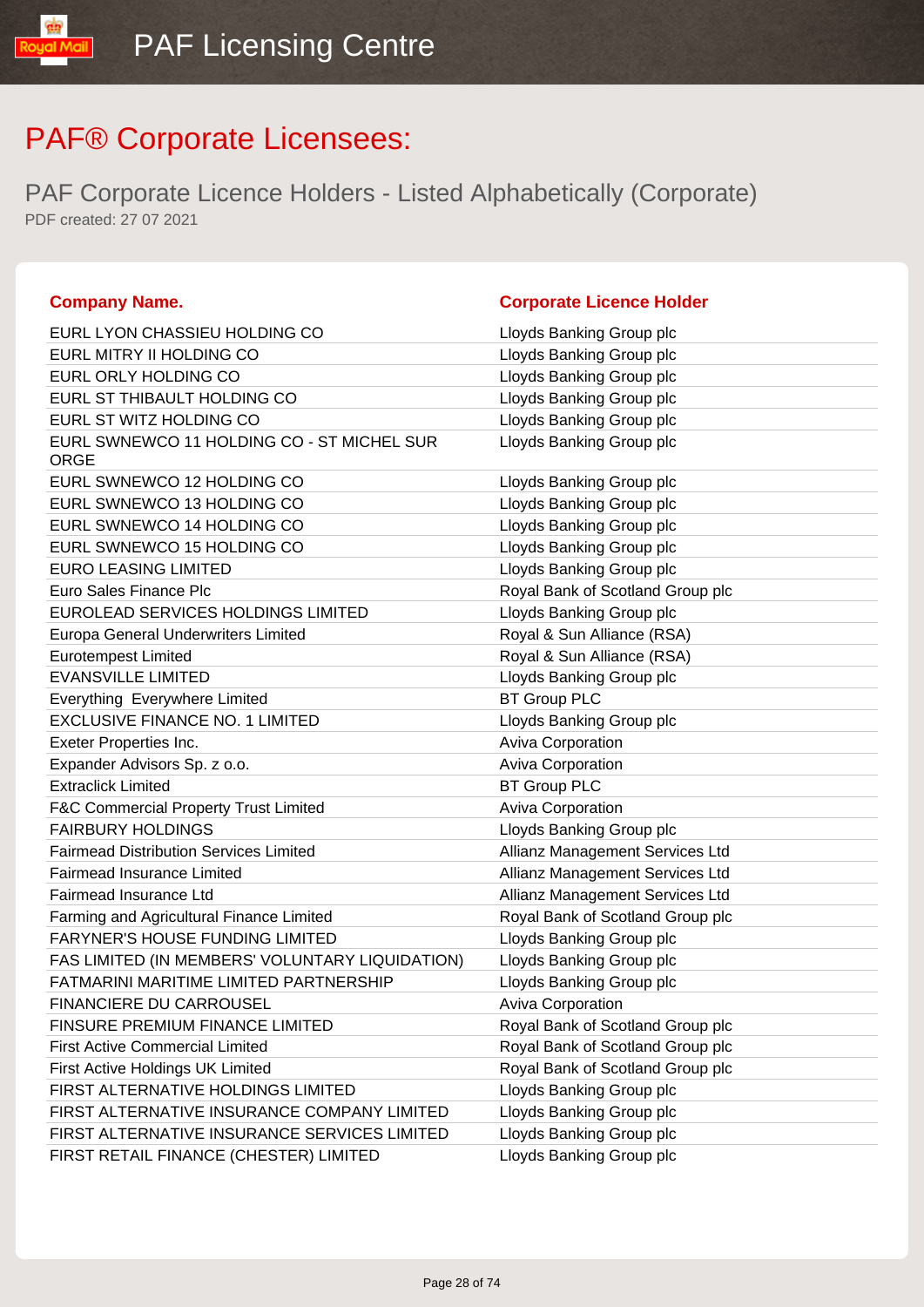PAF Corporate Licence Holders - Listed Alphabetically (Corporate) PDF created: 27 07 2021

| FIRST SERVICE MANAGEMENT LIMITED          | Lloyds Banking Group plc  |
|-------------------------------------------|---------------------------|
| First-Aviva Life Insurance Co., Ltd.      | Aviva Corporation         |
| Fitzroy Place GP 2 Limited                | Aviva Corporation         |
| Fitzroy Place Management Co Limited       | Aviva Corporation         |
| FITZROY PLACE RESIDENTIAL LIMITED         | Aviva Corporation         |
| FLEET MANAGEMENT SERVICES LIMITED         | Lloyds Banking Group plc  |
| <b>FLEXIFLY LIMITED</b>                   | Lloyds Banking Group plc  |
| Focus Mall Zielona Gora                   | Aviva Corporation         |
| Focus Park Piotrków Trybunalski sp.z o.o. | Aviva Corporation         |
| <b>FONTVIEW LIMITED</b>                   | Lloyds Banking Group plc  |
| FORAY 902 LIMITED                         | Lloyds Banking Group plc  |
| Forsikringsselskabet Privatsikring A/S    | Royal & Sun Alliance (RS, |
| <b>FORTHRIGHT FINANCE LIMITED</b>         | Lloyds Banking Group plc  |
| FORTROSE INVESTMENTS LIMITED              | Lloyds Banking Group plc  |
| FOULA MARITIME LIMITED PARTNERSHIP        | Lloyds Banking Group plc  |
| FPB Holdings GmbH                         | Aviva Corporation         |
| FPPE Fund Public Limited Company          | Aviva Corporation         |
| FRABANDARI MARITIME LIMITED PARTNERSHIP   | Lloyds Banking Group plc  |
| FREE SOLAR (STAGE 1) LIMITED              | Aviva Corporation         |
| FREE SOLAR (STAGE 2) LIMITED              | Aviva Corporation         |
| FREE SOLAR HOLDCO LIMITED                 | Aviva Corporation         |
| FREETRICITY SOUTH EAST LIMITED            | Aviva Corporation         |
| <b>FREEWAY LIMITED</b>                    | Lloyds Banking Group plc  |
| <b>Friends AEL Trustees Limited</b>       | Aviva Corporation         |
| <b>Friends AELLAS Limited</b>             | Aviva Corporation         |
| <b>Friends AELRIS Limited</b>             | Aviva Corporation         |
| <b>Friends Life and Pensions Limited</b>  | Aviva Corporation         |
| Friends Life Assurance Society Limited    | Aviva Corporation         |
| Friends Life Company Limited              | Aviva Corporation         |
| <b>Friends Life Distribution Limited</b>  | Aviva Corporation         |
| <b>Friends Life FPG Limited</b>           | Aviva Corporation         |
| <b>Friends Life FPL Limited</b>           | Aviva Corporation         |
| Friends Life FPLMA Limited                | Aviva Corporation         |
| <b>Friends Life Funds Limited</b>         | Aviva Corporation         |
| Friends Life Group Limited                | Aviva Corporation         |
| Friends Life Holdings plc                 | Aviva Corporation         |
| <b>Friends Life Investments Limited</b>   | Aviva Corporation         |
| <b>Friends Life Limited</b>               | Aviva Corporation         |
|                                           |                           |

### **Company Name. Company Name. Company Name. Company Name. Company Name. Company Name. Company Name. Company Name. Company Name. Company Name. Company Name. Company Name. Company Name. Company Name.**

| Filst-Aviva Lile Illsulatice CO., Ltd.    | Aviva Corporation          |
|-------------------------------------------|----------------------------|
| Fitzroy Place GP 2 Limited                | <b>Aviva Corporation</b>   |
| Fitzroy Place Management Co Limited       | Aviva Corporation          |
| FITZROY PLACE RESIDENTIAL LIMITED         | Aviva Corporation          |
| FLEET MANAGEMENT SERVICES LIMITED         | Lloyds Banking Group plc   |
| <b>FLEXIFLY LIMITED</b>                   | Lloyds Banking Group plc   |
| Focus Mall Zielona Gora                   | Aviva Corporation          |
| Focus Park Piotrków Trybunalski sp.z o.o. | Aviva Corporation          |
| <b>FONTVIEW LIMITED</b>                   | Lloyds Banking Group plc   |
| FORAY 902 LIMITED                         | Lloyds Banking Group plc   |
| Forsikringsselskabet Privatsikring A/S    | Royal & Sun Alliance (RSA) |
| FORTHRIGHT FINANCE LIMITED                | Lloyds Banking Group plc   |
| FORTROSE INVESTMENTS LIMITED              | Lloyds Banking Group plc   |
| FOULA MARITIME LIMITED PARTNERSHIP        | Lloyds Banking Group plc   |
| FPB Holdings GmbH                         | Aviva Corporation          |
| <b>FPPE Fund Public Limited Company</b>   | Aviva Corporation          |
| FRABANDARI MARITIME LIMITED PARTNERSHIP   | Lloyds Banking Group plc   |
| FREE SOLAR (STAGE 1) LIMITED              | Aviva Corporation          |
| FREE SOLAR (STAGE 2) LIMITED              | Aviva Corporation          |
| FREE SOLAR HOLDCO LIMITED                 | Aviva Corporation          |
| FREETRICITY SOUTH EAST LIMITED            | <b>Aviva Corporation</b>   |
| <b>FREEWAY LIMITED</b>                    | Lloyds Banking Group plc   |
| <b>Friends AEL Trustees Limited</b>       | Aviva Corporation          |
| <b>Friends AELLAS Limited</b>             | Aviva Corporation          |
| <b>Friends AELRIS Limited</b>             | <b>Aviva Corporation</b>   |
| <b>Friends Life and Pensions Limited</b>  | Aviva Corporation          |
| Friends Life Assurance Society Limited    | Aviva Corporation          |
| Friends Life Company Limited              | Aviva Corporation          |
| <b>Friends Life Distribution Limited</b>  | <b>Aviva Corporation</b>   |
| <b>Friends Life FPG Limited</b>           | <b>Aviva Corporation</b>   |
| <b>Friends Life FPL Limited</b>           | <b>Aviva Corporation</b>   |
| <b>Friends Life FPLMA Limited</b>         | <b>Aviva Corporation</b>   |
| Friends Life Funds Limited                | Aviva Corporation          |
| <b>Friends Life Group Limited</b>         | <b>Aviva Corporation</b>   |
| Friends Life Holdings plc                 | Aviva Corporation          |
| <b>Friends Life Investments Limited</b>   | Aviva Corporation          |
| <b>Friends Life Limited</b>               | <b>Aviva Corporation</b>   |
| <b>Friends Life Marketing Limited</b>     | Aviva Corporation          |
|                                           |                            |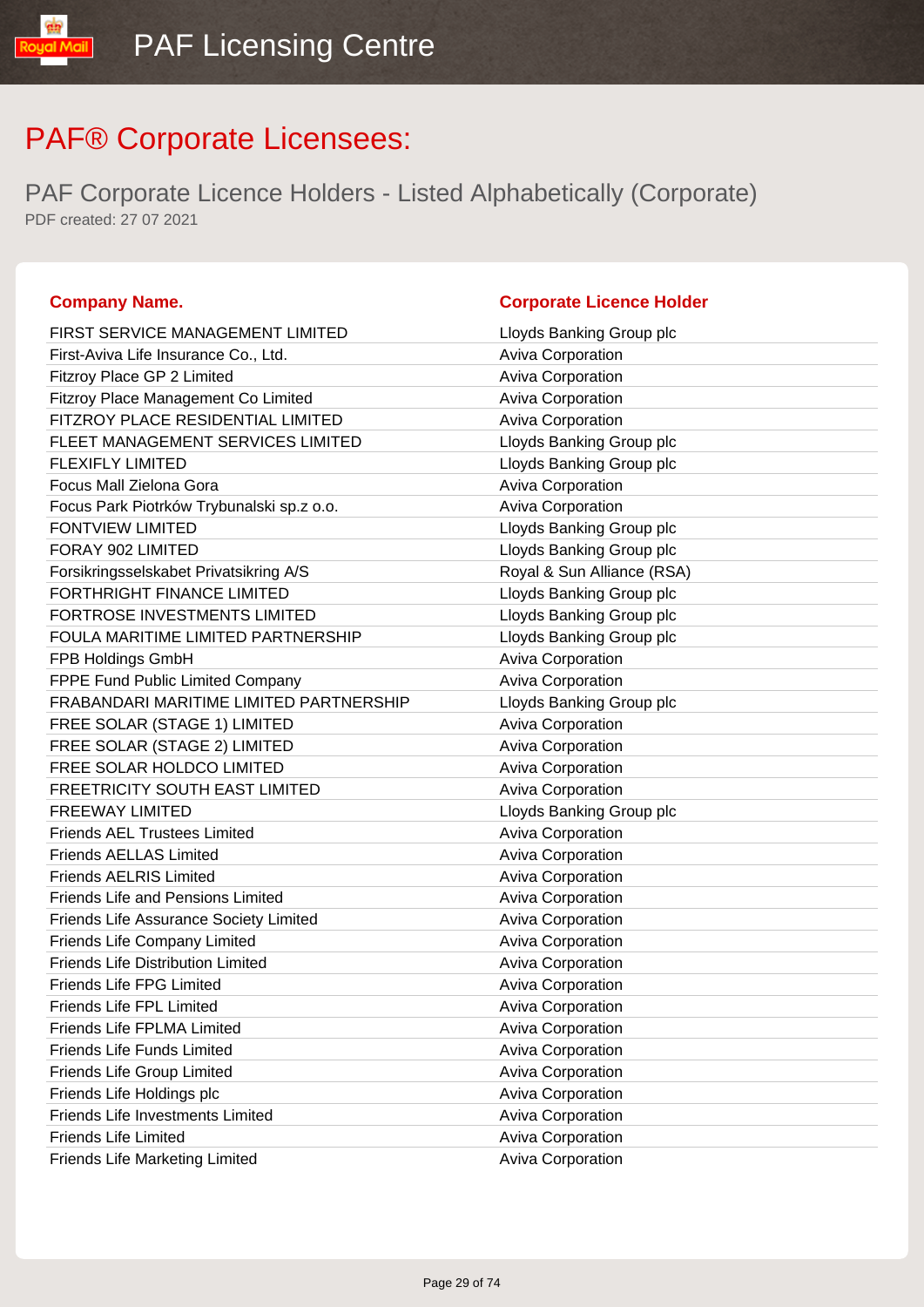PAF Corporate Licence Holders - Listed Alphabetically (Corporate) PDF created: 27 07 2021

### **Company Name. Corporate Licence Holder**

### Friends Life Staff Schemes Limited **Aviva Corporation** Friends Life WL Limited **Aviva Corporation** Aviva Corporation Friends Provident Distribution Holdings Limited Aviva Corporation Friends Provident International Limited Aviva Corporation Friends Provident International Services Limited Triends Aviva Corporation Friends Provident Investment Holdings Limited Aviva Corporation Friends Provident Life Assurance Limited Aviva Corporation Friends Provident Pension Scheme Trustees Limited Aviva Corporation Friends SL Nominees Limited **Aviva Corporation** Aviva Corporation Friends SLUA Limited **Aviva Corporation** Aviva Corporation Friends' Provident Managed Pension Funds Limited Aviva Corporation Fyfe Group Limited **Royal & Sun Alliance (RSA)** G L Trains Limited **Group planets and Critical Contract Contract Critical** Royal Bank of Scotland Group plc GA Life Property Ireland Limited **Aviva Corporation** Aviva Corporation GABRIELLA INVESTMENTS LIMITED LIMITED Lloyds Banking Group plc GALAXY SPV LIMITED **EXAMPLE 2008** Lloyds Banking Group plc GANDER DRILLING LIMITED **Example 2** Lloyds Banking Group plc Garten **Garten Garten Garten Garten Garten Group plc Garten Group plc Group plc Group plc Group plc Group plc Group plc Group plc Group plc Group plc Group plc Group plc Group plc Grou** Gatehouse Way Developments Ltd **Royal Bank of Scotland Group plc** Royal Bank of Scotland Group plc Gateway Specialist Advice Services Limited **Aviva Corporation** GBSD PROPERTIES (No.1) LIMITED (IN MEMBERS' VOLUNTARY LIQUIDATION) Lloyds Banking Group plc GBSD PROPERTIES (NO.2) LIMITED (IN MEMBERS' VOLUNTARY LIQUIDATION) Lloyds Banking Group plc GDII – Global Direct Insurance Investments V.O.F. Royal & Sun Alliance (RSA) GDII – Rus L.L.C. **Royal & Sun Alliance (RSA)** GEBPF Marseille (France) SARL Aviva Corporation Aviva Corporation General Accident Executor and Trustee Company Limited Aviva Corporation General Accident plc Aviva Corporation **Containers** Aviva Corporation General Logistics Systems Austria GmbH Royal Mail Group Ltd General Logistics Systems B.V. **Royal Mail Group Ltd** Royal Mail Group Ltd General Logistics Systems Belgium N.V. Royal Mail Group Ltd General Logistics Systems Croatia D.O.O Royal Mail Group Ltd General Logistics Systems Czech Republic S.R.O Royal Mail Group Ltd General Logistics Systems D.O.O. **Royal Mail Group Ltd** Royal Mail Group Ltd General Logistics Systems Denmark A/S Royal Mail Group Ltd General Logistics Systems Enterprise S.R.L Royal Mail Group Ltd General Logistics Systems Express A/S Royal Mail Group Ltd General Logistics Systems Finland 0y **Royal Mail Group Ltd** Royal Mail Group Ltd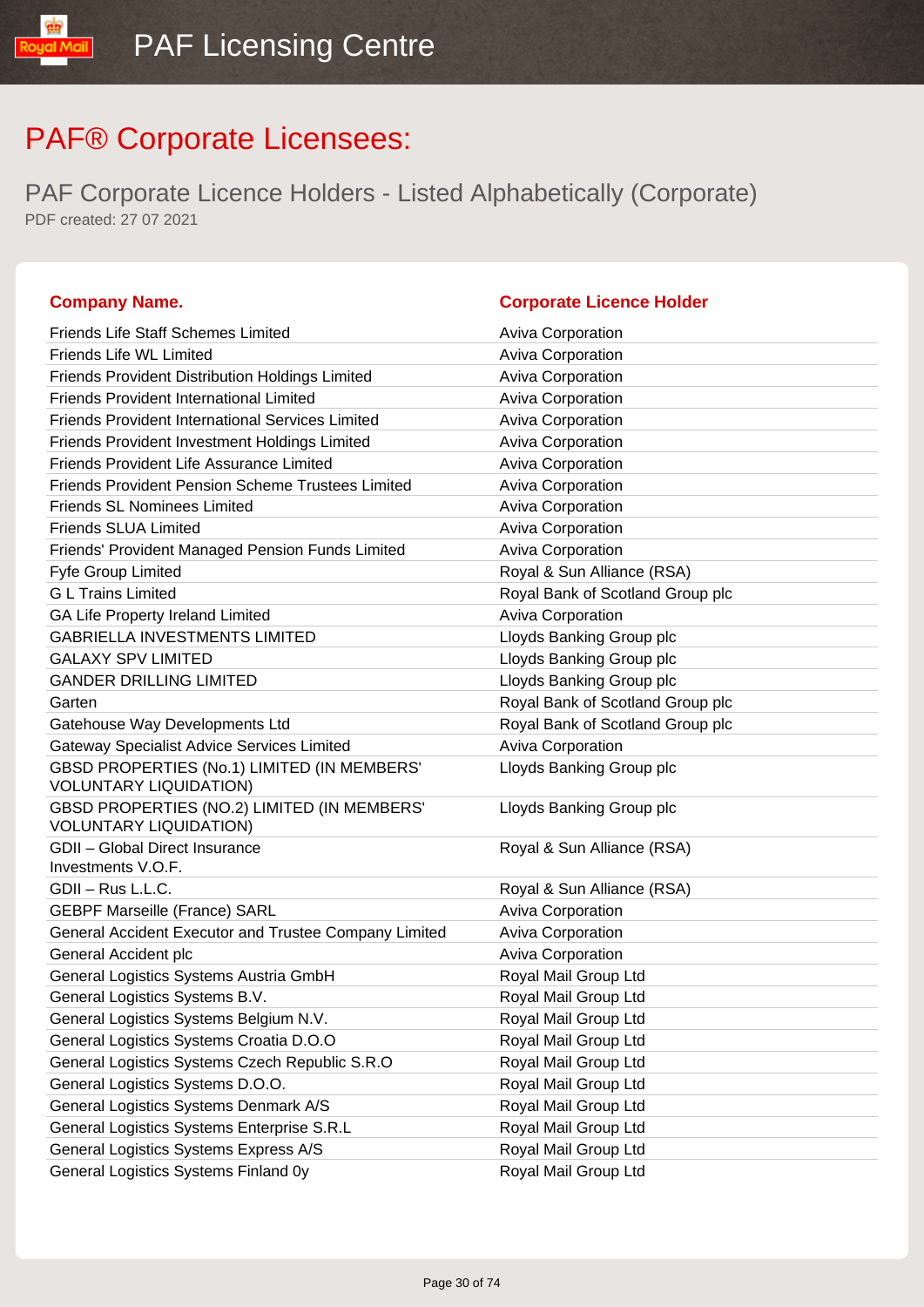PAF Corporate Licence Holders - Listed Alphabetically (Corporate) PDF created: 27 07 2021

### **Company Name. Company Name. Company Name. Company Name. Company Name. Company Name. Company Name. Company Name. Company Name. Company Name. Company Name. Company Name. Company Name. Company Name.**

IibM loud

| General Logistics Systems France S.A.S                      | Royal Mail Group Ltd     |
|-------------------------------------------------------------|--------------------------|
| General Logistics Systems Germany GmbH & Co. OHG            | Royal Mail Group Ltd     |
| General Logistics Systems Ireland Limited                   | Royal Mail Group Ltd     |
| General Logistics Systems Italy S.P.A.                      | Royal Mail Group Ltd     |
| General Logistics Systems Netherlands B.V.                  | Royal Mail Group Ltd     |
| General Logistics Systems Poland Spolka Z.O.O.              | Royal Mail Group Ltd     |
| General Logistics Systems Portugal Lda                      | Royal Mail Group Ltd     |
| General Logistics Systems Spain S.L.                        | Royal Mail Group Ltd     |
| GENERAL PARTNER ROLLS & ARNOLD LIMITED                      | Lloyds Banking Group plc |
| <b>GENERAL PRIVATE EQUITY LIMITED PARTNERSHIP</b>           | Lloyds Banking Group plc |
| Glasgow Airport Business Park Management Company<br>Limited | Aviva Corporation        |
| <b>GLOSSTRIPS LIMITED</b>                                   | Lloyds Banking Group plc |
| GLS Belgium Distribution S.A/N.V.                           | Royal Mail Group Ltd     |
| <b>GLS Beteiligungs GmbH</b>                                | Royal Mail Group Ltd     |
| GLS General Logistics Systems Hungary Kft.                  | Royal Mail Group Ltd     |
| GLS General Logistics Systems Romania Srl                   | Royal Mail Group Ltd     |
| GLS General Logistics Systems Slovakia S.R.O.               | Royal Mail Group Ltd     |
| GLS Germany-Straße 1-7, 36286 Neuenstein, Germany           | Royal Mail Group Ltd     |
| <b>GLS Invest France S.A.S</b>                              | Royal Mail Group Ltd     |
| <b>GLS IT Services GmbH</b>                                 | Royal Mail Group Ltd     |
| GLS Netherlands Holding B.V.                                | Royal Mail Group Ltd     |
| GLS Netherlands Services B.V.                               | Royal Mail Group Ltd     |
| GLS U.S. Holdings Inc.                                      | Royal Mail Group Ltd     |
| <b>GLS Verwaltungs-und Service GmbH</b>                     | Royal Mail Group Ltd     |
| <b>GLYTHORNE LIMITED</b>                                    | Lloyds Banking Group plc |
| <b>Gobafoss General Partner Limited</b>                     | Aviva Corporation        |
| Gobafoss Partnership Nominee No 1 Ltd                       | Aviva Corporation        |
| GODFREY DAVIS (CONTRACT HIRE) LIMITED                       | Lloyds Banking Group plc |
| <b>GOLDBOND LIMITED</b>                                     | Lloyds Banking Group plc |
| Golden State Overnight Delivery Services, Inc.              | Royal Mail Group Ltd     |
| Goodman European Business Park Fund (Lux) S.àr.I.           | <b>Aviva Corporation</b> |
| <b>GORING NOMINEES LIMITED</b>                              | Lloyds Banking Group plc |
| <b>GOUDA LLC</b>                                            | Lloyds Banking Group plc |
| <b>Graphene Capital Partners Limited</b>                    | Zurich                   |
| GreenFlag Ltd                                               | Direct Line Group        |
| Gresham Insurance Company Limited                           | Aviva Corporation        |
| <b>GRESHAM NOMINEE 1 LIMITED</b>                            | Lloyds Banking Group plc |
| <b>GRESHAM NOMINEE 2 LIMITED</b>                            | Lloyds Banking Group plc |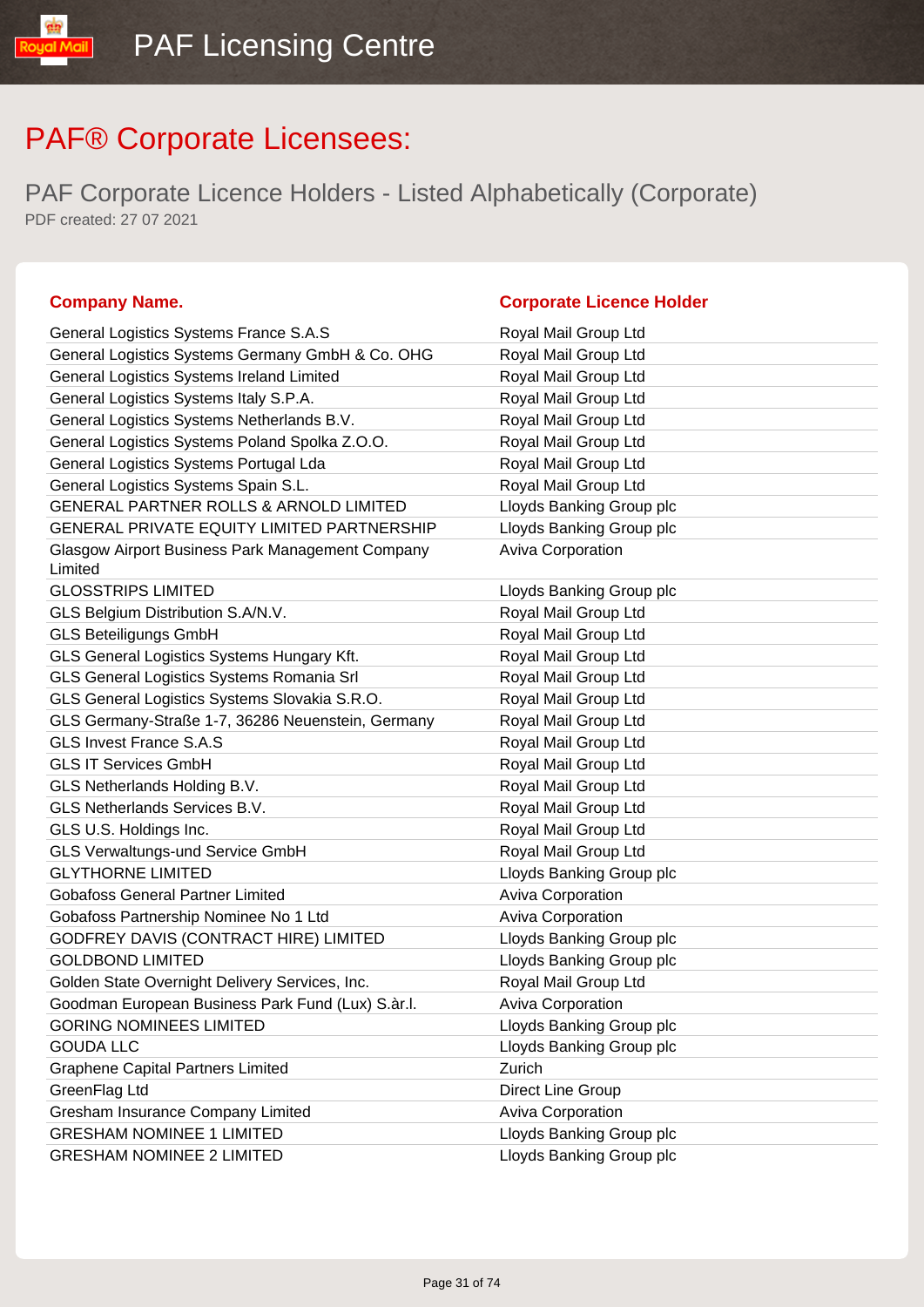| <b>Company Name.</b>                                             | <b>Corporate Licence Holder</b>  |
|------------------------------------------------------------------|----------------------------------|
| Group Vehicle Services (1) Limited                               | Royal Bank of Scotland Group plc |
| <b>Group Vehicle Services Limited</b>                            | Royal Bank of Scotland Group plc |
| groupBT Limited                                                  | <b>BT Group PLC</b>              |
| Groupement d'Interet Economique du Groupe Aviva France           | Aviva Corporation                |
| <b>Grovewood Engineering Limited</b>                             | Zurich                           |
| <b>Grovewood Property Holdings Limited</b>                       | Zurich                           |
| Gruppo Executive Societa Consortile a.R.L                        | Royal Mail Group Ltd             |
| GSO Delivery Inc.                                                | Royal Mail Group Ltd             |
| H I Tricomm Holdings Limited                                     | Lloyds Banking Group plc         |
| H.S.I.S. SERVICES LIMITED (IN MEMBERS' VOLUNTARY<br>LIQUIDATION) | Lloyds Banking Group plc         |
| H.S.L. FACILITIES LIMITED (IN MEMBERS' VOLUNTARY<br>LIQUIDATION) | Lloyds Banking Group plc         |
| HALIFAX ASSURANCE IRELAND LIMITED                                | Lloyds Banking Group plc         |
| <b>HALIFAX BROKERAGE IRELAND LIMITED</b>                         | Lloyds Banking Group plc         |
| HALIFAX FINANCIAL SERVICES (HOLDINGS) LIMITED                    | Lloyds Banking Group plc         |
| HALIFAX GENERAL INSURANCE SERVICES LIMITED                       | Lloyds Banking Group plc         |
| <b>HALIFAX GROUP LIMITED</b>                                     | Lloyds Banking Group plc         |
| HALIFAX INSURANCE IRELAND LIMITED                                | Lloyds Banking Group plc         |
| <b>HALIFAX INVESTMENT SERVICES LIMITED</b>                       | Lloyds Banking Group plc         |
| HALIFAX JERSEY HOLDINGS LIMITED                                  | Lloyds Banking Group plc         |
| HALIFAX LIFE (CANNON STREET) LIMITED                             | Lloyds Banking Group plc         |
| HALIFAX LIFE LIMITED                                             | Lloyds Banking Group plc         |
| <b>HALIFAX NOMINEES LIMITED</b>                                  | Lloyds Banking Group plc         |
| HALIFAX REINSURANCE IRELAND LIMITED                              | Lloyds Banking Group plc         |
| HALIFAX SERVICIOS GESTIONES S.L.                                 | Lloyds Banking Group plc         |
| HALIFAX SHARE DEALING LIMITED                                    | Lloyds Banking Group plc         |
| HALIFAX VEHICLE LEASING (1998) LIMITED                           | Lloyds Banking Group plc         |
| HARPIN PROPERTIES LIMITED                                        | Lloyds Banking Group plc         |
| HARSANADI MARITIME LIMITED PARTNERSHIP                           | Lloyds Banking Group plc         |
| HARTATI MARITIME LIMITED PARTNERSHIP                             | Lloyds Banking Group plc         |
| <b>Hawkcentral Limited</b>                                       | Zurich                           |
| <b>HBOS CANADA INC</b>                                           | Lloyds Banking Group plc         |
| HBOS CAPITAL FUNDING (JERSEY) LIMITED                            | Lloyds Banking Group plc         |
| HBOS COVERED BONDS LLP                                           | Lloyds Banking Group plc         |
| HBOS FINAL SALARY TRUST LIMITED                                  | Lloyds Banking Group plc         |
| HBOS FINANCIAL SERVICES LIMITED                                  | Lloyds Banking Group plc         |
| HBOS GENERAL INSURANCE SERVICES LIMITED                          | Lloyds Banking Group plc         |
| <b>HBOS GI PLC</b>                                               | Lloyds Banking Group plc         |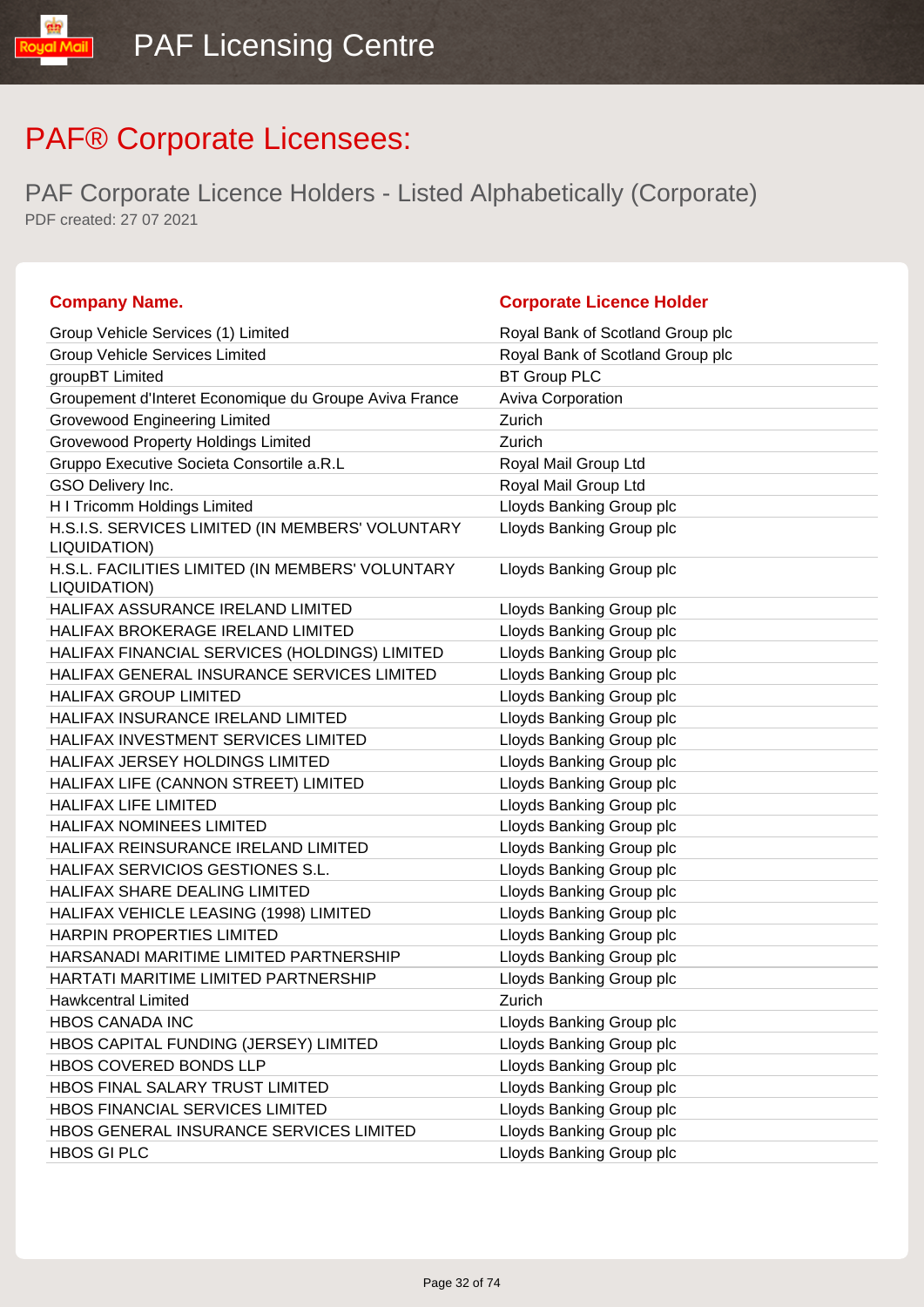| <b>Company Name.</b>                                                                                | <b>Corporate Licence Holder</b>  |
|-----------------------------------------------------------------------------------------------------|----------------------------------|
| HBOS INSURANCE (PCC) GUERNSEY LIMITED                                                               | Lloyds Banking Group plc         |
| HBOS INSURANCE & INVESTMENT GROUP LIMITED                                                           | Lloyds Banking Group plc         |
| HBOS INTERNATIONAL FINANCIAL SERVICES HOLDINGS<br><b>LIMITED</b>                                    | Lloyds Banking Group plc         |
| HBOS INVESTMENT FUND MANAGERS LIMITED                                                               | Lloyds Banking Group plc         |
| <b>HBOS JPS LIMITED</b>                                                                             | Lloyds Banking Group plc         |
| HBOS MANAGEMENT (JERSEY) LIMITED                                                                    | Lloyds Banking Group plc         |
| <b>HBOS PLC</b>                                                                                     | Lloyds Banking Group plc         |
| HBOS PLC EMPLOYEE TRUST LIMITED                                                                     | Lloyds Banking Group plc         |
| <b>HBOS QUEST LIMITED</b>                                                                           | Lloyds Banking Group plc         |
| HBOS TREASURY SERVICES LIMITED                                                                      | Lloyds Banking Group plc         |
| <b>HBOS UK LIMITED</b>                                                                              | Lloyds Banking Group plc         |
| Health & Case Management Limited                                                                    | Aviva Corporation                |
| HEALTHCARE PRIVATE EQUITY LIMITED PARTNERSHIP                                                       | Lloyds Banking Group plc         |
| Healthcare Purchasing Alliance Limited                                                              | Aviva Corporation                |
| <b>Healthcode Limited</b>                                                                           | <b>Aviva Corporation</b>         |
| <b>HECM CUSTOMER SERVICES LIMITED</b>                                                               | Lloyds Banking Group plc         |
| HEIDELBERGER LEBEN AG                                                                               | Lloyds Banking Group plc         |
| HEIDI FINANCE HOLDINGS (UK) LIMITED                                                                 | Lloyds Banking Group plc         |
| <b>Helena Productions Limited</b>                                                                   | Royal Bank of Scotland Group plc |
| Hemel Hempstead Estate Management Limited                                                           | Aviva Corporation                |
| HEMEL RESTAURANT LIMITED                                                                            | Zurich                           |
| Hengrove Park Bristol (Phase I) Management Company<br>Limited                                       | <b>Aviva Corporation</b>         |
| Hexagone S.à r.l.                                                                                   | <b>Aviva Corporation</b>         |
| HIGH BROOMS ESTATE MANAGEMENT LIMITED                                                               | Zurich                           |
| HIGH STREET MARKETING SERVICES S.A.                                                                 | Lloyds Banking Group plc         |
| HIGHWAY CONTRACT HIRE LIMITED                                                                       | Lloyds Banking Group plc         |
| Highway Insurance Company Limited                                                                   | Allianz Management Services Ltd  |
| Highway Insurance Group Limited                                                                     | Allianz Management Services Ltd  |
| <b>HIGHWAY VEHICLE LEASING LIMITED</b>                                                              | Lloyds Banking Group plc         |
| HIGHWAY VEHICLE MANAGEMENT LIMITED                                                                  | Lloyds Banking Group plc         |
| HILL HIRE PLC                                                                                       | Lloyds Banking Group plc         |
| HILL SAMUEL (USA), INC.                                                                             | Lloyds Banking Group plc         |
| HILL SAMUEL BANK LIMITED                                                                            | Lloyds Banking Group plc         |
| HILL SAMUEL EXTRAONE PROPERTY INVESTMENTS<br>COMPANY LIMITED (IN MEMBERS' VOLUNTARY<br>LIQUIDATION) | Lloyds Banking Group plc         |
| HILL SAMUEL FINANCE (No 10) LIMITED (IN MEMBERS'<br><b>VOLUNTARY LIQUIDATION)</b>                   | Lloyds Banking Group plc         |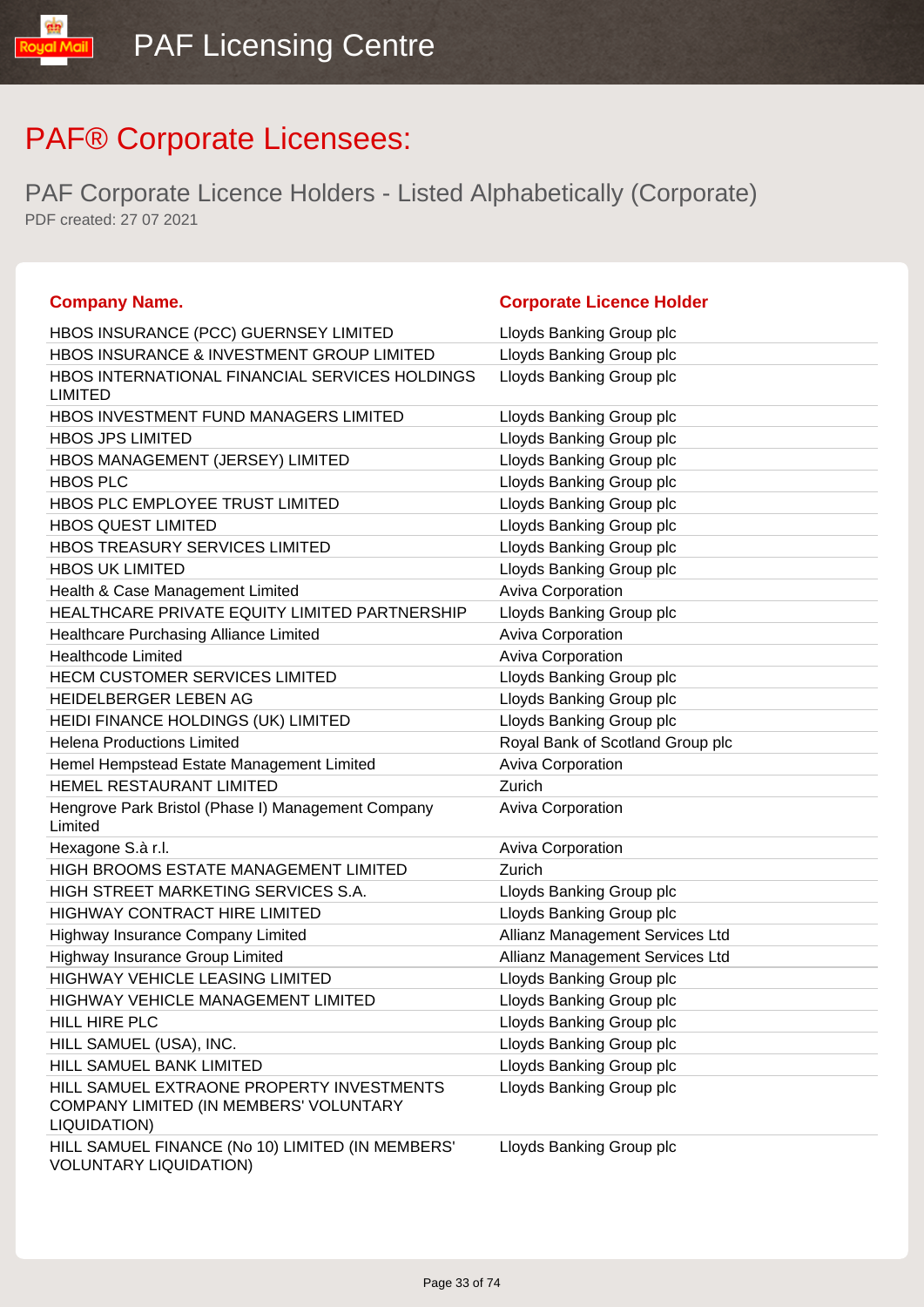| <b>Company Name.</b>                                                                     | <b>Corporate Licence Holder</b> |
|------------------------------------------------------------------------------------------|---------------------------------|
| HILL SAMUEL FINANCE (No 12) LIMITED (IN MEMBERS'<br><b>VOLUNTARY LIQUIDATION)</b>        | Lloyds Banking Group plc        |
| HILL SAMUEL FINANCE (No 21) LIMITED (IN MEMBERS'<br><b>VOLUNTARY LIQUIDATION)</b>        | Lloyds Banking Group plc        |
| HILL SAMUEL FINANCE (No 3) LIMITED (IN MEMBERS'<br><b>VOLUNTARY LIQUIDATION)</b>         | Lloyds Banking Group plc        |
| HILL SAMUEL FINANCE (No.11) LIMITED (IN MEMBERS'<br><b>VOLUNTARY LIQUIDATION)</b>        | Lloyds Banking Group plc        |
| HILL SAMUEL FINANCE (No.16) LIMITED (IN MEMBERS'<br><b>VOLUNTARY LIQUIDATION)</b>        | Lloyds Banking Group plc        |
| HILL SAMUEL FINANCE (No.18) LIMITED (IN MEMBERS'<br><b>VOLUNTARY LIQUIDATION)</b>        | Lloyds Banking Group plc        |
| HILL SAMUEL FINANCE (NO.20) LIMITED                                                      | Lloyds Banking Group plc        |
| HILL SAMUEL FINANCE (NO.22) LIMITED                                                      | Lloyds Banking Group plc        |
| HILL SAMUEL FINANCE LIMITED                                                              | Lloyds Banking Group plc        |
| HILL SAMUEL INSURANCE & SHIPPING HOLDINGS<br>LIMITED (IN MEMBERS' VOLUNTARY LIQUIDATION) | Lloyds Banking Group plc        |
| HILL SAMUEL INTERNATIONAL HOLDINGS LIMITED                                               | Lloyds Banking Group plc        |
| HILL SAMUEL INTERNATIONAL LIMITED                                                        | Lloyds Banking Group plc        |
| HILL SAMUEL INVESTMENT SERVICES GROUP LIMITED                                            | Lloyds Banking Group plc        |
| HILL SAMUEL INVESTMENT SERVICES LIMITED                                                  | Lloyds Banking Group plc        |
| HILL SAMUEL INVESTMENTS LIMITED                                                          | Lloyds Banking Group plc        |
| HILL SAMUEL LEASING (NO.2) LIMITED                                                       | Lloyds Banking Group plc        |
| HILL SAMUEL LEASING CO. LIMITED                                                          | Lloyds Banking Group plc        |
| HILL SAMUEL LIFE ASSURANCE LIMITED (IN MEMBERS'<br><b>VOLUNTARY LIQUIDATION)</b>         | Lloyds Banking Group plc        |
| HILL SAMUEL NOMINEES ASIA PRIVATE LIMITED                                                | Lloyds Banking Group plc        |
| HILL SAMUEL OVERSEAS HOLDINGS LIMITED                                                    | Lloyds Banking Group plc        |
| HILL SAMUEL PERSONAL PORTFOLIO MANAGERS<br>LIMITED (IN MEMBERS' VOLUNTARY LIQUIDATION)   | Lloyds Banking Group plc        |
| HILL SAMUEL PRIVATE CLIENT MANAGEMENT LIMITED<br>(IN MEMBERS' VOLUNTARY LIQUIDATION)     | Lloyds Banking Group plc        |
| HILL SAMUEL PROFESSIONAL ADVISER SERVICES<br>LIMITED (IN MEMBERS' VOLUNTARY LIQUIDATION) | Lloyds Banking Group plc        |
| HILLSWOOD MANAGEMENT LIMITED                                                             | <b>Aviva Corporation</b>        |
| Holland House (Northern) Limited                                                         | <b>BT Group PLC</b>             |
| Holmia Livforsakring AB                                                                  | Royal & Sun Alliance (RSA)      |
| Home and Legacy Insurance Services Limited                                               | Allianz Management Services Ltd |
| HOME SHOPPING PERSONAL FINANCE LIMITED                                                   | Lloyds Banking Group plc        |
| Homesun 2 Limited                                                                        | <b>Aviva Corporation</b>        |
| Homesun 3 Limited                                                                        | <b>Aviva Corporation</b>        |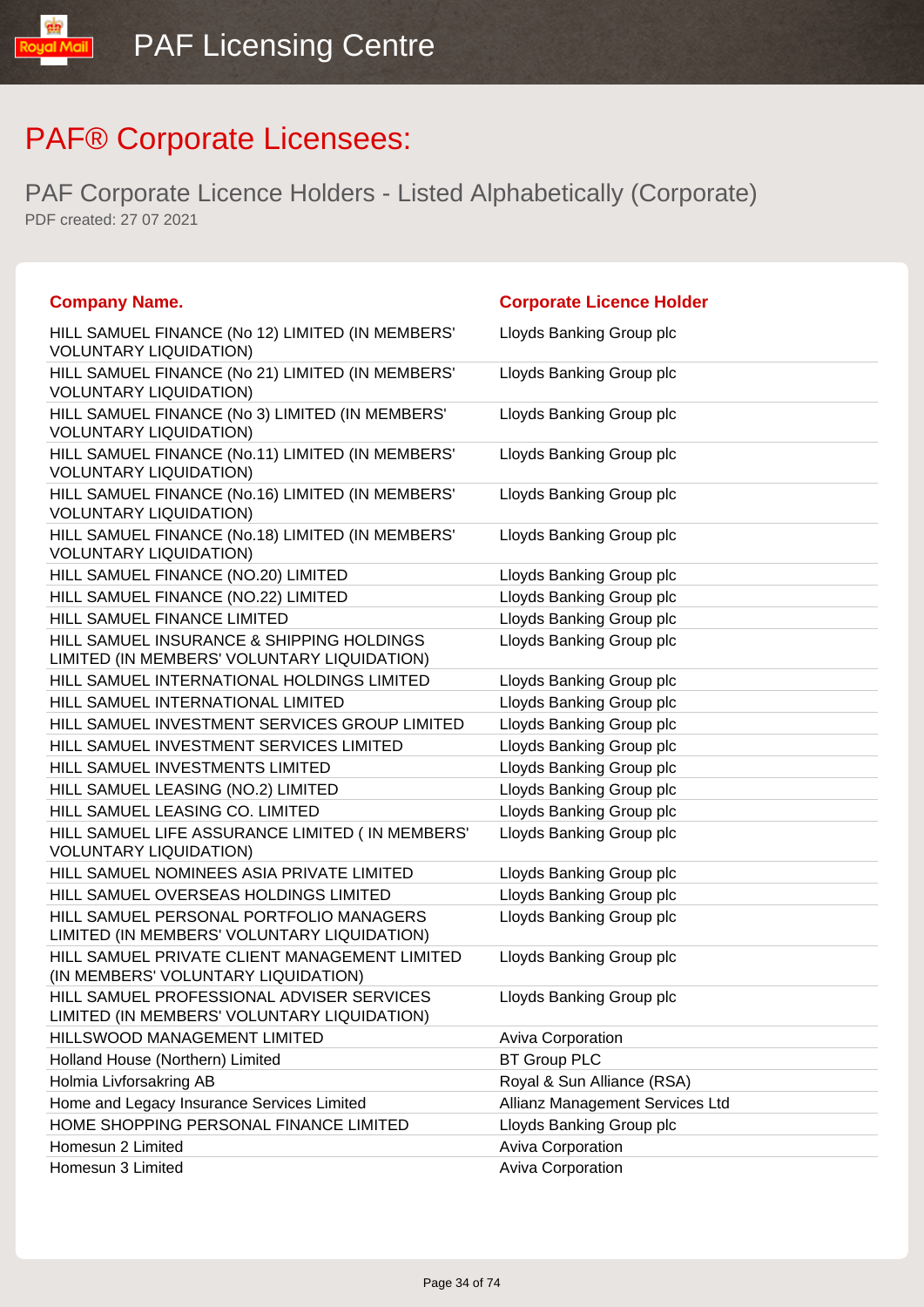| <b>Company Name.</b>                                     | <b>Corporate Licence Holder</b> |
|----------------------------------------------------------|---------------------------------|
| Homesun 4 Limited                                        | Aviva Corporation               |
| Homesun 5 Limited                                        | Aviva Corporation               |
| <b>HOMESUN LIMITED</b>                                   | Aviva Corporation               |
| HORIZON (EDINBURGH) LIMITED                              | Lloyds Banking Group plc        |
| HORIZON CAPITAL 2000 LIMITED                             | Lloyds Banking Group plc        |
| HORIZON CAPITAL LIMITED                                  | Lloyds Banking Group plc        |
| HORIZON HOTEL INVESTMENTS LIMITED                        | Lloyds Banking Group plc        |
| HORIZON PROPERTY COMPANY (SCARBOROUGH)<br><b>LIMITED</b> | Lloyds Banking Group plc        |
| HORIZON PROPERTY INVESTMENTS (SOUTH) LIMITED             | Lloyds Banking Group plc        |
| HORIZON PROPERTY INVESTMENTS LIMITED                     | Lloyds Banking Group plc        |
| HORIZON RESIDENTIAL DEVELOPMENTS LIMITED                 | Lloyds Banking Group plc        |
| HORIZON RESOURCES LIMITED                                | Lloyds Banking Group plc        |
| HORSHAM INVESTMENTS LIMITED                              | Lloyds Banking Group plc        |
| <b>HOUGHTON HALL MANAGEMENT LIMITED</b>                  | Zurich                          |
| Houlton Commercial Management Company Limited            | Aviva Corporation               |
| Houlton Community Management Company Limited             | Aviva Corporation               |
| <b>HSLA RESIDUAL ASSETS LIMITED</b>                      | Lloyds Banking Group plc        |
| HUAL CAROLITA LIMITED PARTNERSHIP - TREASURE             | Lloyds Banking Group plc        |
| HUAL MARTITA LIMITED PARTNERSHIP                         | Lloyds Banking Group plc        |
| <b>HVF LIMITED</b>                                       | Lloyds Banking Group plc        |
| HYUNDAI CAR FINANCE LIMITED                              | Lloyds Banking Group plc        |
| I M FINANCE LIMITED (IN LIQUIDATION)                     | Lloyds Banking Group plc        |
| IAI HOLDINGS INC.                                        | Lloyds Banking Group plc        |
| IAI INTERNATIONAL LIMITED                                | Lloyds Banking Group plc        |
| IAI VENTURES, INC.                                       | Lloyds Banking Group plc        |
| iASPire.Net Pte Ltd                                      | <b>BT Group PLC</b>             |
| <b>IBOS FINANCE LIMITED</b>                              | Lloyds Banking Group plc        |
| ICC BES MANAGERS LIMITED (IN VOLUNTARY<br>LIQUIDATION)   | Lloyds Banking Group plc        |
| <b>ICC CORPORATE FINANCE LIMITED</b>                     | Lloyds Banking Group plc        |
| <b>ICC ENTERPRISE PARTNERS LIMITED</b>                   | Lloyds Banking Group plc        |
| <b>ICC EQUITY PARTNERS LIMITED</b>                       | Lloyds Banking Group plc        |
| <b>ICC ESOP TRUSTEE LIMITED</b>                          | Lloyds Banking Group plc        |
| <b>ICC FINANCE LIMITED</b>                               | Lloyds Banking Group plc        |
| <b>ICC FINANCIAL CONSULTING LIMITED</b>                  | Lloyds Banking Group plc        |
| <b>ICC HOLDINGS</b>                                      | Lloyds Banking Group plc        |
| <b>ICC INTERNATIONAL FINANCE LIMITED</b>                 | Lloyds Banking Group plc        |
| <b>ICC SOFTWARE PARTNERS LIMITED</b>                     | Lloyds Banking Group plc        |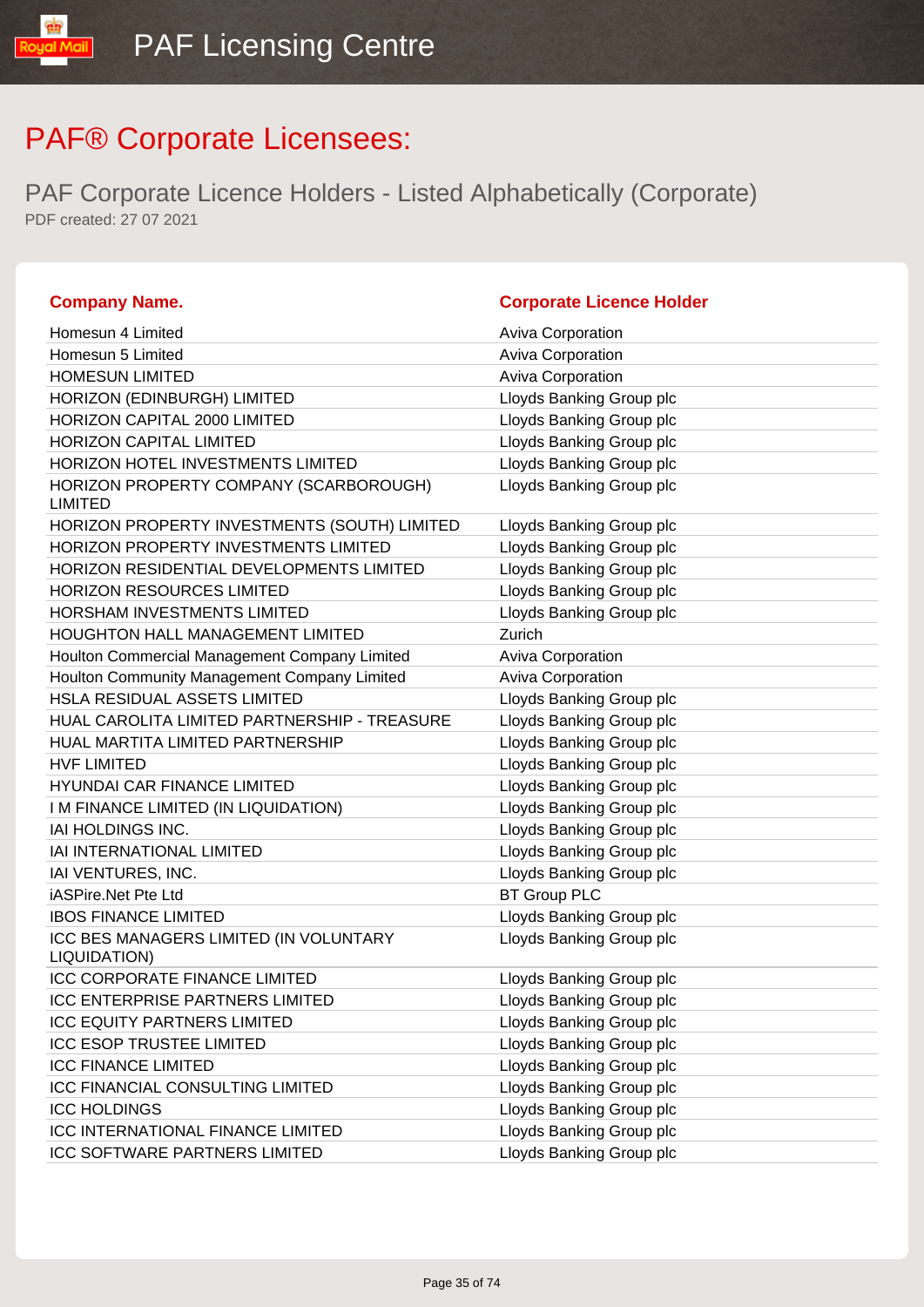| <b>Company Name.</b>                                                      | <b>Corporate Licence Holder</b> |
|---------------------------------------------------------------------------|---------------------------------|
| ICC VENTURE CAPITAL MANAGERS LIMITED (IN<br><b>VOLUNTARY LIQUIDATION)</b> | Lloyds Banking Group plc        |
| <b>ICC VENTURE PARTNERS LIMITED</b>                                       | Lloyds Banking Group plc        |
| <b>IDIP Direct Insurance B.V.</b>                                         | Royal & Sun Alliance (RSA)      |
| IF COVERED BONDS LIMITED LIABILITY PARTNERSHIP                            | Lloyds Banking Group plc        |
| <b>IFA Network Limited</b>                                                | <b>Aviva Corporation</b>        |
| <b>IFM HOLDINGS LIMITED</b>                                               | Lloyds Banking Group plc        |
| IFS CONTRACT HIRE LIMITED                                                 | Lloyds Banking Group plc        |
| IFS CONTRACT PURCHASE LIMITED                                             | Lloyds Banking Group plc        |
| Igloo Regeneration (Butcher Street) Limited                               | Aviva Corporation               |
| Igloo Regeneration (General Partner) Limited                              | <b>Aviva Corporation</b>        |
| Igloo Regeneration (Nominee) Limited                                      | <b>Aviva Corporation</b>        |
| Igloo Regeneration Developments (General Partner) Limited                 | <b>Aviva Corporation</b>        |
| Igloo Regeneration Developments (Nominees) Limited                        | <b>Aviva Corporation</b>        |
| <b>IL FINANCE LIMITED</b>                                                 | Lloyds Banking Group plc        |
| Ilford Trustees (Jersey) Limited                                          | <b>BT Group PLC</b>             |
| IN STORE CREDIT LIMITED                                                   | Lloyds Banking Group plc        |
| INCHCAPE FINANCIAL SERVICES (AUSTRALIA) LIMITED                           | Lloyds Banking Group plc        |
| <b>INCHCAPE FINANCIAL SERVICES LIMITED</b>                                | Lloyds Banking Group plc        |
| INCHCAPE WHOLESALE FINANCE AUSTRALIA LIMITED                              | Lloyds Banking Group plc        |
| <b>INDICUS NORTH LIMITED</b>                                              | Lloyds Banking Group plc        |
| <b>INFINITIS</b>                                                          | Aviva Corporation               |
| Infocom Telecom LLC                                                       | <b>BT Group PLC</b>             |
| Infonet Services Corporation                                              | <b>BT Group PLC</b>             |
| <b>Infonet China Limited</b>                                              | <b>BT Group PLC</b>             |
| Infonet China Limited Beijing Representative Office                       | <b>BT Group PLC</b>             |
| Infonet Italia S.p.A                                                      | <b>BT Group PLC</b>             |
| Infonet Primalliance Beijing Co. Ltd.                                     | <b>BT Group PLC</b>             |
| Infonet Primalliance Co., Limited                                         | <b>BT Group PLC</b>             |
| Infonet Primalliance Holding Co. Ltd.                                     | <b>BT Group PLC</b>             |
| Infonet Services (Hong Kong) Limited                                      | <b>BT Group PLC</b>             |
| Infrastructure Investors Defence Housing (Bristol) Limited                | Lloyds Banking Group plc        |
| <b>INNOV'NOW</b>                                                          | <b>Aviva Corporation</b>        |
| <b>INSIGHT FUND MANAGEMENT LIMITED</b>                                    | Lloyds Banking Group plc        |
| INSIGHT INVESTMENT B.V.                                                   | Lloyds Banking Group plc        |
| INSIGHT INVESTMENT FUNDS MANAGEMENT LIMITED                               | Lloyds Banking Group plc        |
| INSIGHT INVESTMENT MANAGEMENT (GLOBAL) LIMITED                            | Lloyds Banking Group plc        |
| INSIGHT INVESTMENT MANAGEMENT (INTERNATIONAL)<br><b>LIMITED</b>           | Lloyds Banking Group plc        |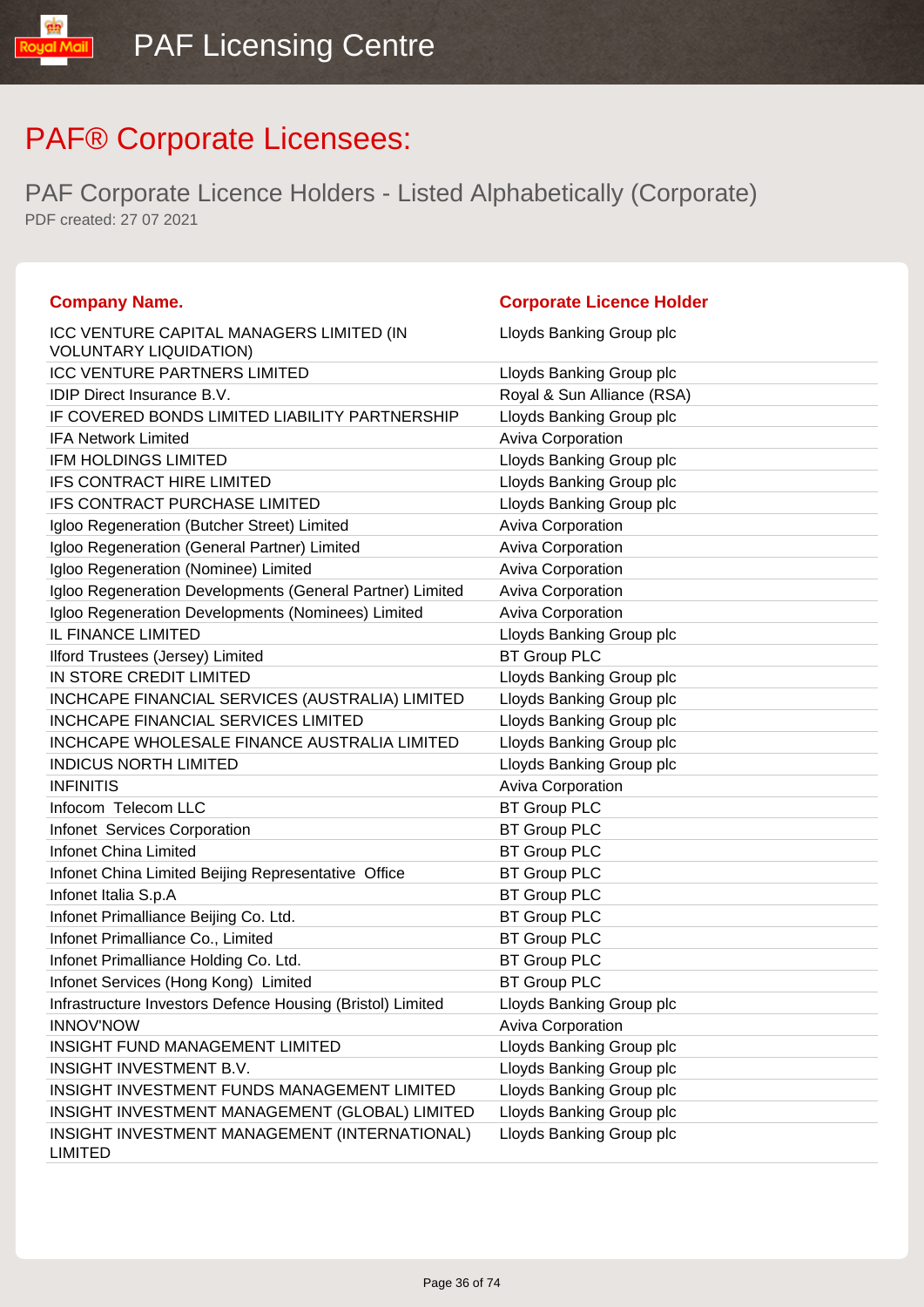| <b>Company Name.</b>                                                | <b>Corporate Licence Holder</b>  |
|---------------------------------------------------------------------|----------------------------------|
| INSIGHT INVESTMENT MANAGEMENT                                       | Lloyds Banking Group plc         |
| (MEDITERRANEAN) LIMITED                                             |                                  |
| INSIGHT INVESTMENT MANAGEMENT (NOMINEES)<br><b>LIMITED</b>          | Lloyds Banking Group plc         |
| INSIGHT INVESTMENT MANAGEMENT (UK) HOLDINGS<br><b>LIMITED</b>       | Lloyds Banking Group plc         |
| INSIGHT INVESTMENT MANAGEMENT LIMITED                               | Lloyds Banking Group plc         |
| <b>INSIGHT INVESTMENT SERVICES LIMITED</b>                          | Lloyds Banking Group plc         |
| Insurance Agent Service Inc.                                        | Aviva Corporation                |
| Insurance Corporation of the Channel Islands Limited                | Royal & Sun Alliance (RSA)       |
| Insurance Corporation Service Company Limited                       | Royal & Sun Alliance (RSA)       |
| Inter Group Insurance Services Limited                              | Royal Bank of Scotland Group plc |
| <b>INTERFACE SOLIHULL MANAGEMENT LIMITED</b>                        | Zurich                           |
| <b>INTERGROUP ASSISTANCE SERVICES LIMITED</b>                       | Royal Bank of Scotland Group plc |
| INTERNATIONAL MOTORS FINANCE LIMITED                                | Lloyds Banking Group plc         |
| Intersoft Systems & Programming Limited                             | Royal Mail Group Ltd             |
| Intouch Insurance Group B.V.                                        | Royal & Sun Alliance (RSA)       |
| INVESTMENT ADVISERS, INC.                                           | Lloyds Banking Group plc         |
| Invista Castle Limited                                              | Lloyds Banking Group plc         |
| INVISTA EUROPEAN CELSIUS HOLDINGS SARL                              | Lloyds Banking Group plc         |
| INVISTA GLOBAL PROPERTY SECURITIES FUND                             | Lloyds Banking Group plc         |
| <b>GENERAL PARTNER LIMITED</b>                                      |                                  |
| Invista Industrial (General Partner) Limited                        | Lloyds Banking Group plc         |
| Invista Industrial (Nominee) Limited                                | Lloyds Banking Group plc         |
| <b>INVISTA PROPERTY MANAGEMENT LIMITED</b>                          | Lloyds Banking Group plc         |
| Invista Real Estate International Fund General Partner Limited      | Lloyds Banking Group plc         |
| Invista Real Estate International Fund Investing Partner<br>Limited | Lloyds Banking Group plc         |
| INVISTA REAL ESTATE INVESTMENT MANAGEMENT (CI)<br><b>LIMITED</b>    | Lloyds Banking Group plc         |
| INVISTA REAL ESTATE INVESTMENT MANAGEMENT<br><b>HOLDINGS PLC</b>    | Lloyds Banking Group plc         |
| INVISTA REAL ESTATE INVESTMENT MANAGEMENT<br><b>LIMITED</b>         | Lloyds Banking Group plc         |
| Invista Real Estate Opportunity Fund General Partner Limited        | Lloyds Banking Group plc         |
| Invista Real Estate Opportunity Fund Investing Partner Limited      | Lloyds Banking Group plc         |
| Invista Real Estate Singapore PTE LTD                               | Lloyds Banking Group plc         |
| Invista Residential Property Trust Limited                          | Lloyds Banking Group plc         |
| IP Trade Financial SA                                               | <b>BT Group PLC</b>              |
| IP Trade Network Corp                                               | <b>BT Group PLC</b>              |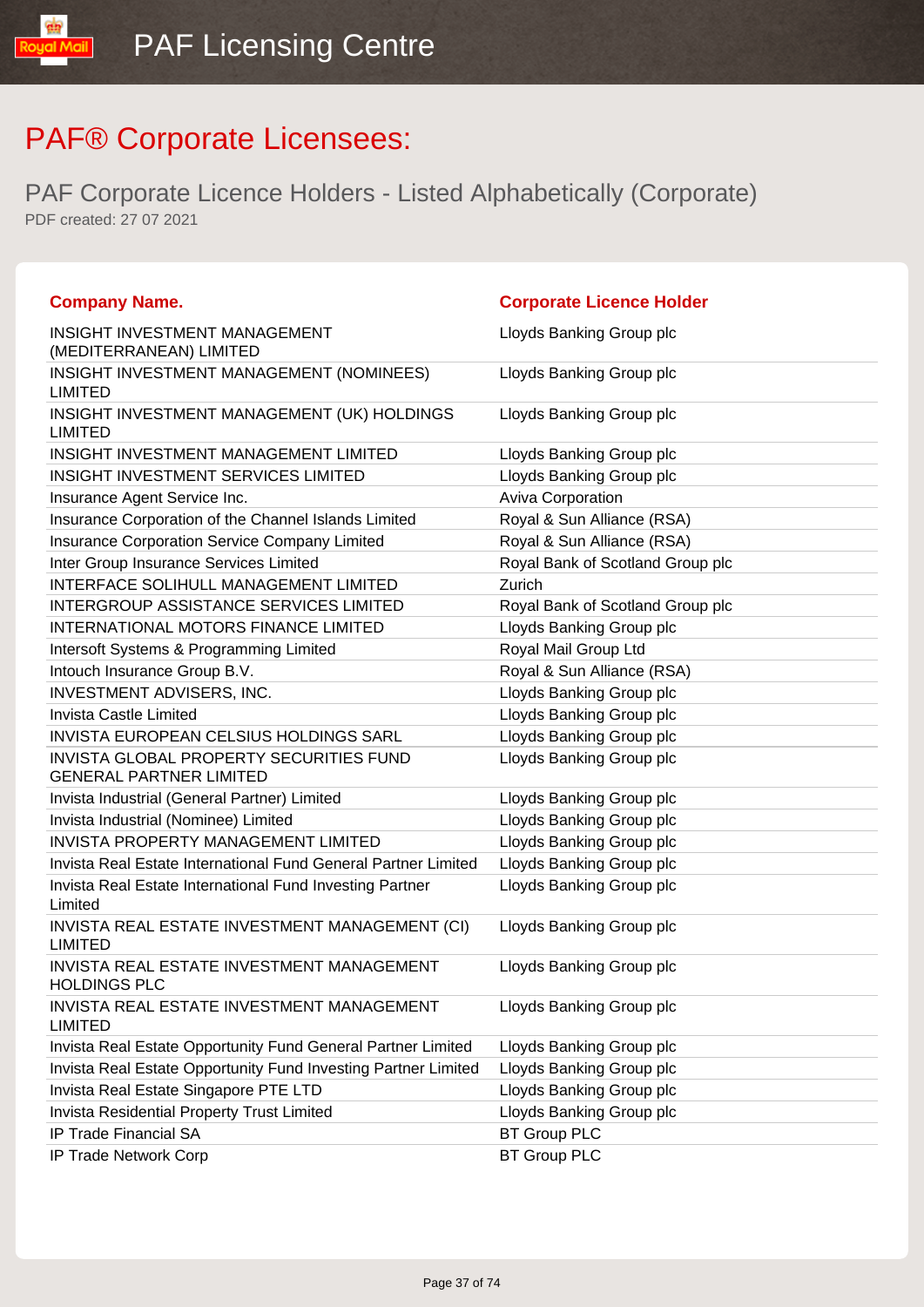| <b>Company Name.</b>                                           | <b>Corporate Licence Holder</b>  |
|----------------------------------------------------------------|----------------------------------|
| <b>IP Trade Networks GmbH</b>                                  | <b>BT Group PLC</b>              |
| <b>IP Trade Networks Limited</b>                               | <b>BT Group PLC</b>              |
| <b>IP Trade Networks Ltd</b>                                   | <b>BT Group PLC</b>              |
| <b>IP Trade SA</b>                                             | <b>BT Group PLC</b>              |
| <b>IPE BV</b>                                                  | <b>Aviva Corporation</b>         |
| Ipsley Street 1 UK Limited                                     | Zurich                           |
| Ipsley Street 2 UK Limited                                     | Zurich                           |
| <b>IQUO Limited</b>                                            | <b>Aviva Corporation</b>         |
| <b>IRED Partnership Limited</b>                                | Royal Mail Group Ltd             |
| Irongate House Nominee 1 Limited                               | <b>Aviva Corporation</b>         |
| Irongate House Nominee 2 Limited                               | Aviva Corporation                |
| <b>IRONHART LIMITED (IN MEMBERS' VOLUNTARY</b><br>LIQUIDATION) | Lloyds Banking Group plc         |
| IT Holdings, Inc.                                              | <b>BT Group PLC</b>              |
| <b>IWEB (UK) LIMITED</b>                                       | Lloyds Banking Group plc         |
| <b>J &amp; J COLLECTIONS LIMITED</b>                           | Lloyds Banking Group plc         |
| Jacks Lane Energy Limited                                      | <b>Aviva Corporation</b>         |
| <b>JAMJAR CARS LIMITED</b>                                     | Royal Bank of Scotland Group plc |
| Jewell Insurance Agency Ltd                                    | Zurich                           |
| Johnson Inc.                                                   | Royal & Sun Alliance (RSA)       |
| Johnson, L. Inc.                                               | Royal & Sun Alliance (RSA)       |
| KANAALSTRAAT FUNDING C.V.                                      | Lloyds Banking Group plc         |
| <b>KENDALL SQUARE LLC</b>                                      | Lloyds Banking Group plc         |
| Kennet Road 1 UK Limited                                       | Zurich                           |
| Kennet Road 2 UK Limited                                       | Zurich                           |
| KINDFORD LIMITED (IN MEMBERS' VOLUNTARY<br>LIQUIDATION)        | Lloyds Banking Group plc         |
| KINGSBARNS INVESTMENTS LIMITED                                 | Lloyds Banking Group plc         |
| KINGSTAR LEASING LIMITED                                       | Lloyds Banking Group plc         |
| KOTA GEMBIRA LIMITED PARTNERSHIP                               | Lloyds Banking Group plc         |
| KOTA GUNAWAN LIMITED PARTNERSHIP                               | Lloyds Banking Group plc         |
| KOTA HAKIM LIMITED PARTNERSHIP                                 | Lloyds Banking Group plc         |
| KOTA HALUS LIMITED PARTNERSHIP                                 | Lloyds Banking Group plc         |
| KOTA HAPAS LIMITED PARTNERSHIP                                 | Lloyds Banking Group plc         |
| KOTA HARUM LIMITED PARTNERSHIP                                 | Lloyds Banking Group plc         |
| KOTA JASA LIMITED PARTNERSHIP                                  | Lloyds Banking Group plc         |
| KOTA JATI LIMITED PARTNERSHIP                                  | Lloyds Banking Group plc         |
| KOTA JAYA LIMITED PARTNERSHIP                                  | Lloyds Banking Group plc         |
| KOTA JUTA LIMITED PARTNERSHIP                                  | Lloyds Banking Group plc         |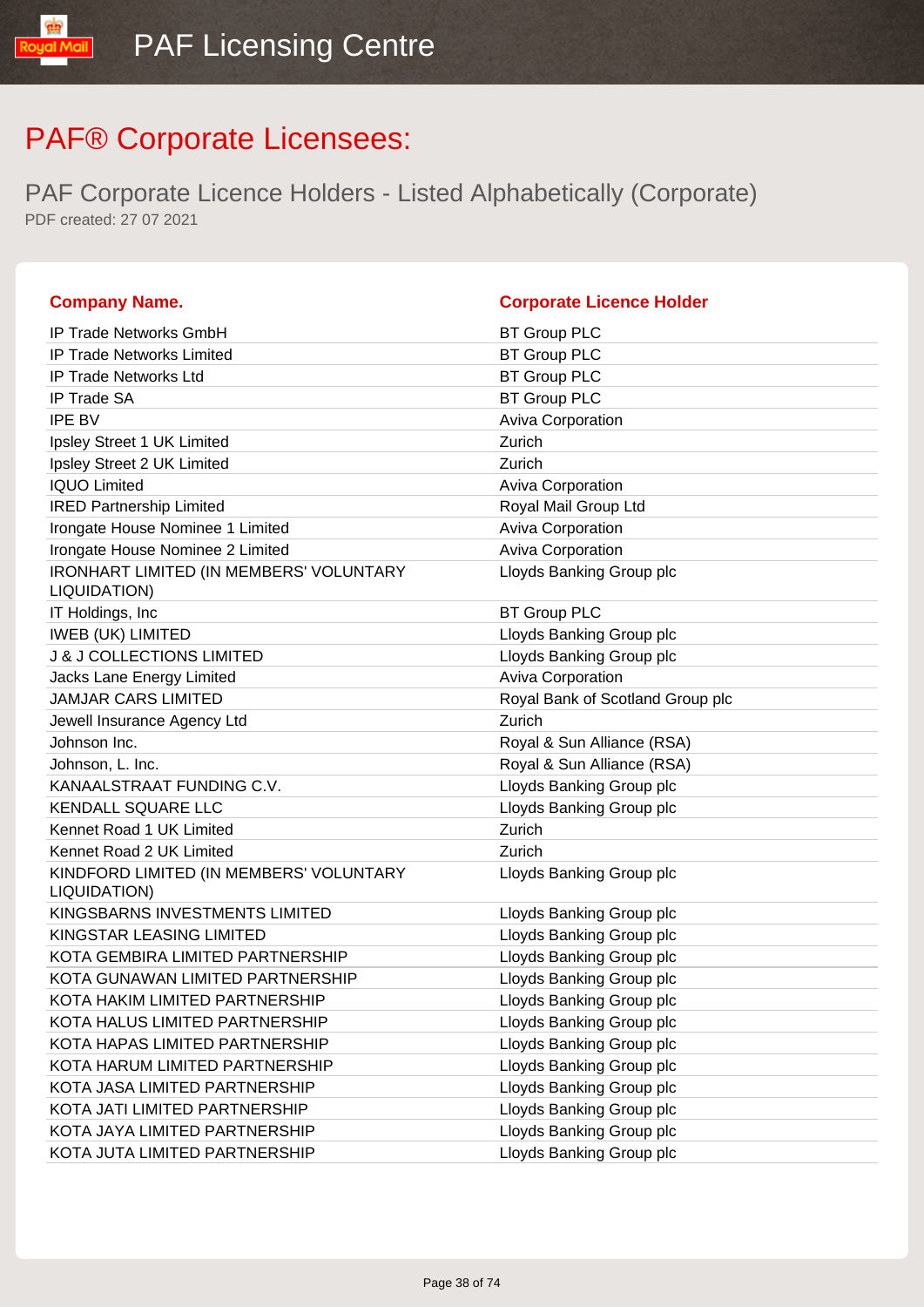| <b>Company Name.</b>                                                              | <b>Corporate Licence Holder</b>  |
|-----------------------------------------------------------------------------------|----------------------------------|
| <b>KRIPTON PROPERTIES LIMITED</b>                                                 | Lloyds Banking Group plc         |
| Kroknet S. a. r. l.                                                               | <b>Aviva Corporation</b>         |
| KUC (Public Houses) Limited                                                       | Royal Bank of Scotland Group plc |
| <b>KUC Holdings Limited</b>                                                       | Royal Bank of Scotland Group plc |
| <b>KUC Properties Limited</b>                                                     | Royal Bank of Scotland Group plc |
| <b>L &amp; S FINANCE LIMITED</b>                                                  | Lloyds Banking Group plc         |
| L. HAMMOND & CO. (HOLDINGS) LIMITED (IN MEMBERS'<br><b>VOLUNTARY LIQUIDATION)</b> | Lloyds Banking Group plc         |
| Lampeter Investments                                                              | Royal Bank of Scotland Group plc |
| Lancashire and Yorkshire Reversionary Interest Company<br>Limited /The            | Aviva Corporation                |
| Land Options (West) Limited                                                       | Royal Bank of Scotland Group plc |
| LANDS IMPROVEMENT HOLDINGS PLC                                                    | Lloyds Banking Group plc         |
| <b>LANGBOURN HOLDINGS LIMITED</b>                                                 | Lloyds Banking Group plc         |
| LARMORAN PARTICIPATIONS INC.                                                      | Lloyds Banking Group plc         |
| <b>LAZULITE SAS</b>                                                               | Lloyds Banking Group plc         |
| <b>LBG CAPITAL HOLDINGS LIMITED</b>                                               | Lloyds Banking Group plc         |
| LBG CAPITAL NO. 2 PLC                                                             | Lloyds Banking Group plc         |
| LBG CAPITAL NO.1 PLC                                                              | Lloyds Banking Group plc         |
| <b>LBI FINANZ ANSTALT</b>                                                         | Lloyds Banking Group plc         |
| LBI HOLDINGS (NETHERLANDS) B.V.                                                   | Lloyds Banking Group plc         |
| <b>LBI LEASING LIMITED</b>                                                        | Lloyds Banking Group plc         |
| Leckhampton Finance Limited                                                       | Royal Bank of Scotland Group plc |
| Legal & General Distribution Services Limited                                     | Allianz Management Services Ltd  |
| Legal & General Insurance Limited                                                 | Allianz Management Services Ltd  |
| Lend Lease JEM Partners Fund Limited                                              | Aviva Corporation                |
| Lenmul Limited                                                                    | Royal Bank of Scotland Group plc |
| LEX AUTOLEASE LIMITED                                                             | Lloyds Banking Group plc         |
| LEX VEHICLE FINANCE 2 LIMITED                                                     | Lloyds Banking Group plc         |
| LEX VEHICLE FINANCE 3 LIMITED                                                     | Lloyds Banking Group plc         |
| LEX VEHICLE FINANCE LIMITED                                                       | Lloyds Banking Group plc         |
| LEX VEHICLE LEASING (HOLDINGS) LIMITED                                            | Lloyds Banking Group plc         |
| LEX VEHICLE LEASING LIMITED                                                       | Lloyds Banking Group plc         |
| LEX VEHICLE PARTNERS (1) LIMITED                                                  | Lloyds Banking Group plc         |
| LEX VEHICLE PARTNERS (2) LIMITED                                                  | Lloyds Banking Group plc         |
| LEX VEHICLE PARTNERS (3) LIMITED                                                  | Lloyds Banking Group plc         |
| LEX VEHICLE PARTNERS (4) LIMITED                                                  | Lloyds Banking Group plc         |
| LEX VEHICLE PARTNERS LIMITED                                                      | Lloyds Banking Group plc         |
| Liability Insurance Solutions Limited                                             | Royal & Sun Alliance (RSA)       |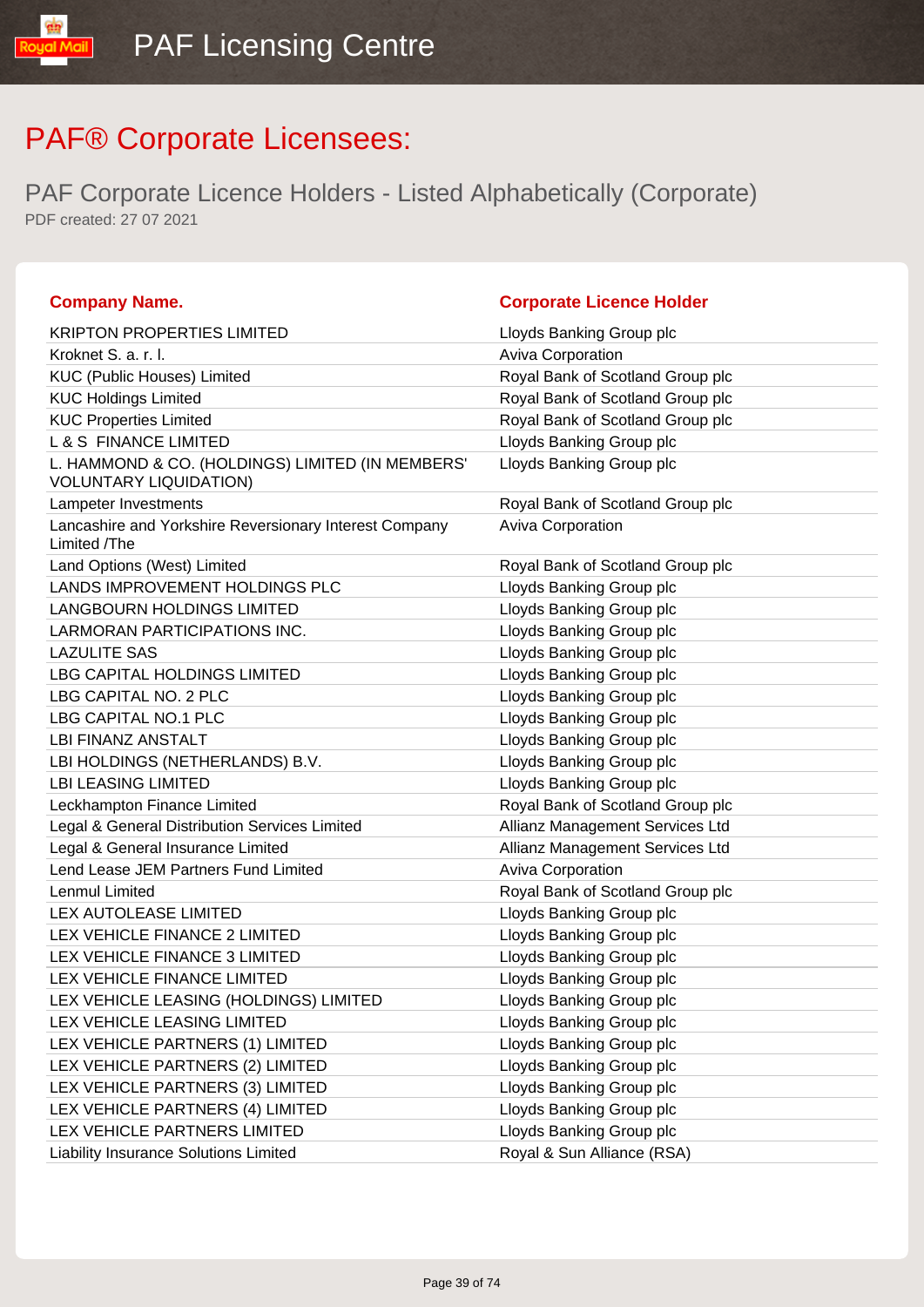lipM louo!

| <b>Company Name.</b>                                                                                      | <b>Corporate Licence Holder</b>  |
|-----------------------------------------------------------------------------------------------------------|----------------------------------|
| Libra No 1 Limited                                                                                        | Royal Bank of Scotland Group plc |
| Life Plus Sp. z o.o.                                                                                      | Aviva Corporation                |
| Lime Property Fund (General Partner) Limited                                                              | Aviva Corporation                |
| Lime Property Fund (Nominee) Limited                                                                      | <b>Aviva Corporation</b>         |
| LIME STREET (FUNDING) LIMITED                                                                             | Lloyds Banking Group plc         |
| LITTLE LONDON LIMITED (IN MEMBERS' VOLUNTARY<br>LIQUIDATION)                                              | Lloyds Banking Group plc         |
| Liverpool Marine and General Insurance Company Limited                                                    | Royal & Sun Alliance (RSA)       |
| Liverpool Victoria General Insurance Group Limited                                                        | Allianz Management Services Ltd  |
| Liverpool Victoria Insurance Company Limited                                                              | Allianz Management Services Ltd  |
| Living in Retirement Limited                                                                              | Aviva Corporation                |
| LLOYDESA OPERADOR DE BANCA-SEGUROS<br>VINCULADO (GRUPO LLOYDS TSB) SOCIEDAD ANÓNIMA<br><b>UNIPERSONAL</b> | Lloyds Banking Group plc         |
| LLOYDS (BVI) NOMINEES LIMITED                                                                             | Lloyds Banking Group plc         |
| LLOYDS (NIMROD) LEASING INDUSTRIES LIMITED                                                                | Lloyds Banking Group plc         |
| LLOYDS (NIMROD) MACHINERY FINANCE LIMITED                                                                 | Lloyds Banking Group plc         |
| LLOYDS (NIMROD) SPECIALIST FINANCE LIMITED                                                                | Lloyds Banking Group plc         |
| LLOYDS AMERICA SECURITIES CORPORATION                                                                     | Lloyds Banking Group plc         |
| LLOYDS AND SCOTTISH TRUST LIMITED                                                                         | Lloyds Banking Group plc         |
| LLOYDS ASSET LEASING LIMITED                                                                              | Lloyds Banking Group plc         |
| LLOYDS BANK (BLSA)                                                                                        | Lloyds Banking Group plc         |
| LLOYDS BANK (BRANCHES) NOMINEES LIMITED                                                                   | Lloyds Banking Group plc         |
| LLOYDS BANK (COLONIAL & FOREIGN) NOMINEES<br><b>LIMITED</b>                                               | Lloyds Banking Group plc         |
| LLOYDS BANK (I.D.) NOMINEES LIMITED                                                                       | Lloyds Banking Group plc         |
| LLOYDS BANK (PEP NOMINEES) LIMITED                                                                        | Lloyds Banking Group plc         |
| LLOYDS BANK (PICCADILLY) NOMINEES LIMITED                                                                 | Lloyds Banking Group plc         |
| LLOYDS BANK (STOCK EXCHANGE BRANCH) NOMINEES<br><b>LIMITED</b>                                            | Lloyds Banking Group plc         |
| LLOYDS BANK FACTORS LIMITED                                                                               | Lloyds Banking Group plc         |
| LLOYDS BANK FINANCIAL SERVICES (HOLDINGS)<br><b>LIMITED</b>                                               | Lloyds Banking Group plc         |
| LLOYDS BANK GROUP LIMITED                                                                                 | Lloyds Banking Group plc         |
| LLOYDS BANK INTERNATIONAL LIMITED                                                                         | Lloyds Banking Group plc         |
| <b>LLOYDS BANK LIMITED</b>                                                                                | Lloyds Banking Group plc         |
| LLOYDS BANK NOMINEES LIMITED                                                                              | Lloyds Banking Group plc         |
| LLOYDS BANK PROPERTY COMPANY LIMITED                                                                      | Lloyds Banking Group plc         |
| LLOYDS BANK S.F. NOMINEES LIMITED                                                                         | Lloyds Banking Group plc         |
| LLOYDS BANK STOCKBROKERS (NOMINEES) LIMITED                                                               | Lloyds Banking Group plc         |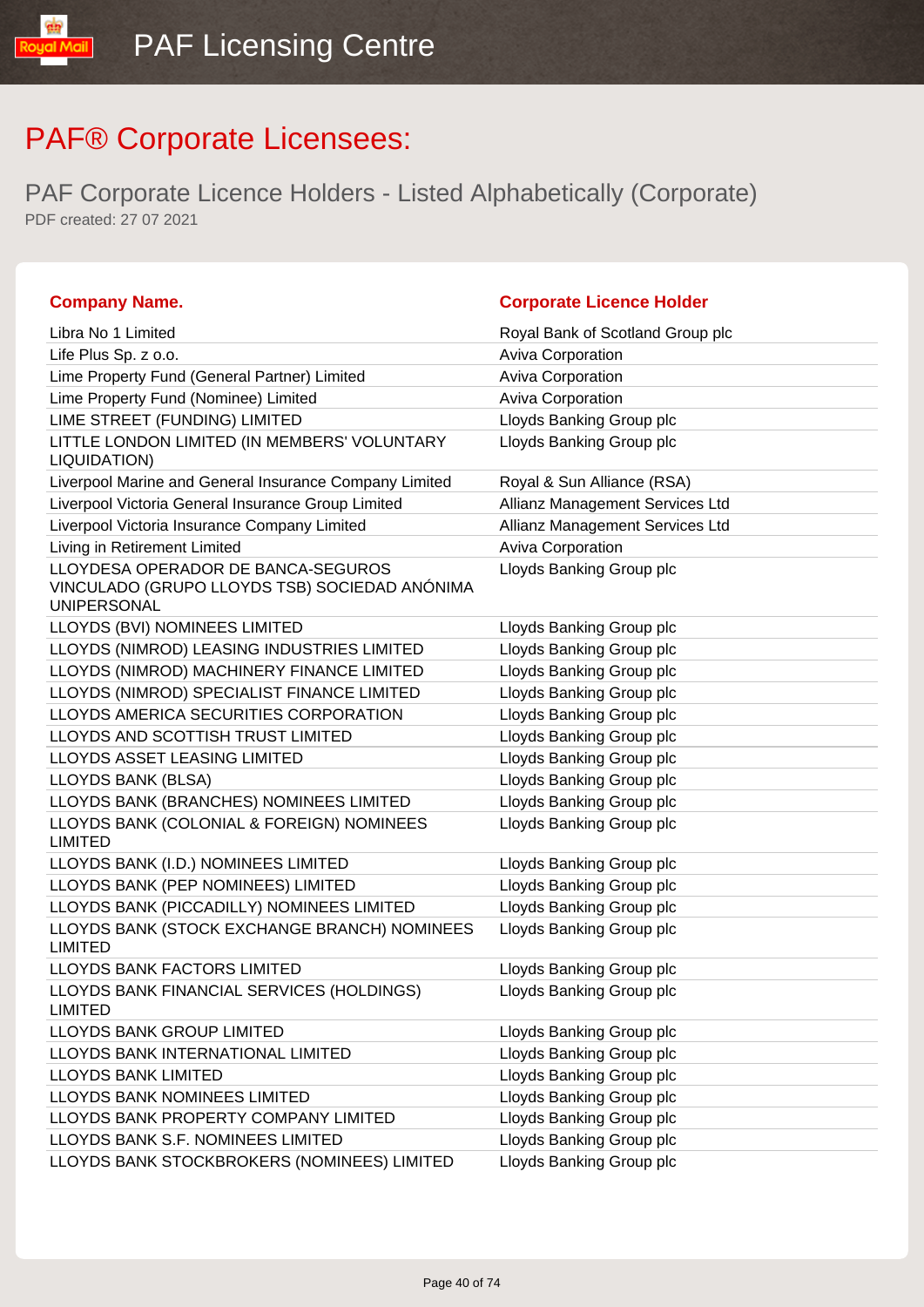| <b>Company Name.</b>                                                               | <b>Corporate Licence Holder</b> |
|------------------------------------------------------------------------------------|---------------------------------|
| LLOYDS BANK STOCKBROKERS CLIENT NOMINEES<br><b>LIMITED</b>                         | Lloyds Banking Group plc        |
| <b>LLOYDS BANK SUBSIDIARIES LIMITED</b>                                            | Lloyds Banking Group plc        |
| LLOYDS BANK TRUST COMPANY (INTERNATIONAL)<br><b>LIMITED</b>                        | Lloyds Banking Group plc        |
| LLOYDS BANK TRUSTEES LIMITED                                                       | Lloyds Banking Group plc        |
| LLOYDS BANK UNIT TRUST MANAGERS LIMITED (IN<br>MEMBERS' VOLUNTARY LIQUIDATION)     | Lloyds Banking Group plc        |
| LLOYDS BANK WARDOUR STREET (JERSEY) LIMITED                                        | Lloyds Banking Group plc        |
| LLOYDS BANKING GROUP plc                                                           | Lloyds Banking Group plc        |
| LLOYDS BOWMAKER LEASING LIMITED                                                    | Lloyds Banking Group plc        |
| LLOYDS BOWMAKER LIMITED                                                            | Lloyds Banking Group plc        |
| LLOYDS COMMERCIAL LEASING LIMITED                                                  | Lloyds Banking Group plc        |
| LLOYDS COMMERCIAL PROPERTIES LIMITED                                               | Lloyds Banking Group plc        |
| LLOYDS COMMERCIAL PROPERTY DEVELOPMENTS<br><b>LIMITED</b>                          | Lloyds Banking Group plc        |
| LLOYDS COMMERCIAL PROPERTY INVESTMENTS<br><b>LIMITED</b>                           | Lloyds Banking Group plc        |
| LLOYDS FAR EAST (BVI) LIMITED                                                      | Lloyds Banking Group plc        |
| LLOYDS FINANCIAL LEASING LIMITED                                                   | Lloyds Banking Group plc        |
| LLOYDS FINANCIAL SERVICES LIMITED                                                  | Lloyds Banking Group plc        |
| LLOYDS FOMENTO COMERCIAL LTDA                                                      | Lloyds Banking Group plc        |
| LLOYDS GENERAL LEASING LIMITED                                                     | Lloyds Banking Group plc        |
| LLOYDS INDUSTRIAL LEASING LIMITED                                                  | Lloyds Banking Group plc        |
| LLOYDS INVESTMENT BONDS LIMITED                                                    | Lloyds Banking Group plc        |
| LLOYDS INVESTMENT ESPANA, SOC. GESTORA DE INST.<br>DE INV. COLECTIVA, SA           | Lloyds Banking Group plc        |
| LLOYDS INVESTMENT SECURITIES LIMITED                                               | Lloyds Banking Group plc        |
| LLOYDS INVESTMENT SECURITIES NO.5 LIMITED                                          | Lloyds Banking Group plc        |
| LLOYDS LEASING (NORTH SEA TRANSPORT) LIMITED                                       | Lloyds Banking Group plc        |
| LLOYDS LEASING AIRCRAFT NO. 2 LIMITED (IN<br>LIQUIDATION)                          | Lloyds Banking Group plc        |
| LLOYDS LEASING DEVELOPMENTS LIMITED                                                | Lloyds Banking Group plc        |
| LLOYDS LIMITED CAPITAL LLC                                                         | Lloyds Banking Group plc        |
| LLOYDS PLANT LEASING LIMITED                                                       | Lloyds Banking Group plc        |
| LLOYDS PORTFOLIO LEASING LIMITED                                                   | Lloyds Banking Group plc        |
| LLOYDS PREMISES INVESTMENTS LIMITED                                                | Lloyds Banking Group plc        |
| LLOYDS PROJECT CONSTRUCTION COMPANY LIMITED<br>(IN MEMBERS' VOLUNTARY LIQUIDATION) | Lloyds Banking Group plc        |
| LLOYDS PROJECT LEASING LIMITED                                                     | Lloyds Banking Group plc        |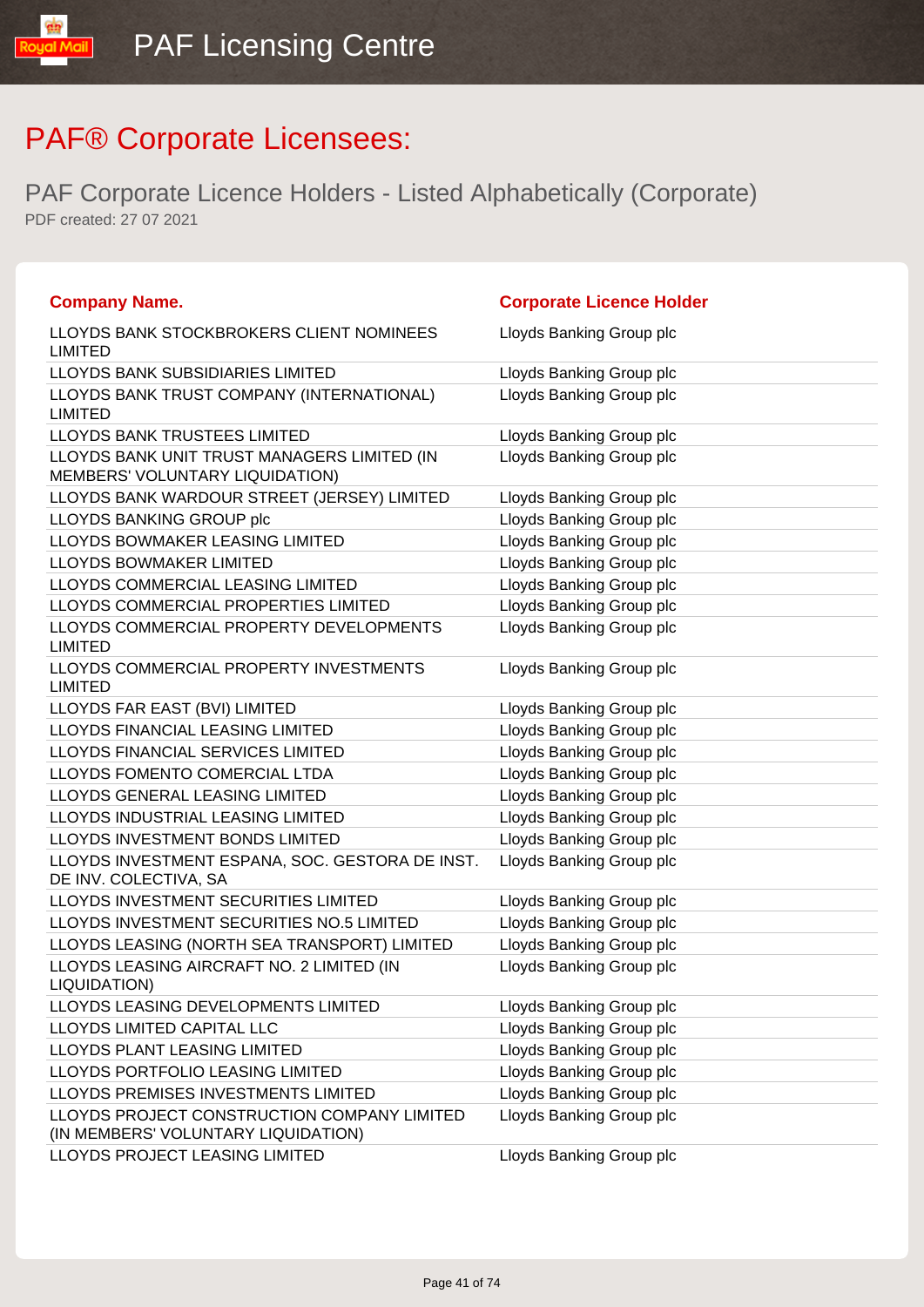| <b>Company Name.</b>                                            | <b>Corporate Licence Holder</b> |
|-----------------------------------------------------------------|---------------------------------|
| LLOYDS PROPERTY INVESTMENT COMPANY LIMITED                      | Lloyds Banking Group plc        |
| LLOYDS PROPERTY INVESTMENT COMPANY NO. 5<br><b>LIMITED</b>      | Lloyds Banking Group plc        |
| LLOYDS PROPERTY INVESTMENT COMPANY NO.3<br><b>LIMITED</b>       | Lloyds Banking Group plc        |
| LLOYDS PROPERTY INVESTMENT COMPANY NO.4<br><b>LIMITED</b>       | Lloyds Banking Group plc        |
| LLOYDS TRADE & PROJECT FINANCE LIMITED                          | Lloyds Banking Group plc        |
| LLOYDS TSB (GENERAL PARTNER) LIMITED                            | Lloyds Banking Group plc        |
| LLOYDS TSB (GIBRALTAR) MANAGEMENT LIMITED                       | Lloyds Banking Group plc        |
| LLOYDS TSB (GIBRALTAR) SERVICES LIMITED                         | Lloyds Banking Group plc        |
| LLOYDS TSB (GUERNSEY) MANAGEMENT LIMITED                        | Lloyds Banking Group plc        |
| LLOYDS TSB (GUERNSEY) SERVICES LIMITED                          | Lloyds Banking Group plc        |
| LLOYDS TSB (JERSEY) MANAGEMENT LIMITED                          | Lloyds Banking Group plc        |
| LLOYDS TSB (JERSEY) SERVICES LIMITED                            | Lloyds Banking Group plc        |
| LLOYDS TSB ASSET FINANCE DIVISION LIMITED                       | Lloyds Banking Group plc        |
| LLOYDS TSB AUTOLEASE (CH) LIMITED                               | Lloyds Banking Group plc        |
| LLOYDS TSB AUTOLEASE (FMS) LIMITED                              | Lloyds Banking Group plc        |
| LLOYDS TSB AUTOLEASE (SHREWSBURY) LIMITED                       | Lloyds Banking Group plc        |
| LLOYDS TSB AUTOLEASE (VC) LIMITED                               | Lloyds Banking Group plc        |
| LLOYDS TSB AUTOLEASE (VH) LIMITED                               | Lloyds Banking Group plc        |
| LLOYDS TSB AUTOLEASE (VL) LIMITED                               | Lloyds Banking Group plc        |
| LLOYDS TSB AUTOLEASE LIMITED                                    | Lloyds Banking Group plc        |
| LLOYDS TSB BAHAMAS (AMERICAS) LIMITED (IN LIQ)                  | Lloyds Banking Group plc        |
| LLOYDS TSB BANK (GIBRALTAR) LIMITED                             | Lloyds Banking Group plc        |
| LLOYDS TSB BANK & TRUST (BAHAMAS) LIMITED (IN<br>LIQUIDATION)   | Lloyds Banking Group plc        |
| LLOYDS TSB BANK INSURANCE BROKERS LIMITED                       | Lloyds Banking Group plc        |
| LLOYDS TSB BANK INSURANCE COMPANY LIMITED                       | Lloyds Banking Group plc        |
| LLOYDS TSB BANK plc                                             | Lloyds Banking Group plc        |
| LLOYDS TSB BANK TRUST CORPORATION (GIBRALTAR)<br><b>LIMITED</b> | Lloyds Banking Group plc        |
| LLOYDS TSB CAPTIVE HOLDINGS LIMITED                             | Lloyds Banking Group plc        |
| LLOYDS TSB CARSELECT LIMITED                                    | Lloyds Banking Group plc        |
| LLOYDS TSB CHF TRADING S?RL                                     | Lloyds Banking Group plc        |
| LLOYDS TSB COMMERCIAL FINANCE LIMITED                           | Lloyds Banking Group plc        |
| LLOYDS TSB COMMERCIAL FINANCE SCOTLAND<br><b>LIMITED</b>        | Lloyds Banking Group plc        |
| LLOYDS TSB CORPORATE ASSET FINANCE (HP) LIMITED                 | Lloyds Banking Group plc        |
| LLOYDS TSB CORPORATE ASSET FINANCE (NO. 3)<br><b>LIMITED</b>    | Lloyds Banking Group plc        |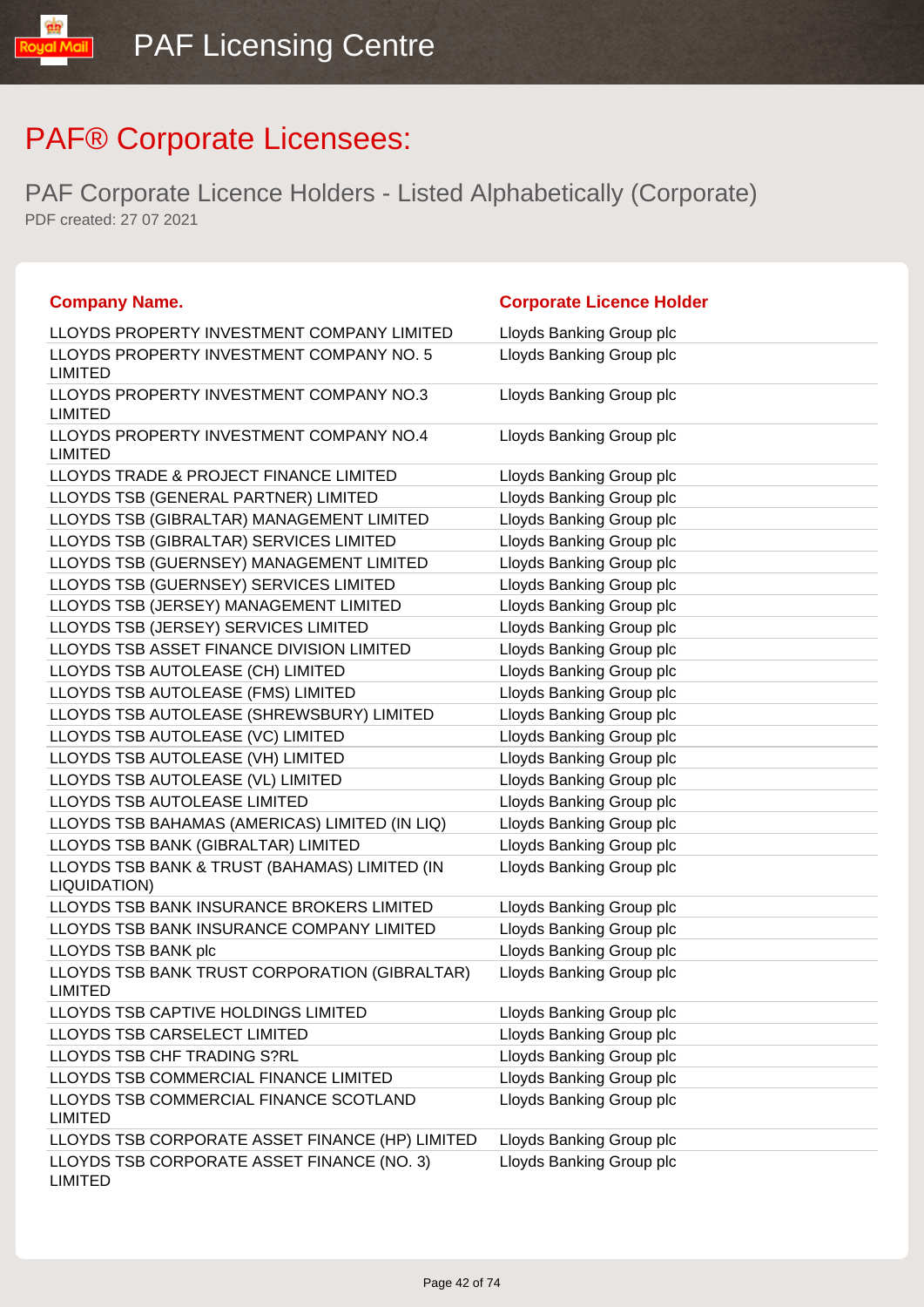| <b>Company Name.</b>                                         | <b>Corporate Licence Holder</b> |
|--------------------------------------------------------------|---------------------------------|
| LLOYDS TSB CORPORATE ASSET FINANCE (NO. 4)<br><b>LIMITED</b> | Lloyds Banking Group plc        |
| LLOYDS TSB CORPORATE ASSET FINANCE (NO.1)<br><b>LIMITED</b>  | Lloyds Banking Group plc        |
| LLOYDS TSB CORPORATE ASSET FINANCE (NO.2)<br><b>LIMITED</b>  | Lloyds Banking Group plc        |
| LLOYDS TSB CORPORATE PROPERTY INVESTMENTS<br><b>LIMITED</b>  | Lloyds Banking Group plc        |
| LLOYDS TSB DEVELOPMENT CAPITAL (ASIA) LIMITED                | Lloyds Banking Group plc        |
| LLOYDS TSB DEVELOPMENT CAPITAL (PROJECTS)<br><b>LIMITED</b>  | Lloyds Banking Group plc        |
| LLOYDS TSB DEVELOPMENT CAPITAL LIMITED                       | Lloyds Banking Group plc        |
| LLOYDS TSB EQUIPMENT LEASING (NO.1) LIMITED                  | Lloyds Banking Group plc        |
| LLOYDS TSB EQUIPMENT LEASING (NO.10) LIMITED                 | Lloyds Banking Group plc        |
| LLOYDS TSB EQUIPMENT LEASING (NO.11) LIMITED                 | Lloyds Banking Group plc        |
| LLOYDS TSB EQUIPMENT LEASING (NO.2) LIMITED                  | Lloyds Banking Group plc        |
| LLOYDS TSB EQUIPMENT LEASING (NO.3) LIMITED                  | Lloyds Banking Group plc        |
| LLOYDS TSB EQUIPMENT LEASING (NO.4) LIMITED                  | Lloyds Banking Group plc        |
| LLOYDS TSB EQUIPMENT LEASING (NO.5) LIMITED                  | Lloyds Banking Group plc        |
| LLOYDS TSB EQUIPMENT LEASING (NO.6) LIMITED                  | Lloyds Banking Group plc        |
| LLOYDS TSB EQUIPMENT LEASING (NO.7) LIMITED                  | Lloyds Banking Group plc        |
| LLOYDS TSB EQUIPMENT LEASING (NO.9) LIMITED                  | Lloyds Banking Group plc        |
| LLOYDS TSB EXPORT FINANCE LIMITED                            | Lloyds Banking Group plc        |
| LLOYDS TSB FILM DISTRIBUTION COMPANY                         | Lloyds Banking Group plc        |
| LLOYDS TSB FINANCE INVESTMENTS (BVI) LIMITED                 | Lloyds Banking Group plc        |
| LLOYDS TSB FINANCE INVESTMENTS (CAYMAN) LIMITED              | Lloyds Banking Group plc        |
| LLOYDS TSB FINANCIAL CONSULTANTS LIMITED                     | Lloyds Banking Group plc        |
| LLOYDS TSB FINANCIAL SERVICES LIMITED                        | Lloyds Banking Group plc        |
| <b>LLOYDS TSB FUNDS LIMITED</b>                              | Lloyds Banking Group plc        |
| LLOYDS TSB GATWICKSTRAAT (NO.1) B.V.                         | Lloyds Banking Group plc        |
| LLOYDS TSB GENERAL INSURANCE HOLDINGS LIMITED                | Lloyds Banking Group plc        |
| LLOYDS TSB GENERAL INSURANCE LIMITED                         | Lloyds Banking Group plc        |
| LLOYDS TSB GENERAL LEASING (NO.1) LIMITED                    | Lloyds Banking Group plc        |
| LLOYDS TSB GENERAL LEASING (NO.10) LIMITED                   | Lloyds Banking Group plc        |
| LLOYDS TSB GENERAL LEASING (NO.11) LIMITED                   | Lloyds Banking Group plc        |
| LLOYDS TSB GENERAL LEASING (NO.12) LIMITED                   | Lloyds Banking Group plc        |
| LLOYDS TSB GENERAL LEASING (NO.13) LIMITED                   | Lloyds Banking Group plc        |
| LLOYDS TSB GENERAL LEASING (NO.14) LIMITED                   | Lloyds Banking Group plc        |
| LLOYDS TSB GENERAL LEASING (NO.15) LIMITED                   | Lloyds Banking Group plc        |
| LLOYDS TSB GENERAL LEASING (NO.17) LIMITED                   | Lloyds Banking Group plc        |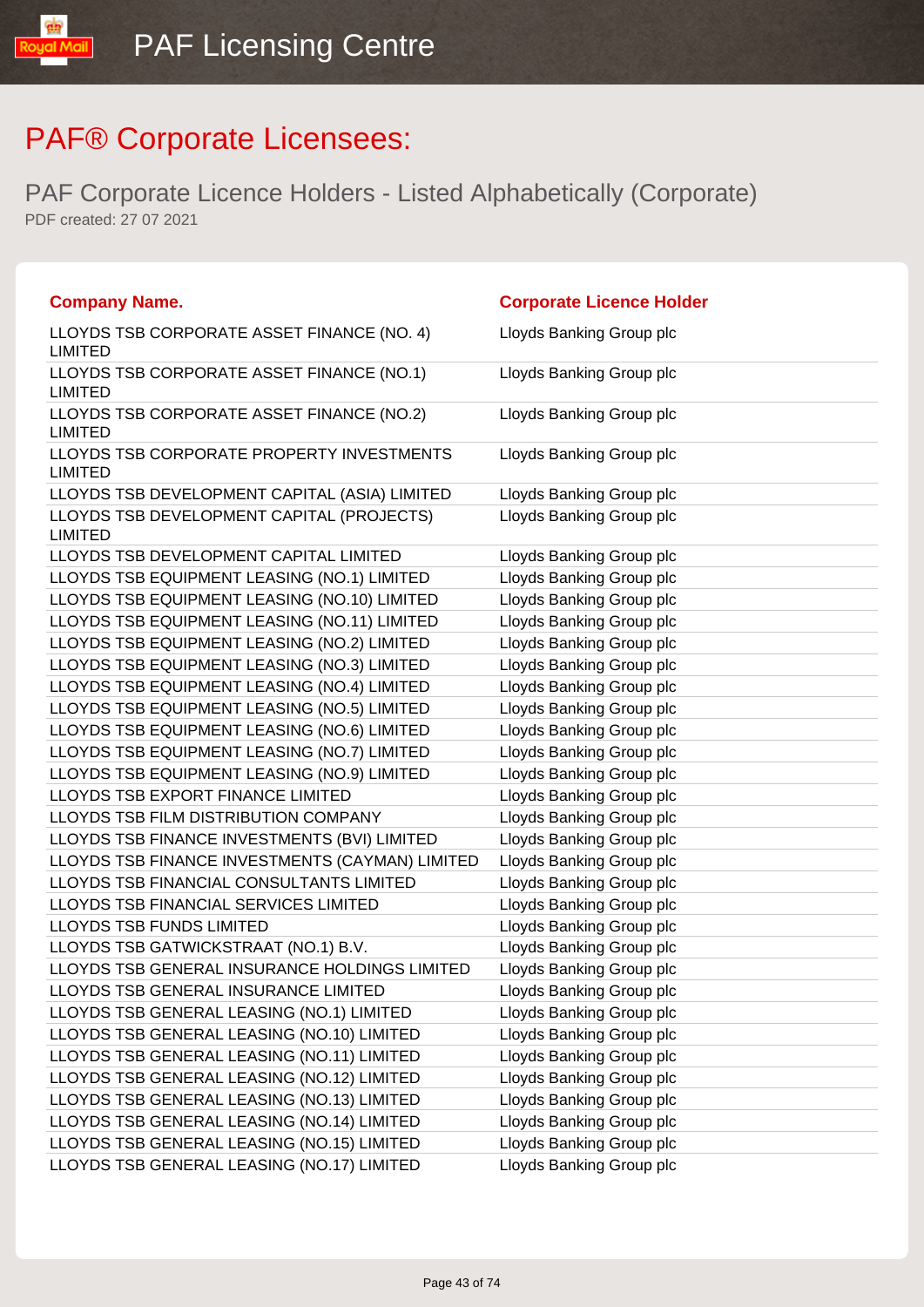PAF Corporate Licence Holders - Listed Alphabetically (Corporate) PDF created: 27 07 2021

LLOYDS TSB GENERAL LEASING (NO.18) LIMITED Lloyds Banking Group plc LLOYDS TSB GENERAL LEASING (NO.19) LIMITED Lloyds Banking Group plc LLOYDS TSB GEN LLOYDS TSB GEN LLOYDS TSB GEN LLOYDS TSB GEN LLOYDS TSB GEN LLOYDS TSB GEN LLOYDS TSB GEN LLOYDS TSB GEN LLOYDS TSB GEN LLOYDS TSB GEN LLOYDS TSB GEN LLOYDS TSB GLOI LLOYDS TSB GRO LLOYDS TSB GRO LLOYDS TSB GRO LLOYDS TSB GRO LLOYDS TSB GRO (GUERNSEY) LIMIT LLOYDS TSB GRO LLOYDS TSB HEAL LLOYDS TSB HOM LLOYDS TSB INDE LIMITED LLOYDS TSB INSU LLOYDS TSB INSU LLOYDS TSB INVE LLOYDS TSB LEAS LLOYDS TSB LEAS LLOYDS TSB LEAS LLOYDS TSB LEAS LLOYDS TSB LEAS LLOYDS TSB LEAS LLOYDS TSB LEAS LLOYDS TSB LEAS LLOYDS TSB LEAS LLOYDS TSB LIMIT

### **Company Name. Corporate Licence Holder**

| LLOYDS TSB GENERAL LEASING (NO.19) LIMITED     | Lloyds Banking Group pic |
|------------------------------------------------|--------------------------|
| LLOYDS TSB GENERAL LEASING (NO.2) LIMITED      | Lloyds Banking Group plc |
| LLOYDS TSB GENERAL LEASING (NO.20) LIMITED     | Lloyds Banking Group plc |
| LLOYDS TSB GENERAL LEASING (NO.21) LIMITED     | Lloyds Banking Group plc |
| LLOYDS TSB GENERAL LEASING (NO.22) LIMITED     | Lloyds Banking Group plc |
| LLOYDS TSB GENERAL LEASING (NO.3) LIMITED      | Lloyds Banking Group plc |
| LLOYDS TSB GENERAL LEASING (NO.4) LIMITED      | Lloyds Banking Group plc |
| LLOYDS TSB GENERAL LEASING (NO.5) LIMITED      | Lloyds Banking Group plc |
| LLOYDS TSB GENERAL LEASING (NO.6) LIMITED      | Lloyds Banking Group plc |
| LLOYDS TSB GENERAL LEASING (NO.7) LIMITED      | Lloyds Banking Group plc |
| LLOYDS TSB GENERAL LEASING (NO.8) LIMITED      | Lloyds Banking Group plc |
| LLOYDS TSB GENERAL LEASING (NO.9) LIMITED      | Lloyds Banking Group plc |
| LLOYDS TSB GLOBAL SERVICES PRIVATE LIMITED     | Lloyds Banking Group plc |
| LLOYDS TSB GROUP HOLDINGS (JERSEY) LIMITED     | Lloyds Banking Group plc |
| <b>LLOYDS TSB GROUP LIMITED</b>                | Lloyds Banking Group plc |
| LLOYDS TSB GROUP PENSION TRUST (NO.1) LIMITED  | Lloyds Banking Group plc |
| LLOYDS TSB GROUP PENSION TRUST (NO.2) LIMITED  | Lloyds Banking Group plc |
| LLOYDS TSB GROUP PENSIONS PROPERTY             | Lloyds Banking Group plc |
| (GUERNSEY) LIMITED                             |                          |
| LLOYDS TSB GROUP TRUSTEE SERVICES LIMITED      | Lloyds Banking Group plc |
| LLOYDS TSB HEALTHCARE TRUSTEE LIMITED          | Lloyds Banking Group plc |
| LLOYDS TSB HOMELOANS LIMITED                   | Lloyds Banking Group plc |
| LLOYDS TSB INDEPENDENT FINANCIAL ADVISERS      | Lloyds Banking Group plc |
| <b>LIMITED</b>                                 |                          |
| LLOYDS TSB INSURANCE SERVICES (DIRECT) LIMITED | Lloyds Banking Group plc |
| LLOYDS TSB INSURANCE SERVICES LIMITED          | Lloyds Banking Group plc |
| LLOYDS TSB INVESTMENTS LIMITED                 | Lloyds Banking Group plc |
| LLOYDS TSB LEASING (NO.2) LIMITED              | Lloyds Banking Group plc |
| LLOYDS TSB LEASING (NO.3) LIMITED              | Lloyds Banking Group plc |
| LLOYDS TSB LEASING (NO.4) LIMITED              | Lloyds Banking Group plc |
| LLOYDS TSB LEASING (NO.5) LIMITED              | Lloyds Banking Group plc |
| LLOYDS TSB LEASING (NO.6) LIMITED              | Lloyds Banking Group plc |
| LLOYDS TSB LEASING (NO.7) LIMITED              | Lloyds Banking Group plc |
| LLOYDS TSB LEASING (NO.8) LIMITED              | Lloyds Banking Group plc |
| LLOYDS TSB LEASING L.P.                        | Lloyds Banking Group plc |
| LLOYDS TSB LEASING LIMITED                     | Lloyds Banking Group plc |
| <b>LLOYDS TSB LIMITED</b>                      | Lloyds Banking Group plc |
| LLOYDS TSB MALAYSIA LIMITED                    | Lloyds Banking Group plc |
|                                                |                          |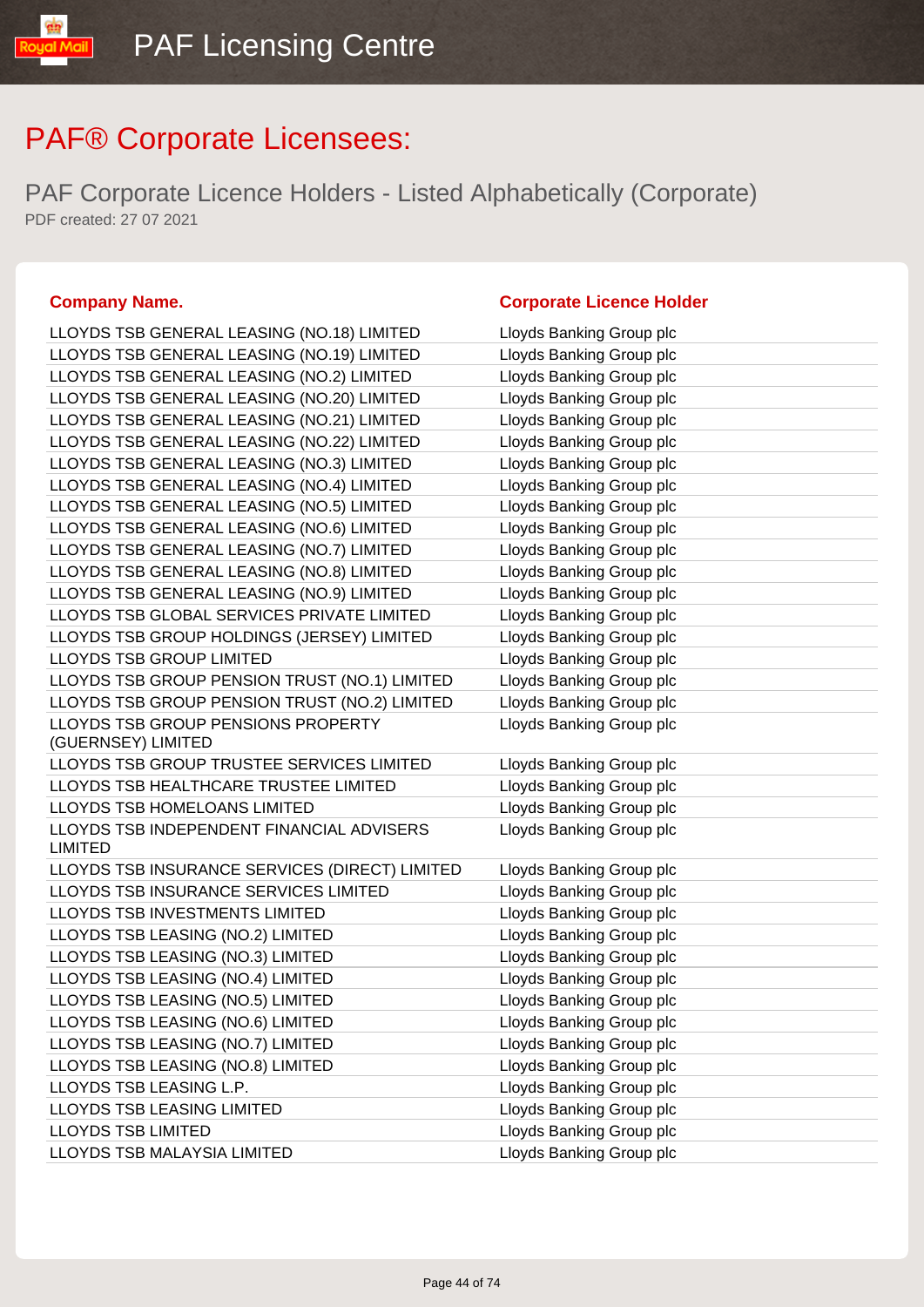PAF Corporate Licence Holders - Listed Alphabetically (Corporate) PDF created: 27 07 2021

linM Inu

| LLOYDS TSB MARITIME LEASING (NO.10) LIMITED       | Lloyds Banking Group plc |
|---------------------------------------------------|--------------------------|
| LLOYDS TSB MARITIME LEASING (NO.11) LIMITED       | Lloyds Banking Group plc |
| LLOYDS TSB MARITIME LEASING (NO.12) LIMITED       | Lloyds Banking Group plc |
| LLOYDS TSB MARITIME LEASING (NO.13) LIMITED       | Lloyds Banking Group plc |
| LLOYDS TSB MARITIME LEASING (NO.14) LIMITED       | Lloyds Banking Group plc |
| LLOYDS TSB MARITIME LEASING (NO.15) LIMITED       | Lloyds Banking Group plc |
| LLOYDS TSB MARITIME LEASING (NO.16) LIMITED       | Lloyds Banking Group plc |
| LLOYDS TSB MARITIME LEASING (NO.17) LIMITED       | Lloyds Banking Group plc |
| LLOYDS TSB MARITIME LEASING (NO.18) LIMITED       | Lloyds Banking Group plc |
| LLOYDS TSB MARITIME LEASING (NO.19) LIMITED       | Lloyds Banking Group plc |
| LLOYDS TSB MARITIME LEASING (NO.2) LIMITED        | Lloyds Banking Group plc |
| LLOYDS TSB MARITIME LEASING (NO.3) LIMITED        | Lloyds Banking Group plc |
| LLOYDS TSB MARITIME LEASING (NO.4) LIMITED        | Lloyds Banking Group plc |
| LLOYDS TSB MARITIME LEASING (NO.7) LIMITED        | Lloyds Banking Group plc |
| LLOYDS TSB MARITIME LEASING (NO.8) LIMITED        | Lloyds Banking Group plc |
| LLOYDS TSB MARITIME LEASING (NO.9) LIMITED        | Lloyds Banking Group plc |
| LLOYDS TSB MARITIME LEASING LIMITED               | Lloyds Banking Group plc |
| LLOYDS TSB MERCHANT BANK LIMITED                  | Lloyds Banking Group plc |
| LLOYDS TSB MORTGAGES LIMITED                      | Lloyds Banking Group plc |
| LLOYDS TSB MOTORENT LIMITED                       | Lloyds Banking Group plc |
| LLOYDS TSB MTCH LIMITED                           | Lloyds Banking Group plc |
| LLOYDS TSB NO.1 (IOM) LIMITED                     | Lloyds Banking Group plc |
| LLOYDS TSB NOMINEES (GUERNSEY) LIMITED            | Lloyds Banking Group plc |
| LLOYDS TSB OFFSHORE (2) LIMITED                   | Lloyds Banking Group plc |
| LLOYDS TSB OFFSHORE CORPORATE SERVICES<br>LIMITED | Lloyds Banking Group plc |
| LLOYDS TSB OFFSHORE FUND MANAGERS LIMITED         | Lloyds Banking Group plc |
| LLOYDS TSB OFFSHORE HOLDINGS LIMITED              | Lloyds Banking Group plc |
| LLOYDS TSB OFFSHORE LIMITED                       | Lloyds Banking Group plc |
| LLOYDS TSB OFFSHORE PAYING AGENTS (HK) LIMITED    | Lloyds Banking Group plc |
| LLOYDS TSB OFFSHORE PENSION TRUST LIMITED         | Lloyds Banking Group plc |
| LLOYDS TSB OFFSHORE PRIVATE CLIENTS LIMITED       | Lloyds Banking Group plc |
| LLOYDS TSB OFFSHORE TRUST COMPANY (BVI) LIMITED   | Lloyds Banking Group plc |
| LLOYDS TSB OFFSHORE TRUST COMPANY LIMITED         | Lloyds Banking Group plc |
| LLOYDS TSB PACIFIC LIMITED                        | Lloyds Banking Group plc |
| LLOYDS TSB PRINT MANAGEMENT SERVICES LIMITED      | Lloyds Banking Group plc |
| LLOYDS TSB PRIVATE BANKING LIMITED                | Lloyds Banking Group plc |
| <b>LLOYDS TSB QUEST LIMITED</b>                   | Lloyds Banking Group plc |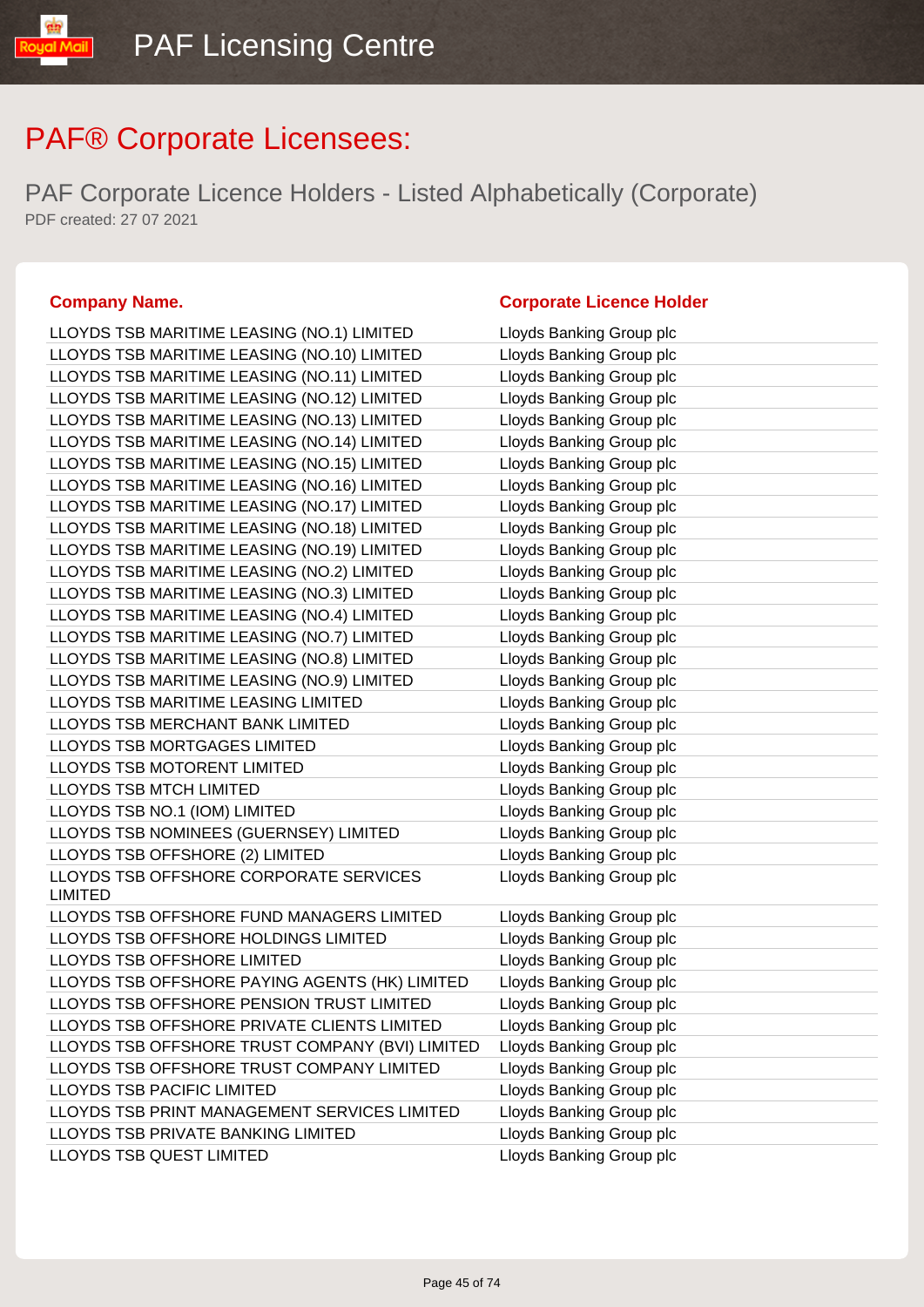| <b>Company Name.</b>                           | <b>Corporate Licence Holder</b>  |
|------------------------------------------------|----------------------------------|
| LLOYDS TSB RAIL CAPITAL INC.                   | Lloyds Banking Group plc         |
| LLOYDS TSB REGISTRARS (ISA) NOMINEES LIMITED   | Lloyds Banking Group plc         |
| LLOYDS TSB REGISTRARS NOMINEES LIMITED         | Lloyds Banking Group plc         |
| LLOYDS TSB REGISTRARS SAVINGS NOMINEES LIMITED | Lloyds Banking Group plc         |
| LLOYDS TSB REPRESENTAÇÕES LTDA                 | Lloyds Banking Group plc         |
| LLOYDS TSB SCOTLAND plc                        | Lloyds Banking Group plc         |
| LLOYDS TSB SHARE SCHEMES TRUSTEES LIMITED      | Lloyds Banking Group plc         |
| LLOYDS TSB STOCKBROKERS LIMITED                | Lloyds Banking Group plc         |
| LLOYDS TSB VENTURE MANAGERS LIMITED            | Lloyds Banking Group plc         |
| LLOYDS TSB VENTURES CARRY LIMITED              | Lloyds Banking Group plc         |
| LLOYDS TSB VENTURES GENERAL PARTNER LIMITED    | Lloyds Banking Group plc         |
| LLOYDS TSB VENTURES NOMINEES LIMITED           | Lloyds Banking Group plc         |
| LLOYDS TSB VENTURES TRUSTEES LIMITED           | Lloyds Banking Group plc         |
| <b>LLOYDS TSB YEN TRADING LIMITED</b>          | Lloyds Banking Group plc         |
| LLOYDS UDT (MARLOW) LIMITED                    | Lloyds Banking Group plc         |
| <b>LLOYDS UDT ASSET LEASING LIMITED</b>        | Lloyds Banking Group plc         |
| LLOYDS UDT ASSET RENTALS LIMITED               | Lloyds Banking Group plc         |
| LLOYDS UDT ASSURANCE LIMITED (IN LIQUIDATION)  | Lloyds Banking Group plc         |
| LLOYDS UDT BUSINESS DEVELOPMENT LIMITED        | Lloyds Banking Group plc         |
| LLOYDS UDT BUSINESS EQUIPMENT LIMITED          | Lloyds Banking Group plc         |
| LLOYDS UDT BUSINESS LEASING LIMITED (IN        | Lloyds Banking Group plc         |
| LIQUIDATION)                                   |                                  |
| LLOYDS UDT CONTRACTS LIMITED (IN LIQUIDATION)  | Lloyds Banking Group plc         |
| LLOYDS UDT EQUIPMENT LEASING LIMITED           | Lloyds Banking Group plc         |
| LLOYDS UDT HIRING LIMITED                      | Lloyds Banking Group plc         |
| <b>LLOYDS UDT LEASING LIMITED</b>              | Lloyds Banking Group plc         |
| <b>LLOYDS UDT LIMITED</b>                      | Lloyds Banking Group plc         |
| LLOYDS UDT RENTALS LIMITED (IN LIQUIDATION)    | Lloyds Banking Group plc         |
| LLOYDS, COX'S & KING'S LIMITED                 | Lloyds Banking Group plc         |
| <b>LLOYDSTRUST LIMITED</b>                     | Lloyds Banking Group plc         |
| LLOYDTRU LIMITED (IN LIQUIDATION)              | Lloyds Banking Group plc         |
| LMS PROLINK LTD.                               | Aviva Corporation                |
| Locamat SAS                                    | <b>Aviva Corporation</b>         |
| Lodz BC Sp. z o.o                              | <b>Aviva Corporation</b>         |
| <b>LOGIPIERRE 1</b>                            | Aviva Corporation                |
| <b>LOGIPRIME EUROPE</b>                        | Aviva Corporation                |
| Logobrook Limited                              | Zurich                           |
| Lombard & Ulster Limited                       | Royal Bank of Scotland Group plc |
| Lombard Asset Leasing Limited                  | Royal Bank of Scotland Group plc |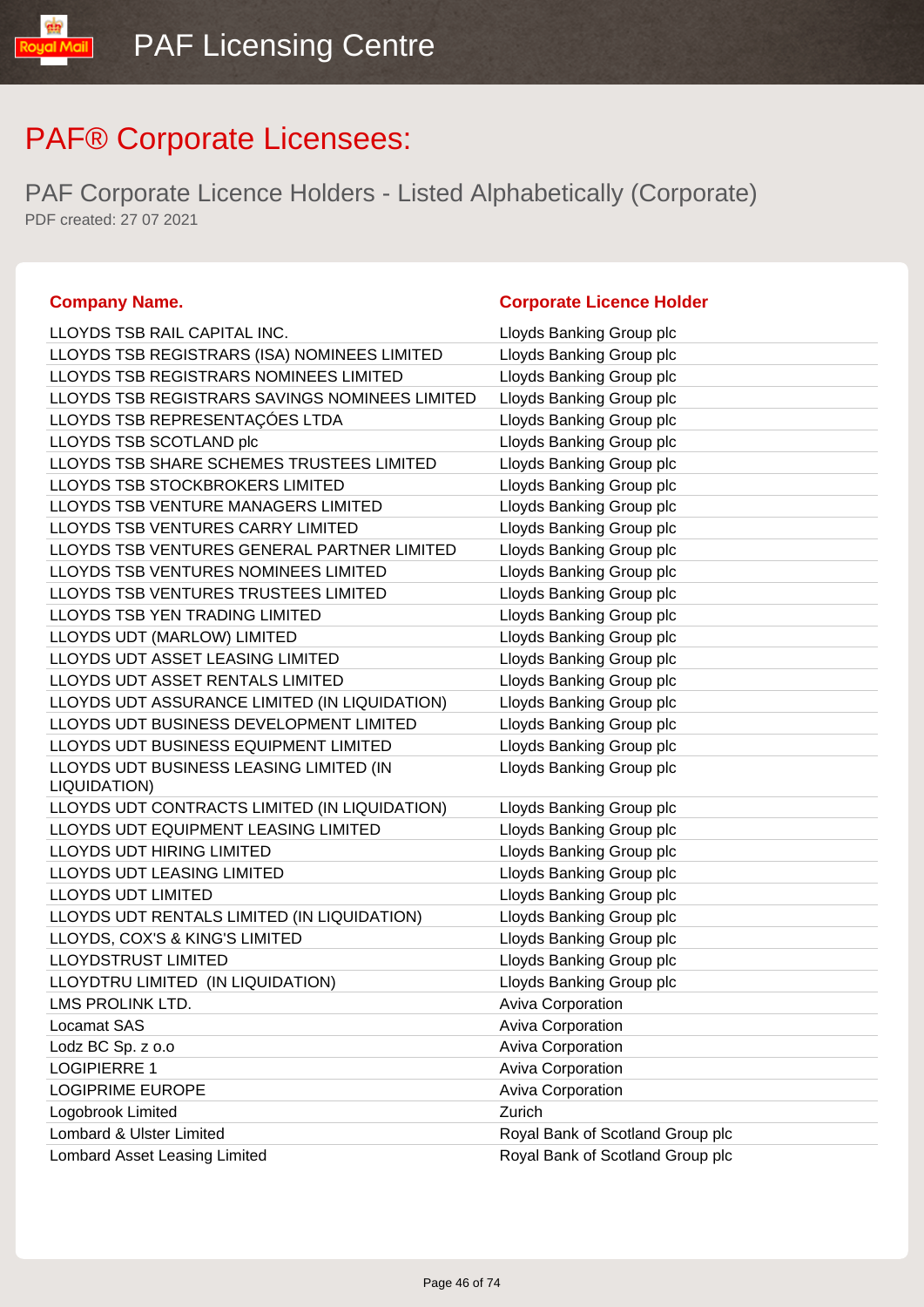PAF Corporate Licence Holders - Listed Alphabetically (Corporate) PDF created: 27 07 2021

| Lombard Bank                                    | Royal Bank of Scotland Group plc |
|-------------------------------------------------|----------------------------------|
| <b>Lombard Business Finance Limited</b>         | Royal Bank of Scotland Group plc |
| Lombard Business Leasing Limited                | Royal Bank of Scotland Group plc |
| <b>Lombard Charterhire Limited</b>              | Royal Bank of Scotland Group plc |
| Lombard Corporate Finance (1) Limited           | Royal Bank of Scotland Group plc |
| Lombard Corporate Finance (10) Limited          | Royal Bank of Scotland Group plc |
| Lombard Corporate Finance (11) Limited          | Royal Bank of Scotland Group plc |
| Lombard Corporate Finance (13) Limited          | Royal Bank of Scotland Group plc |
| Lombard Corporate Finance (14) Limited          | Royal Bank of Scotland Group plc |
| Lombard Corporate Finance (15) Limited          | Royal Bank of Scotland Group plc |
| Lombard Corporate Finance (3) Limited           | Royal Bank of Scotland Group plc |
| Lombard Corporate Finance (4) Limited           | Royal Bank of Scotland Group plc |
| Lombard Corporate Finance (5) Limited           | Royal Bank of Scotland Group plc |
| Lombard Corporate Finance (6) Limited           | Royal Bank of Scotland Group plc |
| Lombard Corporate Finance (7) Limited           | Royal Bank of Scotland Group plc |
| Lombard Corporate Finance (December 1) Limited  | Royal Bank of Scotland Group plc |
| Lombard Corporate Finance (December 2) Limited  | Royal Bank of Scotland Group plc |
| Lombard Corporate Finance (December 3) Limited  | Royal Bank of Scotland Group plc |
| Lombard Corporate Finance (June 1) Limited      | Royal Bank of Scotland Group plc |
| Lombard Corporate Finance (June 2) Limited      | Royal Bank of Scotland Group plc |
| Lombard Corporate Finance (March 1) Limited     | Royal Bank of Scotland Group plc |
| Lombard Corporate Finance (September 1) Limited | Royal Bank of Scotland Group plc |
| <b>Lombard Discount Limited</b>                 | Royal Bank of Scotland Group plc |
| <b>Lombard Facilities Limited</b>               | Royal Bank of Scotland Group plc |
| <b>Lombard Finance Limited</b>                  | Royal Bank of Scotland Group plc |
| Lombard Home Loans Limited                      | Royal Bank of Scotland Group plc |
| Lombard Initial Leasing Limited                 | Royal Bank of Scotland Group plc |
| <b>Lombard Leasing Contracts Limited</b>        | Royal Bank of Scotland Group plc |
| <b>Lombard Lessors Limited</b>                  | Royal Bank of Scotland Group plc |
| <b>Lombard Maritime Limited</b>                 | Royal Bank of Scotland Group plc |
| Lombard North Central Leasing Limited           | Royal Bank of Scotland Group plc |
| <b>Lombard North Central PLC</b>                | Royal Bank of Scotland Group plc |
| Lombard North Central Wheelease Limited         | Royal Bank of Scotland Group plc |
| <b>Lombard Plant Finance Limited</b>            | Royal Bank of Scotland Group plc |
| <b>Lombard Property Facilities Limited</b>      | Royal Bank of Scotland Group plc |
| Lombard Property Investments Limited            | Royal Bank of Scotland Group plc |
| Lombard Technology Services Limited             | Royal Bank of Scotland Group plc |
| Lombard Vehicle Management (1) Limited          | Royal Bank of Scotland Group plc |

| Lombard Bank                                    | Royal Bank of Scotland Group plc |
|-------------------------------------------------|----------------------------------|
| Lombard Business Finance Limited                | Royal Bank of Scotland Group plc |
| Lombard Business Leasing Limited                | Royal Bank of Scotland Group plc |
| <b>Lombard Charterhire Limited</b>              | Royal Bank of Scotland Group plc |
| Lombard Corporate Finance (1) Limited           | Royal Bank of Scotland Group plc |
| Lombard Corporate Finance (10) Limited          | Royal Bank of Scotland Group plc |
| Lombard Corporate Finance (11) Limited          | Royal Bank of Scotland Group plc |
| Lombard Corporate Finance (13) Limited          | Royal Bank of Scotland Group plc |
| Lombard Corporate Finance (14) Limited          | Royal Bank of Scotland Group plc |
| Lombard Corporate Finance (15) Limited          | Royal Bank of Scotland Group plc |
| Lombard Corporate Finance (3) Limited           | Royal Bank of Scotland Group plc |
| Lombard Corporate Finance (4) Limited           | Royal Bank of Scotland Group plc |
| Lombard Corporate Finance (5) Limited           | Royal Bank of Scotland Group plc |
| Lombard Corporate Finance (6) Limited           | Royal Bank of Scotland Group plc |
| Lombard Corporate Finance (7) Limited           | Royal Bank of Scotland Group plc |
| Lombard Corporate Finance (December 1) Limited  | Royal Bank of Scotland Group plc |
| Lombard Corporate Finance (December 2) Limited  | Royal Bank of Scotland Group plc |
| Lombard Corporate Finance (December 3) Limited  | Royal Bank of Scotland Group plc |
| Lombard Corporate Finance (June 1) Limited      | Royal Bank of Scotland Group plc |
| Lombard Corporate Finance (June 2) Limited      | Royal Bank of Scotland Group plc |
| Lombard Corporate Finance (March 1) Limited     | Royal Bank of Scotland Group plc |
| Lombard Corporate Finance (September 1) Limited | Royal Bank of Scotland Group plc |
| <b>Lombard Discount Limited</b>                 | Royal Bank of Scotland Group plc |
| <b>Lombard Facilities Limited</b>               | Royal Bank of Scotland Group plc |
| <b>Lombard Finance Limited</b>                  | Royal Bank of Scotland Group plc |
| Lombard Home Loans Limited                      | Royal Bank of Scotland Group plc |
| Lombard Initial Leasing Limited                 | Royal Bank of Scotland Group plc |
| Lombard Leasing Contracts Limited               | Royal Bank of Scotland Group plc |
| <b>Lombard Lessors Limited</b>                  | Royal Bank of Scotland Group plc |
| <b>Lombard Maritime Limited</b>                 | Royal Bank of Scotland Group plc |
| Lombard North Central Leasing Limited           | Royal Bank of Scotland Group plc |
| <b>Lombard North Central PLC</b>                | Royal Bank of Scotland Group plc |
| Lombard North Central Wheelease Limited         | Royal Bank of Scotland Group plc |
| <b>Lombard Plant Finance Limited</b>            | Royal Bank of Scotland Group plc |
| Lombard Property Facilities Limited             | Royal Bank of Scotland Group plc |
| <b>Lombard Property Investments Limited</b>     | Royal Bank of Scotland Group plc |
| Lombard Technology Services Limited             | Royal Bank of Scotland Group plc |
| Lombard Vehicle Management (1) Limited          | Royal Bank of Scotland Group plc |
| Lombard Vehicle Management (2) Limited          | Royal Bank of Scotland Group plc |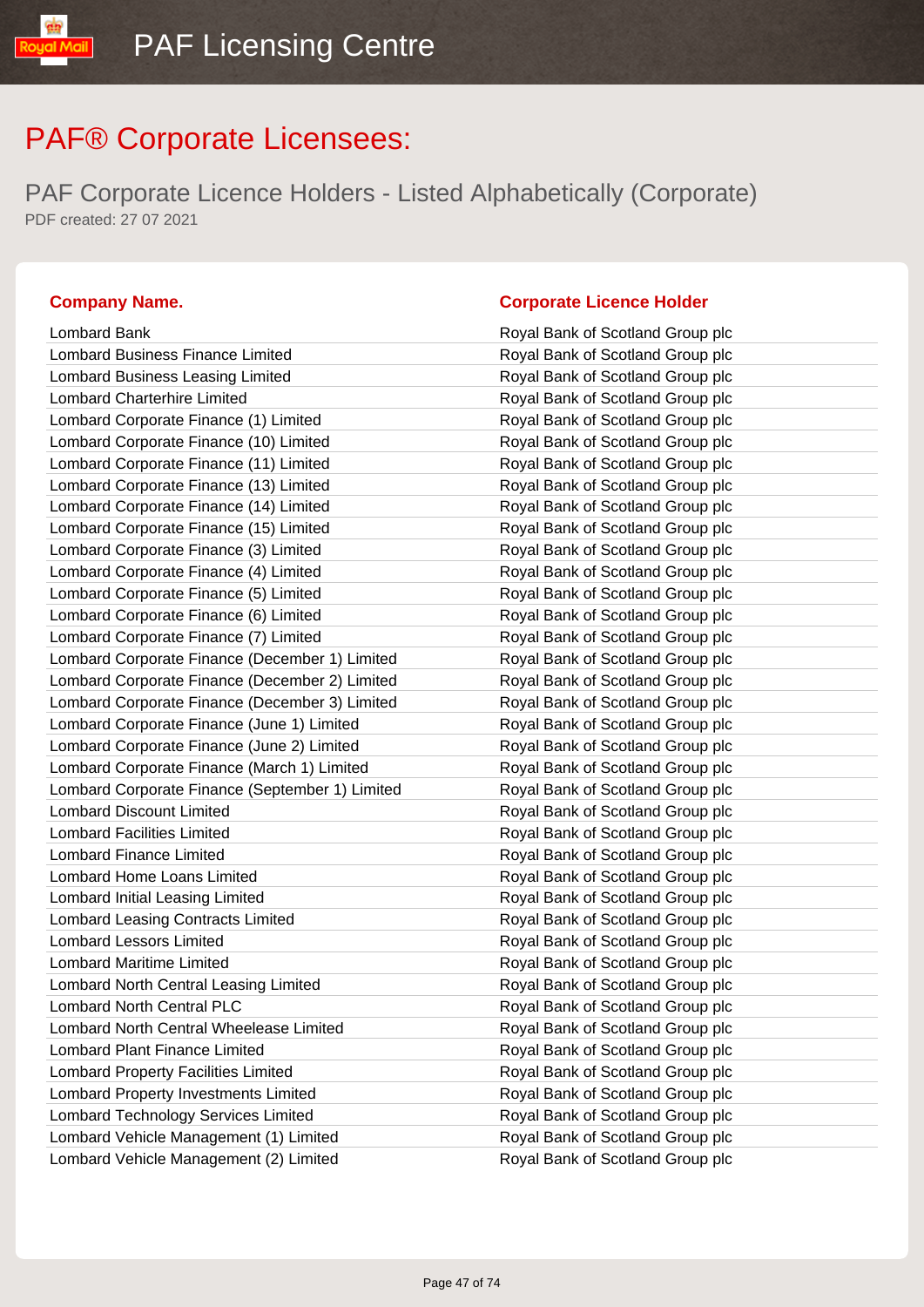PAF Corporate Licence Holders - Listed Alphabetically (Corporate) PDF created: 27 07 2021

| Lombard Vehicle Management (3) Limited                                    | Royal Bank of Scotland Group plc |
|---------------------------------------------------------------------------|----------------------------------|
| Lombard Vehicle Management Limited                                        | Royal Bank of Scotland Group plc |
| <b>Lombard Venture Finance Limited</b>                                    | Royal Bank of Scotland Group plc |
| Lomond                                                                    | Royal Bank of Scotland Group plc |
| London and Edinburgh Insurance Company Limited                            | Aviva Corporation                |
| London and Manchester Group Limited                                       | Aviva Corporation                |
| London Guarantee & Reinsurance Company Limited                            | Royal & Sun Alliance (RSA)       |
| <b>LONDON TAXI FINANCE LIMITED</b>                                        | Lloyds Banking Group plc         |
| LONDONCARD S.A. COMERCIAL INMOBILIARIA Y<br><b>FINANCIERA</b>             | Lloyds Banking Group plc         |
| LOPSYSTEM LIMITED                                                         | Lloyds Banking Group plc         |
| LOTHIAN ROAD LLC                                                          | Lloyds Banking Group plc         |
| LOVAT FUNDING (CAYMAN) LIMITED                                            | Lloyds Banking Group plc         |
| LOVAT FUNDING (HOLDINGS) LIMITED                                          | Lloyds Banking Group plc         |
| LOVAT HOLDINGS (BVI) LIMITED                                              | Lloyds Banking Group plc         |
| LOVAT INVESTMENTS (CAYMAN) LIMITED (IN<br><b>VOLUNTARY WINDING UP)</b>    | Lloyds Banking Group plc         |
| LTSB NOMINEES LIMITED (IN LIQUIDATION)                                    | Lloyds Banking Group plc         |
| LTSB REPRESENTACIONES (URUGUAY) SA                                        | Lloyds Banking Group plc         |
| <b>LTSBCF LIMITED</b>                                                     | Lloyds Banking Group plc         |
| <b>LTSBPPF NOMINEE 1 LIMITED</b>                                          | Lloyds Banking Group plc         |
| LTSBPPF NOMINEE 2 LIMITED                                                 | Lloyds Banking Group plc         |
| <b>LUC Holdings Limited</b>                                               | Aviva Corporation                |
| LV Assistance Services Limited                                            | Allianz Management Services Ltd  |
| LV Insurance Management Limited                                           | Allianz Management Services Ltd  |
| LV Repair Services Limited                                                | Allianz Management Services Ltd  |
| LYONSDOWN PROPERTY HOLDINGS LIMITED (IN<br><b>LIQUIDATION 18/05/2009)</b> | Lloyds Banking Group plc         |
| M-Viron Limited                                                           | <b>BT Group PLC</b>              |
| M.E.V.C. FINANCE LIMITED                                                  | Lloyds Banking Group plc         |
| Magian Underwriting Agency (1998) Limited                                 | Royal & Sun Alliance (RSA)       |
| Mainline Communications Group Limited                                     | <b>BT Group PLC</b>              |
| Mainline Digital Communications Limited                                   | <b>BT Group PLC</b>              |
| Mainline Limited                                                          | <b>BT Group PLC</b>              |
| MALING STREET MANAGEMENT COMPANY LIMITED                                  | <b>Aviva Corporation</b>         |
| MARS MARITIME LIMITED PARTNERSHIP                                         | Lloyds Banking Group plc         |
| Martello Professional Risks Limited                                       | Royal & Sun Alliance (RSA)       |
| Matthew Parker Street (Nominee No 1) Limited                              | <b>Aviva Corporation</b>         |
| Matthew Parker Street (Nominee No 2) Limited                              | <b>Aviva Corporation</b>         |
| MCKEE DEVELOPMENT COMPANY LIMITED                                         | Lloyds Banking Group plc         |

| Royal Bank of Scotland Group plc |
|----------------------------------|
| Royal Bank of Scotland Group plc |
| Royal Bank of Scotland Group plc |
| Royal Bank of Scotland Group plc |
| <b>Aviva Corporation</b>         |
| <b>Aviva Corporation</b>         |
| Royal & Sun Alliance (RSA)       |
| Lloyds Banking Group plc         |
| Lloyds Banking Group plc         |
| Lloyds Banking Group plc         |
| Lloyds Banking Group plc         |
| Lloyds Banking Group plc         |
| Lloyds Banking Group plc         |
| Lloyds Banking Group plc         |
| Lloyds Banking Group plc         |
| Lloyds Banking Group plc         |
| Lloyds Banking Group plc         |
| Lloyds Banking Group plc         |
| Lloyds Banking Group plc         |
| Lloyds Banking Group plc         |
| <b>Aviva Corporation</b>         |
| Allianz Management Services Ltd  |
| Allianz Management Services Ltd  |
| Allianz Management Services Ltd  |
| Lloyds Banking Group plc         |
| <b>BT Group PLC</b>              |
| Lloyds Banking Group plc         |
| Royal & Sun Alliance (RSA)       |
| <b>BT Group PLC</b>              |
| <b>BT Group PLC</b>              |
| <b>BT Group PLC</b>              |
| <b>Aviva Corporation</b>         |
| Lloyds Banking Group plc         |
| Royal & Sun Alliance (RSA)       |
| <b>Aviva Corporation</b>         |
| <b>Aviva Corporation</b>         |
| Lloyds Banking Group plc         |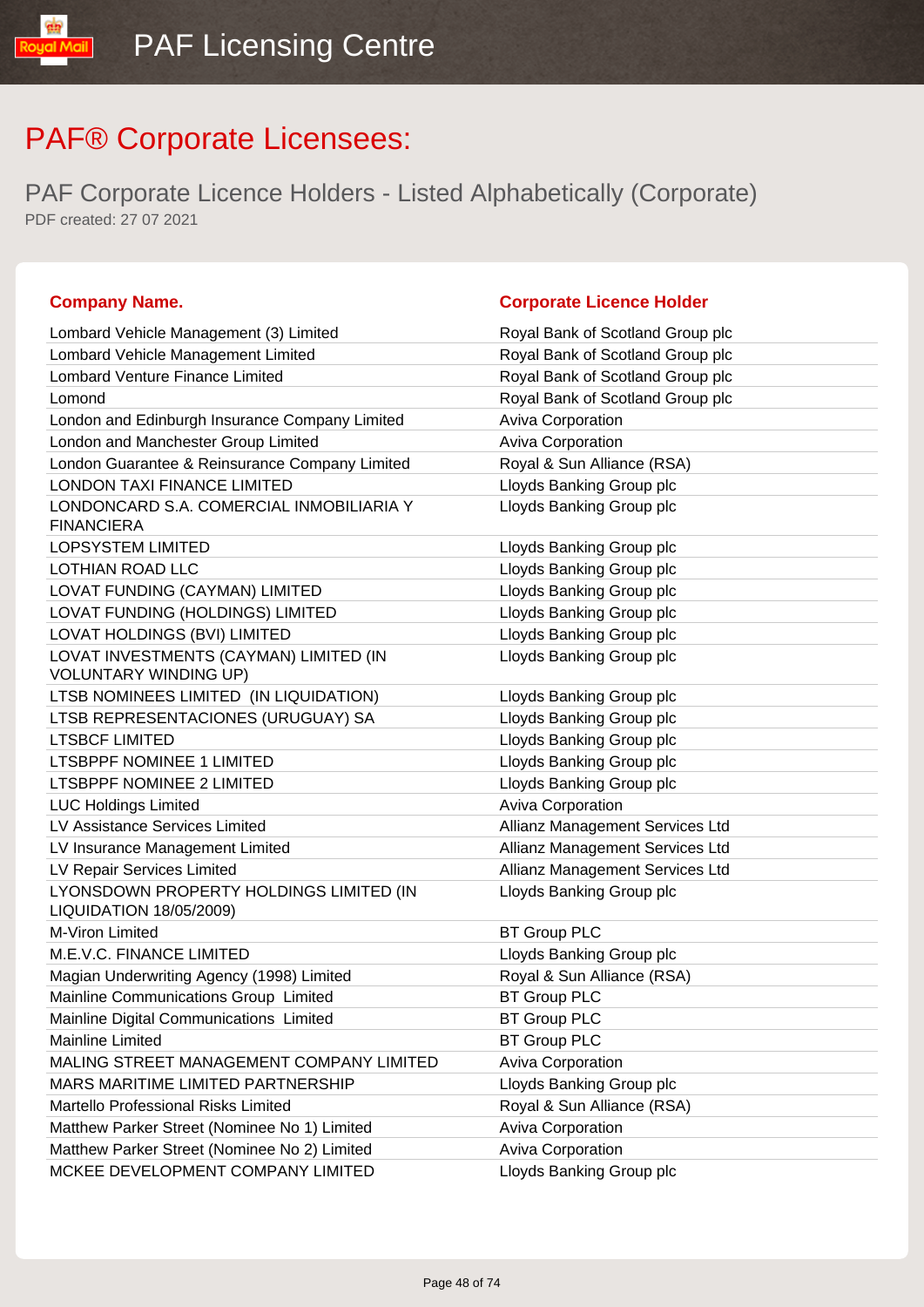PAF Corporate Licence Holders - Listed Alphabetically (Corporate) PDF created: 27 07 2021

### **Company Name. Company Name. Company Name. Company Name. Company Name. Company Name. Company Name. Company Name. Company Name. Company Name. Company Name. Company Name. Company Name. Company Name.**

IibM loud

| <b>MEADOWFIELD INVESTMENTS LIMITED</b>              | Lloyds Banking Group plc         |
|-----------------------------------------------------|----------------------------------|
| Medium Scale Wind No.1 Limited                      | <b>Aviva Corporation</b>         |
| MEMBERSHIP SERVICES FINANCE LIMITED                 | Lloyds Banking Group plc         |
| <b>Mentionland Limited</b>                          | Zurich                           |
| MENTOR PROFESSIONAL SERVICES LIMITED                | Lloyds Banking Group plc         |
| <b>MERCAT FINANCE LIMITED</b>                       | Lloyds Banking Group plc         |
| Meritclass Investments Limited                      | Zurich                           |
| <b>MGR CAPITAL LIMITED</b>                          | Lloyds Banking Group plc         |
| MHS (HOLDINGS) LIMITED                              | Lloyds Banking Group plc         |
| Mill NU Properties Limited                          | Aviva Corporation                |
| Minnygap Energy Limited                             | Aviva Corporation                |
| MITRE STREET FINANCE LIMITED                        | Lloyds Banking Group plc         |
| MITRE STREET INVESTMENTS LIMITED                    | Lloyds Banking Group plc         |
| Mobile Broadband Network Limited                    | <b>BT Group PLC</b>              |
| Mobilise Telecoms Limited                           | <b>BT Group PLC</b>              |
| <b>MOOR LANE CAPITAL LIMITED</b>                    | Lloyds Banking Group plc         |
| <b>MOOR LANE FINANCE LIMITED</b>                    | Lloyds Banking Group plc         |
| <b>MOOR LANE HOLDINGS LIMITED</b>                   | Lloyds Banking Group plc         |
| <b>MORAY INVESTMENTS LIMITED</b>                    | Lloyds Banking Group plc         |
| <b>MORRISON STREET LLC</b>                          | Lloyds Banking Group plc         |
| Mortimer Street Associated Co 1 Limited             | Aviva Corporation                |
| Mortimer Street Associated Co 2 Limited             | Aviva Corporation                |
| MORTIMER STREET NOMINEE 1 LIMITED                   | <b>Aviva Corporation</b>         |
| MORTIMER STREET NOMINEE 2 LIMITED                   | <b>Aviva Corporation</b>         |
| <b>MORTIMER STREET NOMINEE 3 LIMITED</b>            | Aviva Corporation                |
| <b>Motor Trade Solutions Limited</b>                | Royal & Sun Alliance (RSA)       |
| MOTORENT (UK) LIMITED                               | Lloyds Banking Group plc         |
| Motorsport Dealers International Limited            | Royal Bank of Scotland Group plc |
| <b>MRM Solutions Limited</b>                        | Royal & Sun Alliance (RSA)       |
| <b>Munroe Investments</b>                           | Royal Bank of Scotland Group plc |
| MURRAYFIELD LLC                                     | Lloyds Banking Group plc         |
| <b>MYRIA ASSET MANAGEMENT</b>                       | Aviva Corporation                |
| Nanny McPhee Productions Limited                    | Royal Bank of Scotland Group plc |
| NASCENT LIFE LIMITED                                | Lloyds Banking Group plc         |
| National Home Warranty Group Inc.                   | <b>Aviva Corporation</b>         |
| National Insurance and Guarantee Corporation (NIG)  | Direct Line Group                |
| National Vulcan Engineering Insurance Group Limited | Royal & Sun Alliance (RSA)       |
| National Westminster Bank Plc                       | Royal Bank of Scotland Group plc |
| National Westminster Home Loans Limited             | Royal Bank of Scotland Group plc |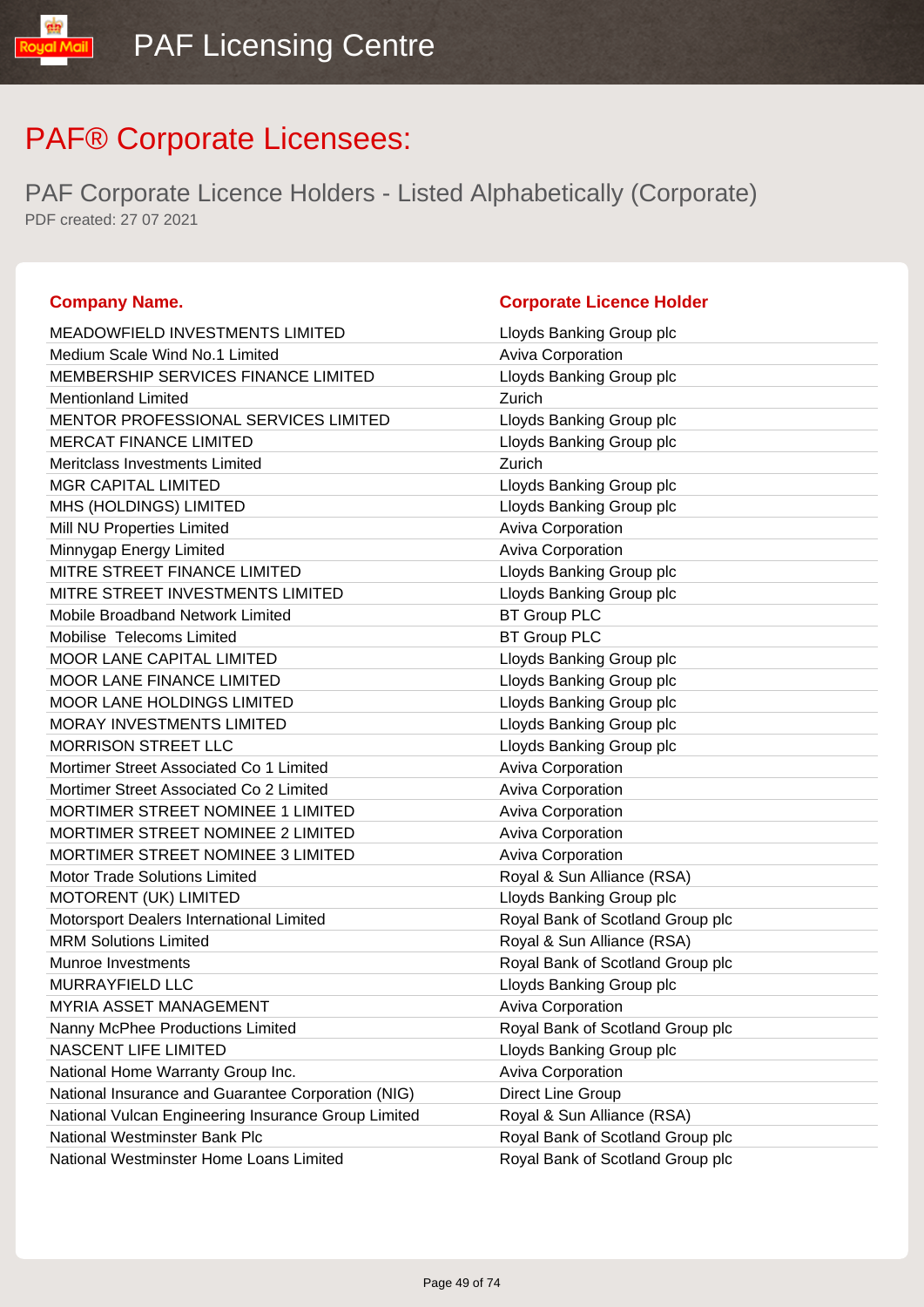PAF Corporate Licence Holders - Listed Alphabetically (Corporate) PDF created: 27 07 2021

### **Company Name. Company Name. Company Name. Company Name. Company Name. Company Name. Company Name. Company Name. Company Name. Company Name. Company Name. Company Name. Company Name. Company Name.**

byal Mail

| NATIONWIDE COLLECTION SERVICES LIMITED           | Lloyds Banking Group plc         |
|--------------------------------------------------|----------------------------------|
| NatWest (135B) Investments                       | Royal Bank of Scotland Group plc |
| NatWest (280B) Investments                       | Royal Bank of Scotland Group plc |
| NatWest (Devonshire) Investments                 | Royal Bank of Scotland Group plc |
| NatWest (HMHP) Limited                           | Royal Bank of Scotland Group plc |
| NatWest Aerospace Trust Company Limited          | Royal Bank of Scotland Group plc |
| NatWest Capital Finance Limited                  | Royal Bank of Scotland Group plc |
| NatWest Capital Markets Limited                  | Royal Bank of Scotland Group plc |
| NatWest Corporate Finance Limited                | Royal Bank of Scotland Group plc |
| <b>NatWest Corporate Investments</b>             | Royal Bank of Scotland Group plc |
| NatWest Corporate Services (Ireland)             | Royal Bank of Scotland Group plc |
| NatWest Industrial Finance Limited               | Royal Bank of Scotland Group plc |
| NatWest Invoice Finance Limited                  | Royal Bank of Scotland Group plc |
| NatWest Lease Management Limited                 | Royal Bank of Scotland Group plc |
| NatWest Leasing and Asset Finance Limited        | Royal Bank of Scotland Group plc |
| NatWest Machinery Leasing Limited                | Royal Bank of Scotland Group plc |
| <b>NatWest Markets Investments</b>               | Royal Bank of Scotland Group plc |
| <b>NatWest Properties</b>                        | Royal Bank of Scotland Group plc |
| NatWest Property Facilities Limited              | Royal Bank of Scotland Group plc |
| NatWest Property Investments Limited             | Royal Bank of Scotland Group plc |
| NatWest Specialised Property Investments Limited | Royal Bank of Scotland Group plc |
| NatWest Ventures Investments Limited             | Royal Bank of Scotland Group plc |
| NatWest Ventures Managers Limited                | Royal Bank of Scotland Group plc |
| Navigator Investment Services Limited            | Aviva Corporation                |
| Navigators and General Insurance Company Limited | Zurich                           |
| <b>NDF Administration Limited</b>                | <b>Aviva Corporation</b>         |
| Nearheath Limited                                | Zurich                           |
| NetDespatch Ltd                                  | Royal Mail Group Ltd             |
| <b>NEW BLACKFAN LLC</b>                          | Lloyds Banking Group plc         |
| New Broad Street House Nominee 1 Limited         | Aviva Corporation                |
| New Broad Street House Nominee 2 Limited         | Aviva Corporation                |
| NEW ENERGY RESIDENTIAL SOLAR LIMITED             | Aviva Corporation                |
| New Oxford Street (General Partner) Limited      | Aviva Corporation                |
| <b>NEW TOLLCROSS LIMITED</b>                     | Lloyds Banking Group plc         |
| Newbroad Investments                             | Royal Bank of Scotland Group plc |
| <b>NEWCO</b>                                     | <b>Aviva Corporation</b>         |
| Newco <sub>2</sub>                               | Aviva Corporation                |
| NEWCO <sub>3</sub>                               | Aviva Corporation                |
| NEWCO 4                                          | <b>Aviva Corporation</b>         |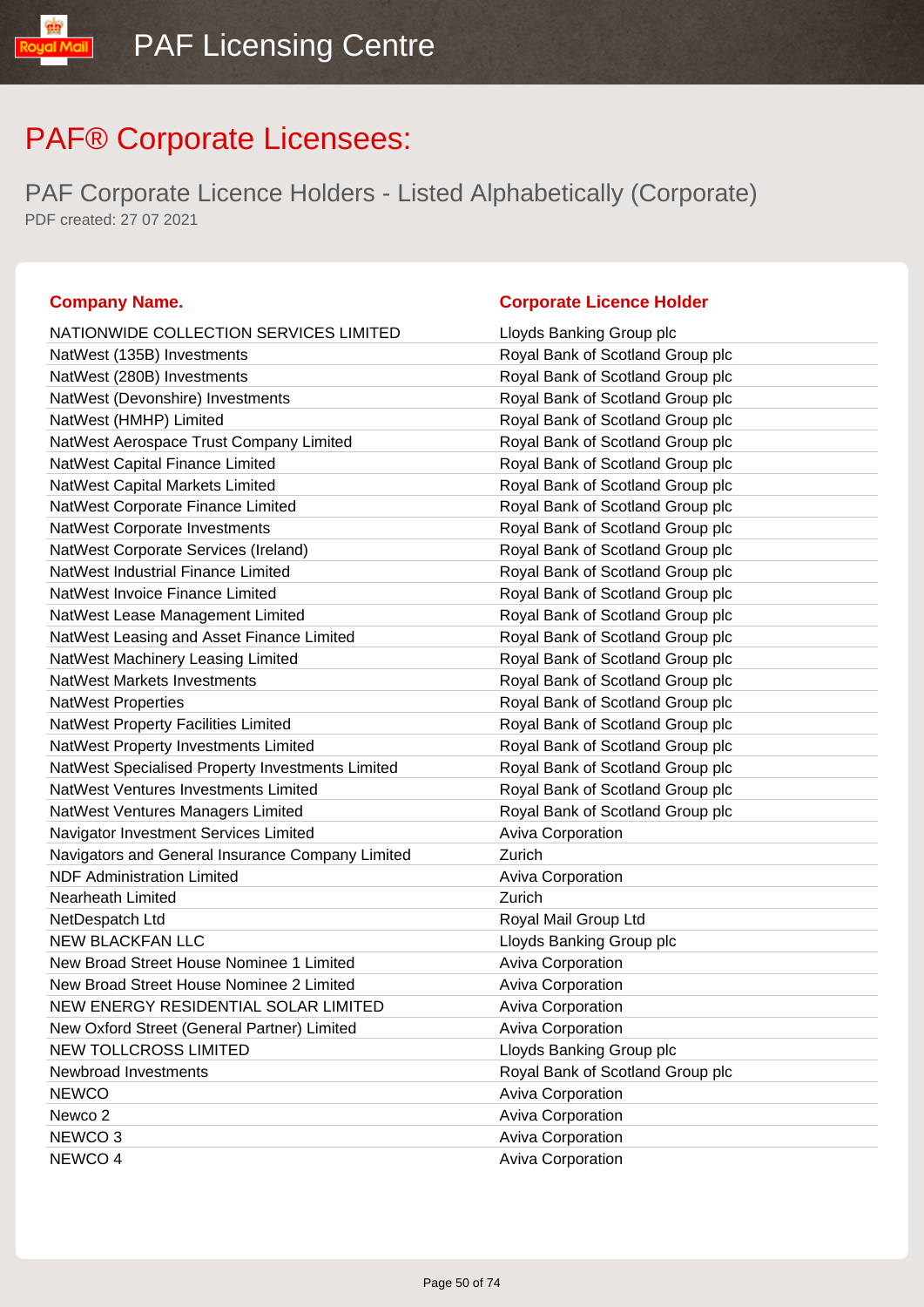linM Inu

| <b>Company Name.</b>                                 | <b>Corporate Licence Holder</b>  |
|------------------------------------------------------|----------------------------------|
| <b>NEWFONT LIMITED</b>                               | Lloyds Banking Group plc         |
| Newgate Leasing Limited                              | <b>BT Group PLC</b>              |
| <b>Newgate Street Secretaries Limited</b>            | <b>BT Group PLC</b>              |
| NIMBUS CORP (UK) LIMITED                             | Lloyds Banking Group plc         |
| NIMBUS CORP LIMITED                                  | Lloyds Banking Group plc         |
| Nine Elms Parkside Estate Management Limited         | Royal Mail Group Ltd             |
| NIS Norway AS                                        | Royal & Sun Alliance (RSA)       |
| NIS Sweden I AB                                      | Royal & Sun Alliance (RSA)       |
| Noble Marine (Insurance Brokers) Limited             | Royal & Sun Alliance (RSA)       |
| Noble Marine (Underwriting Agencies) Limited         | Royal & Sun Alliance (RSA)       |
| NOLAWATI MARITIME LIMITED PARTNERSHIP                | Lloyds Banking Group plc         |
| NOMINEES (JERSEY) LIMITED                            | Lloyds Banking Group plc         |
| Non-Destructive Testers Limited                      | Royal & Sun Alliance (RSA)       |
| Northants Developments Ltd                           | Royal Bank of Scotland Group plc |
| NORTON ENERGY SLS LIMITED                            | Aviva Corporation                |
| Norwich Union (Shareholder GP) Limited               | Aviva Corporation                |
| Norwich Union Life Insurance Company Limited/The     | <b>Aviva Corporation</b>         |
| <b>NU 3PS Limited</b>                                | <b>Aviva Corporation</b>         |
| NU Developments (Brighton) Limited                   | <b>Aviva Corporation</b>         |
| NU Library For Brighton Limited                      | <b>Aviva Corporation</b>         |
| NU Local Care Centres (Bradford) Limited             | Aviva Corporation                |
| NU Local Care Centres (Chichester No.1) Limited      | Aviva Corporation                |
| NU Local Care Centres (Chichester No.2) Limited      | Aviva Corporation                |
| NU Local Care Centres (Chichester No.3) Limited      | Aviva Corporation                |
| NU Local Care Centres (Chichester No.4) Limited      | <b>Aviva Corporation</b>         |
| NU Local Care Centres (Chichester No.5) Limited      | <b>Aviva Corporation</b>         |
| NU Local Care Centres (Chichester No.6) Limited      | <b>Aviva Corporation</b>         |
| NU Local Care Centres (Farnham) Limited              | Aviva Corporation                |
| <b>NU Offices for Redcar Limited</b>                 | <b>Aviva Corporation</b>         |
| NU Schools for Redbridge Limited                     | Aviva Corporation                |
| NU Technology and Learning Centres (Hackney) Limited | <b>Aviva Corporation</b>         |
| Numberrapid Limited                                  | <b>BT Group PLC</b>              |
| Nuova Societa di Telecomunicazioni SpA               | <b>BT Group PLC</b>              |
| NUPPP (Care Technology and Learning Centres) Limited | Aviva Corporation                |
| NUPPP (GP) Limited                                   | <b>Aviva Corporation</b>         |
| <b>NUPPP Nominees Limited</b>                        | Aviva Corporation                |
| NW MOTOR FINANCE LIMITED                             | Lloyds Banking Group plc         |
| <b>NWS TRUST LIMITED</b>                             | Lloyds Banking Group plc         |
| Oak Underwriting plc                                 | Royal & Sun Alliance (RSA)       |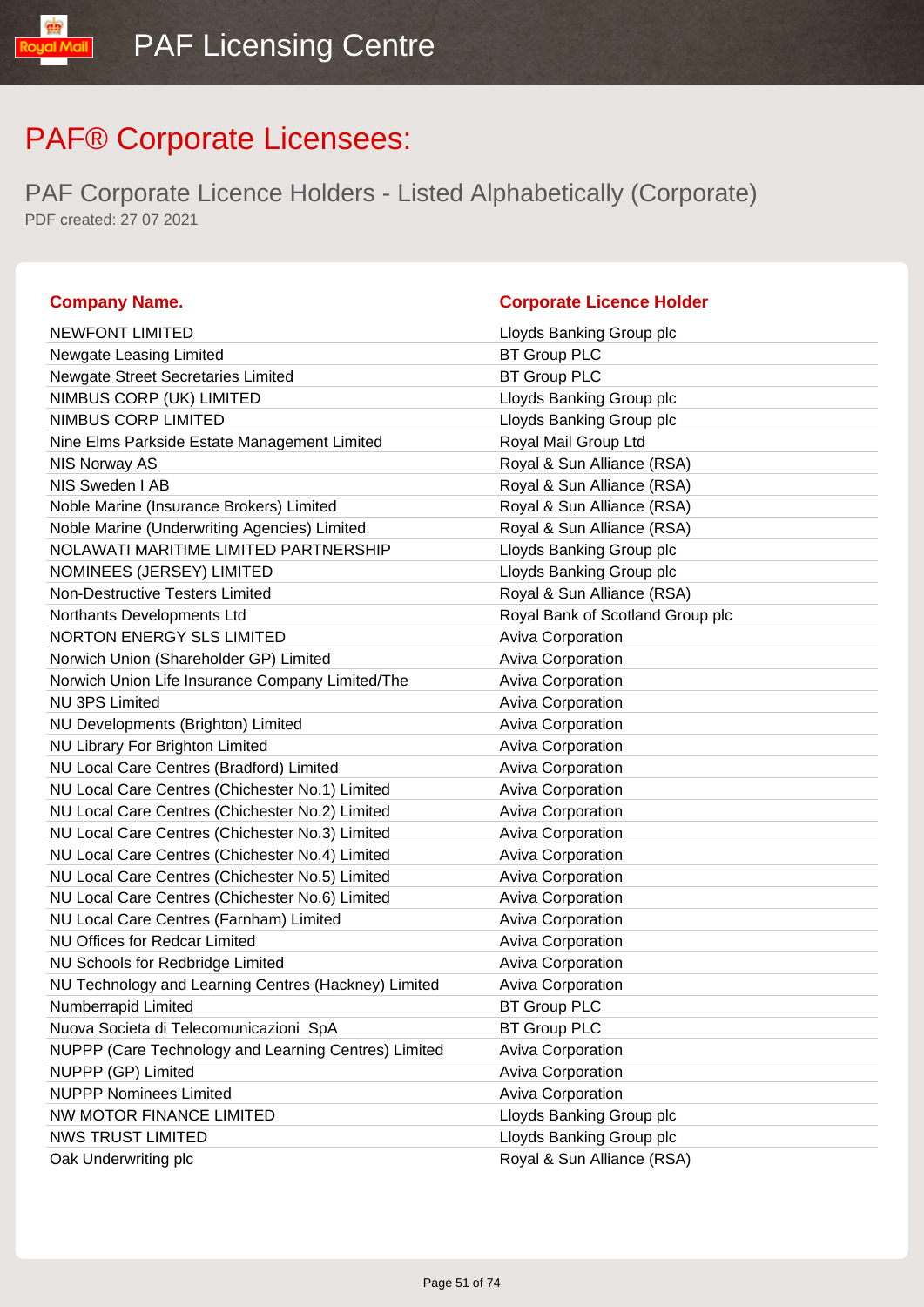PAF Corporate Licence Holders - Listed Alphabetically (Corporate) PDF created: 27 07 2021

### **Company Name. Corporate Licence Holder** Oaktree Business Park Limited Royal Bank of Scotland Group plc OBAN B LIMITED **Letter COBAN B LIMITED Lloyds Banking Group plc** OBAN INVESTMENTS LIMITED LATER LATER LIMITED LOYDIS Banking Group plc OCEAN BEST INVESTMENTS LIMITED Law Lloyds Banking Group plc OCEAN CARACAS LIMITED PARTNERSHIP Lloyds Banking Group plc OCEAN CARIBBEAN LIMITED PARTNERSHIP Lloyds Banking Group plc OCEAN CONTAINER (NO.1) LIMITED PARTNERSHIP Lloyds Banking Group plc OCEAN CONTAINER (NO.2) LIMITED PARTNERSHIP Lloyds Banking Group plc OCEAN CONTAINER (NO.3) LIMITED PARTNERSHIP Lloyds Banking Group plc OCEAN CONTAINER (NO.4) LIMITED PARTNERSHIP Lloyds Banking Group plc OIL AND GAS PRODUCTION LIMITED PARTNERSHIP Lloyds Banking Group plc OIS Ontario Insurance Service Limited **Aviva Corporation** Aviva Corporation OLD BROAD STREET INVESTMENTS (NUMBER 3) LIMITED Lloyds Banking Group plc OLD BROAD STREET INVESTMENTS (NUMBER 4) LIMITED Lloyds Banking Group plc OLD BROAD STREET INVESTMENTS LIMITED Loyds Banking Group plc OLD PARK LIMITED **Let us a control of the COLD** PARK LIMITED **Omnis Investments Limited COMPANY Zurich Zurich** OMNISTONE LIMITED **Latter and Struck and Struck and Struck** Lloyds Banking Group plc Opal (UK) Holdings Limited Aviva Corporation Aviva Corporation Opal Information Systems Limited **Aviva Corporation** Aviva Corporation Openreach Limited BT Group PLC Openwork Access Limited **Zurich Zurich** Openwork Holdings Limited **Zurich Zurich** Openwork Limited **Zurich Zurich** Openwork Market Solutions Limited **Zurich** Zurich Openwork Partnership LLP Zurich Openwork Services Limited **Zurich Zurich** Opimus S.A. de C.V. BT Group PLC Optimum Investment Management Limited **Aviva Corporation** Aviva Corporation Opus Park Management Limited **Aviva Corporation** Aviva Corporation Orange Personal Communications Services Limited BT Group PLC Orange Furbs Trustees Limited BT Group PLC Orange Home UK Limited **BT Group PLC** Orange Services India Private Limited BT Group PLC Origo Services Limited **Aviva Corporation** Aviva Corporation ORN Capital Management (Bermuda) Ltd. Aviva Corporation

ORN Capital Services Limited **Aviva Corporation** Aviva Corporation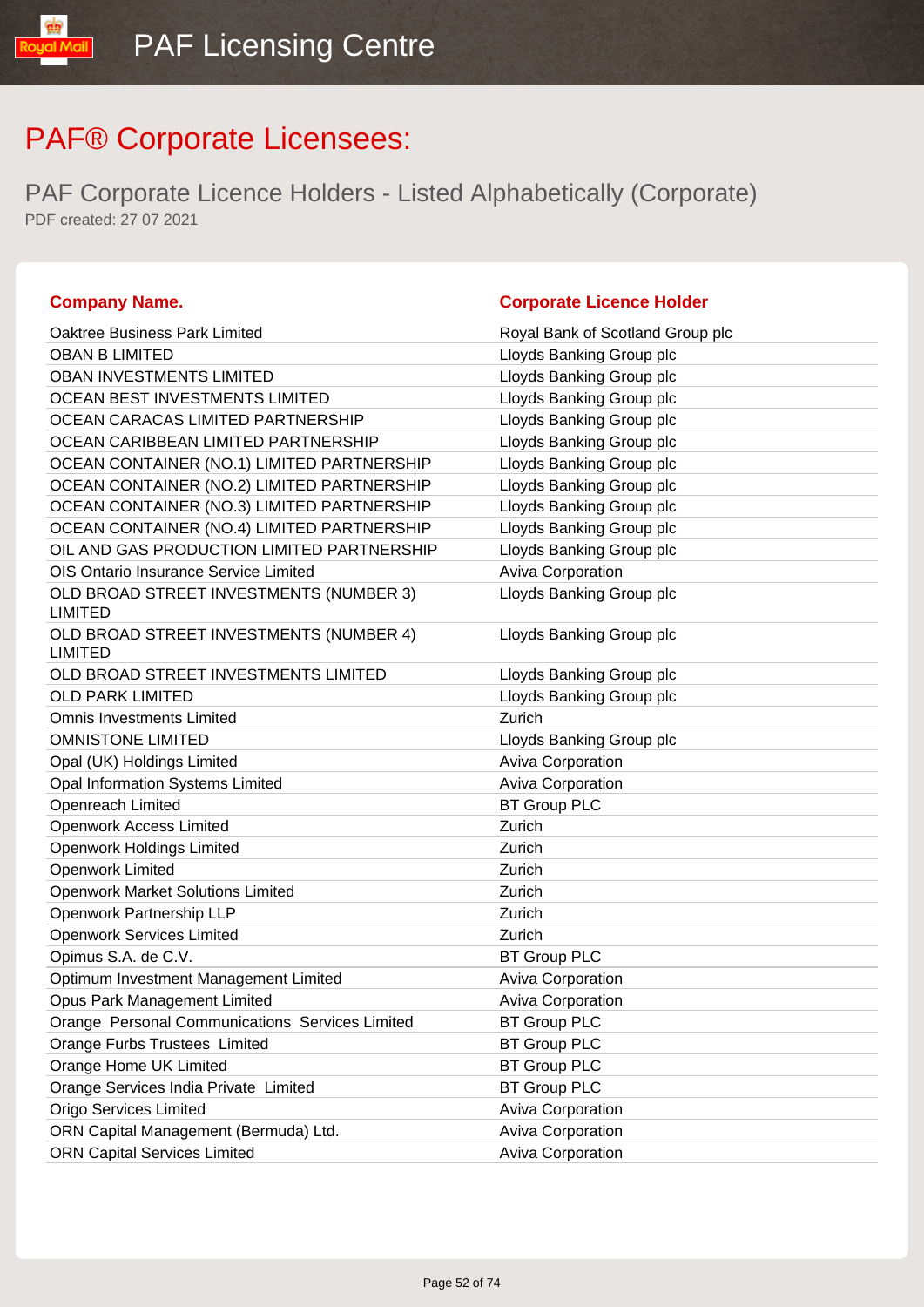| <b>Company Name.</b>                                                 | <b>Corporate Licence Holder</b>  |
|----------------------------------------------------------------------|----------------------------------|
| <b>Outsourced Professional Administration Limited</b>                | <b>Aviva Corporation</b>         |
| Overnight Services GmbH Vermittlung Ueberregionaler<br>Kurierdienste | Royal Mail Group Ltd             |
| OYSTERCATCHER NOMINEES LIMITED                                       | Lloyds Banking Group plc         |
| OYSTERCATCHER RESIDENTIAL LIMITED                                    | Lloyds Banking Group plc         |
| OYSTERCATCHER RESIDENTIAL ONE LIMITED                                | Lloyds Banking Group plc         |
| P of A Productions Limited                                           | Royal Bank of Scotland Group plc |
| PACIFIC PERFECT INVESTMENTS LIMITED                                  | Lloyds Banking Group plc         |
| Paddington Central III (GP) Limited                                  | Aviva Corporation                |
| <b>PAIG Investments Limited</b>                                      | Royal Bank of Scotland Group plc |
| Paragon Insurance Company Guernsey Limited                           | <b>Aviva Corporation</b>         |
| PARALLEL UNIVERSE SPV LIMITED                                        | Lloyds Banking Group plc         |
| <b>Parcelforce Limited</b>                                           | Royal Mail Group Ltd             |
| <b>Patalex II Productions Limited</b>                                | Royal Bank of Scotland Group plc |
| <b>Patalex III Productions Limited</b>                               | Royal Bank of Scotland Group plc |
| <b>Patalex IV Productions Limited</b>                                | Royal Bank of Scotland Group plc |
| <b>Patalex Productions Limited</b>                                   | Royal Bank of Scotland Group plc |
| Patalex V Productions Limited                                        | Royal Bank of Scotland Group plc |
| PC MOTOR FINANCE LIMITED                                             | Lloyds Banking Group plc         |
| Peak Re Designated Activity Company                                  | Aviva Corporation                |
| Pegasus House and Nuffield House Nominee 1 Limited                   | Aviva Corporation                |
| Pegasus House and Nuffield House Nominee 2 Limited                   | Aviva Corporation                |
| PELAYO VIDA SEGUROS Y REASEGUROS SOCIEDAD<br><b>ANONIMA</b>          | <b>Aviva Corporation</b>         |
| Pelipod Ltd                                                          | <b>BT Group PLC</b>              |
| <b>Pendle Hill Investments</b>                                       | Royal Bank of Scotland Group plc |
| PENSIONS MANAGEMENT (S.W.F.) LIMITED                                 | Lloyds Banking Group plc         |
| <b>Percussion Properties Limited</b>                                 | Aviva Corporation                |
| PERRY NOMINEES LIMITED                                               | Lloyds Banking Group plc         |
| PERSONAL MOTORING PLAN LIMITED                                       | Lloyds Banking Group plc         |
| Pet Plan Limited                                                     | Allianz Management Services Ltd  |
| Petunia SPA                                                          | <b>Aviva Corporation</b>         |
| <b>Phatware Limited</b>                                              | Royal Mail Group Ltd             |
| Pierrevenus                                                          | Aviva Corporation                |
| Pilot Insurance Company                                              | Aviva Corporation                |
| Pinkertweg 49, 22113 Hamburg, Germany                                | Royal Mail Group Ltd             |
| <b>Pittville Leasing Limited</b>                                     | Royal Bank of Scotland Group plc |
| PLE Employment Services Limited                                      | Zurich                           |
| PLOT 6 BUCKINGWAY MANAGEMENT LIMITED                                 | Zurich                           |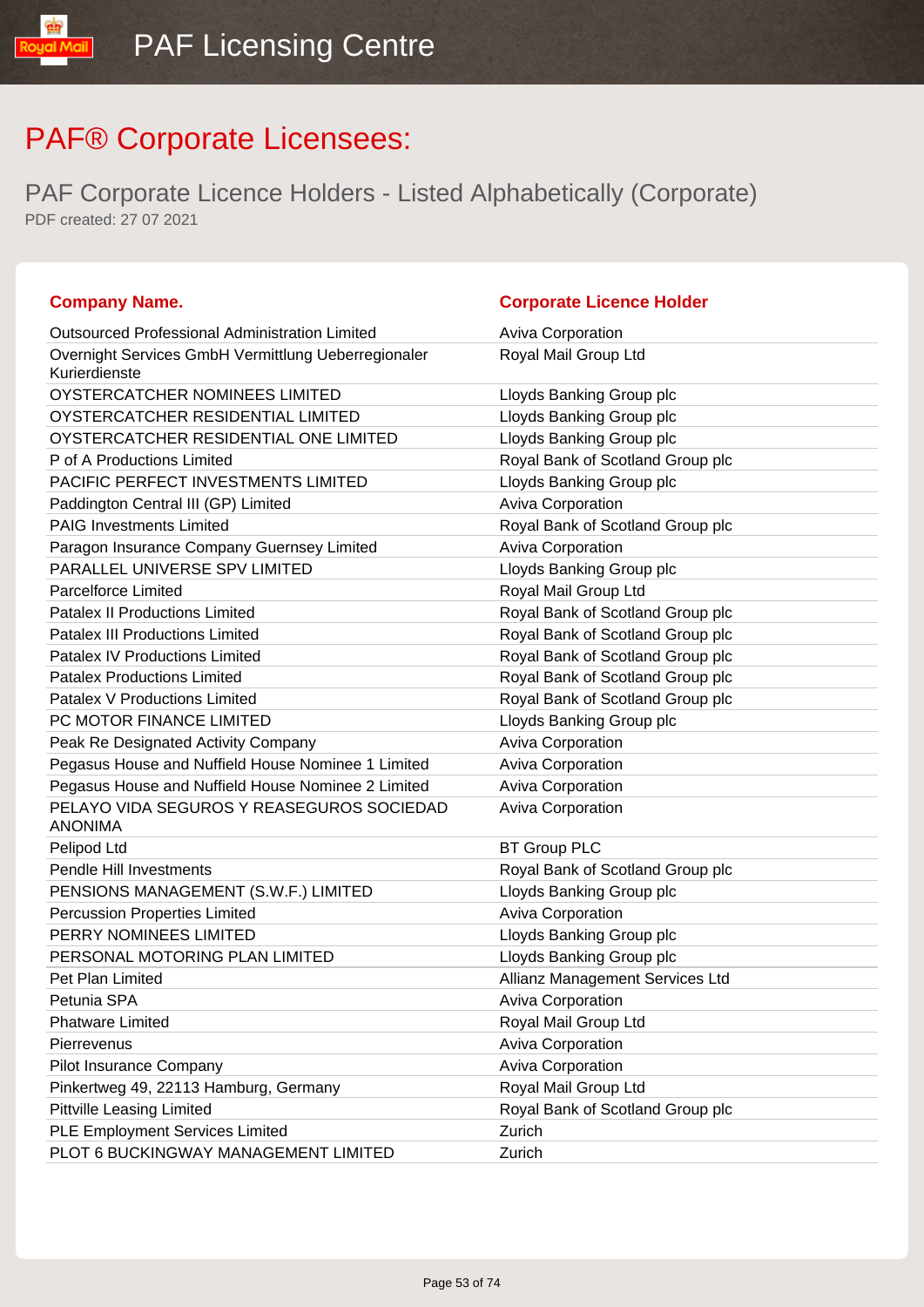| <b>Company Name.</b>                                                             | <b>Corporate Licence Holder</b>  |
|----------------------------------------------------------------------------------|----------------------------------|
| <b>PLOT 8B BUCKINGWAY MANAGEMENT LIMITED</b>                                     | Zurich                           |
| Plusnet plc                                                                      | <b>BT Group PLC</b>              |
| PM NOMINEE 1 LIMITED                                                             | Lloyds Banking Group plc         |
| PM NOMINEE 2 LIMITED                                                             | Lloyds Banking Group plc         |
| PM NOMINEE 3 LIMITED                                                             | Lloyds Banking Group plc         |
| PM NOMINEE 4 LIMITED                                                             | Lloyds Banking Group plc         |
| PM NOMINEE 5 LIMITED                                                             | Lloyds Banking Group plc         |
| PM NOMINEE 6 LIMITED                                                             | Lloyds Banking Group plc         |
| PM NOMINEE 7 LIMITED                                                             | Lloyds Banking Group plc         |
| PM NOMINEE 8 LIMITED                                                             | Lloyds Banking Group plc         |
| Polaris U.K. Limited                                                             | Royal & Sun Alliance (RSA)       |
| porowneo.pl Sp. z o.o.                                                           | Aviva Corporation                |
| Porth Teigr Management Company Limited                                           | Aviva Corporation                |
| PORTLAND FUNDING LIMITED                                                         | Lloyds Banking Group plc         |
| PORTREE INVESTMENTS LIMITED                                                      | Lloyds Banking Group plc         |
| <b>POSG Limited</b>                                                              | Royal Mail Group Ltd             |
| Post Office and Telecommunications Christian Association<br><b>Trust Limited</b> | Post Office Ltd                  |
| <b>Post Office Counters Ltd</b>                                                  | Post Office Ltd                  |
| Post Office Employees Social Club And Institute Limited                          | Post Office Ltd                  |
| Post Office Fellowship Of Remembrance, Limited (The)                             | Post Office Ltd                  |
| Post Office Insurance Society Trustees Limited                                   | Post Office Ltd                  |
| Postcap (Guernsey) Limited                                                       | Royal Mail Group Ltd             |
| POWERRELATE LIMITED (IN MEMBERS' VOLUNTARY<br>LIQUIDATION)                       | Lloyds Banking Group plc         |
| PRECISION LEASING LIMITED (IN LIQUIDATION)                                       | Lloyds Banking Group plc         |
| Premier Audit Company Limited                                                    | Royal Bank of Scotland Group plc |
| Premier Mortgage Service Limited                                                 | Aviva Corporation                |
| <b>Premierline Direct Limited</b>                                                | Allianz Management Services Ltd  |
| <b>Price Productions Limited</b>                                                 | Royal Bank of Scotland Group plc |
| Priestgate Limited                                                               | <b>BT Group PLC</b>              |
| Primemodern Limited                                                              | Royal Bank of Scotland Group plc |
| PRIMEWAY S.A.                                                                    | Lloyds Banking Group plc         |
| Primonial Real Estate Investment Management                                      | <b>Aviva Corporation</b>         |
| PRIMOTEL EUROPE                                                                  | <b>Aviva Corporation</b>         |
| Privilege Insurance                                                              | Direct Line Group                |
| Professional Advisory Holdings Ltd.                                              | <b>Aviva Corporation</b>         |
| Professional Indemnity Direct Limited                                            | Royal & Sun Alliance (RSA)       |
| Professional Investment Advisory Services Pte Ltd                                | Aviva Corporation                |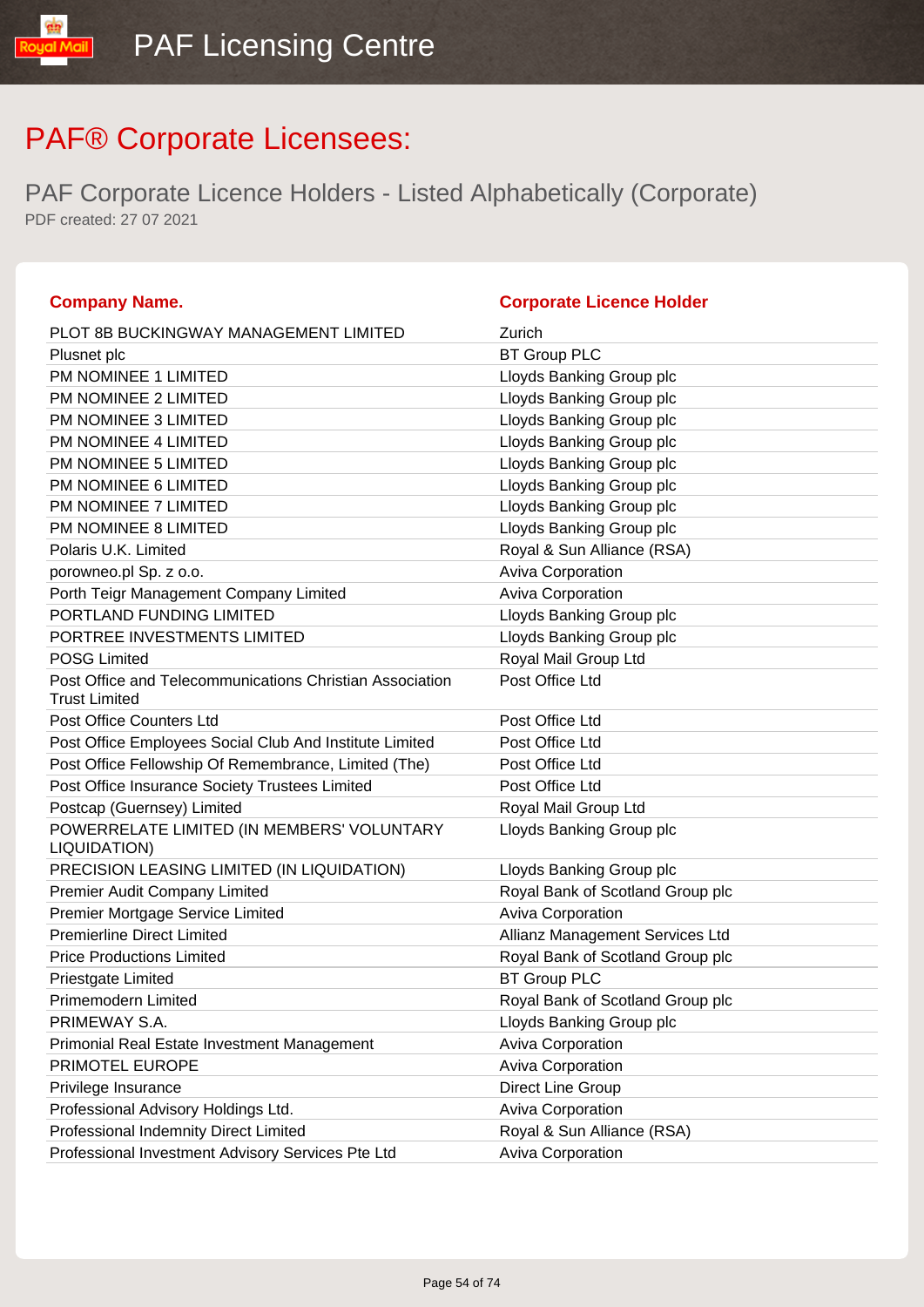PAF Corporate Licence Holders - Listed Alphabetically (Corporate) PDF created: 27 07 2021

| <b>Property Venture Partners Limited</b>               | Royal Bank of Scotland Group plc |
|--------------------------------------------------------|----------------------------------|
| Property Ventures (B&M) Limited                        | Royal Bank of Scotland Group plc |
| PSPI-Subic, Inc.                                       | <b>BT Group PLC</b>              |
| PT BT Indonesia                                        | <b>BT Group PLC</b>              |
| PT Sun Microsystems Indonesia                          | <b>BT Group PLC</b>              |
| PT ASTRA AVIVA LIFE                                    | Aviva Corporation                |
| PT BT Communications Indonesia                         | <b>BT Group PLC</b>              |
| PUGET LIMITED PARTNERSHIP                              | Lloyds Banking Group plc         |
| <b>Punchbowl Park</b>                                  | Royal & Sun Alliance (RSA)       |
| <b>Management Limited</b>                              |                                  |
| <b>Quadrant Catering Limited</b>                       | Royal Mail Group Ltd             |
| <b>QUANTEL HOLDINGS LIMITED</b>                        | Lloyds Banking Group plc         |
| Quantum Property Partnership (General Partner) Limited | Aviva Corporation                |
| Quantum Property Partnership (Nominee) Limited         | Aviva Corporation                |
| Quarryvale One Limited                                 | Aviva Corporation                |
| Quarryvale Three Limited                               | Aviva Corporation                |
| Quebec Assurance Company                               | Royal & Sun Alliance (RSA)       |
| QUEENSFERRY INVESTMENTS LIMITED                        | Lloyds Banking Group plc         |
| QUILL SECURITIES LIMITED                               | Lloyds Banking Group plc         |
| QUION 6 BV                                             | Lloyds Banking Group plc         |
| RIGP FINANCE LIMITED                                   | Lloyds Banking Group plc         |
| R.B. (2) Investment Company                            | Royal Bank of Scotland Group plc |
| R.B. (3) Investment Company                            | Royal Bank of Scotland Group plc |
| R.B. Asset Value Limited                               | Royal Bank of Scotland Group plc |
| R.B. Capital Leasing Limited                           | Royal Bank of Scotland Group plc |
| R.B. Chancery Investments                              | Royal Bank of Scotland Group plc |
| R.B. Equipment Leasing Limited                         | Royal Bank of Scotland Group plc |
| R.B. Investment Company                                | Royal Bank of Scotland Group plc |
| R.B. Investment Holdings Limited                       | Royal Bank of Scotland Group plc |
| R.B. Leasing (April) Limited                           | Royal Bank of Scotland Group plc |
| R.B. Leasing (Bluewater) Limited                       | Royal Bank of Scotland Group plc |
| R.B. Leasing (December) Limited                        | Royal Bank of Scotland Group plc |
| R.B. Leasing (Eden) Limited                            | Royal Bank of Scotland Group plc |
| R.B. Leasing (March) Limited                           | Royal Bank of Scotland Group plc |
| R.B. Leasing (September) Limited                       | Royal Bank of Scotland Group plc |
| R.B. Leasing (Shaftesbury) Limited                     | Royal Bank of Scotland Group plc |
| R.B. Leasing Company Limited                           | Royal Bank of Scotland Group plc |
| R.B. Quadrangle Leasing Limited                        | Royal Bank of Scotland Group plc |
| R.B.S. Special Investments Limited                     | Royal Bank of Scotland Group plc |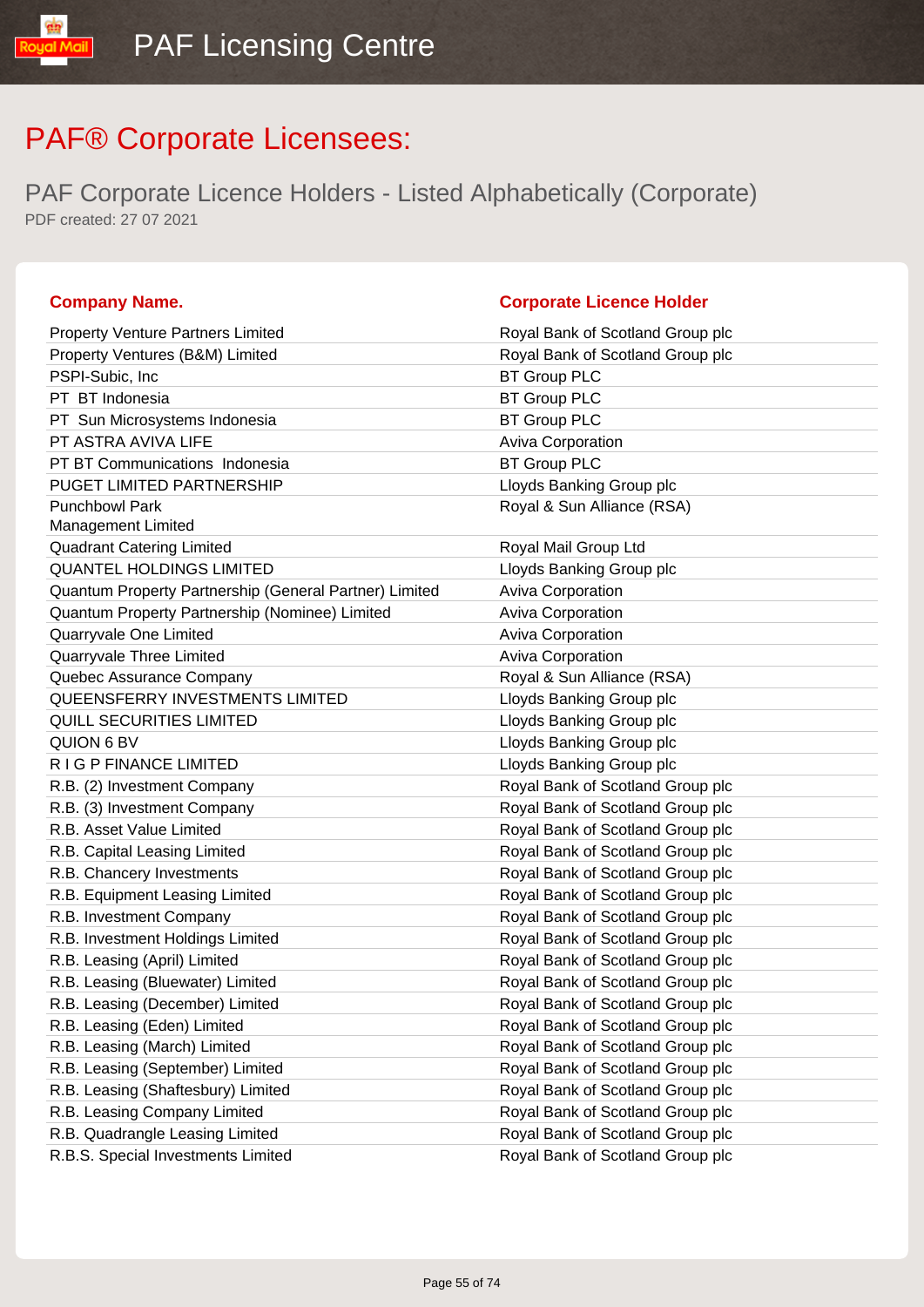PAF Corporate Licence Holders - Listed Alphabetically (Corporate) PDF created: 27 07 2021

### **Company Name. Company Name. Company Name. Company Name. Company Name. Company Name. Company Name. Company Name. Company Name. Company Name. Company Name. Company Name. Company Name. Company Name.**

ual Mail

| R.F. SPENCER AND COMPANY LIMITED               | Lloyds Banking Group plc         |
|------------------------------------------------|----------------------------------|
| <b>R&amp;SA Global Network Limited</b>         | Royal & Sun Alliance (RSA)       |
| R&SA Marketing Services plc                    | Royal & Sun Alliance (RSA)       |
| RABONE PARK MANAGEMENT COMPANY LIMITED         | Zurich                           |
| <b>RAC Pension Trustees Limited</b>            | Aviva Corporation                |
| Radianz Americas Inc.                          | <b>BT Group PLC</b>              |
| Radianz Italia S.r.l.                          | <b>BT Group PLC</b>              |
| Radianz Limited                                | <b>BT Group PLC</b>              |
| RANDOLPH SPAIN SL                              | Lloyds Banking Group plc         |
| RANELAGH NOMINEES LIMITED                      | Lloyds Banking Group plc         |
| RATIH MARITIME LIMITED PARTNERSHIP             | Lloyds Banking Group plc         |
| <b>RB Investments 1 Limited</b>                | Royal Bank of Scotland Group plc |
| <b>RB Investments 2 Limited</b>                | Royal Bank of Scotland Group plc |
| <b>RB Investments 3 Limited</b>                | Royal Bank of Scotland Group plc |
| <b>RB Investments 4 Limited</b>                | Royal Bank of Scotland Group plc |
| <b>RB Investments 5 Limited</b>                | Royal Bank of Scotland Group plc |
| RBDC (Ireland) Limited                         | Royal Bank of Scotland Group plc |
| <b>RBDC Administrator Limited</b>              | Royal Bank of Scotland Group plc |
| <b>RBDC General Partner Limited</b>            | Royal Bank of Scotland Group plc |
| <b>RBDC Investments Limited</b>                | Royal Bank of Scotland Group plc |
| <b>RBEF Limited</b>                            | Royal Bank of Scotland Group plc |
| RBS (Cedar) Investments                        | Royal Bank of Scotland Group plc |
| RBS Aerospace (UK) Limited                     | Royal Bank of Scotland Group plc |
| <b>RBS Argonaut Limited</b>                    | Royal Bank of Scotland Group plc |
| RBS Asset Finance Europe Limited               | Royal Bank of Scotland Group plc |
| RBS Asset Management (ACD) Limited             | Royal Bank of Scotland Group plc |
| RBS Asset Management Holdings                  | Royal Bank of Scotland Group plc |
| RBS Asset Management Limited                   | Royal Bank of Scotland Group plc |
| <b>RBS Business Insurance Services Limited</b> | Royal Bank of Scotland Group plc |
| <b>RBS CI Limited</b>                          | Royal Bank of Scotland Group plc |
| <b>RBS CIF Trustee Limited</b>                 | Royal Bank of Scotland Group plc |
| <b>RBS Collective Investment Funds Limited</b> | Royal Bank of Scotland Group plc |
| RBS Hotel Development Company Limited          | Royal Bank of Scotland Group plc |
| <b>RBS Hotel Investments Limited</b>           | Royal Bank of Scotland Group plc |
| RBS Insurance Group Limited                    | Royal Bank of Scotland Group plc |
| <b>RBS Insurance Services Limited</b>          | Royal Bank of Scotland Group plc |
| <b>RBS Investment Executive Limited</b>        | Royal Bank of Scotland Group plc |
| <b>RBS Investment Limited</b>                  | Royal Bank of Scotland Group plc |
| RBS Invoice Finance (Holdings) Limited         | Royal Bank of Scotland Group plc |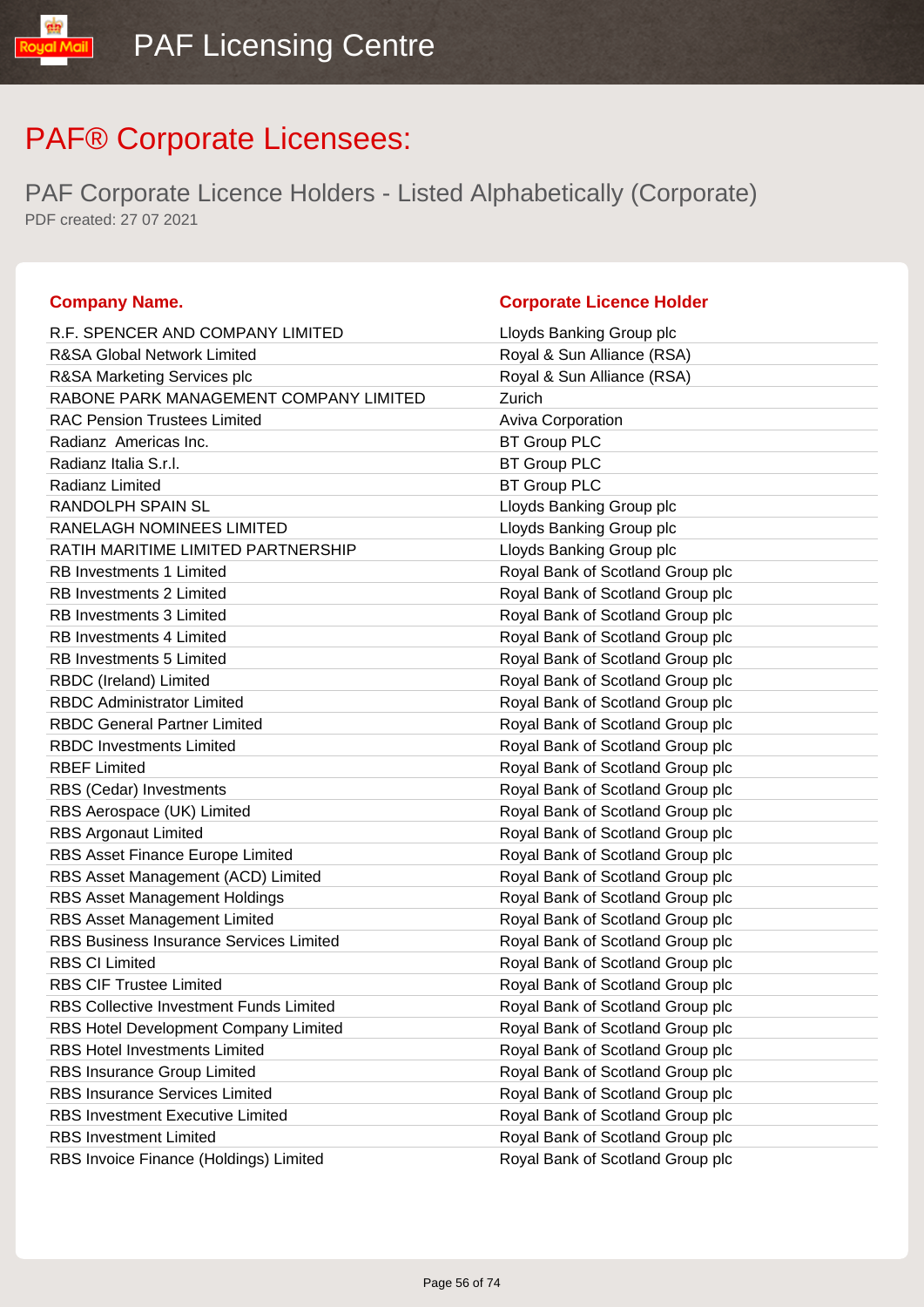PAF Corporate Licence Holders - Listed Alphabetically (Corporate) PDF created: 27 07 2021

| <b>RBS Invoice Finance Limited</b>                                 | Royal Bank of Scotland Group plc |
|--------------------------------------------------------------------|----------------------------------|
| RBS Life Holdings Limited                                          | Royal Bank of Scotland Group plc |
| <b>RBS Mezzanine Limited</b>                                       | Royal Bank of Scotland Group plc |
| RBS Power Investments Ireland Limited                              | Royal Bank of Scotland Group plc |
| <b>RBS Property Developments Limited</b>                           | Royal Bank of Scotland Group plc |
| RBS Property Ventures Investments Limited                          | Royal Bank of Scotland Group plc |
| <b>RBS Residential Venture No.1 Limited</b>                        | Royal Bank of Scotland Group plc |
| RBS Residential Venture No.2 Limited                               | Royal Bank of Scotland Group plc |
| RBS Sempra Energy Trading (UK) Limited                             | Royal Bank of Scotland Group plc |
| <b>RBS SME Investments Limited</b>                                 | Royal Bank of Scotland Group plc |
| RBS Special Opportunities General Partner (England) Limited        | Royal Bank of Scotland Group plc |
| RBS Special Opportunities General Partner (Scotland) II<br>Limited | Royal Bank of Scotland Group plc |
| RBS Special Opportunities General Partner (Scotland) Ltd           | Royal Bank of Scotland Group plc |
| RBS Specialised Property Investments Limited                       | Royal Bank of Scotland Group plc |
| <b>RBS Trade Services Limited</b>                                  | Royal Bank of Scotland Group plc |
| <b>RBSFP 3 Limited</b>                                             | Royal Bank of Scotland Group plc |
| RBSG (Europe)                                                      | Royal Bank of Scotland Group plc |
| RBSG Collective Investments Holdings Limited                       | Royal Bank of Scotland Group plc |
| <b>RBSG Collective Investments Limited</b>                         | Royal Bank of Scotland Group plc |
| <b>RBSG International Holdings Limited</b>                         | Royal Bank of Scotland Group plc |
| RBSM (Investments) Limited                                         | Royal Bank of Scotland Group plc |
| <b>RBSM Capital Limited</b>                                        | Royal Bank of Scotland Group plc |
| RBSSAF (10) Limited                                                | Royal Bank of Scotland Group plc |
| RBSSAF (11) Limited                                                | Royal Bank of Scotland Group plc |
| RBSSAF (12) Limited                                                | Royal Bank of Scotland Group plc |
| RBSSAF (13) Limited                                                | Royal Bank of Scotland Group plc |
| RBSSAF (16) Limited                                                | Royal Bank of Scotland Group plc |
| RBSSAF (19) Limited                                                | Royal Bank of Scotland Group plc |
| RBSSAF (2) Limited                                                 | Royal Bank of Scotland Group plc |
| RBSSAF (20) Limited                                                | Royal Bank of Scotland Group plc |
| RBSSAF (21) Limited                                                | Royal Bank of Scotland Group plc |
| RBSSAF (22) Limited                                                | Royal Bank of Scotland Group plc |
| RBSSAF (23) Limited                                                | Royal Bank of Scotland Group plc |
| RBSSAF (25) Limited                                                | Royal Bank of Scotland Group plc |
| RBSSAF (26) Limited                                                | Royal Bank of Scotland Group plc |
| RBSSAF (27) Limited                                                | Royal Bank of Scotland Group plc |
| RBSSAF (3) LIMITED                                                 | Royal Bank of Scotland Group plc |
| RBSSAF (4) LIMITED                                                 | Royal Bank of Scotland Group plc |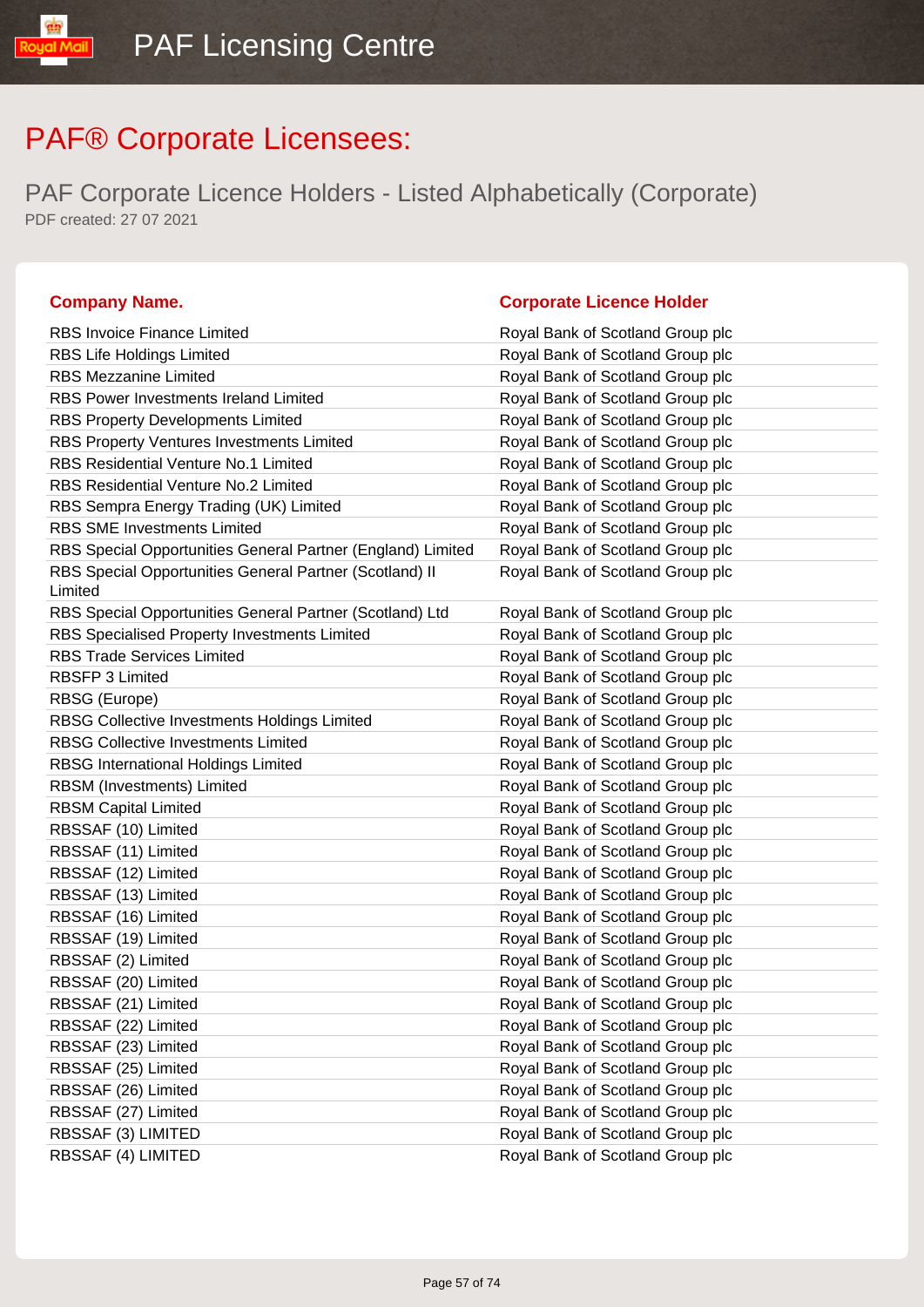| <b>Company Name.</b>                                                            | <b>Corporate Licence Holder</b>  |
|---------------------------------------------------------------------------------|----------------------------------|
| RBSSAF (6) LIMITED                                                              | Royal Bank of Scotland Group plc |
| RBSSAF (7) Limited                                                              | Royal Bank of Scotland Group plc |
| RBSSAF (8) Limited                                                              | Royal Bank of Scotland Group plc |
| RDZ Netherlands BV                                                              | <b>BT Group PLC</b>              |
| REAMHURST PROPERTIES LIMITED (IN MEMBERS'<br><b>VOLUNTARY LIQUIDATION)</b>      | Lloyds Banking Group plc         |
| <b>Redan Power Ltd</b>                                                          | <b>Aviva Corporation</b>         |
| Reilly & Wickens Brokers Ltd.                                                   | Royal & Sun Alliance (RSA)       |
| Renewable Clean Energy 2 Limited                                                | Aviva Corporation                |
| Renewable Clean Energy 3 Limited                                                | Aviva Corporation                |
| RENEWABLE CLEAN ENERGY LIMITED                                                  | <b>Aviva Corporation</b>         |
| RENTAL MANAGEMENT SERVICES LIMITED                                              | Lloyds Banking Group plc         |
| Reschop Carré Hattingen GmbH                                                    | Aviva Corporation                |
| Reschop Carré Marketing GmbH                                                    | <b>Aviva Corporation</b>         |
| RETAIL REVIVAL (BURGESS HILL) INVESTMENTS<br><b>LIMITED</b>                     | Lloyds Banking Group plc         |
| RETAIL REVIVAL (STRATFORD) INVESTMENTS LIMITED                                  | Lloyds Banking Group plc         |
| RETAIL REVIVAL (TROWBRIDGE) INVESTMENTS LIMITED                                 | Lloyds Banking Group plc         |
| <b>RETTI PROPERTIES LIMITED</b>                                                 | Lloyds Banking Group plc         |
| <b>Revisecatch Limited</b>                                                      | Royal Mail Group Ltd             |
| RIG FUNDING (CAYMAN) LIMITED                                                    | Lloyds Banking Group plc         |
| RIJNBORG LIMITED PARTNERSHIP                                                    | Lloyds Banking Group plc         |
| Riossi Limited                                                                  | Royal Bank of Scotland Group plc |
| Riossi Motorcycles Limited                                                      | Royal Bank of Scotland Group plc |
| RM (International) Limited                                                      | Royal Mail Group Ltd             |
| RM Financing Operations Limited                                                 | Royal Mail Group Ltd             |
| RM Property and Facilities Solutions Limited (formerly Romec<br>Limited Romec)) | Royal Mail Group Ltd             |
| RMF Operations Designated Activity Company                                      | Royal Mail Group Ltd             |
| Road Runner Motor Trade Limited                                                 | Royal & Sun Alliance (RSA)       |
| RoboScot (67) Limited                                                           | Royal Bank of Scotland Group plc |
| RoboScot DevCap Limited                                                         | Royal Bank of Scotland Group plc |
| <b>RoboScot Investments</b>                                                     | Royal Bank of Scotland Group plc |
| <b>RoboScot Ventures Limited</b>                                                | Royal Bank of Scotland Group plc |
| Roins Financial Services Limited                                                | Royal & Sun Alliance (RSA)       |
| Roins Holding Limited                                                           | Royal & Sun Alliance (RSA)       |
| ROLLS HOUSE LIMITED                                                             | Lloyds Banking Group plc         |
| <b>Romec Enterprises Limited</b>                                                | Royal Mail Group Ltd             |
| RONA MARITIME LIMITED PARTNERSHIP                                               | Lloyds Banking Group plc         |
| Rover Finance Holdings Limited                                                  | Royal Bank of Scotland Group plc |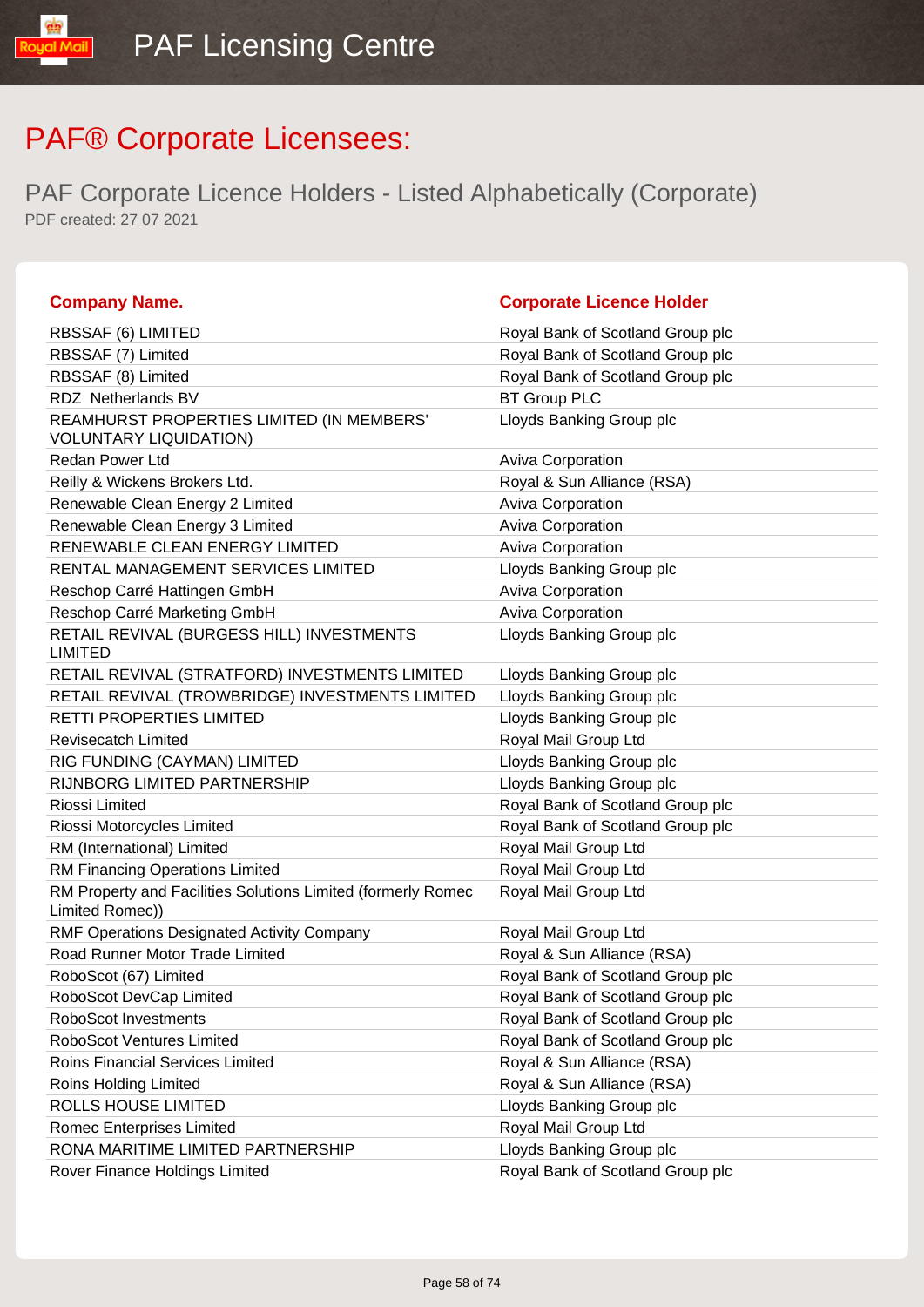PAF Corporate Licence Holders - Listed Alphabetically (Corporate) PDF created: 27 07 2021

### **Company Name. Corporate Licence Holder**

### Rover Finance Limited **Royal Bank of Scotland Group plc** Royal Bank of Scotland Group plc ROXBURY SPAIN SLU **ROXBURY SPAIN SLU** Royal & Sun Alliance (Ireland) Limited Royal & Sun Alliance (RSA) Royal & Sun Alliance Insurance (Global) Limited Royal & Sun Alliance (RSA) Royal & Sun Alliance Insurance (Middle East) BSC © Royal & Sun Alliance (RSA) Royal & Sun Alliance Insurance Agency Inc. Royal & Sun Alliance (RSA) Royal & Sun Alliance Insurance Company of Canada Royal & Sun Alliance (RSA) Royal & Sun Alliance Insurance plc – Escritório de Representaç?o no Brasil Ltda. Royal & Sun Alliance (RSA) Royal & Sun Alliance Insurance plc **Royal & Sun Alliance (RSA)** Royal & Sun Alliance (RSA) Royal & Sun Alliance IT Solutions (India) Private Limited Royal & Sun Alliance (RSA) Royal & Sun Alliance Pension Trustee Limited **Royal & Sun Alliance (RSA)** Royal & Sun Alliance Property Services Limited **Royal & Sun Alliance (RSA)** Royal & Sun Alliance Reinsurance Limited **Royal & Sun Alliance (RSA)** Royal & SunAlliance Benelux Holdings N.V. Royal & Sun Alliance (RSA) Royal Bank Asset Finance Limited **Royal Bank of Scotland Group plc** Royal Bank of Scotland Group plc Royal Bank Business Asset Finance Limited Royal Bank of Scotland Group plc Royal Bank Development Capital Limited Royal Bank of Scotland Group plc Royal Bank Investments Limited **Royal Bank of Scotland Group plc** Royal Bank of Scotland Group plc Royal Bank Invoice Finance Limited **Royal Bank of Scotland Group plc** Royal Bank Leasing Limited Royal Bank of Scotland Group plc Royal Bank of Scotland (Industrial Leasing) Limited Royal Bank of Scotland Group plc Royal Bank Operating Leasing Limited **Royal Bank of Scotland Group plc** Royal Bank Project Investments Limited **Royal Bank of Scotland Group plc** Royal Bank Ventures Investments Limited **Royal Bank of Scotland Group plc** Royal Bank Ventures Limited Royal Bank of Scotland Group plc Royal Insurance (U.K.) Limited Royal & Sun Alliance (RSA) Royal Insurance Global B.V. **Royal & Sun Alliance (RSA)** Royal Insurance Holdings Limited **Royal & Sun Alliance (RSA)** Royal Insurance Operational Services (U.K.) Limited Royal & Sun Alliance (RSA) Royal Insurance Service Company (Isle of Man) Limited Royal & Sun Alliance (RSA) Royal International Insurance Holdings Limited Royal & Sun Alliance (RSA) Royal Mail Courier Services Ltd **Royal Mail Group Ltd** Royal Mail Group Ltd Royal Mail Enterprises Limited **Royal Mail Group Ltd** Royal Mail Group Ltd Royal Mail Estates Limited **Royal Mail Group Ltd** Royal Mail Group Ltd Royal Mail Finance (No2) Limited Royal Mail Group Ltd Royal Mail Finance Limited **Royal Mail Group Ltd** Royal Mail Group Limited **Royal Mail Group Ltd**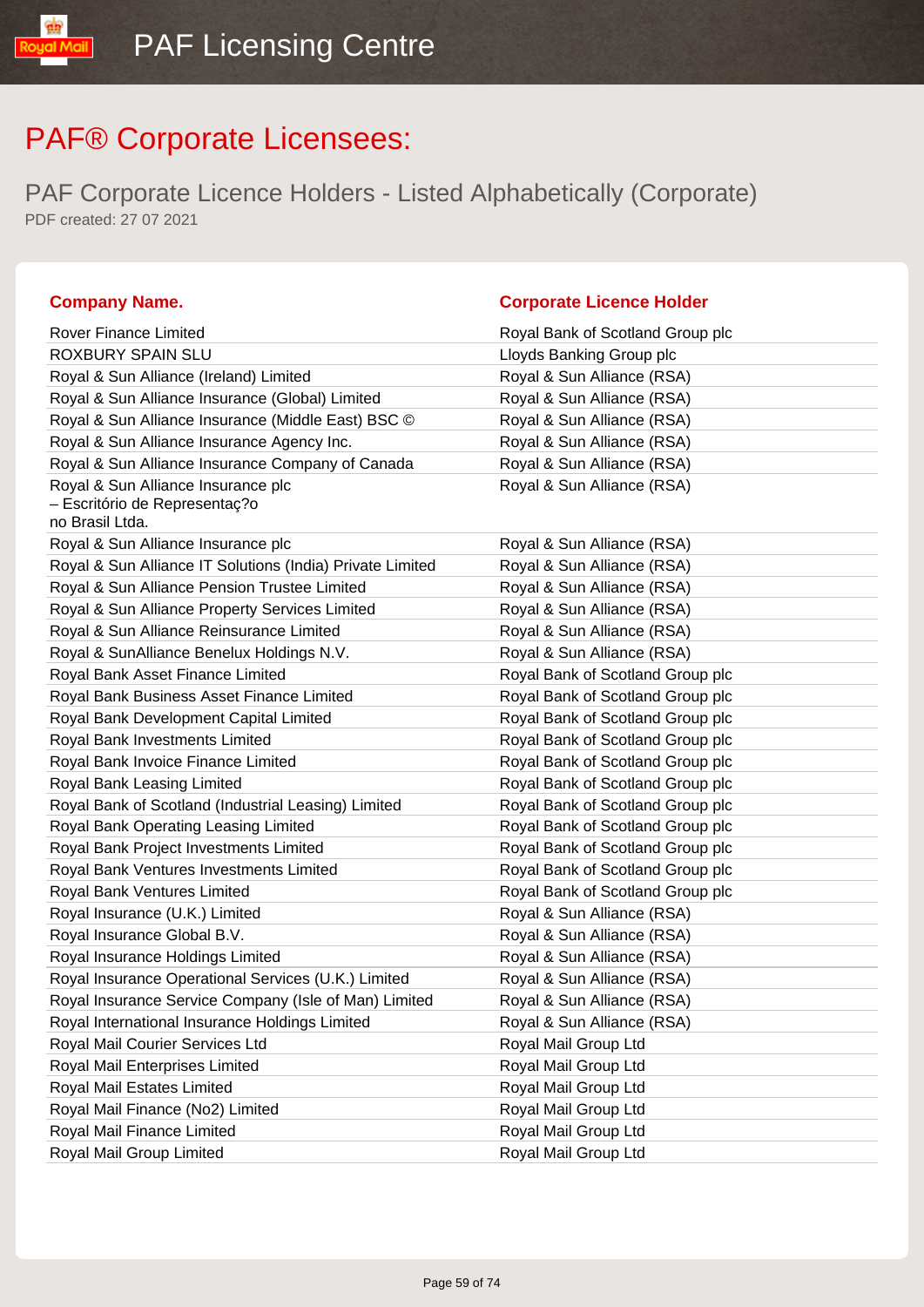PAF Corporate Licence Holders - Listed Alphabetically (Corporate) PDF created: 27 07 2021

### **Company Name. Corporate Licence Holder**

### Royal Mail Innovations Limited **Royal Mail Group Ltd** Royal Mail Investments Limited **Royal Mail Group Ltd** Royal Mail Pensions Trustees Limited **Royal Mail Group Ltd** Royal Scot Leasing Limited **Royal Bank of Scotland Group plc** RoyScot Auto Credit Limited **RoyScot Auto Credit Limited** Royal Bank of Scotland Group plc RoyScot Contracts Limited Royal Bank of Scotland Group plc RoyScot Financial Services Limited **Royal Bank of Scotland Group plc** RoyScot Industrial Leasing Limited **Royal Bank of Scotland Group plc** RoyScot Larch Limited **RoyScot Larch Limited** Royal Bank of Scotland Group plc RoyScot Leasing Limited **RoyScot Leasing Limited** Royal Bank of Scotland Group plc RoyScot Motor Finance Limited **RoyScot Motor Finance Limited** Royal Bank of Scotland Group plc RoyScot Trust plc **RoyScot Trust plc** Royal Bank of Scotland Group plc RoyScot Vehicle Contracts Limited **RoyScot Vehicle Contracts Limited** Royal Bank of Scotland Group plc Roysun Limited **Royal & Sun Alliance (RSA)** RSA Accident Repairs Limited **Royal & Sun Alliance (RSA)** RSA Actuarial Services (India) Private Limited Royal & Sun Alliance (RSA) RSA Claims Management Limited **RSA** Royal & Sun Alliance (RSA) RSA CRS (US) Limited RSA CRS (US) Limited RSA CRS (US) Limited RSA E-Holdings Limited **Royal & Sun Alliance (RSA)** RSA Engineering Limited **Royal & Sun Alliance (RSA)** RSA Finance **Royal & Sun Alliance** (RSA) RSA Insurance Ireland DAC **Royal & Sun Alliance (RSA)** RSA Isle of Man No.1 Limited **Royal & Sun Alliance (RSA)** RSA Law Limited **Royal & Sun Alliance (RSA)** RSA Manx Holdings Limited **Royal & Sun Alliance (RSA)** RSA Northern Ireland Insurance Limited **Royal & Sun Alliance (RSA)** RSA Overseas (Netherlands) B.V. Royal & Sun Alliance (RSA) RSA Overseas (No.3) Limited **Royal & Sun Alliance (RSA)** RSA Overseas Holdings (Luxembourg) (No 1) SARL Royal & Sun Alliance (RSA) RSA Overseas Holdings (No 1) Unlimited Company Royal & Sun Alliance (RSA) RSA Overseas Holdings (No. 2) Unlimited Company Royal & Sun Alliance (RSA) RSA Overseas Holdings (UK) Limited Royal & Sun Alliance (RSA) RSA Overseas Holdings B.V. Royal & Sun Alliance (RSA) RSA Reinsurance Ireland Limited **Royal & Sun Alliance (RSA)** RSA Travel Insurance Inc. The Contract of the Royal & Sun Alliance (RSA) Rugby Radio Station (General Partner) Limited BT Group PLC Rugby Radio Station (General Partner) Limited Aviva Corporation Rugby Radio Station (Nominee) Limited BT Group PLC Rugby Radio Station LP BT Group PLC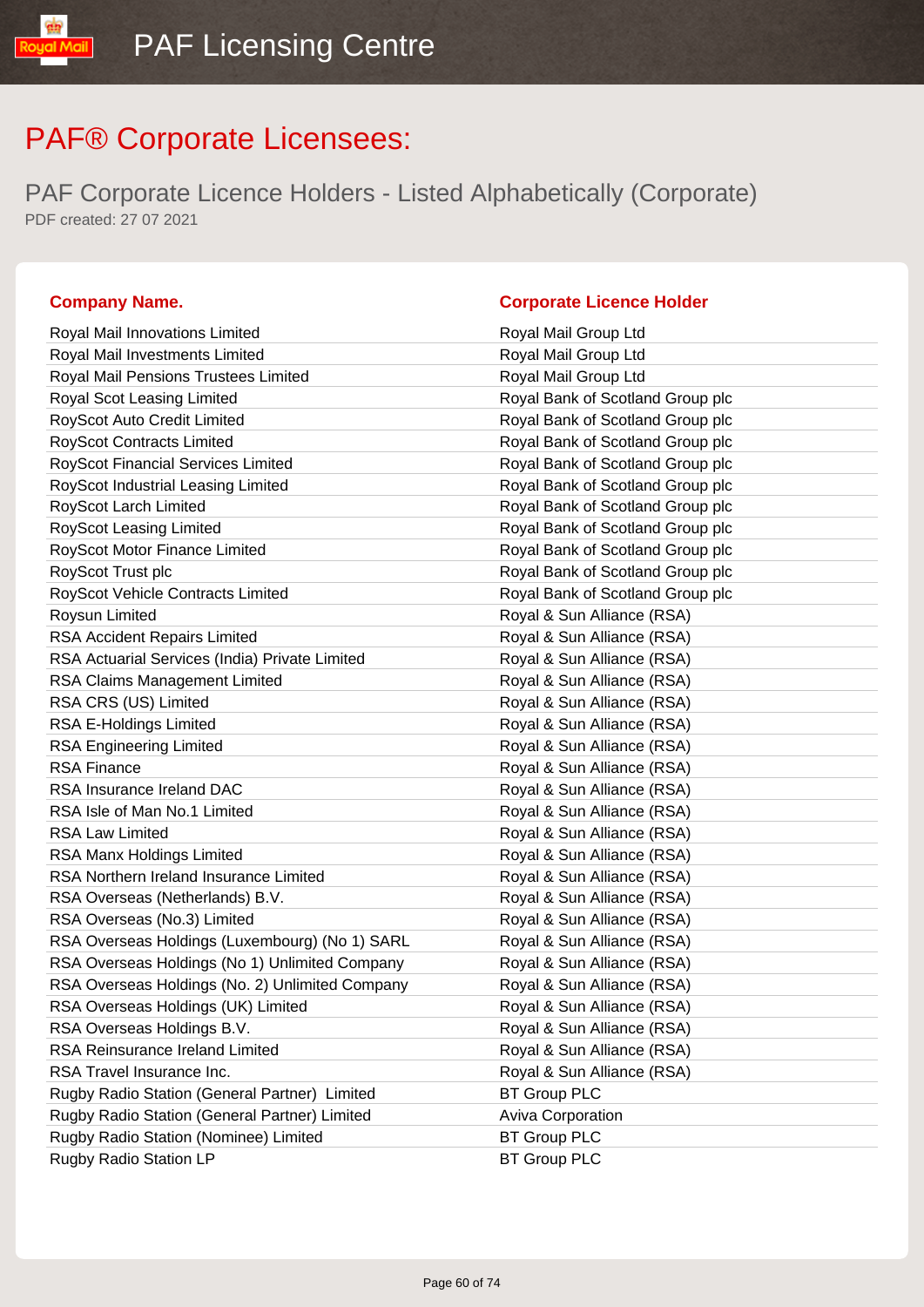PAF Corporate Licence Holders - Listed Alphabetically (Corporate) PDF created: 27 07 2021

| S&Y Insurance Company                                       | <b>Aviva Corporation</b>         |
|-------------------------------------------------------------|----------------------------------|
| SACKVILLE TCI PROPERTY (GP) LIMITED                         | Lloyds Banking Group plc         |
| SACKVILLE TCI PROPERTY NOMINEE (1) LIMITED                  | Lloyds Banking Group plc         |
| SACKVILLE TCI PROPERTY NOMINEE (2) LIMITED                  | Lloyds Banking Group plc         |
| Sal Pension Fund Limited                                    | Royal & Sun Alliance (RSA)       |
| SALEN UK REAL ESTATE GP LLC                                 | Lloyds Banking Group plc         |
| SALEN UK REAL ESTATE LP                                     | Lloyds Banking Group plc         |
| SALESLEASE PURCHASE LIMITED                                 | Lloyds Banking Group plc         |
| SALTIRE SHIPPING (UK) LIMITED PARTNERSHIP                   | Lloyds Banking Group plc         |
| SALUTAIRE DEVELOPMENTS LIMITED                              | Lloyds Banking Group plc         |
| Sama Empreendimentos e Participações Limitada               | <b>BT Group PLC</b>              |
| Sandford Leasing Limited                                    | Royal Bank of Scotland Group plc |
| Sapphire Ile de France 1 S.à.r.l.                           | Aviva Corporation                |
| Sapphire Ile de France 2 S.à r.l.                           | Aviva Corporation                |
| Sapphire Ile de France SCI                                  | Aviva Corporation                |
| SATURN MARITIME LIMITED PARTNERSHIP                         | Lloyds Banking Group plc         |
| <b>Saturn Professional Risks Limited</b>                    | Royal & Sun Alliance (RSA)       |
| <b>SAVBAN LEASING LIMITED</b>                               | Lloyds Banking Group plc         |
| <b>SB Loan Administration Limited</b>                       | <b>Aviva Corporation</b>         |
| <b>SCI CAMPUS MEDICIS ST DENIS</b>                          | Aviva Corporation                |
| <b>SCI CAMPUS RIMBAUD ST DENIS</b>                          | Aviva Corporation                |
| SCI La Coupole des Halles                                   | Aviva Corporation                |
| <b>SCI LAZULITE</b>                                         | Lloyds Banking Group plc         |
| <b>SCI LISSES INVESTMENT CO</b>                             | Lloyds Banking Group plc         |
| SCI LYON CHASSIEU INVESTMENT CO                             | Lloyds Banking Group plc         |
| SCI MITRY II INVESTMENT CO                                  | Lloyds Banking Group plc         |
| SCI NEWCO 12 INVESTMENT CO - CARRIERE<br>PERPETUAL          | Lloyds Banking Group plc         |
| SCI NEWCO 13 INVESTMENT CO                                  | Lloyds Banking Group plc         |
| SCI NEWCO 14 INVESTMENT CO                                  | Lloyds Banking Group plc         |
| SCI NEWCO 15 INVESTMENT CO                                  | Lloyds Banking Group plc         |
| SCI ORLY INVESTMENT CO                                      | Lloyds Banking Group plc         |
| <b>SCI PERGOLA</b>                                          | <b>Aviva Corporation</b>         |
| <b>SCI PESARO</b>                                           | Aviva Corporation                |
| SCI ST THIBAULT INVESTMENT CO                               | Lloyds Banking Group plc         |
| SCI SWNEWCO 11 INVESTMENT CO - ST MICHEL SUR<br><b>ORGE</b> | Lloyds Banking Group plc         |
| SCOTIA SHIPPING LIMITED PARTNERSHIP                         | Lloyds Banking Group plc         |
| SCOTLAND INTERNATIONAL FINANCE B.V.                         | Lloyds Banking Group plc         |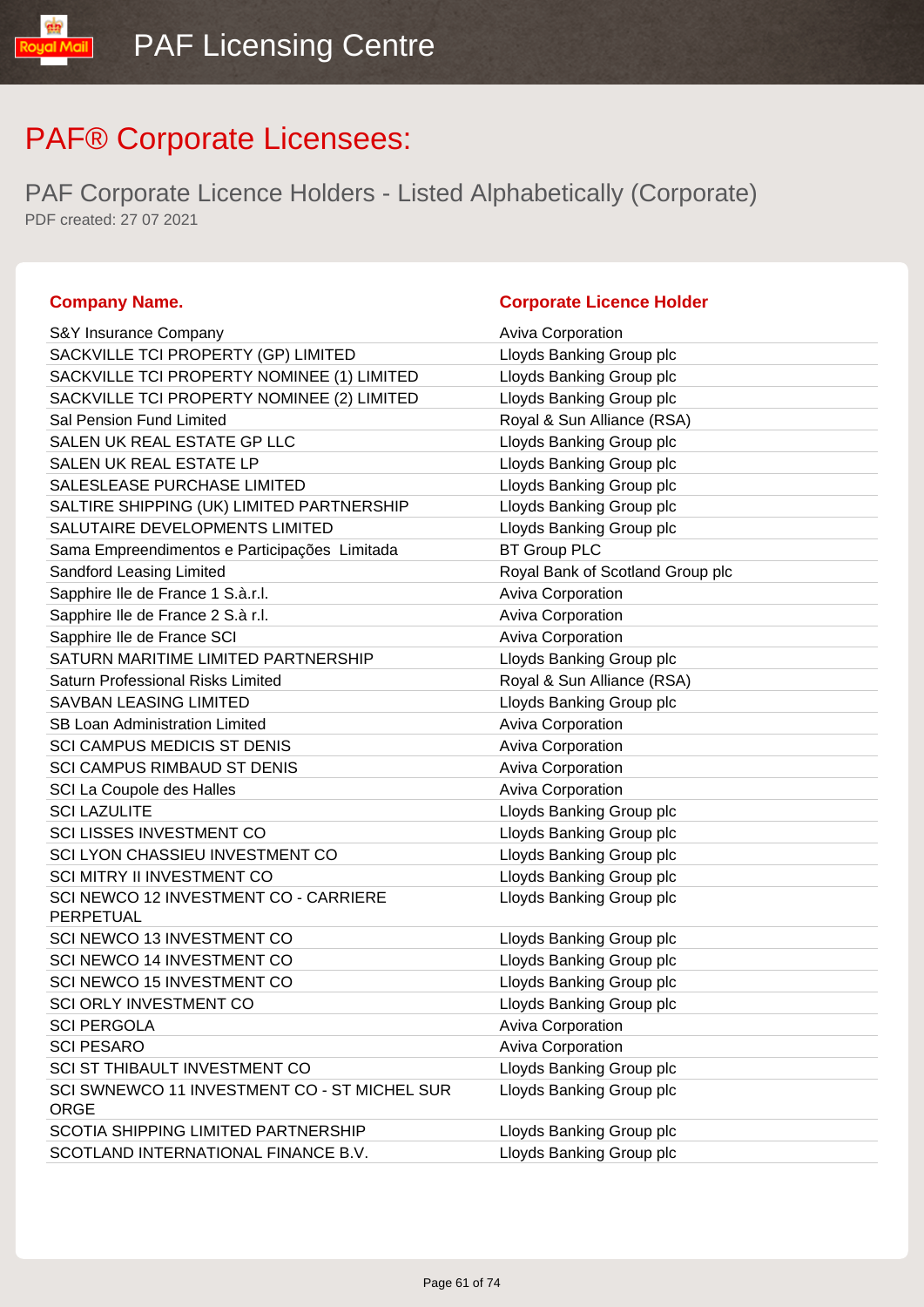| <b>Company Name.</b>                                           | <b>Corporate Licence Holder</b> |
|----------------------------------------------------------------|---------------------------------|
| SCOTMAR COMMERCIAL EQUIPMENT FINANCE LIMITED                   | Lloyds Banking Group plc        |
| Scottish & York Insurance Co. Limited                          | <b>Aviva Corporation</b>        |
| SCOTTISH BUSINESS FINANCE LIMITED                              | Lloyds Banking Group plc        |
| SCOTTISH WIDOWS (PORT HAMILTON) LIMITED                        | Lloyds Banking Group plc        |
| SCOTTISH WIDOWS ADMINISTRATION SERVICES<br><b>LIMITED</b>      | Lloyds Banking Group plc        |
| <b>SCOTTISH WIDOWS ANNUITIES LIMITED</b>                       | Lloyds Banking Group plc        |
| SCOTTISH WIDOWS BANK plc                                       | Lloyds Banking Group plc        |
| <b>SCOTTISH WIDOWS CARDS LIMITED</b>                           | Lloyds Banking Group plc        |
| SCOTTISH WIDOWS FINANCIAL SERVICES HOLDINGS                    | Lloyds Banking Group plc        |
| SCOTTISH WIDOWS FUND MANAGEMENT LIMITED                        | Lloyds Banking Group plc        |
| <b>SCOTTISH WIDOWS GROUP LIMITED</b>                           | Lloyds Banking Group plc        |
| SCOTTISH WIDOWS INDUSTRIAL PROPERTIES EUROPE<br>B.V.           | Lloyds Banking Group plc        |
| SCOTTISH WIDOWS INTERNATIONAL LIMITED                          | Lloyds Banking Group plc        |
| SCOTTISH WIDOWS INVESTMENT PARTNERSHIP GROUP<br><b>LIMITED</b> | Lloyds Banking Group plc        |
| SCOTTISH WIDOWS INVESTMENT PARTNERSHIP<br><b>LIMITED</b>       | Lloyds Banking Group plc        |
| <b>SCOTTISH WIDOWS PLC</b>                                     | Lloyds Banking Group plc        |
| SCOTTISH WIDOWS PROPERTY MANAGEMENT LIMITED                    | Lloyds Banking Group plc        |
| SCOTTISH WIDOWS PROPERTY PARTNERS (SPF)<br><b>LIMITED</b>      | Lloyds Banking Group plc        |
| <b>SCOTTISH WIDOWS SERVICES LIMITED</b>                        | Lloyds Banking Group plc        |
| SCOTTISH WIDOWS SMALL PROPERTY FUND LP                         | Lloyds Banking Group plc        |
| <b>SCOTTISH WIDOWS TRUSTEES LIMITED</b>                        | Lloyds Banking Group plc        |
| SCOTTISH WIDOWS UNIT FUNDS LIMITED                             | Lloyds Banking Group plc        |
| SCOTTISH WIDOWS UNIT TRUST MANAGERS LIMITED                    | Lloyds Banking Group plc        |
| SCOTTISH WIDOWS' FUND AND LIFE ASSURANCE<br><b>SOCIETY</b>     | Lloyds Banking Group plc        |
| <b>SCT FINANCE LIMITED</b>                                     | Lloyds Banking Group plc        |
| <b>SE06 PEP Limited</b>                                        | Aviva Corporation               |
| <b>SE11 PEP LIMITED</b>                                        | <b>Aviva Corporation</b>        |
| SEAFORTH MARITIME (HIGHLANDER) LIMITED                         | Lloyds Banking Group plc        |
| SEAFORTH MARITIME (JARL) LIMITED                               | Lloyds Banking Group plc        |
| SECURITISATION HOLDINGS (UK) NO. 4 LIMITED                     | Lloyds Banking Group plc        |
| SECURITISATION HOLDINGS NO. 2 LIMITED                          | Lloyds Banking Group plc        |
| SECURITISATION HOLDINGS NO. 3 LIMITED                          | Lloyds Banking Group plc        |
| Selectinvie - Societe Civile Immobiliere                       | Aviva Corporation               |
| Selectipierre - Société Civile                                 | Aviva Corporation               |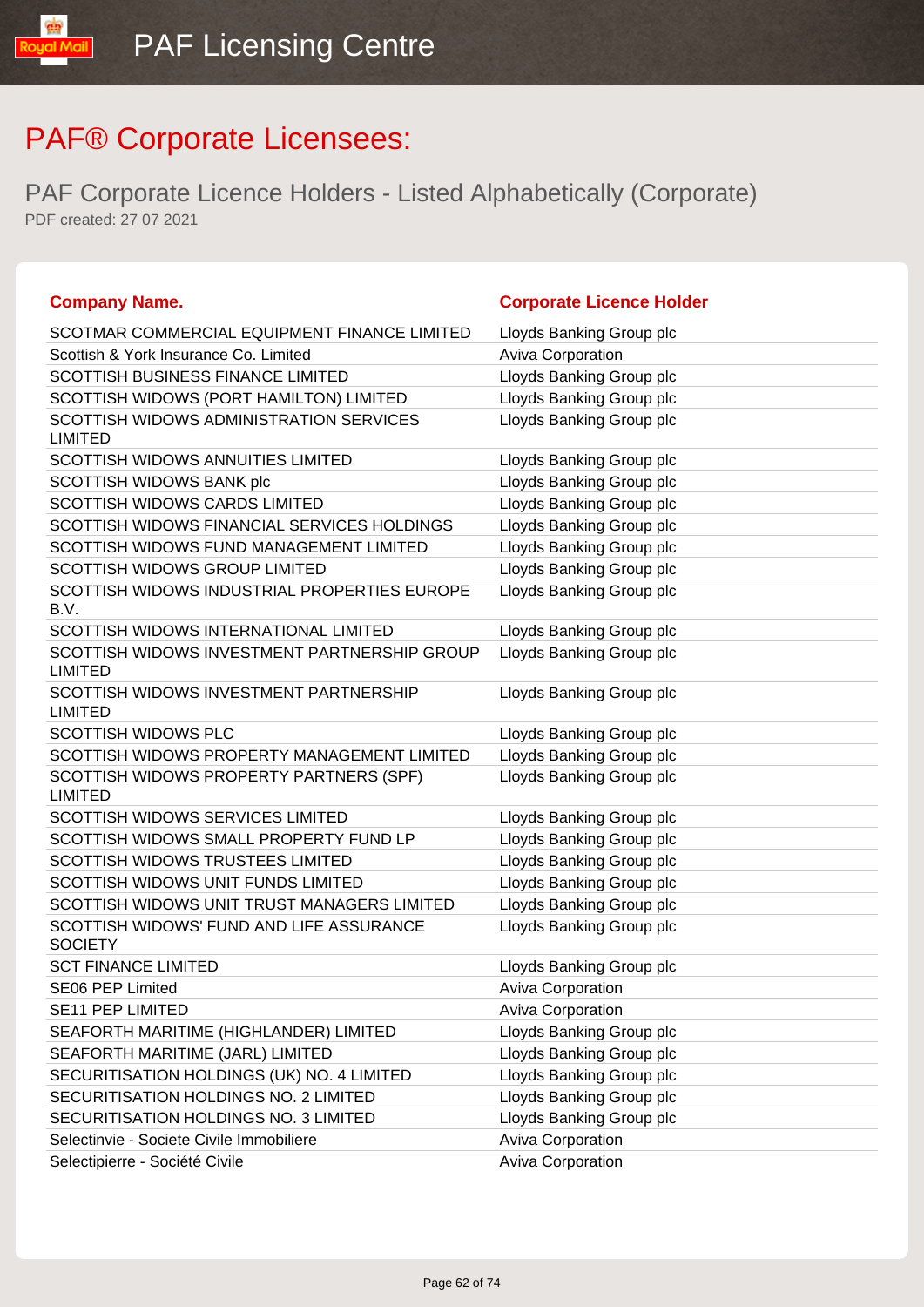| <b>Company Name.</b>                                                 | <b>Corporate Licence Holder</b>  |
|----------------------------------------------------------------------|----------------------------------|
| Selectipierre 2                                                      | <b>Aviva Corporation</b>         |
| Senditnow Limited                                                    | Royal Mail Group Ltd             |
| <b>Sertus Underwriting Limited</b>                                   | Royal & Sun Alliance (RSA)       |
| Serviced Offices UK (Services) Limited                               | <b>Aviva Corporation</b>         |
| Serviced Offices UK GP Limited                                       | Aviva Corporation                |
| Serviced Offices UK Nominee Limited                                  | Aviva Corporation                |
| Servicios de Telecomunicaciones BT Global Networks Chile<br>Limitada | <b>BT Group PLC</b>              |
| Sesame Bankhall Group Limited                                        | Aviva Corporation                |
| Sesame Bankhall Valuation Services Limited                           | Aviva Corporation                |
| Sesame General Insurance Services Limited                            | Aviva Corporation                |
| Sesame Group India Private Limited                                   | Aviva Corporation                |
| Sesame Limited                                                       | Aviva Corporation                |
| Sesame Regulatory Services Limited                                   | <b>Aviva Corporation</b>         |
| <b>Sesame Services Limited</b>                                       | Aviva Corporation                |
| <b>SEV Automotive And Plant Limited</b>                              | <b>BT Group PLC</b>              |
| SFP HOLDING (MCO) CORPORATION                                        | Lloyds Banking Group plc         |
| <b>SG MOTOR FINANCE LIMITED</b>                                      | Lloyds Banking Group plc         |
| <b>SG MOTOR LEASING LIMITED</b>                                      | Lloyds Banking Group plc         |
| <b>SHARE DEALING NOMINEES LIMITED</b>                                | Lloyds Banking Group plc         |
| SHAREDEAL LIMITED                                                    | Lloyds Banking Group plc         |
| Shaw Sabey & Associates Ltd.                                         | Royal & Sun Alliance (RSA)       |
| SHELDWICH LIMITED                                                    | Lloyds Banking Group plc         |
| <b>SHIRE PARK LIMITED</b>                                            | Zurich                           |
| <b>SHORELINE LIMITED</b>                                             | Lloyds Banking Group plc         |
| SILENTDALE LIMITED                                                   | Lloyds Banking Group plc         |
| <b>Silicon Properties Limited</b>                                    | Aviva Corporation                |
| Sinfonia Asset Management Limited                                    | Aviva Corporation                |
| SJP AESOP TRUSTEES LIMITED                                           | Lloyds Banking Group plc         |
| <b>SJPC 2000 PLC</b>                                                 | Lloyds Banking Group plc         |
| SJPC 7 LIMITED                                                       | Lloyds Banking Group plc         |
| SJPC CORPORATE INVESTMENTS LIMITED                                   | Lloyds Banking Group plc         |
| <b>SJPC GROUP LIMITED</b>                                            | Lloyds Banking Group plc         |
| <b>SNOWGLEN SECURITIES LIMITED</b>                                   | Lloyds Banking Group plc         |
| SOC Corporate Member No.1 Limited                                    | Royal Bank of Scotland Group plc |
| SOC Corporate Member No.2 Limited                                    | Royal Bank of Scotland Group plc |
| SOC Corporate Member No.3 Limited                                    | Royal Bank of Scotland Group plc |
| SOC Corporate Member No.4 Limited                                    | Royal Bank of Scotland Group plc |
| SOCIEDAD INVERSIONISTA ANGLO COLOMBIANO S.A.<br>(IN LIQUIDATION)     | Lloyds Banking Group plc         |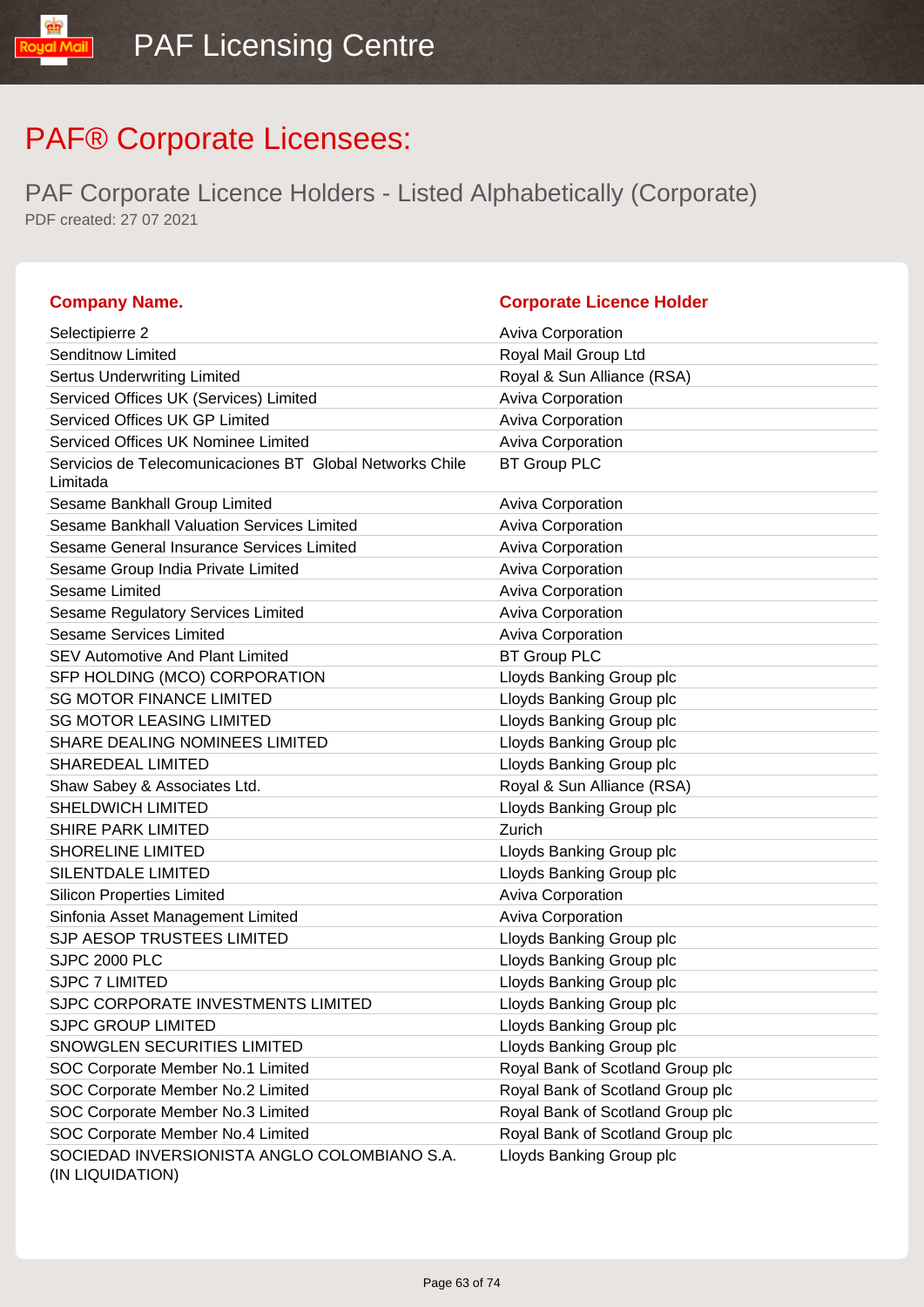PAF Corporate Licence Holders - Listed Alphabetically (Corporate) PDF created: 27 07 2021

| Société Civile Immobilière « CARPE DIEM »                         | <b>Aviva Corporation</b>         |
|-------------------------------------------------------------------|----------------------------------|
| SOCIETE CIVILE IMMOBILIERE CHARLES HERMITE                        | <b>Aviva Corporation</b>         |
| SOCIETE CIVILE IMMOBILIERE MONTAIGNE                              | Aviva Corporation                |
| Société Civile Immobilière Thomas Edison                          | Aviva Corporation                |
| Societe Concessionaire des Immeubles de la Pepiniere              | Aviva Corporation                |
| Société Française de Gestion et d'Investissement                  | Aviva Corporation                |
| SOGUIA SOCIEDADE IMOBILIARIA S.A.                                 | Lloyds Banking Group plc         |
| <b>SOLAR CLEAN ENERGY LIMITED</b>                                 | Aviva Corporation                |
| SOLSTAD (NO.1) VOF                                                | Lloyds Banking Group plc         |
| SOLSTAD (NO.2) VOF                                                | Lloyds Banking Group plc         |
| Solus (London) Limited                                            | Aviva Corporation                |
| Southgate Developments Limited                                    | <b>BT Group PLC</b>              |
| Southgate General Partner Limited                                 | <b>Aviva Corporation</b>         |
| Southgate LP (Nominee 1) Limited                                  | <b>Aviva Corporation</b>         |
| Southgate LP (Nominee 2) Limited                                  | Aviva Corporation                |
| Spire Energy Ltd                                                  | Aviva Corporation                |
| Springwell Street Developments (No 1) Limited                     | Royal Bank of Scotland Group plc |
| ST ANDREW'S GROUP PLC                                             | Lloyds Banking Group plc         |
| ST ANDREW'S INSURANCE PLC                                         | Lloyds Banking Group plc         |
| ST ANDREW'S LIFE ASSURANCE PLC                                    | Lloyds Banking Group plc         |
| ST ANDREW'S SHELL COMPANY LIMITED                                 | Lloyds Banking Group plc         |
| ST MARY'S COURT INVESTMENTS                                       | Lloyds Banking Group plc         |
| ST. JAMES'S PLACE (PCP) LIMITED                                   | Lloyds Banking Group plc         |
| ST. JAMES'S PLACE (PROPERTIES) LIMITED                            | Lloyds Banking Group plc         |
| ST. JAMES'S PLACE 1990 LIMITED                                    | Lloyds Banking Group plc         |
| ST. JAMES'S PLACE ADMINISTRATION LIMITED                          | Lloyds Banking Group plc         |
| ST. JAMES'S PLACE EUROPEAN SARL                                   | Lloyds Banking Group plc         |
| ST. JAMES'S PLACE HOLDINGS S.A                                    | Lloyds Banking Group plc         |
| ST. JAMES'S PLACE INTERNATIONAL ADMINISTRATION<br><b>LIMITED</b>  | Lloyds Banking Group plc         |
| ST. JAMES'S PLACE INTERNATIONAL ASSURANCE<br><b>GROUP LIMITED</b> | Lloyds Banking Group plc         |
| ST. JAMES'S PLACE INTERNATIONAL PLC                               | Lloyds Banking Group plc         |
| ST. JAMES'S PLACE INTERNATIONAL SERVICES LIMITED                  | Lloyds Banking Group plc         |
| ST. JAMES'S PLACE INVESTMENT TRUST LIMITED                        | Lloyds Banking Group plc         |
| ST. JAMES'S PLACE INVESTMENTS PLC                                 | Lloyds Banking Group plc         |
| ST. JAMES'S PLACE MANAGEMENT SERVICES LIMITED                     | Lloyds Banking Group plc         |
| ST. JAMES'S PLACE PARTNERSHIP LIMITED                             | Lloyds Banking Group plc         |
| ST. JAMES'S PLACE PLC                                             | Lloyds Banking Group plc         |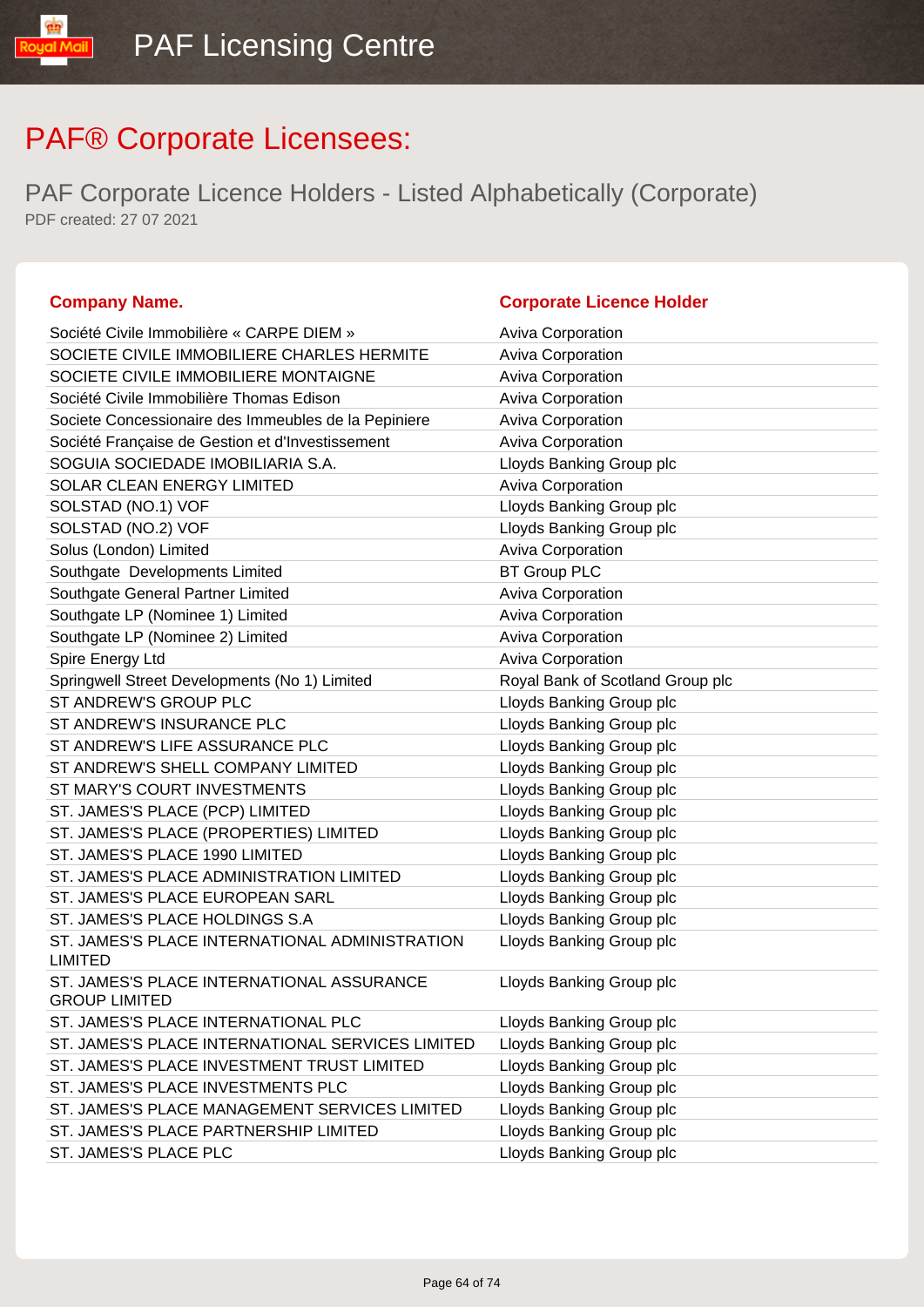| <b>Company Name.</b>                                         | <b>Corporate Licence Holder</b>  |
|--------------------------------------------------------------|----------------------------------|
| ST. JAMES'S PLACE PROPERTY SERVICES LIMITED                  | Lloyds Banking Group plc         |
| ST. JAMES'S PLACE REASSURANCE (2009) LIMITED                 | Lloyds Banking Group plc         |
| ST. JAMES'S PLACE REINSURANCE LIMITED                        | Lloyds Banking Group plc         |
| ST. JAMES'S PLACE TRUST COMPANY JERSEY LIMITED               | Lloyds Banking Group plc         |
| ST. JAMES'S PLACE UK PLC                                     | Lloyds Banking Group plc         |
| ST. JAMES'S PLACE UNIT TRUST GROUP LIMITED                   | Lloyds Banking Group plc         |
| ST. JAMES'S PLACE WEALTH MANAGEMENT (MONACO)                 | Lloyds Banking Group plc         |
| SAM                                                          |                                  |
| ST. JAMES'S PLACE WEALTH MANAGEMENT (PCIS)<br><b>LIMITED</b> | Lloyds Banking Group plc         |
| ST. JAMES'S PLACE WEALTH MANAGEMENT GROUP PLC                | Lloyds Banking Group plc         |
| ST. JAMES'S PLACE WEALTH MANAGEMENT PLC                      | Lloyds Banking Group plc         |
| <b>ST. JAMES'S PROPERTIES LIMITED</b>                        | Lloyds Banking Group plc         |
| STANDARD FINANCE LIMITED                                     | Lloyds Banking Group plc         |
| <b>STAR 1 Special Partner Limited</b>                        | Royal Bank of Scotland Group plc |
| <b>STARFORT LIMITED</b>                                      | Lloyds Banking Group plc         |
| Stemmer GmbH                                                 | <b>BT Group PLC</b>              |
| Sterling ISA Managers (Nominees) Limited                     | Zurich                           |
| <b>Sterling ISA Managers Limited</b>                         | Zurich                           |
| <b>Stevenson Investments</b>                                 | Royal Bank of Scotland Group plc |
| STONE CROSS ENTERPRISES MANAGEMENT LIMITED                   | Zurich                           |
| Stonebridge Cross Management Limited                         | Aviva Corporation                |
| Storefeeder Ltd                                              | Royal Mail Group Ltd             |
| <b>Style Financial Services Limited</b>                      | Royal Bank of Scotland Group plc |
| SUE GP LLP                                                   | Aviva Corporation                |
| SUE GP NOMINEE LIMITED                                       | Aviva Corporation                |
| Sun Alliance and London Insurance plc                        | Royal & Sun Alliance (RSA)       |
| Sun Alliance Finance B.V.                                    | Royal & Sun Alliance (RSA)       |
| Sun Alliance Fund Management Limited                         | Royal & Sun Alliance (RSA)       |
| Sun Alliance Insurance International Limited                 | Royal & Sun Alliance (RSA)       |
| Sun Alliance Insurance Overseas Limited                      | Royal & Sun Alliance (RSA)       |
| Sun Alliance Insurance UK Limited                            | Royal & Sun Alliance (RSA)       |
| Sun Alliance Management Services Limited                     | Royal & Sun Alliance (RSA)       |
| Sun Alliance Mortgage Company Limited                        | Royal & Sun Alliance (RSA)       |
| Sun Insurance Office Limited                                 | Royal & Sun Alliance (RSA)       |
| Sun Microsystems Philippines, Inc                            | <b>BT Group PLC</b>              |
| Sun Vietnam Co., Ltd.                                        | <b>BT Group PLC</b>              |
| Sun Vietnam Pte. Ltd.                                        | <b>BT Group PLC</b>              |
| <b>Sunley Homes Limited</b>                                  | Zurich                           |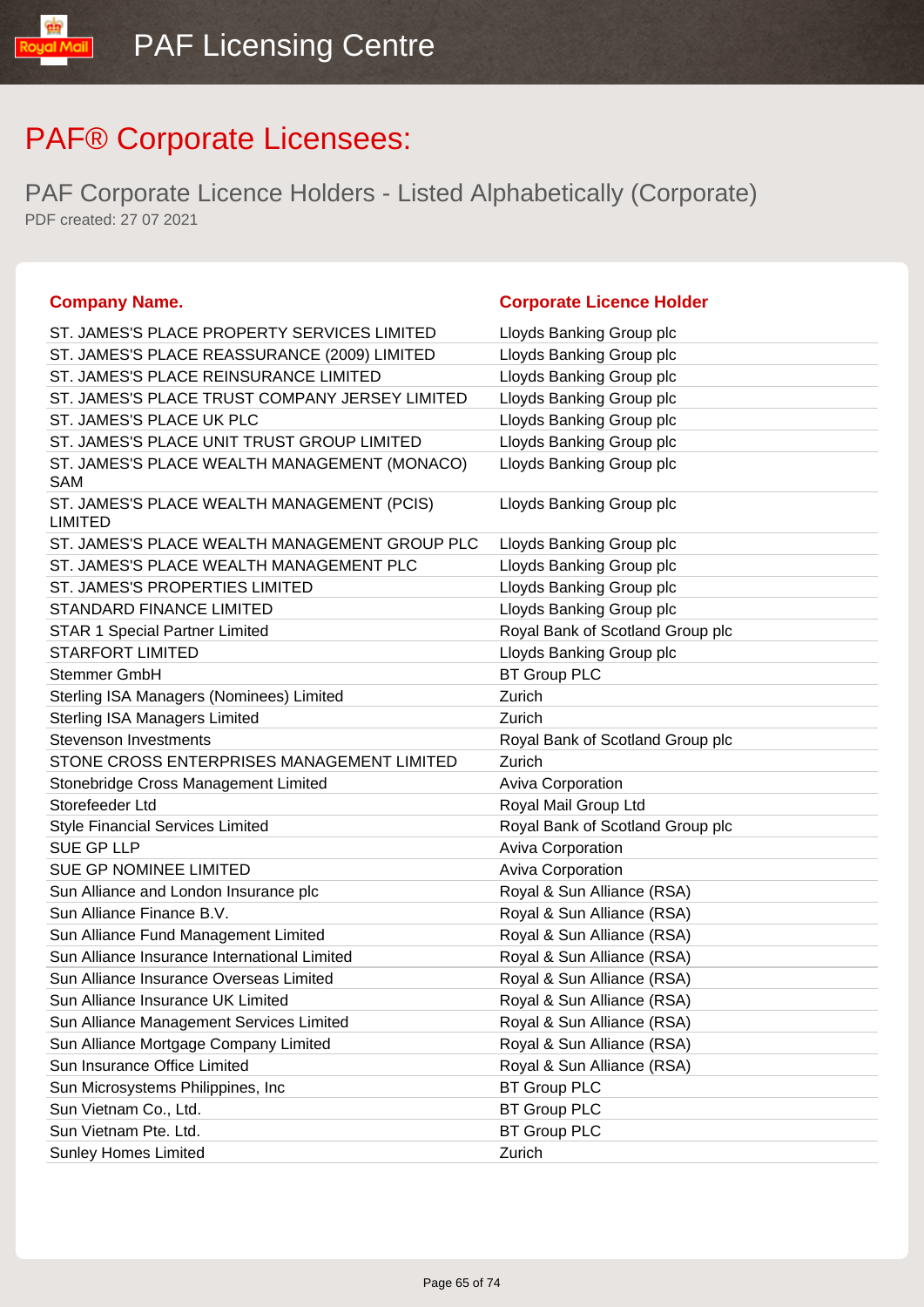| <b>Company Name.</b>                                                             | <b>Corporate Licence Holder</b>  |
|----------------------------------------------------------------------------------|----------------------------------|
| Sunrise Renewables (Barry) Limited                                               | Aviva Corporation                |
| SUNRISE RENEWABLES (HULL) LIMITED                                                | Aviva Corporation                |
| <b>Suntrust Limited</b>                                                          | Aviva Corporation                |
| Survey Association Pte. Ltd.                                                     | Royal & Sun Alliance (RSA)       |
| SUZUKI FINANCIAL SERVICES LIMITED                                                | Lloyds Banking Group plc         |
| SW (NO. 3) LIMITED                                                               | Lloyds Banking Group plc         |
| SW (NO.5) LIMITED (IN MEMBERS' VOLUNTARY<br><b>LIQUIDATION</b>                   | Lloyds Banking Group plc         |
| SW (NO.6) LIMITED (IN MEMBERS' VOLUNTARY<br>LIQUIDATION)                         | Lloyds Banking Group plc         |
| SW (NO.7) LIMITED (IN MEMBERS' VOLUNTARY<br>LIQUIDATION)                         | Lloyds Banking Group plc         |
| <b>SW NO.1 LIMITED</b>                                                           | Lloyds Banking Group plc         |
| Swinchan Holdings Limited                                                        | Royal & Sun Alliance (RSA)       |
| SWIP (LUXEMBOURG) S.A.R.L.                                                       | Lloyds Banking Group plc         |
| SWIP EBPF HOLDINGS (FRANCE) EURL                                                 | Lloyds Banking Group plc         |
| SWIP FUND MANAGEMENT LIMITED                                                     | Lloyds Banking Group plc         |
| SWIP HOLDINGS (LUXEMBOURG) S.A.R.L.                                              | Lloyds Banking Group plc         |
| <b>SWIP HOLDINGS LIMITED</b>                                                     | Lloyds Banking Group plc         |
| SWIP MULTI-MANAGER FUNDS LIMITED                                                 | Lloyds Banking Group plc         |
| <b>SWUF NOMINEE 1 LIMITED</b>                                                    | Lloyds Banking Group plc         |
| <b>SWUF NOMINEE 2 LIMITED</b>                                                    | Lloyds Banking Group plc         |
| <b>SWUF NOMINEE 3 LIMITED</b>                                                    | Lloyds Banking Group plc         |
| <b>SWUF NOMINEE 4 LIMITED</b>                                                    | Lloyds Banking Group plc         |
| SY COLOSSAL INVESTMENTS LIMITED                                                  | Lloyds Banking Group plc         |
| <b>Synergy Financial Products Limited</b>                                        | Aviva Corporation                |
| Synergy Sunrise (Bowthorpe) Limited                                              | Aviva Corporation                |
| Synergy Sunrise (Broadlands) Limited                                             | Aviva Corporation                |
| Synergy Sunrise (Sentinel House) Limited                                         | Aviva Corporation                |
| Syntone S.A.R.L.                                                                 | <b>BT Group PLC</b>              |
| TALBOT NOMINEES LIMITED                                                          | Lloyds Banking Group plc         |
| Talgarth Investments Limited                                                     | Royal Bank of Scotland Group plc |
| TANTALLON INVESTMENTS, INC                                                       | Lloyds Banking Group plc         |
| TARGET CORPORATE SERVICES LIMITED                                                | Lloyds Banking Group plc         |
| <b>TARGET HOLDINGS LIMITED</b>                                                   | Lloyds Banking Group plc         |
| TARGET INVESTMENT HOLDINGS LIMITED (IN MEMBERS'<br><b>VOLUNTARY LIQUIDATION)</b> | Lloyds Banking Group plc         |
| TCS LOSS ADJUSTERS LIMITED                                                       | Zurich                           |
| TECHNOLOGY LEASING CORPORATION LIMITED                                           | Lloyds Banking Group plc         |
| <b>Tenet Business Solutions Limited</b>                                          | Aviva Corporation                |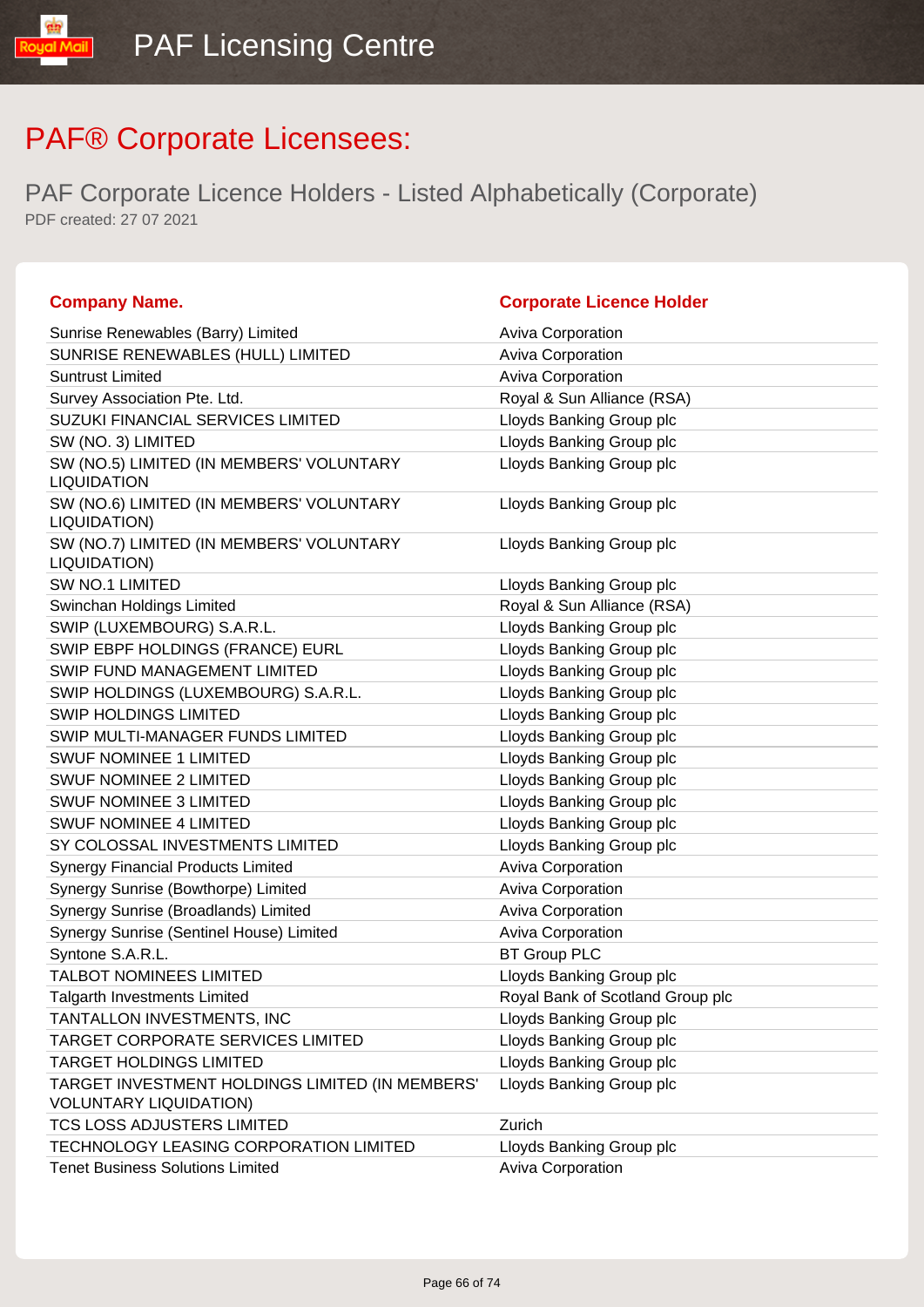| <b>Company Name.</b>                                                              | <b>Corporate Licence Holder</b>  |
|-----------------------------------------------------------------------------------|----------------------------------|
| <b>Tenet Client Services Limited</b>                                              | <b>Aviva Corporation</b>         |
| <b>Tenet Group Limited</b>                                                        | Aviva Corporation                |
| <b>Tenet Limited</b>                                                              | <b>Aviva Corporation</b>         |
| <b>Tenet Platform Services Limited</b>                                            | Aviva Corporation                |
| <b>TenetConnect Limited</b>                                                       | Aviva Corporation                |
| <b>TenetConnect Services Limited</b>                                              | <b>Aviva Corporation</b>         |
| <b>TenetFinancial Solutions Limited</b>                                           | <b>Aviva Corporation</b>         |
| <b>TenetLime Limited</b>                                                          | Aviva Corporation                |
| <b>TenetSelect Limited</b>                                                        | <b>Aviva Corporation</b>         |
| Tennyson Insurance Limited                                                        | Zurich                           |
| <b>TGHC LIMITED</b>                                                               | <b>Aviva Corporation</b>         |
| TH Leasing (September 1) Ltd.                                                     | Royal Bank of Scotland Group plc |
| THE AGRICULTURAL MORTGAGE CORPORATION PLC                                         | Lloyds Banking Group plc         |
| THE BRITISH LINEN COMPANY LIMITED                                                 | Lloyds Banking Group plc         |
| THE CMI HIGH INCOME FUND PLC                                                      | Lloyds Banking Group plc         |
| THE CMI STERLING ROLL-UP FUND PLC                                                 | Lloyds Banking Group plc         |
| THE COVENT GARDEN MARKET LP                                                       | Lloyds Banking Group plc         |
| The Designer Retail Outlet Centres (Livingston) General<br><b>Partner Limited</b> | Aviva Corporation                |
| The Designer Retail Outlet Centres (Mansfield) General<br><b>Partner Limited</b>  | Aviva Corporation                |
| The Designer Retail Outlet Centres (York) General Partner<br>Limited              | Aviva Corporation                |
| The Employee Benefits Corporation Limited                                         | <b>Aviva Corporation</b>         |
| The Financial Trading Company Limited                                             | Royal Bank of Scotland Group plc |
| The Globe Insurance Company Limited                                               | Royal & Sun Alliance (RSA)       |
| The Johnson Corporation                                                           | Royal & Sun Alliance (RSA)       |
| The Liverpool Reversionary Company Limited                                        | Zurich                           |
| The London Assurance                                                              | Royal & Sun Alliance (RSA)       |
| The M I Property Management Company Limited                                       | Allianz Management Services Ltd  |
| The Marine Insurance Company Limited                                              | Royal & Sun Alliance (RSA)       |
| The MI group Ltd                                                                  | Allianz Management Services Ltd  |
| THE MORTGAGE BUSINESS PUBLIC LIMITED COMPANY                                      | Lloyds Banking Group plc         |
| The Mortgage Corporation                                                          | Royal Bank of Scotland Group plc |
| THE MOUND PROPERTY COMPANY LIMITED                                                | Lloyds Banking Group plc         |
| THE NORTHAMPTON BUSINESS PARK MANAGEMENT<br><b>LIMITED</b>                        | Zurich                           |
| The Northern Maritime Insurance Company Limited                                   | Royal & Sun Alliance (RSA)       |
| The Ocean Marine Insurance Company Limited                                        | Aviva Corporation                |
| The One Account Limited                                                           | Royal Bank of Scotland Group plc |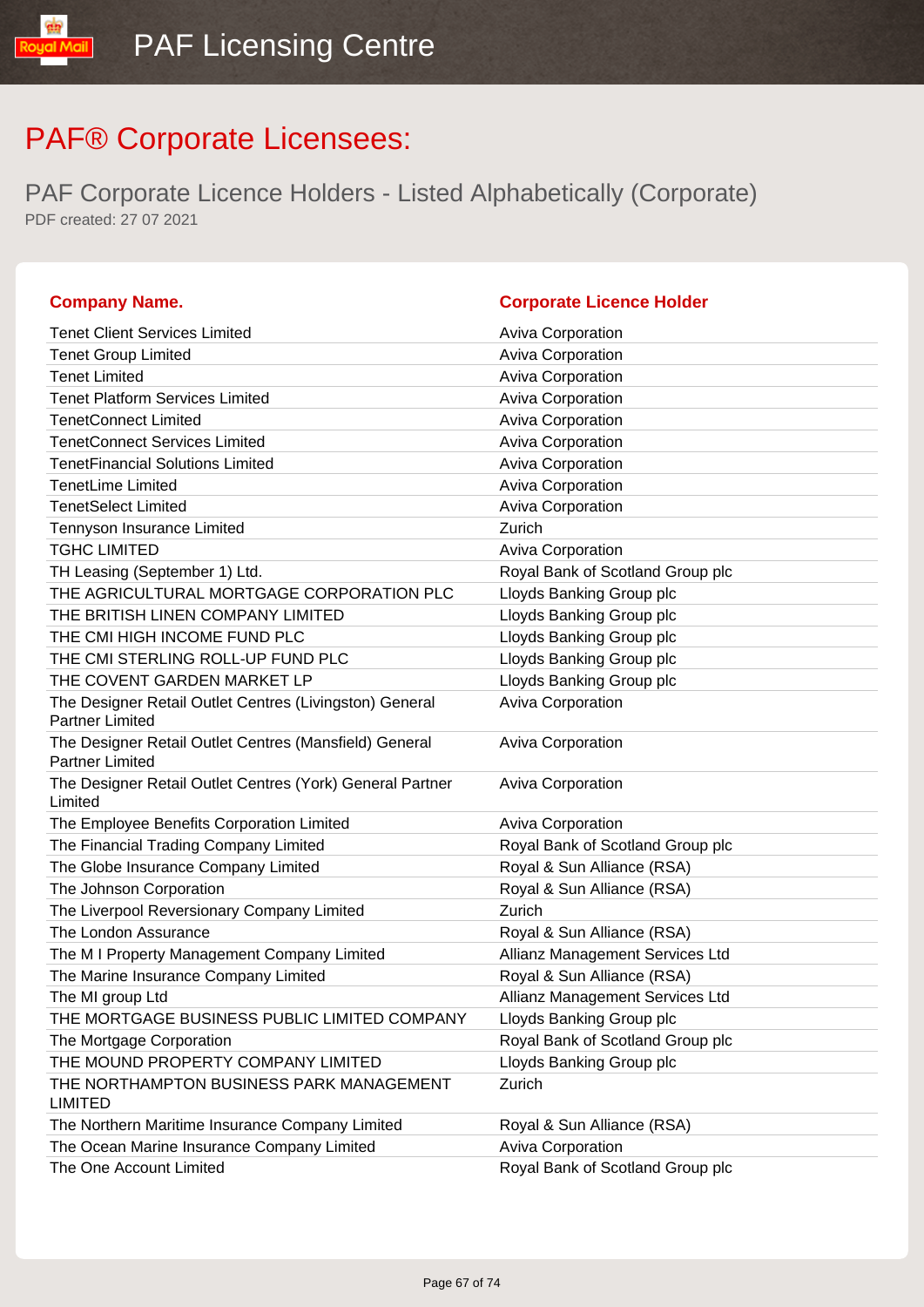| <b>Company Name.</b>                                            | <b>Corporate Licence Holder</b>  |
|-----------------------------------------------------------------|----------------------------------|
| THE PARKLANDS (BIRMINGHAM) MANAGEMENT<br><b>COMPANY LIMITED</b> | Zurich                           |
| <b>The Patriotic Limited</b>                                    | Royal & Sun Alliance (RSA)       |
| The Post Office Limited                                         | Post Office Ltd                  |
| The Royal Bank of Scotland Invoice Discounting Limited          | Royal Bank of Scotland Group plc |
| The Royal Bank of Scotland plc                                  | Royal Bank of Scotland Group plc |
| The Sea Insurance Company Limited                               | Royal & Sun Alliance (RSA)       |
| The Square Brighton Limited                                     | <b>Aviva Corporation</b>         |
| The Trust Company of Scotland Limited                           | Zurich                           |
| The Union Marine and General Insurance Company Limited          | Royal & Sun Alliance (RSA)       |
| The Westminster Fire Office Limited                             | Royal & Sun Alliance (RSA)       |
| THISTLE FINANCE LIMITED                                         | Lloyds Banking Group plc         |
| <b>Thrapston Triangle Ltd</b>                                   | Royal Bank of Scotland Group plc |
| THREE COPTHALL AVENUE LIMITED                                   | Lloyds Banking Group plc         |
| <b>Three Pillars Business Solutions Limited</b>                 | Allianz Management Services Ltd  |
| <b>Tikit Limited</b>                                            | <b>BT Group PLC</b>              |
| Tikit, Inc.                                                     | <b>BT Group PLC</b>              |
| <b>Topaz Finance PLC</b>                                        | Royal Bank of Scotland Group plc |
| <b>Total Capital Finance Limited</b>                            | Royal Bank of Scotland Group plc |
| TOWER HILL PROPERTY INVESTMENTS (10) LIMITED                    | Lloyds Banking Group plc         |
| TOWER HILL PROPERTY INVESTMENTS (7) LIMITED                     | Lloyds Banking Group plc         |
| Tower Insurance Company Limited                                 | Royal & Sun Alliance (RSA)       |
| <b>Traders General Insurance Company</b>                        | <b>Aviva Corporation</b>         |
| <b>Trafalger Insurance Limited</b>                              | Allianz Management Services Ltd  |
| Trafalger Insurance Public Limited Company                      | Allianz Management Services Ltd  |
| Transcomm UK Limited                                            | <b>BT Group PLC</b>              |
| Tricomm Housing (Holdings) Limited                              | Lloyds Banking Group plc         |
| <b>Tricomm Housing Limited</b>                                  | Lloyds Banking Group plc         |
| <b>TRISTAN PROPERTIES LIMITED</b>                               | Lloyds Banking Group plc         |
| <b>TRUSTCARD LIMITED</b>                                        | Lloyds Banking Group plc         |
| TRUSTEE SAVINGS BANKS (HOLDINGS) LIMITED                        | Lloyds Banking Group plc         |
| TS4i (Power Resources 3) Limited                                | Royal Bank of Scotland Group plc |
| TSB (USA) INC.                                                  | Lloyds Banking Group plc         |
| <b>TSB BANK LIMITED</b>                                         | Lloyds Banking Group plc         |
| <b>TSB Bank plc</b>                                             | <b>TSB</b>                       |
| TSB BANK PROPERTIES LIMITED                                     | Lloyds Banking Group plc         |
| <b>TSB Banking Group plc</b>                                    | <b>TSB</b>                       |
| TSB COMMERCIAL HOLDINGS LIMITED                                 | Lloyds Banking Group plc         |
| <b>TSB DIRECT LIMITED</b>                                       | Lloyds Banking Group plc         |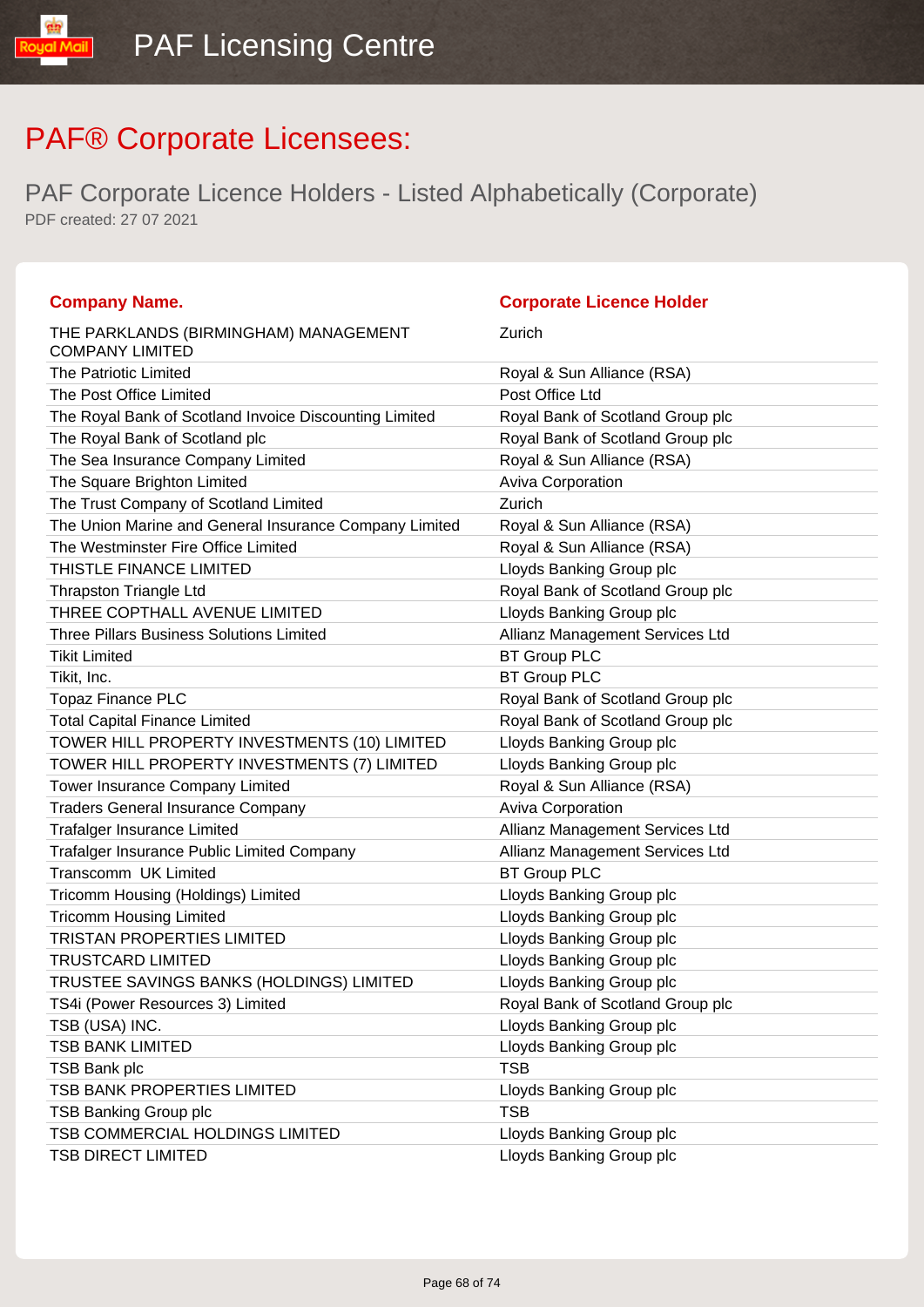| <b>Company Name.</b>                                                               | <b>Corporate Licence Holder</b>  |
|------------------------------------------------------------------------------------|----------------------------------|
| <b>TSB ENGLAND &amp; WALES LIMITED</b>                                             | Lloyds Banking Group plc         |
| <b>TSB FINANCIAL SERVICES LIMITED</b>                                              | Lloyds Banking Group plc         |
| TSB GENERAL INSURANCE SERVICES LIMITED                                             | Lloyds Banking Group plc         |
| <b>TSB GROUP NOMINEES LIMITED</b>                                                  | Lloyds Banking Group plc         |
| TSB HILL SAMUEL BANK HOLDING COMPANY LIMITED                                       | Lloyds Banking Group plc         |
| TSB HILL SAMUEL INVESTMENT HOLDINGS LIMITED (IN<br>MEMBERS' VOLUNTARY LIQUIDATION) | Lloyds Banking Group plc         |
| TSB INVESTMENT SERVICES LIMITED (IN MEMBERS'<br><b>VOLUNTARY LIQUIDATION)</b>      | Lloyds Banking Group plc         |
| <b>TSB MORTGAGES LIMITED</b>                                                       | Lloyds Banking Group plc         |
| TSB PROPERTIES (ANDOVER) LIMITED                                                   | Lloyds Banking Group plc         |
| TSB SCOTLAND (INVESTMENT) NOMINEES LIMITED                                         | Lloyds Banking Group plc         |
| TSB SCOTLAND NOMINEES LIMITED                                                      | Lloyds Banking Group plc         |
| TSB SERVICES (NO.2) LIMITED                                                        | Lloyds Banking Group plc         |
| TSB SERVICES (NO.3) LIMITED                                                        | Lloyds Banking Group plc         |
| TSB SERVICES (NO.4) LIMITED                                                        | Lloyds Banking Group plc         |
| <b>Tudor Minstrel</b>                                                              | <b>BT Group PLC</b>              |
| <b>Turncole Wind Farm Limited</b>                                                  | Aviva Corporation                |
| Tyne Assets (No 2) Limited                                                         | Aviva Corporation                |
| Tyne Assets Limited                                                                | Aviva Corporation                |
| <b>UK Insurance Limited</b>                                                        | Royal Bank of Scotland Group plc |
| <b>UAB BTH Vilnius</b>                                                             | <b>BT Group PLC</b>              |
| <b>UBERIOR (MOORFIELD) LIMITED</b>                                                 | Lloyds Banking Group plc         |
| <b>UBERIOR (RODINHEIGHTS) LIMITED</b>                                              | Lloyds Banking Group plc         |
| <b>UBERIOR CANADA LP LTD</b>                                                       | Lloyds Banking Group plc         |
| <b>UBERIOR CO-INVESTMENTS LIMITED</b>                                              | Lloyds Banking Group plc         |
| <b>UBERIOR ENA LIMITED</b>                                                         | Lloyds Banking Group plc         |
| <b>UBERIOR ENERGY INVESTMENTS LIMITED</b>                                          | Lloyds Banking Group plc         |
| <b>UBERIOR EQUITY LIMITED</b>                                                      | Lloyds Banking Group plc         |
| <b>UBERIOR EUROPE LIMITED</b>                                                      | Lloyds Banking Group plc         |
| <b>UBERIOR FUND HOLDINGS LIMITED</b>                                               | Lloyds Banking Group plc         |
| UBERIOR FUND INVESTMENTS LIMITED                                                   | Lloyds Banking Group plc         |
| <b>UBERIOR FUND MANAGER LIMITED</b>                                                | Lloyds Banking Group plc         |
| <b>UBERIOR INFRASTRUCTURE INVESTMENTS (NO 2)</b><br>LIMITED                        | Lloyds Banking Group plc         |
| UBERIOR INFRASTRUCTURE INVESTMENTS LIMITED                                         | Lloyds Banking Group plc         |
| <b>UBERIOR INTEGRATED LIMITED</b>                                                  | Lloyds Banking Group plc         |
| <b>UBERIOR INVESTMENTS PLC</b>                                                     | Lloyds Banking Group plc         |
| <b>UBERIOR ISAF CIP GP 2 LIMITED</b>                                               | Lloyds Banking Group plc         |
| <b>UBERIOR ISAF CIP GP LIMITED</b>                                                 | Lloyds Banking Group plc         |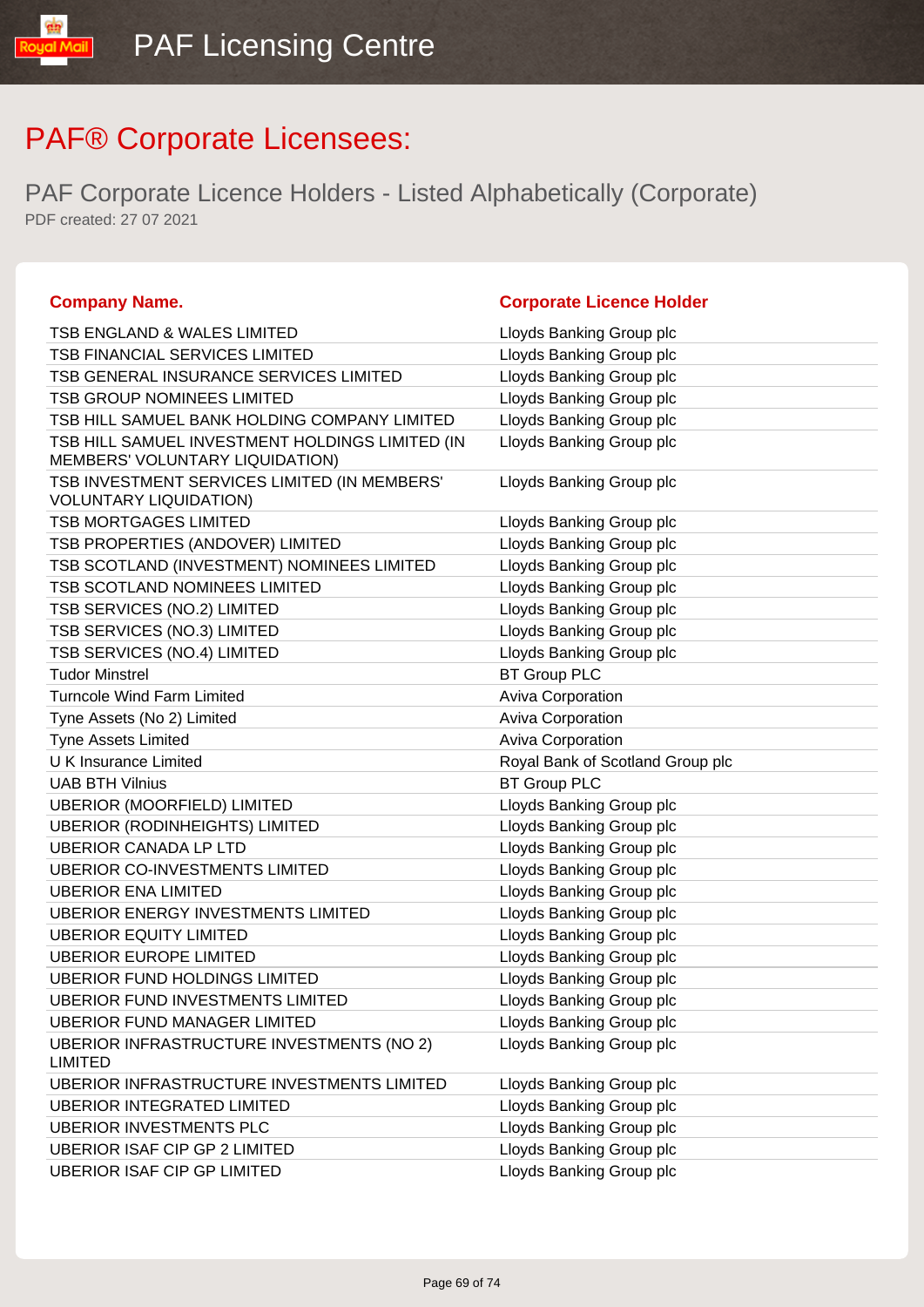PAF Corporate Licence Holders - Listed Alphabetically (Corporate) PDF created: 27 07 2021

### **Company Name. Corporate Licence Holder** UBERIOR ISAF CIP NOMINEE LIMITED LIGHT Lloyds Banking Group plc UBERIOR PROPERTIES (2002) LIMITED Lloyds Banking Group plc UBERIOR PROPERTY MANAGEMENT (2002) LIMITED Lloyds Banking Group plc UBERIOR REAL ESTATE FUND LIMITED LIMITED Lloyds Banking Group plc UBERIOR TRADING LIMITED LETTER LOYD LOYDS Banking Group plc UBERIOR VENTURES (FOUNTAINBRIDGE 1) LIMITED Lloyds Banking Group plc UBERIOR VENTURES (FOUNTAINBRIDGE 2) LIMITED Lloyds Banking Group plc UBERIOR VENTURES CREDENTIAL LIMITED Lloyds Banking Group plc UBERIOR VENTURES LIMITED Latter than the USERIOR VENTURES LIMITED UDT AUTOLEASE LIMITED **Limitation** Lloyds Banking Group plc UDT BUDGET LEASING LIMITED LIGHT LOYD LIOYDS Banking Group plc UDT FINANCE LIMITED (IN LIQUIDATION) Lloyds Banking Group plc UDT INTERNATIONAL LIMITED (IN MEMBERS' VOLUNTARY LIQUIDATION) Lloyds Banking Group plc UDT INVESTMENT HOLDINGS LIMITED (IN MEMBERS' VOLUNTARY LIQUIDATION) Lloyds Banking Group plc UDT LIMITED **Limited** Contact Contact Contact Contact Contact Contact Contact Contact Contact Contact Contact Contact Contact Contact Contact Contact Contact Contact Contact Contact Contact Contact Contact Contact Contact UDT SALES FINANCE LIMITED LATTER LATTER LOYING Banking Group plc Ufifrance Gestion **Aviva Corporation Aviva Corporation** Ufifrance Immobilier **Aviva Corporation Aviva Corporation** Ufifrance Patrimoine **Aviva Corporation** Aviva Corporation UK Assistance Accident Repair Centres Limited Royal Bank of Scotland Group plc UK Incorporations Limited Zurich UKP Holdings Inc. **Aviva Corporation COVID-10** Aviva Corporation Ulster Bank Commercial Services (NI) Limited **Royal Bank of Scotland Group plc** Ulster Bank Limited Royal Bank of Scotland Group plc Ulster Investments Limited Royal Bank of Scotland Group plc Undershaft (NULLA) Limited Aviva Corporation Aviva Corporation Undershaft FAL Limited **Aviva Corporation** Aviva Corporation Undershaft FPLLA Limited Aviva Corporation Undershaft Limited **Aviva Corporation** Aviva Corporation Undershaft SLPM Limited Aviva Corporation Unifund Assurance Company **Royal & Sun Alliance (RSA)** Unifund Claims Inc. **Royal & Sun Alliance (RSA)** UNION BULK LIMITED PARTNERSHIP Lloyds Banking Group plc Union Financière de France Banque **Aviva Corporation** UNITED DOMINIONS LEASING LIMITED LATTER LOYDIS Banking Group plc UNITED DOMINIONS PROPERTY TRUST LIMITED Lloyds Banking Group plc UNITED DOMINIONS TRUST LIMITED **Limit Community** Lloyds Banking Group plc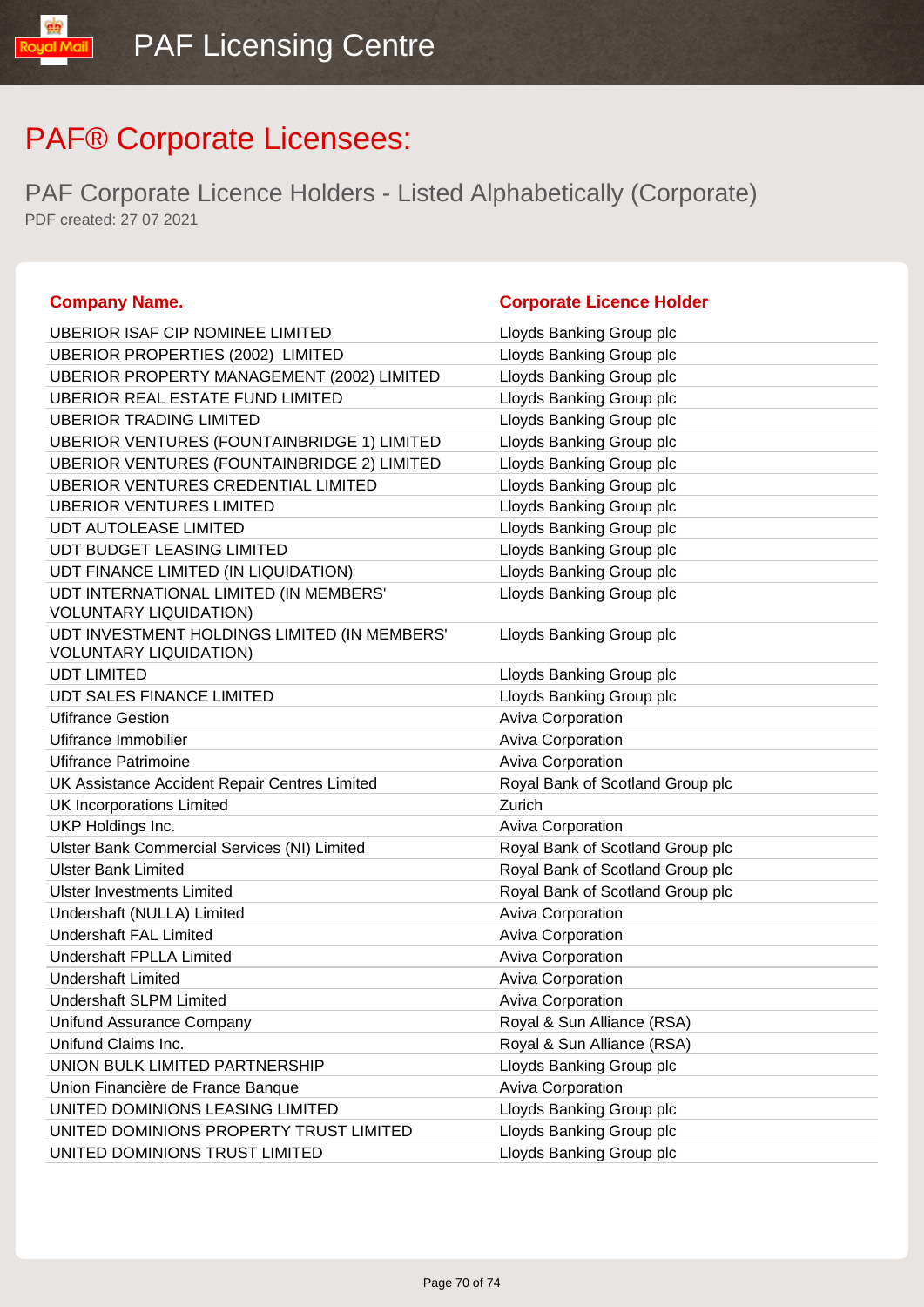| <b>Company Name.</b>                                                                                                                              | <b>Corporate Licence Holder</b>  |
|---------------------------------------------------------------------------------------------------------------------------------------------------|----------------------------------|
| United Kingdom Temperance and General Provident<br>Institution                                                                                    | <b>Aviva Corporation</b>         |
| <b>UPSAALA LIMITED</b>                                                                                                                            | Lloyds Banking Group plc         |
| <b>URICA Capital Limited</b>                                                                                                                      | Royal & Sun Alliance (RSA)       |
| UXBRIDGE BUSINESS PARK MANAGEMENT LIMITED                                                                                                         | Zurich                           |
| U?daroji akcin? gyvyb?s draudimo ir pensij? bendrov? "Aviva<br>Lietuva" (Joint Stock Limited Life Insurance and Pension<br>Company Aviva Lietuva) | <b>Aviva Corporation</b>         |
| <b>V.A.G FINANCE LIMITED</b>                                                                                                                      | Lloyds Banking Group plc         |
| VALKYRIE MOTOR HOLDINGS LIMITED (IN MEMBERS'<br><b>VOLUNTARY LIQUIDATION)</b>                                                                     | Lloyds Banking Group plc         |
| Vauban Developpement SARL                                                                                                                         | <b>Aviva Corporation</b>         |
| <b>VEHICLE LEASING (1) LIMITED</b>                                                                                                                | Lloyds Banking Group plc         |
| <b>VEHICLE LEASING (2) LIMITED</b>                                                                                                                | Lloyds Banking Group plc         |
| <b>VEHICLE LEASING (3) LIMITED</b>                                                                                                                | Lloyds Banking Group plc         |
| <b>VEHICLE LEASING (4) LIMITED</b>                                                                                                                | Lloyds Banking Group plc         |
| Vet Envoy Limited                                                                                                                                 | Allianz Management Services Ltd  |
| Viacode Limited                                                                                                                                   | Royal Mail Group Ltd             |
| Victoire Immo 1- Société Civile                                                                                                                   | Aviva Corporation                |
| Victor Hugo 1 S.à r.l.                                                                                                                            | <b>Aviva Corporation</b>         |
| Victoria Reinsurance Company Ltd.                                                                                                                 | <b>Aviva Corporation</b>         |
| VINTRY FUNDING (CAYMAN) LIMITED                                                                                                                   | Lloyds Banking Group plc         |
| VINTRY HOLDINGS (BVI) LIMITED                                                                                                                     | Lloyds Banking Group plc         |
| VINTRY HOLDINGS (UK) LIMITED                                                                                                                      | Lloyds Banking Group plc         |
| VINTRY INVESTMENTS (CAYMAN) LIMITED (IN<br><b>VOLUNTARY WINDING UP)</b>                                                                           | Lloyds Banking Group plc         |
| <b>Vip Conseils</b>                                                                                                                               | <b>Aviva Corporation</b>         |
| <b>VISION PARK MANAGEMENT LIMITED</b>                                                                                                             | Lloyds Banking Group plc         |
| <b>VOCS FINANCE LIMITED</b>                                                                                                                       | Lloyds Banking Group plc         |
| <b>Voltaire S.A.S</b>                                                                                                                             | <b>Aviva Corporation</b>         |
| Voyager Leasing Limited                                                                                                                           | Royal Bank of Scotland Group plc |
| W Nine Nominee 1 Limited                                                                                                                          | Aviva Corporation                |
| W Nine Nominee 2 Limited                                                                                                                          | <b>Aviva Corporation</b>         |
| W. & G. Industrial Leasing Limited                                                                                                                | Royal Bank of Scotland Group plc |
| W. & G. Lease Finance Limited                                                                                                                     | Royal Bank of Scotland Group plc |
| Walton Lake Developments Ltd                                                                                                                      | Royal Bank of Scotland Group plc |
| WARD NOMINEES (ABINGDON) LIMITED                                                                                                                  | Lloyds Banking Group plc         |
| WARD NOMINEES (BIRMINGHAM) LIMITED                                                                                                                | Lloyds Banking Group plc         |
| WARD NOMINEES (BRISTOL) LIMITED                                                                                                                   | Lloyds Banking Group plc         |
| WARD NOMINEES (MAYFAIR) LIMITED                                                                                                                   | Lloyds Banking Group plc         |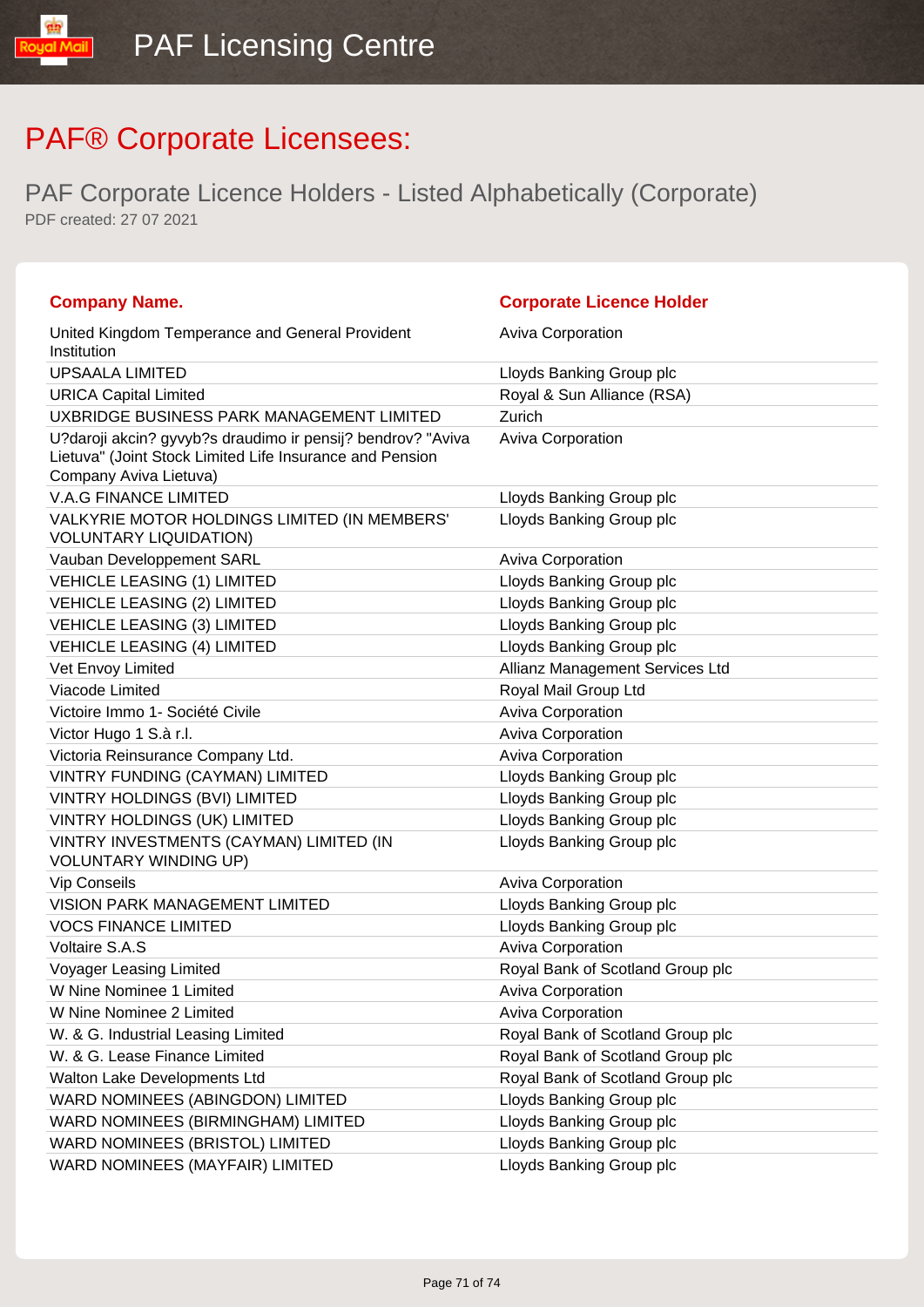PAF Corporate Licence Holders - Listed Alphabetically (Corporate) PDF created: 27 07 2021

| <b>WARD NOMINEES LIMITED</b>                             | Lloyds Banking Group plc         |
|----------------------------------------------------------|----------------------------------|
| <b>WARWICK LANE FINANCE LIMITED</b>                      | Lloyds Banking Group plc         |
| WARWICK LANE INVESTMENTS BV                              | Lloyds Banking Group plc         |
| WAVERLEY - FUND III INVESTOR LLC                         | Lloyds Banking Group plc         |
| <b>WAVERLEY BOCA LLC</b>                                 | Lloyds Banking Group plc         |
| WAVERLEY FUND II INVESTOR LLC                            | Lloyds Banking Group plc         |
| WAVERLEY GENERAL PRIVATE EQUITY LIMITED                  | Lloyds Banking Group plc         |
| WAVERLEY HEALTHCARE PRIVATE EQUITY LIMITED               | Lloyds Banking Group plc         |
| WAVERLEY WILSHIRE RODEO LLC                              | Lloyds Banking Group plc         |
| <b>WAYFARER INSURANCE BROKERS LIMITED</b>                | Aviva Corporation                |
| <b>WEALD LEASING LTD.</b>                                | Royal Bank of Scotland Group plc |
| <b>Wealth Limited</b>                                    | Aviva Corporation                |
| Welsh Insurance Corporation Limited/The                  | <b>Aviva Corporation</b>         |
| <b>WEST CRAIGS LIMITED</b>                               | Lloyds Banking Group plc         |
| <b>WEST NOMINEES LIMITED</b>                             | Lloyds Banking Group plc         |
| West Register (Hotels Number 1) Limited                  | Royal Bank of Scotland Group plc |
| West Register (Hotels Number 2) Limited                  | Royal Bank of Scotland Group plc |
| West Register (Hotels Number 3) Limited                  | Royal Bank of Scotland Group plc |
| West Register (Investments) Limited                      | Royal Bank of Scotland Group plc |
| West Register (Land) Limited                             | Royal Bank of Scotland Group plc |
| West Register (Northern Ireland) Limited                 | Royal Bank of Scotland Group plc |
| West Register (Northern Ireland) Property Limited        | Royal Bank of Scotland Group plc |
| West Register (Project Developments) Limited             | Royal Bank of Scotland Group plc |
| West Register (Property Investments) Limited             | Royal Bank of Scotland Group plc |
| West Register (Public Houses II) Limited                 | Royal Bank of Scotland Group plc |
| West Register (Public Houses III) Limited                | Royal Bank of Scotland Group plc |
| West Register (Public Houses) (Holdings) Limited         | Royal Bank of Scotland Group plc |
| West Register (Public Houses) Limited                    | Royal Bank of Scotland Group plc |
| West Register (Realisations) Limited                     | Royal Bank of Scotland Group plc |
| West Register (Residential Property Investments) Limited | Royal Bank of Scotland Group plc |
| West Register Hotels (Holdings) Limited                  | Royal Bank of Scotland Group plc |
| West Register Number 2 Limited                           | Royal Bank of Scotland Group plc |
| Western Assurance Company                                | Royal & Sun Alliance (RSA)       |
| <b>Westgate Properties Limited</b>                       | Royal & Sun Alliance (RSA)       |
| Westmount Guarantee Services Inc.                        | <b>Aviva Corporation</b>         |
| <b>WESTOVER NOMINEES LIMITED</b>                         | Lloyds Banking Group plc         |
| WHITECHAPEL CORPORATE SERVICES LIMITED                   | Lloyds Banking Group plc         |
| WHITESTAR SECURITIES LIMITED                             | Lloyds Banking Group plc         |
| Whitestream Industries Limited                           | <b>BT Group PLC</b>              |

|    | Livyus Darining Group pic        |
|----|----------------------------------|
|    | Lloyds Banking Group plc         |
|    | Lloyds Banking Group plc         |
|    | Lloyds Banking Group plc         |
|    | Lloyds Banking Group plc         |
|    | Lloyds Banking Group plc         |
|    | Lloyds Banking Group plc         |
| ΞD | Lloyds Banking Group plc         |
|    | Lloyds Banking Group plc         |
|    | Aviva Corporation                |
|    | Royal Bank of Scotland Group plc |
|    | Aviva Corporation                |
|    | Aviva Corporation                |
|    | Lloyds Banking Group plc         |
|    | Lloyds Banking Group plc         |
|    | Royal Bank of Scotland Group plc |
|    | Royal Bank of Scotland Group plc |
|    | Royal Bank of Scotland Group plc |
|    | Royal Bank of Scotland Group plc |
|    | Royal Bank of Scotland Group plc |
|    | Royal Bank of Scotland Group plc |
|    | Royal Bank of Scotland Group plc |
|    | Royal Bank of Scotland Group plc |
|    | Royal Bank of Scotland Group plc |
|    | Royal Bank of Scotland Group plc |
|    | Royal Bank of Scotland Group plc |
|    | Royal Bank of Scotland Group plc |
|    | Royal Bank of Scotland Group plc |
|    | Royal Bank of Scotland Group plc |
| ed | Royal Bank of Scotland Group plc |
|    | Royal Bank of Scotland Group plc |
|    | Royal Bank of Scotland Group plc |
|    | Royal & Sun Alliance (RSA)       |
|    | Royal & Sun Alliance (RSA)       |
|    | <b>Aviva Corporation</b>         |
|    | Lloyds Banking Group plc         |
|    | Lloyds Banking Group plc         |
|    | Lloyds Banking Group plc         |
|    | $PT$ $C$ roun $DI$ $C$           |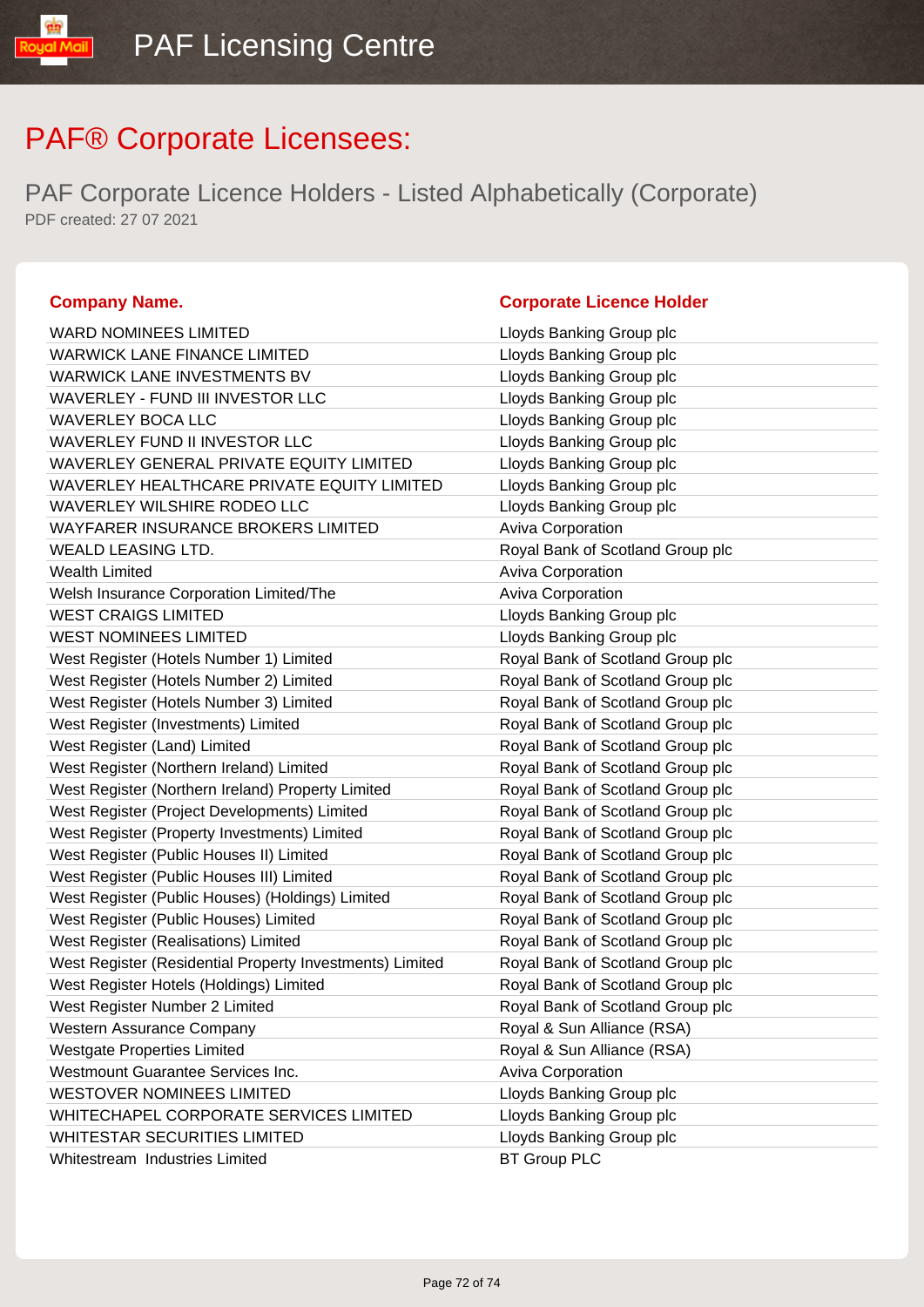## PAF® Corporate Licensees:

PAF Corporate Licence Holders - Listed Alphabetically (Corporate) PDF created: 27 07 2021

| <b>Company Name.</b>                                                             | <b>Corporate Licence Holder</b>  |
|----------------------------------------------------------------------------------|----------------------------------|
| <b>WHITTINGTON FACILITIES LIMITED</b>                                            | Lloyds Banking Group plc         |
| <b>WICKHAM INVESTMENTS LIMITED</b>                                               | Lloyds Banking Group plc         |
| <b>WIGTON FINANCE LIMITED</b>                                                    | Lloyds Banking Group plc         |
| Williams & Glyn's Leasing Company Limited                                        | Royal Bank of Scotland Group plc |
| Winchcombe Finance Limited                                                       | Royal Bank of Scotland Group plc |
| Winslade Investments Inc.                                                        | Aviva Corporation                |
| WM. BROWN ATKINSON & CO., LIMITED (IN MEMBERS'<br><b>VOLUNTARY LIQUIDATION)</b>  | Lloyds Banking Group plc         |
| WOMEN ON WHEELS LIMITED                                                          | Zurich                           |
| WOOD STREET FINANCE (No 1) LIMITED (IN MEMBERS'<br><b>VOLUNTARY LIQUIDATION)</b> | Lloyds Banking Group plc         |
| <b>WOOD STREET LEASING LIMITED</b>                                               | Lloyds Banking Group plc         |
| <b>Woodstock Insurance Brokers Limited</b>                                       | Zurich                           |
| Woolley Hill Electrical Energy Limited                                           | Aviva Corporation                |
| WR (NI) Property Investments Limited                                             | Royal Bank of Scotland Group plc |
| Wren Investments Limited                                                         | Zurich                           |
| <b>WREXHAM SERVICES LIMITED</b>                                                  | Zurich                           |
| Wroclaw BC sp. z.o.o                                                             | Aviva Corporation                |
| <b>WYNDCROFT LIMITED</b>                                                         | Lloyds Banking Group plc         |
| Yatra Capital                                                                    | Aviva Corporation                |
| Yorkshire Insurance Company Limited /The                                         | Aviva Corporation                |
| <b>YTK Solutions Limited</b>                                                     | Royal Bank of Scotland Group plc |
| ZGEE14 Limited                                                                   | Zurich                           |
| ZGEE15 Limited                                                                   | Zurich                           |
| <b>ZGEE3 Limited</b>                                                             | Zurich                           |
| <b>ZPC Capital Limited</b>                                                       | Zurich                           |
| <b>ZSL Financing Limited</b>                                                     | Zurich                           |
| Zurich (Scotland) Limited Partnership                                            | Zurich                           |
| <b>Zurich Advice Network Limited</b>                                             | Zurich                           |
| Zurich Advice Solutions (UK) Limited                                             | Zurich                           |
| Zurich Assurance (2004) Limited                                                  | Zurich                           |
| Zurich Assurance Ltd                                                             | Zurich                           |
| Zurich Building Control Services Limited                                         | Zurich                           |
| Zurich Community Trust (UK) Limited                                              | Zurich                           |
| Zurich Computer Services Limited                                                 | Zurich                           |
| Zurich Corporate Secretary (UK) Limited                                          | Zurich                           |
| Zurich Employment Services Limited                                               | Zurich                           |
| Zurich Finance (UK) plc                                                          | Zurich                           |
| Zurich Financial Management Limited                                              | Zurich                           |